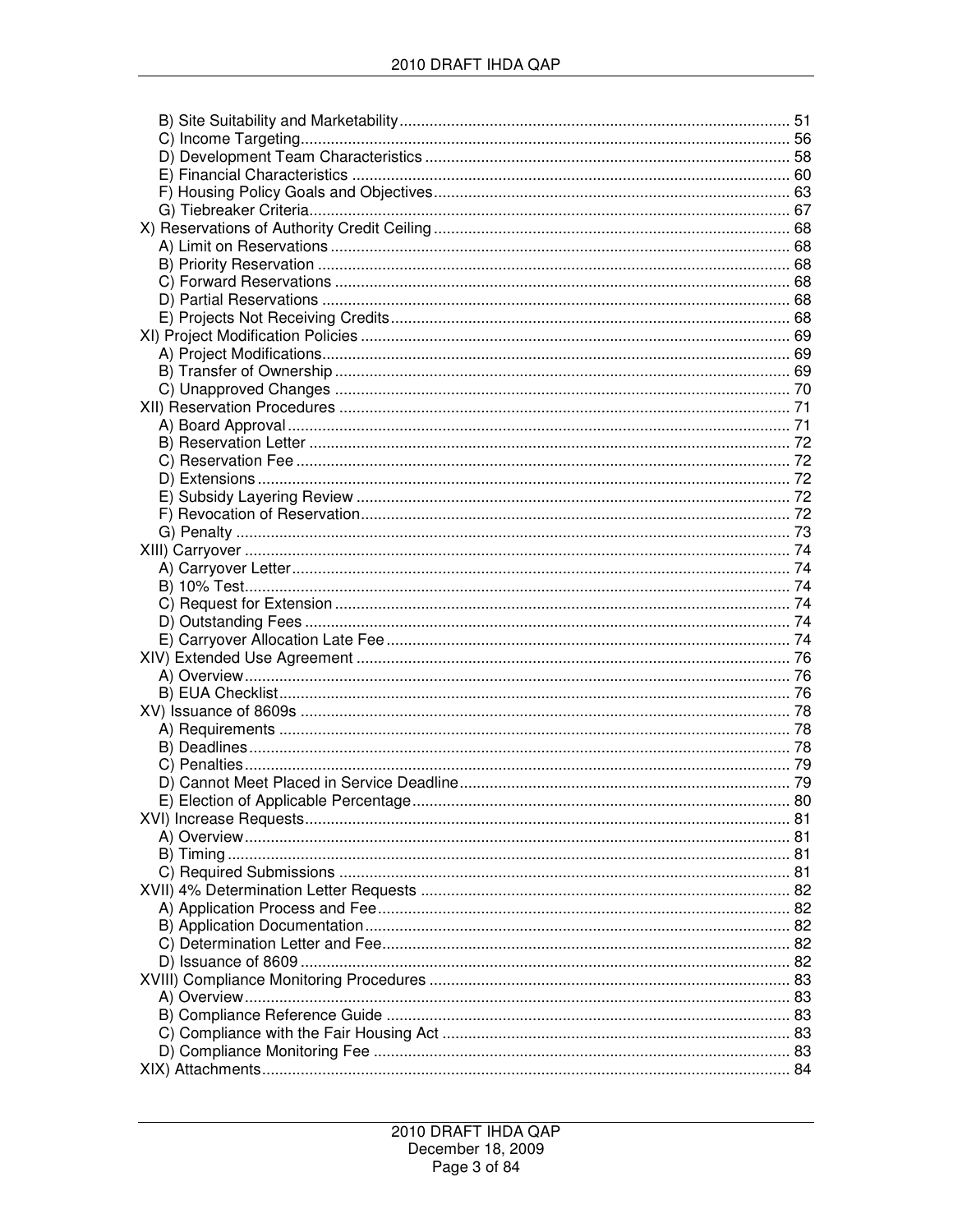# **I) Executive Summary**

The Authority is pleased to announce the release of the 2010 QAP. Below is a summary of some of the notable sections of the QAP.

## **A) Preliminary Application**

A new requirement for the 2010 QAP is the submission of a Preliminary Application prior to the submission of a complete Application. The goal of the Preliminary Application is to provide feedback regarding the Authority's assessment of the appropriateness of a Project's site and market. The Preliminary Application will include basic information regarding the Project location, the Project concept and design, and the tenant population. The evaluation of the Preliminary Application will involve the assessment of the Project's proposed location and an internal market assessment. The Preliminary Application must be reviewed and approved by the Authority before an applicant will be eligible to submit an Application.

## **B) Mandatory Requirements**

The Authority has broadened the mandatory Application requirements in the 2010 QAP. The areas with more stringent mandatory requirements include environmental information, financial underwriting standards, required Project amenities, and development team experience.

# **C) Set- Asides**

Applications will be evaluated within the following four geographic areas: the City of Chicago (separately from Chicago Housing Authority Projects), the six-county Chicago metro area, other State metropolitan areas, and the remainder of the State. In addition, the Authority will set aside Tax Credits to address certain designated statewide housing policy goals.

# **D) Scoring Criteria**

The competitive scoring categories have been revised and expanded to target Projects best serving the housing needs of Illinois residents.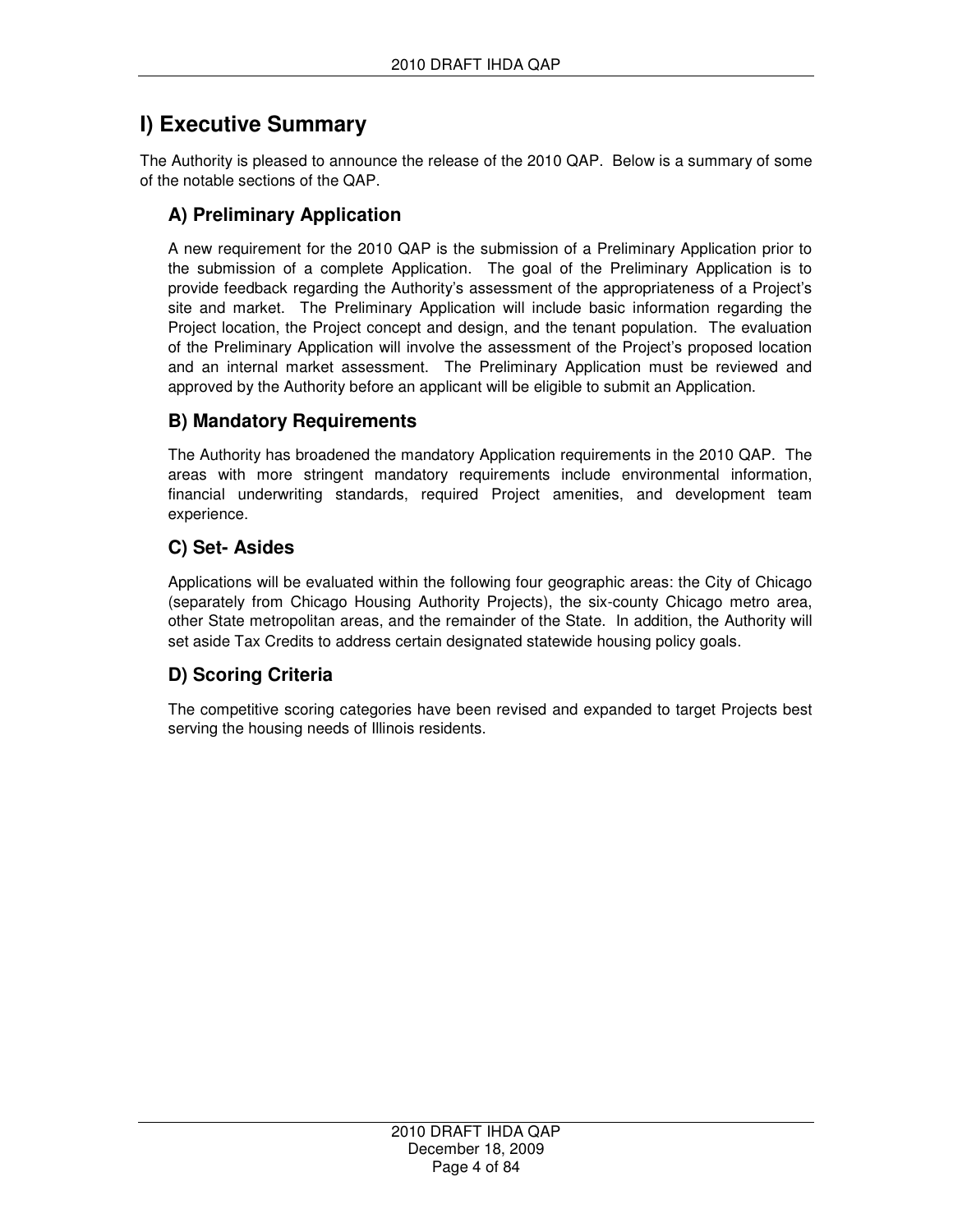# **II) Definitions**

The following capitalized terms used in this QAP shall have the following definitions:

| "Allocation"                  | shall mean the award of Tax Credits to a Project pursuant to<br>Section 42. An Allocation may be made pursuant to a Carryover<br>Allocation Letter or the issuance of IRS Form(s) 8609.                                                                                                                                                                                                     |
|-------------------------------|---------------------------------------------------------------------------------------------------------------------------------------------------------------------------------------------------------------------------------------------------------------------------------------------------------------------------------------------------------------------------------------------|
| "AMI"                         | shall mean the median income of the County in which the Project<br>is located, or the metropolitan statistical area of Chicago, or the<br>metropolitan statistical area of St. Louis, adjusted for family size,<br>as such adjusted income and median income for the area are<br>determined from time to time by HUD for purposes of Section 8<br>of the United States Housing Act of 1937. |
| "Application"                 | shall mean an entire set of required and requested documents,<br>in paper and electronic form, as prescribed in this QAP and<br>submitted by an Owner to the Authority.                                                                                                                                                                                                                     |
| "Authority"                   | shall mean the Illinois Housing Development Authority.                                                                                                                                                                                                                                                                                                                                      |
| "Board"                       | shall mean the Members of the Authority.                                                                                                                                                                                                                                                                                                                                                    |
| "Carryover Allocation"        | shall mean the Allocation for a Project which is not expected to<br>be Placed in Service in the year of the initial Allocation, made<br>pursuant to the provisions of Section 42(h)(1)(E) of the Code.                                                                                                                                                                                      |
| "Carryover Allocation Letter" | shall mean the letter from the Authority to an Owner making a<br>Carryover Allocation for that Owner's Project.                                                                                                                                                                                                                                                                             |
| "Code"                        | shall mean the Internal Revenue Code of 1986, as amended,<br>and the regulations, notices, revenue rulings and other official<br>pronouncements promulgated under it, all as they may be<br>amended from time to time.                                                                                                                                                                      |
| "Compliance Period"           | shall mean the period, as defined in Section 42(i)(1) of the Code,<br>during which a Project must comply with the occupancy<br>restrictions (both income and rent) of Section 42.                                                                                                                                                                                                           |
| "Credit Ceiling"              | shall mean the amount of Tax Credits available for Allocation by<br>the Authority for any calendar year, as provided in Section 42.                                                                                                                                                                                                                                                         |
| "Credit Period"               | shall mean with respect to any building in a Project, the period of<br>ten taxable years beginning with the taxable year in which such<br>building is Placed In Service or, at the election of the Owner, the<br>following taxable year.                                                                                                                                                    |
| "Determination Letter"        | shall mean the letter from the Authority to an Owner evidencing a<br>determination by the Authority that a Project being financed with<br>the proceeds of tax-exempt bonds satisfies the requirements of<br>the QAP and Section 42(m)(1)D of the Code.                                                                                                                                      |
| "Elderly Housing"             | shall mean housing (i) intended for, and solely occupied by,<br>persons age 62 or older; or (ii) intended and operated for                                                                                                                                                                                                                                                                  |
|                               | 2010 DRAFT IHDA QAP                                                                                                                                                                                                                                                                                                                                                                         |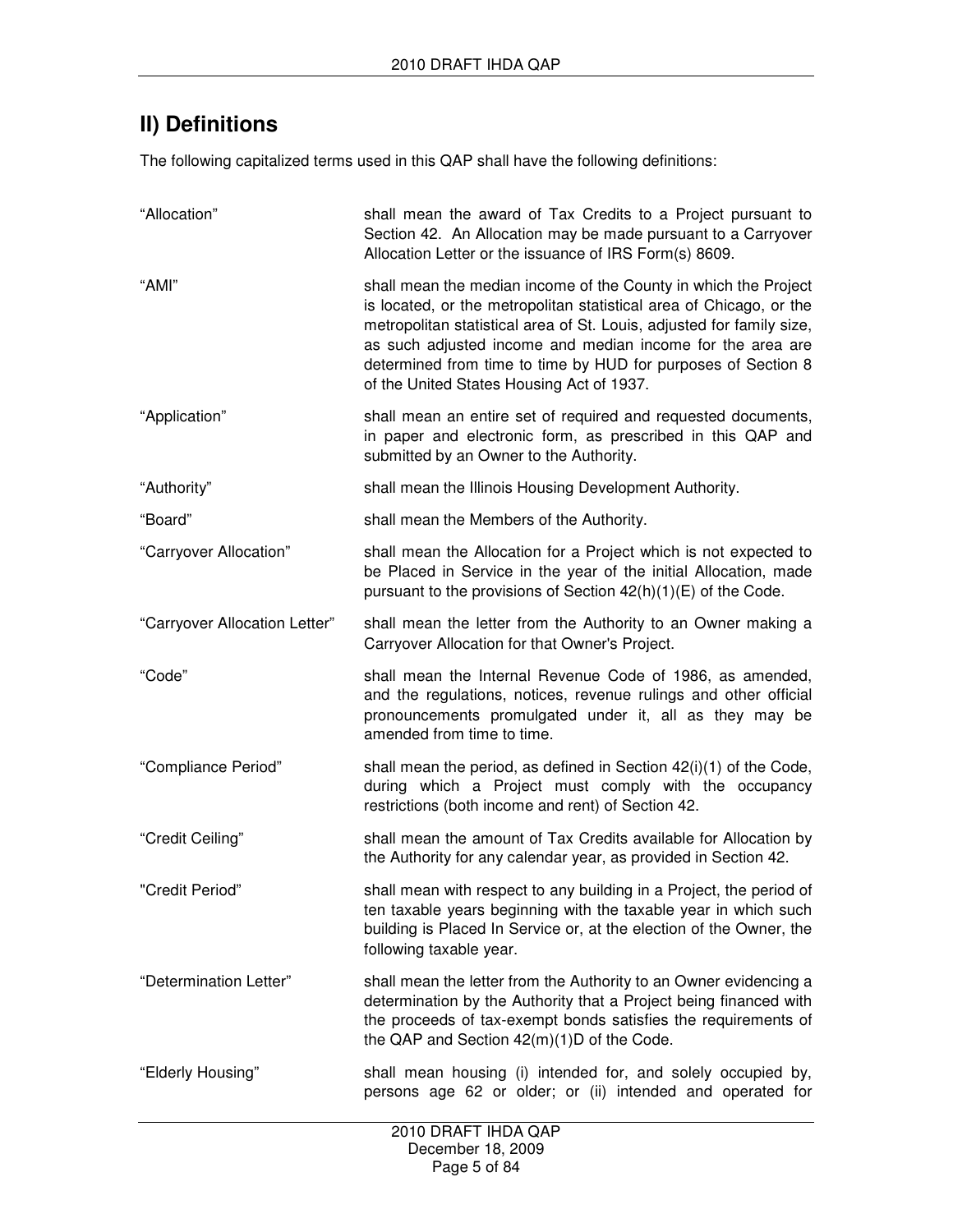occupancy by at least one person age 55 years or older per unit, and at least 80% of units within the Project are so occupied, when such housing also provides "Elderly Services," as defined herein; or (iii) provided for under any state or federal program that HUD has determined is specifically designed and operated to assist elderly persons (as defined in the state or federal program).

- "Elderly Services" shall mean two or more of the following: social and recreational programs, continuing education, information and counseling, recreation, homemaker, outside maintenance and referral services, an accessible physical environment, emergency and preventive health care programs, congregate dining facilities, transportation to facilitate access to social services and facilities available to them.
- "Extended Use Agreement" shall mean the Tax Credit Extended Use Agreement by and between the Authority and the Owner, which is binding upon the Owner and all successors to the Owner, and which requires that the Project comply with the requirements of Section 42, the QAP, the Application and the Authority.
- "Extended Use Period" shall mean the period during which a Project must comply with the occupancy restrictions (both income and rent) of Section 42, given an Owner's election or indication on the Application, as set forth in the Extended Use Agreement and as defined in and subject to the requirements, terms and conditions set forth in Section 42(h)(6)(D).
- "Extremely Low Income" shall mean a household income that falls between 15% and 30% of the AMI for the area in which a Project is located.

"HUD" shall mean the United States Department of Housing and Urban Development

- "Identity of Interest" shall mean the existence of any of the following conditions:
	- When one or more of the officers, directors, stockholders, members, or partners of the Owner is also an officer, director, stockholder, member, or partner of any other Participant:
	- When any officer, director, stockholder, member or partner of the Owner has any financial interest whatsoever in any other Participant;
	- When any Participant advances any funds to the Owner;
	- When any Participant provides and pays, on behalf of the Owner, the cost of any architectural services or engineering services other than those of a surveyor, general superintendent, or engineer employed by any other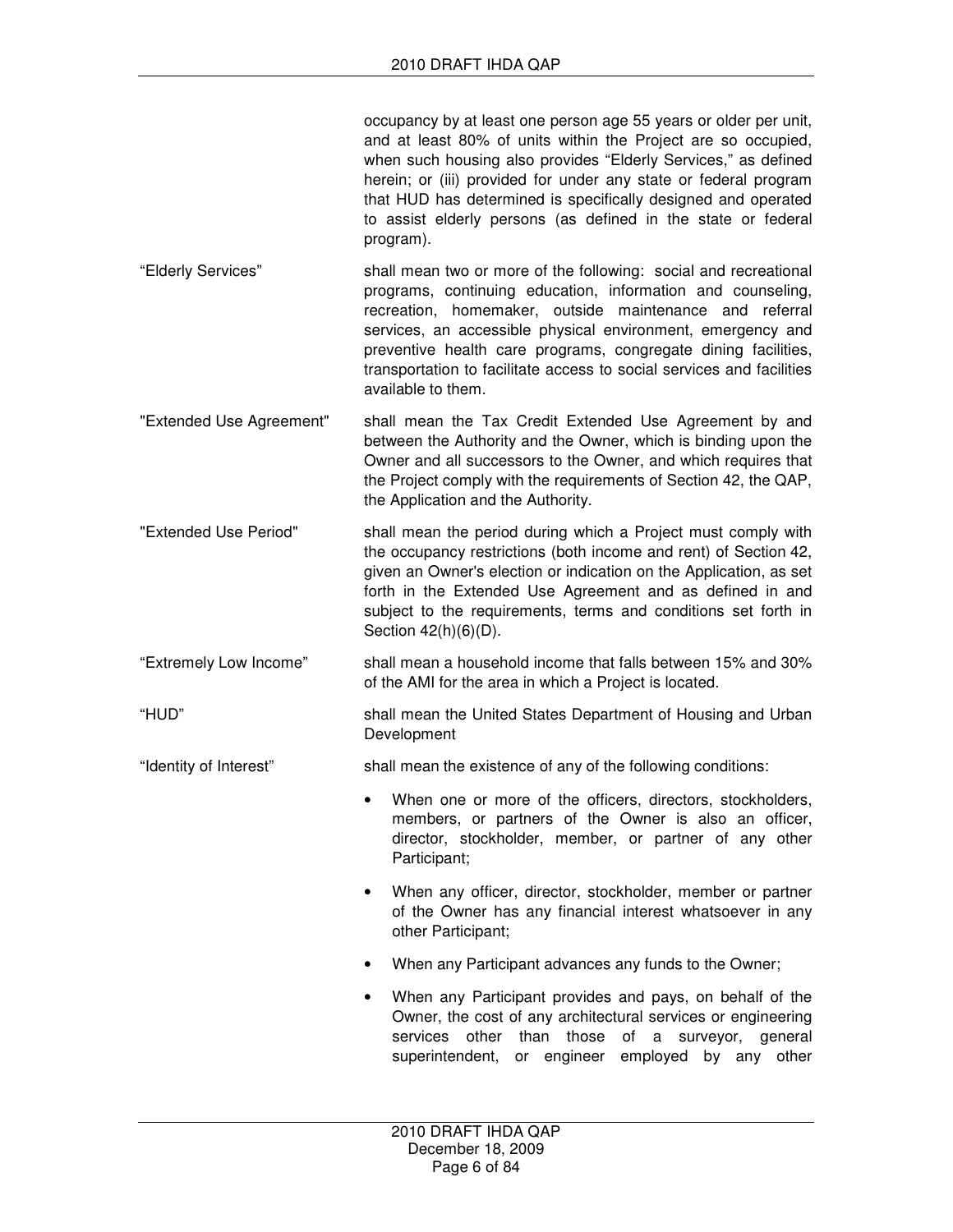|                          |  | Participant in connection with its obligations under its |  |  |  |
|--------------------------|--|----------------------------------------------------------|--|--|--|
| contract with the Owner; |  |                                                          |  |  |  |

- When any Participant takes stock or any interest in the Owner entity as part of the consideration to be paid him/her;
- "Illinois Disaster Tax Credits" shall mean Tax Credits as authorized by the Emergency Tax Extenders and Alternative Minimum Tax Relief Act of 2008 (public law number 110-343).

"IRS" shall mean the Internal Revenue Service

"Low Income" shall mean a household income that is less than or equal to 60% of the AMI for the area in which a Project is located.

"Material Participation" shall mean the regular, continuous and substantial involvement in the operation of the development throughout the Compliance Period, as defined in Section 469(h) of the Code and the regulations promulgated under the Code, codified at 26 CFR § 1.469-5T.

"Owner" shall mean the duly formed, validly existing single purpose entity that owns or will own the Project and that has applied for Tax Credits pursuant to this QAP. The Owner includes all individuals and entities of which the ownership entity is comprised. From time to time the Authority may refer to the term "Sponsor" in connection with the ownership of, or in connection with an Application for, a Project. The term "Sponsor" shall mean a duly formed, validly existing entity that has created or controls the Owner of the Project.

"Participants" shall mean the members of the development team, including Owner, general contractor, architect, property manager, consultants, and syndicators proposed to be involved with the Project.

"Placed in Service" shall have the following meaning, based on the Project type:

New construction Projects: A building is determined to be Placed in Service when the first unit is ready for occupancy.

Rehabilitation Projects: The Placed in Service date for a rehabilitation building is the date established by the Owner at the end of any 24-month period within which the Tax Credit rehabilitation expenditure threshold (the greater of \$3,000 per Low Income unit or 10 percent of acquisition cost) has been satisfied.

Acquisition Projects: An existing building is normally Placed in Service upon it acquisition. However, if the building is not in habitable condition, it will not be Placed in Service until restored. Note, however, that even though an occupied building is Placed in Service when it is acquired, its Credit Period cannot begin until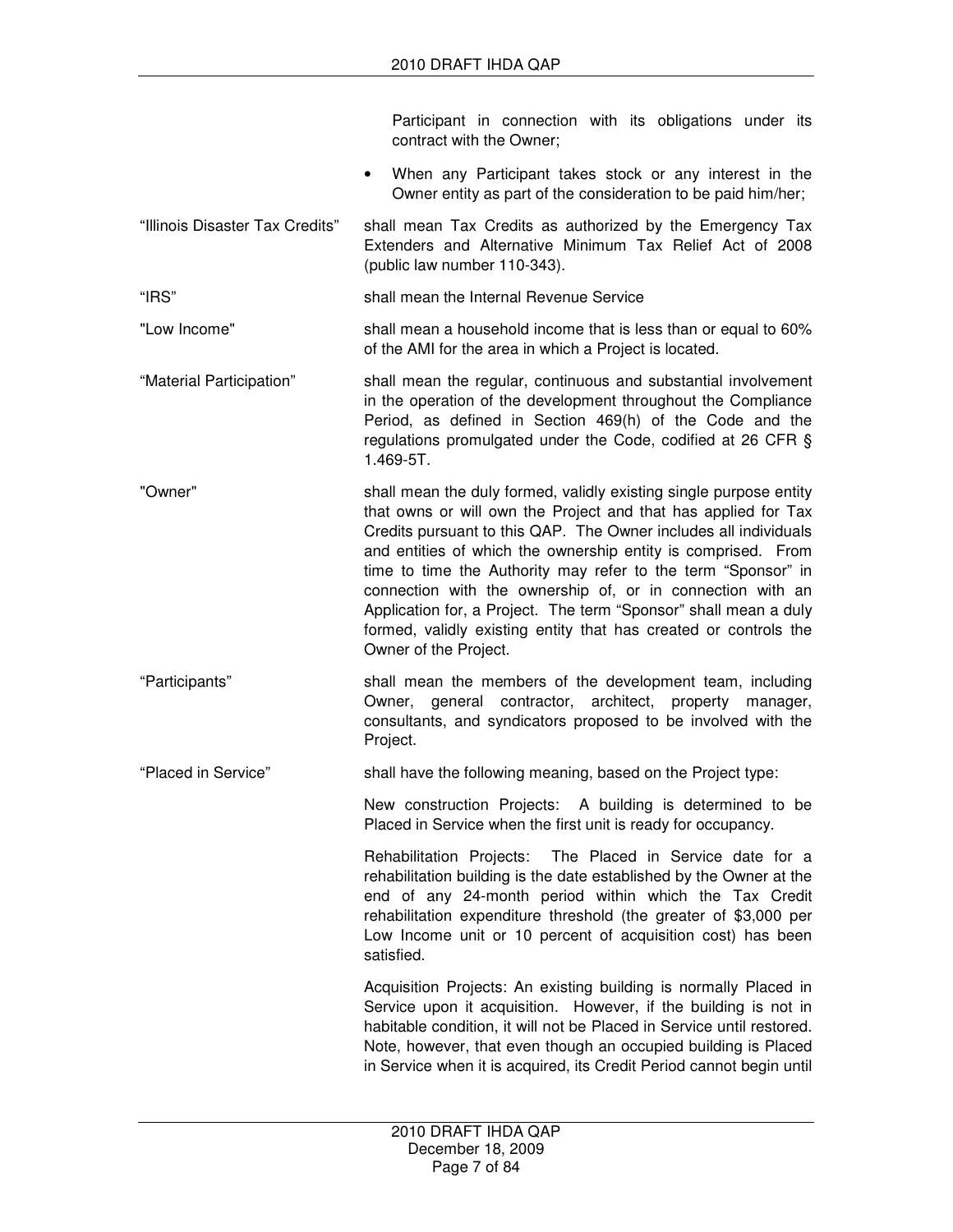the beginning of the Credit Period for the related rehabilitation expenditures.

- "Preliminary Application" shall mean an entire set of required and requested documents for an initial site and market assessment, in paper and electronic form, as prescribed in this QAP and submitted by an Owner to the Authority.
- "Project" shall mean an existing or proposed qualified Low Income housing project, as defined in Section 42, that satisfies, or will satisfy, all of the requirements of the QAP and the Authority.
- "QAP" shall mean the Qualified Allocation Plan, as required under Section 42.
- "Reservation" shall mean the specific amount of Tax Credits reserved for a Project, as evidenced by a Reservation Letter, which the Authority may allocate to the Project.
- "Reservation Letter" shall mean the letter from the Authority to an Owner conditionally binding the Authority to make an Allocation of Tax Credits in a specific amount for that Owner's Project.
- "Section 42" shall mean Section 42 of the Code and the regulations and revenue rulings promulgated under it, all as they may be amended from time to time.
- "SLF" shall mean a Supportive Living Facility under the Supportive Living Program for the frail elderly, administered by the Illinois Department of Healthcare and Family Services.
- "Tax Credits" shall mean federal low income housing tax credits, as authorized by Section 42 and Illinois Disaster Tax Credits.
- "Ten Percent (10%) Test" shall mean ten percent (10%) of the reasonably expected basis as defined in Section 42.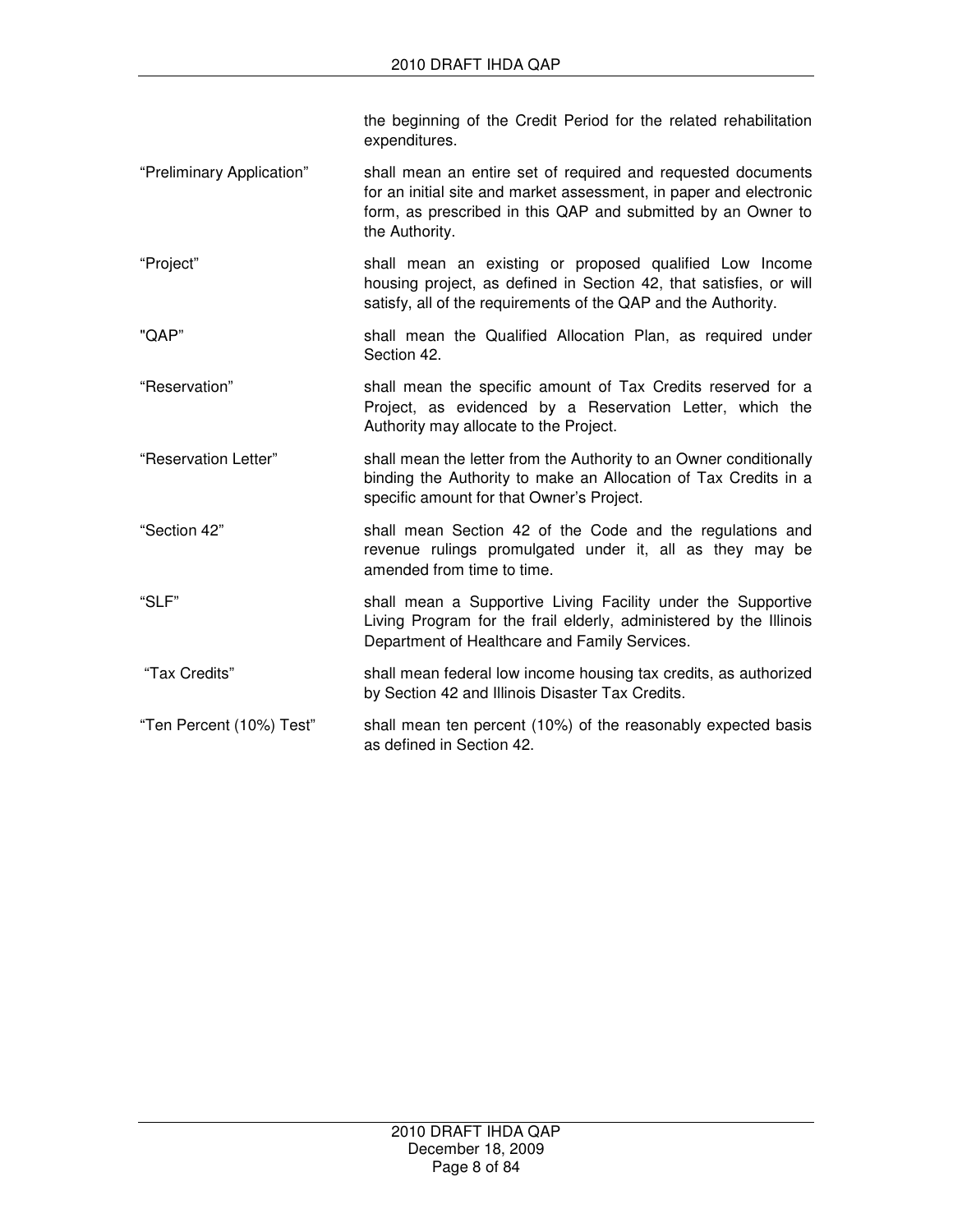# **III) Introduction**

The mission of the Authority is to finance the creation and the preservation of affordable housing throughout the State of Illinois in order to increase the supply of decent and safe places for people of low or moderate means to live.

The Tax Credit program was created by the United States Congress in 1986 to promote the development of affordable housing for low income individuals and families. The IRS regulations for the Tax Credit program are found under Section 42 of the Code of 1986, as amended.

The Authority is an allocating agency for the Tax Credit program in the State of Illinois. Pursuant to Section 42 of the Code, the Authority is required to publish a QAP describing the criteria that the Authority will consider in evaluating Projects applying for an Allocation of Tax Credits. The Authority will administer the Tax Credit program as set forth herein.

The fact that a Preliminary Application or an Application is accepted for processing or that a Project receives a Reservation or Allocation of Tax Credits shall not be construed to be a representation or warranty by the Authority as to the feasibility, viability, or lack thereof, of any Project.

The 2010 QAP is the result of an extensive public dialogue between the Authority, for- and nonprofit affordable housing developers, consultants, Tax Credit syndication firms, affordable housing advocates, and a host of other professionals involved in the affordable housing industry. The Authority's goal is to utilize the allotment of Tax Credits to the maximum extent possible for the construction and rehabilitation of viable affordable housing developments.

Section 42(m) of the Code requires the Authority to include the following items in the annual QAP:

- Selection criteria for projects receiving Tax Credit Allocations
- Preference for projects serving the lowest income tenants
- Preference for projects serving qualified Low Income tenants for the longest period of time
- Preference for projects located in Qualified Census Tracts, the development of which will contribute to a concerted community revitalization plan

Additionally, Section 42(m) states that the selection criteria must take into consideration the following project, community, or development team attributes:

- Project location
- Housing need characteristics
- Project characteristics, including whether the project involves the use of existing housing as part of a community revitalization plan
- Sponsor characteristics
- Tenant populations with special housing needs
- Public housing waiting lists
- Projects intended for eventual tenant ownership
- Tenant populations of individuals with children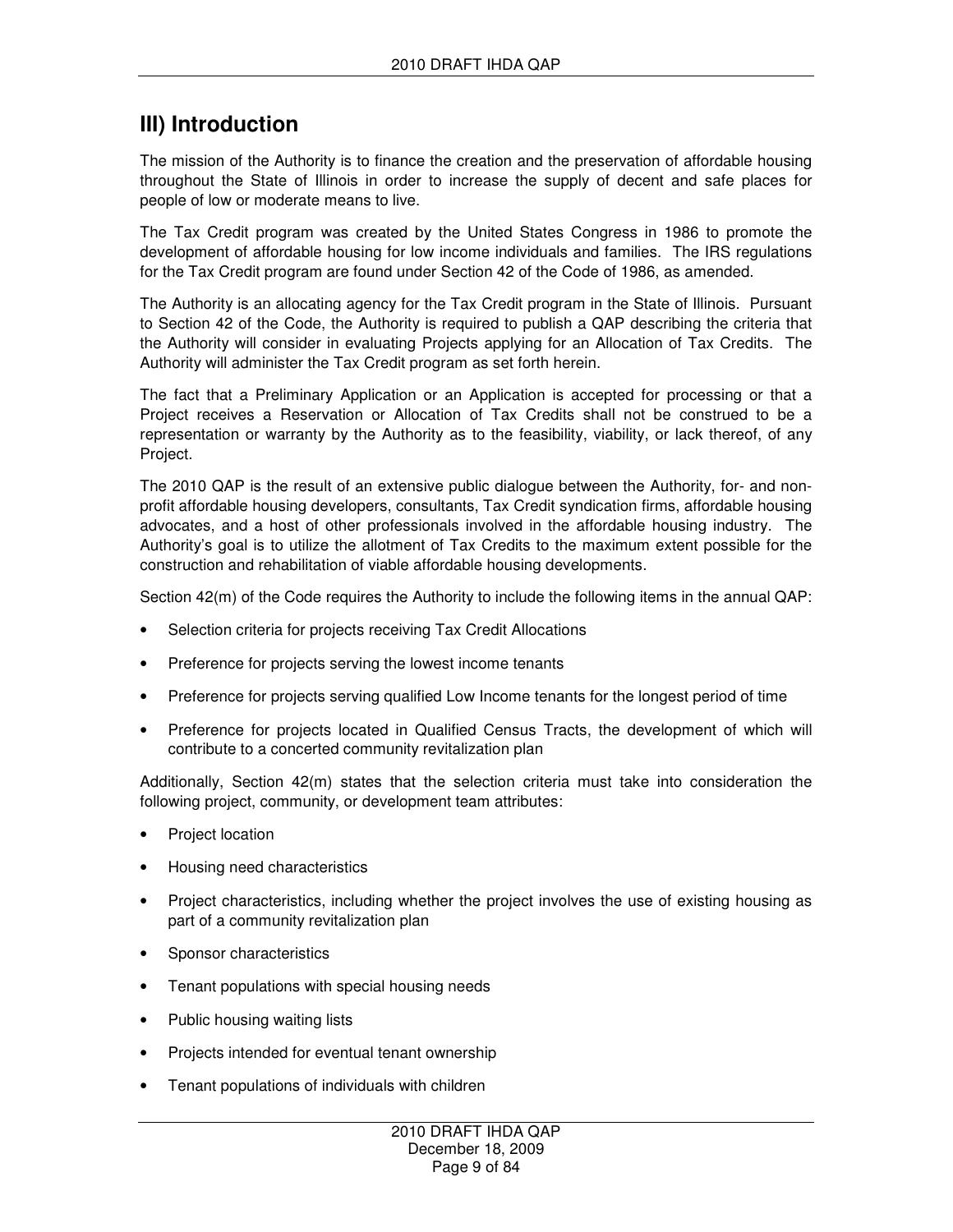- The energy efficiency of the project
- The historic nature of the project

## **A) Authority Priorities**

Executive Order 2003-18, issued on September 16, 2003, established the first statewide comprehensive housing initiative and appointed the Housing Task Force to improve the planning and coordination of the State of Illinois' housing resources. Six underserved populations were identified in Executive Order 2003-18:

- Low-income households (with particular emphasis on households earning below 30% of area median income)
- Low-income seniors
- Low-income persons with disabilities
- Homeless persons and persons at-risk of homelessness
- Low- and moderate- income persons unable to afford housing near work or transportation
- Low-income persons residing in existing affordable housing that is in danger of being lost or becoming unaffordable

## **B) General Provisions**

#### **1) Public Comment Period**

The QAP is subject to a 30-day public comment period. Opportunities to review the QAP are announced via posting on the Authority website, mailing to interested parties upon request, stakeholder meetings, public hearings, and an announcement(s) published in the Chicago Tribune. The Authority accepts written comments either through letters, email, or through testimony at the scheduled public hearings.

#### **2) Governor's Approval**

This QAP shall be effective when approved by the Governor of the State.

#### **3) Amendments and/or Waivers to the QAP**

The Authority reserves the right to amend, modify, or withdraw provisions contained in the QAP, and/or update the QAP, including attachments, at any time and may waive the application of any or all requirements when changes are necessary to administer the Tax Credit program, subject to public notice requirements.

#### **4) Code Changes Affecting the QAP**

If, as a result of changes in the Code or otherwise, the IRS finds that any part of this QAP is not in compliance with Section 42, only that non-compliant part shall be considered as being out of compliance with Section 42.

#### **5) Compliance with Federal and State Laws**

The Authority's review of an Application is solely for its own purposes and the Owner of a Project may not rely upon the Authority's review as evidence of such Project's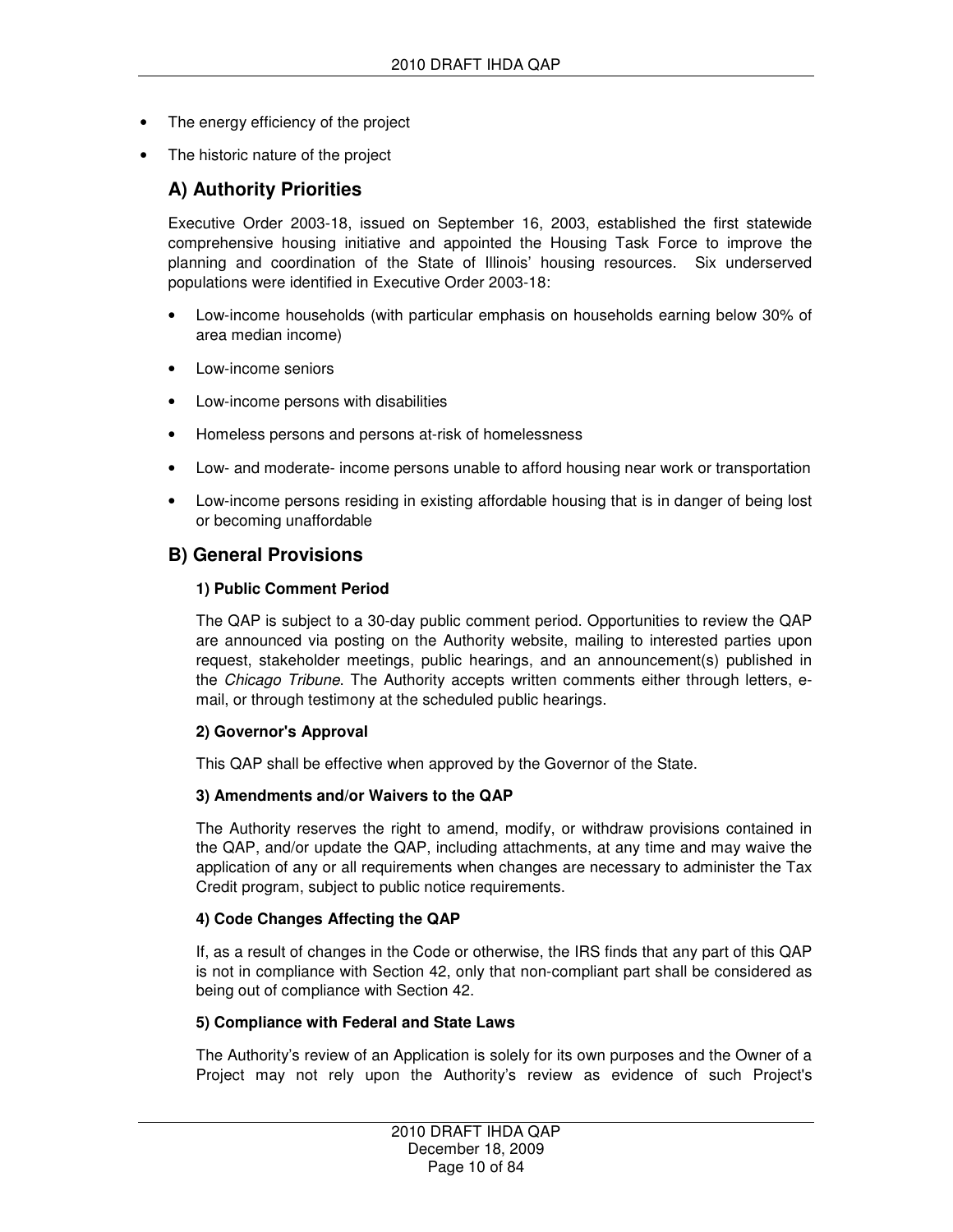compliance with federal or State law. The Authority's Allocation of Tax Credits for a Project shall not constitute a representation or warranty that the Project complies with Section 42 or any other laws and regulations governing Tax Credits. The Owner is responsible to ensure that the Project complies with all such laws and regulations. If the IRS disallows the Tax Credits for a Project, those Tax Credits may revert to the Authority for Reservation and Allocation to other Projects.

## **6) Outside Legal Counsel**

When the Authority deems it necessary to consult with outside legal counsel regarding Project-specific issues, such Project's Owner will be notified and will be responsible for payment for such legal services.

## **C) Application Disclosures**

Owners are advised of the following:

## **1) Sharing of Information with Third Parties**

The Authority shall have the right at any time without any further consent from, or notice to, the Owner, or any other party, to discuss or communicate and disseminate any information concerning the Owner or the Project with any third party, including, without limitation, any general or limited partner, member, or shareholder of the Owner or any entity or individual comprising any part of Owner's ownership structure, or any party providing any funds to or on behalf of the Owner or Project.

## **2) Sharing of Information with the IRS and Other Governmental Entities**

The Authority, the IRS and/or other governmental entities may exchange information submitted by Owners to the Authority, the IRS and/or other governmental entities, or generated by the Authority and/or the IRS and/or other governmental entities, in connection with their Projects.

## **3) Rural Housing Service Projects**

The Authority and the Rural Housing Service, an agency of the United States Department of Agriculture ("RHS") (formerly, Farmers Home Administration ("FmHA")), may exchange information submitted by the Owners to the Authority and/or RHS, or generated by the Authority and/or RHS, in connection with their Projects.

## **4) Disclosure of Information Pursuant to the Illinois Freedom of Information Act**

The Application is subject to the Illinois Freedom of Information Act (5 ILCS 140) and all or part of such submission may be open to public inspection or copying. Any claim that the information submitted is exempt from disclosure must (i) be made as part of the submission; (ii) identify the information alleged to be exempt; (iii) reference the specific statutory basis for the claimed exemption; and (iv) provide an explanation as to why the information meets the requirements of the exemption. The Authority will determine whether such exemption applies.

## **5) Notification of Elected Officials**

The Authority will send notification letters of its receipt of an Application, along with copies of the relevant sections of the Application and a copy of this QAP, to the chief elected executive official (or an equivalent official) of the local jurisdiction in which the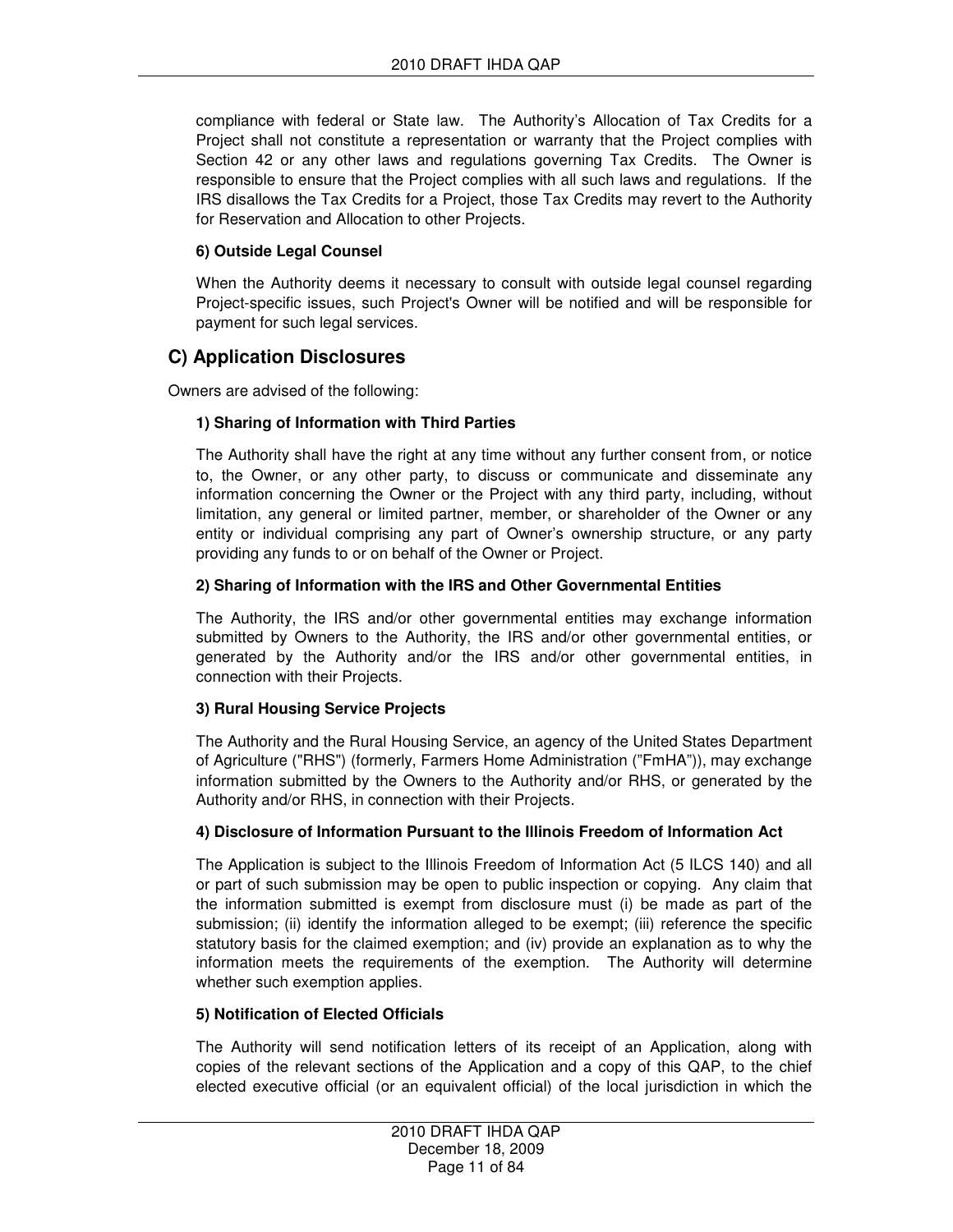Project is to be located. That official will have thirty (30) days from the date of notification to submit written comments on the Project. A copy of this notification letter will be sent to the Owner and will serve as the Authority's confirmation of receipt of the Application.

## **D) Owner Knowledge of Section 42**

The Tax Credit program is a regulated and highly complex program. Final interpretations of certain rules and regulations governing various aspects of the program have not been issued by the U.S. Department of Treasury, especially as related to the provisions in the Housing and Economic Recovery Act of 2008 enacted on July 30, 2008, and the American Recovery and Reinvestment Act of 2009. As such, additional requirements or conditions applying to the Tax Credit program may be forthcoming. It is the responsibility of the Owner to be knowledgeable of Section 42 of the Code, regulations and administrative documents (rulings, notices, and procedures), and all relevant materials published by the IRS. It is strongly suggested that prospective Owners interested in the Tax Credit program contact their tax accountant and/or attorney prior to the development of Projects under the Tax Credit program. While the Authority will strive to assist those Owners applying for an Allocation of Tax Credits, the Authority will not provide tax or legal advice.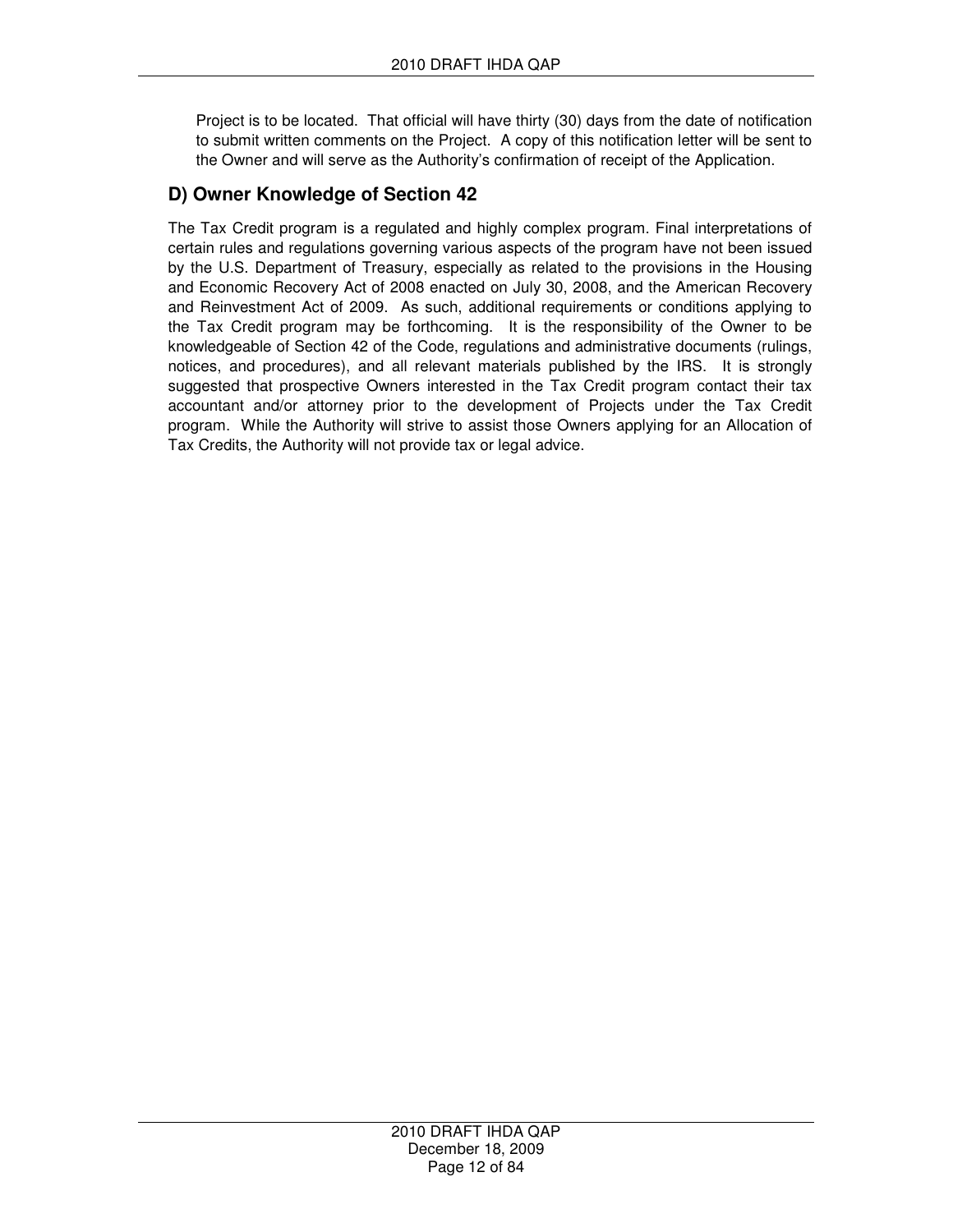# **IV) Tax Credit Information**

# **A) Amount of Authority Credit Ceiling in 2010**

As of the date on which this QAP becomes final, the Authority anticipates approximately \$34,854,668 in 2010 Tax Credits available for Allocation in Illinois. In accordance with Section 42 and Treasury Regulation 1.42 - 14, these Credits consist of:

- \$22,732,500 in per capita Tax Credits allocated to the Authority; and
- \$12,122,168 in 2010 Illinois Disaster Tax Credits allocated to the Authority; and
- \$6,598,978 in per capita Tax Credits allocated directly to the City of Chicago.

The total amount of Tax Credits available for Allocation in 2010 is subject to change. Additional Tax Credits may become available if Projects that received Allocations in prior years return Tax Credits to the Authority or if the Authority receives an allocation of Tax Credits from the national pool.

## **B) Maximum Tax Credit Reservation**

The maximum Reservation for which any single Project may apply, including scattered-site Projects, will be 8% of the per capita Tax Credits allocated to the Authority, or approximately \$1,818,600, in calendar year 2010.

Projects that apply under the Illinois Disaster Tax Credit set-aside are exempt from this limit.

The Authority reserves the right to allocate Tax Credits to any Project in excess of the maximum Reservation amount. The Authority also reserves the right to limit the maximum Reservation for any one Owner with multiple Applications in a given year and to limit Tax Credit Reservations in areas where the Authority has previously allocated resources.

# **C) Tax Credit Calculation Method**

The applicable percentage is nine percent (9%) for any non-federally-subsidized building, as defined in Section 42, which is Placed in Service after July 30, 2008, and before December 31, 2013.

The applicable percentage for a federally-subsidized building, including those financed through the issuance of tax-exempt bonds, changes on a monthly basis as determined by the U.S. Treasury.

The Authority will determine the amount of Tax Credits that the Project is eligible to receive using both the qualified basis method (using 9% and 3.50% as the applicable percentage) and equity gap methods (using a market rate as the net cent raise).

The amount of Tax Credits that will be allocated will not exceed the amount necessary to make the project financially feasible, as determined by the Authority.

See Attachment 1 "Sample Calculation of Both Methods" for a sample calculation of both of these calculation methods.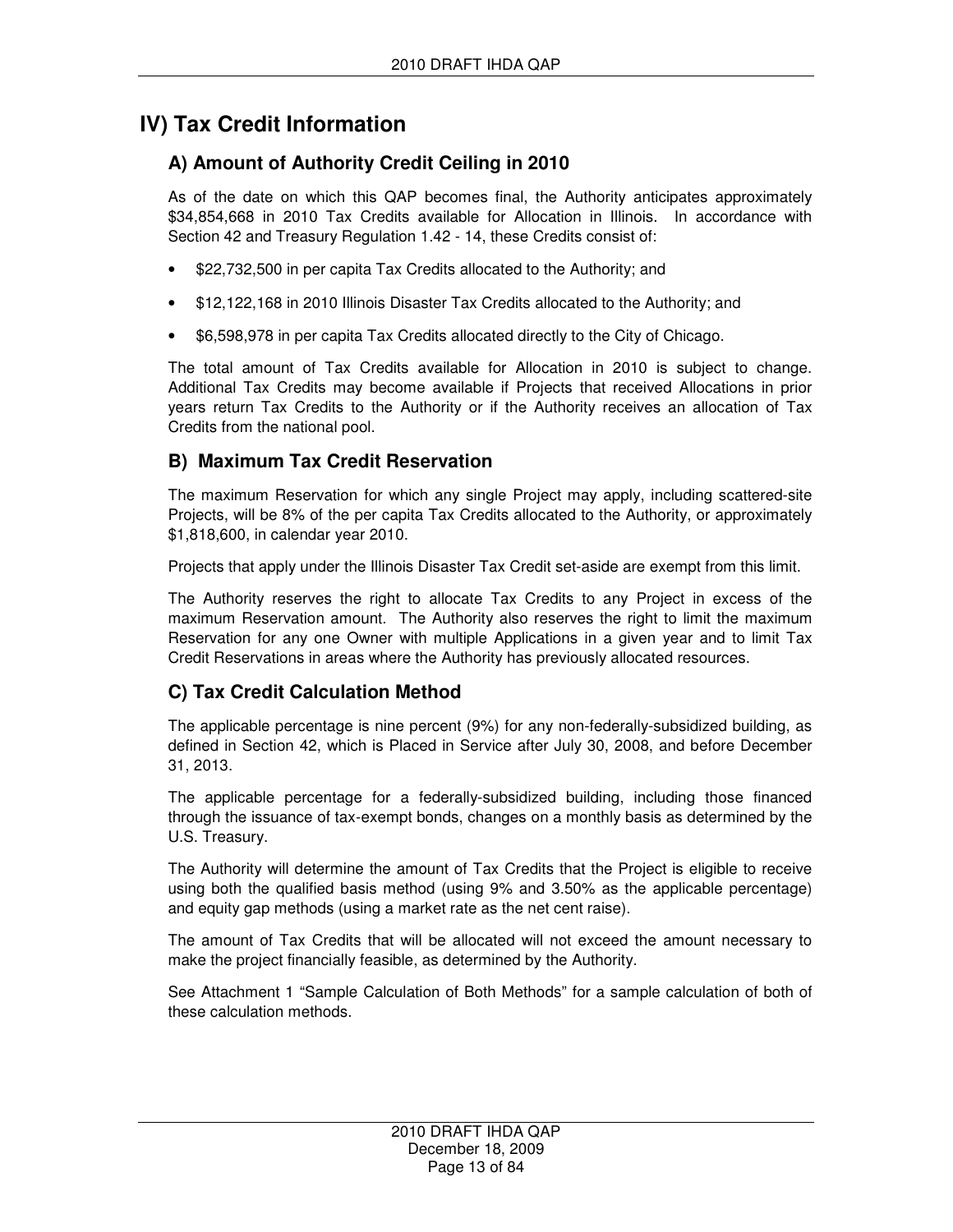## **D) Tax Credit Boost**

## **1) Qualified Census Tract**

Projects located in a Qualified Census Tract are eligible for a thirty percent (30%) boost (a "Boost") to the eligible basis of the Project. See Attachment 2 "Qualified Census Tracts" for a listing of the eligible areas.

## **2) Non Qualified Census Tract**

The Housing and Economic Recovery Act of 2008 provides that the Authority may also provide up to a 30% Boost to the eligible basis of a Project located outside a Qualified Census Tract in order to make the Project financially feasible.

The amount of Tax Credits allocated under this section will not exceed the amount necessary to make the project financially feasible, as determined by the Authority. Therefore, a Tax Credit increase due to a Boost under this section may result in an amount less than the allowable thirty percent (30%) increase.

The Authority reserves the right to provide a Boost to a Project at any time in order to make the Project financially feasible.

Under this section, only Projects meeting one of the following three (3) criteria may apply for a Boost in their eligible basis of up to thirty percent (30%) at the time the Application is submitted.

## (a) Affordable Housing Planning and Appeal Act ("AHPAA")

Projects located in municipalities which are subject to or at risk of being subject to AHPAA. A list of municipalities meeting this criterion can be found in Attachment 3 "AHPAA Municipalities".

## (b) Supportive Housing Projects

Projects that meet the requirements to request points under the Supportive Housing Projects category in the Supportive Housing Projects section within the Housing Policy Goals and Objectives section within the Scoring Categories section.

#### (c) 2010 Illinois Disaster Tax Credits

Projects that apply under the Illinois Disaster Tax Credit Set-Aside.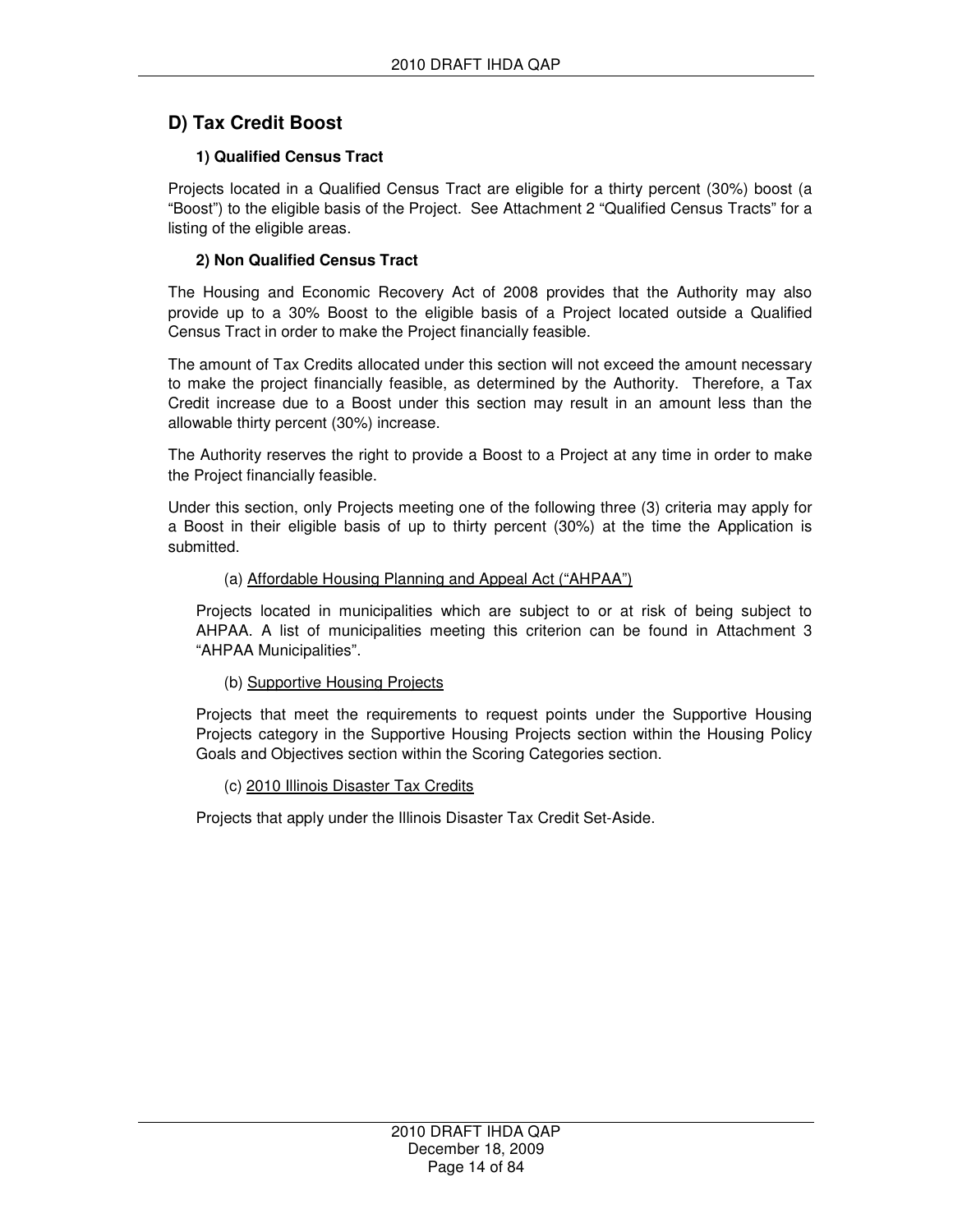# **V) Set-Asides**

## **A) Overview**

On an annual basis, goals will be established for allocating Tax Credits based on a Project's geographic region as reflected in the following set-aside table. In addition, the Authority will reserve a portion of Tax Credits to allocate to Projects that are not awarded Tax Credits through the geographic regions.

These allocation goals are not absolute minimum or maximum amounts, but rather the anticipated approximate amount of Tax Credits to be awarded. Upon evaluating all projects and determining the most effective use of available Tax Credits, the Authority may choose to modify any of these allocation goals.

## **B) Geographic Tax Credit Set-Asides**

All Projects and Applications will be ranked and evaluated within the appropriate geographic set-aside based on Project location. Projects in each set-aside will be assigned a score through the competitive process. Tax Credits will be awarded to the highest ranking Projects within each set-aside as guided by the annual allocation goals.

Notwithstanding anything to the contrary, the Authority may limit the number of Projects or amount of Tax Credits awarded to Projects in any set-aside, regardless of the Project's score and how its score relates to all other Projects.

In the event there are Tax Credits remaining in any of the geographic set-asides, those remaining Tax Credits will be allocated to the single next highest scoring project in the other geographic set-asides according to the following order of priority: Non-Metro, Other Metro, Chicago Metro (subject to or at risk of being subject to AHPAA), Chicago Metro (not subject to or at risk of being subject to AHPAA), City of Chicago, and Chicago Housing Authority, or to any Project that has been allocated Tax Credits.

For a list of municipalities subject to AHPAA see Attachment 3 "AHPAA Municipalities". For a list of Other Metro municipalities see Attachment 4 "Other Metro Municipalities".

# **C) Illinois Disaster Tax Credit Set-Aside**

On June 24, 2008, the President of the United States declared eighteen Illinois counties federal disaster areas due to severe flooding caused by Hurricane Ike. In response, the Emergency Tax Extenders and Alternative Minimum Tax Relief Act of 2008 (public law number 110-343) provides for a per capital allocation of eight dollars (\$8.00) in Illinois Disaster Tax Credits for the years 2008, 2009, and 2010.

Projects eligible to apply for Illinois Disaster Tax Credits are those located in the counties of Adams, Calhoun, Clark, Coles, Crawford, Cumberland, Douglas, Edgar, Hancock, Henderson, Jasper, Jersey, Lake, Lawrence, Mercer, Rock Island, Whiteside, and Winnebago. Owners seeking an Allocation of Illinois Disaster Tax Credits are precluded from requesting any Authority debt financing, but may apply for a Boost in their eligible basis of up to thirty percent (30%).

An Owner must specify if they are submitting an Application for Illinois Disaster Tax Credits. A Project will not be considered for both an award of geographic Tax Credits and Illinois Disaster Tax Credits at the same time.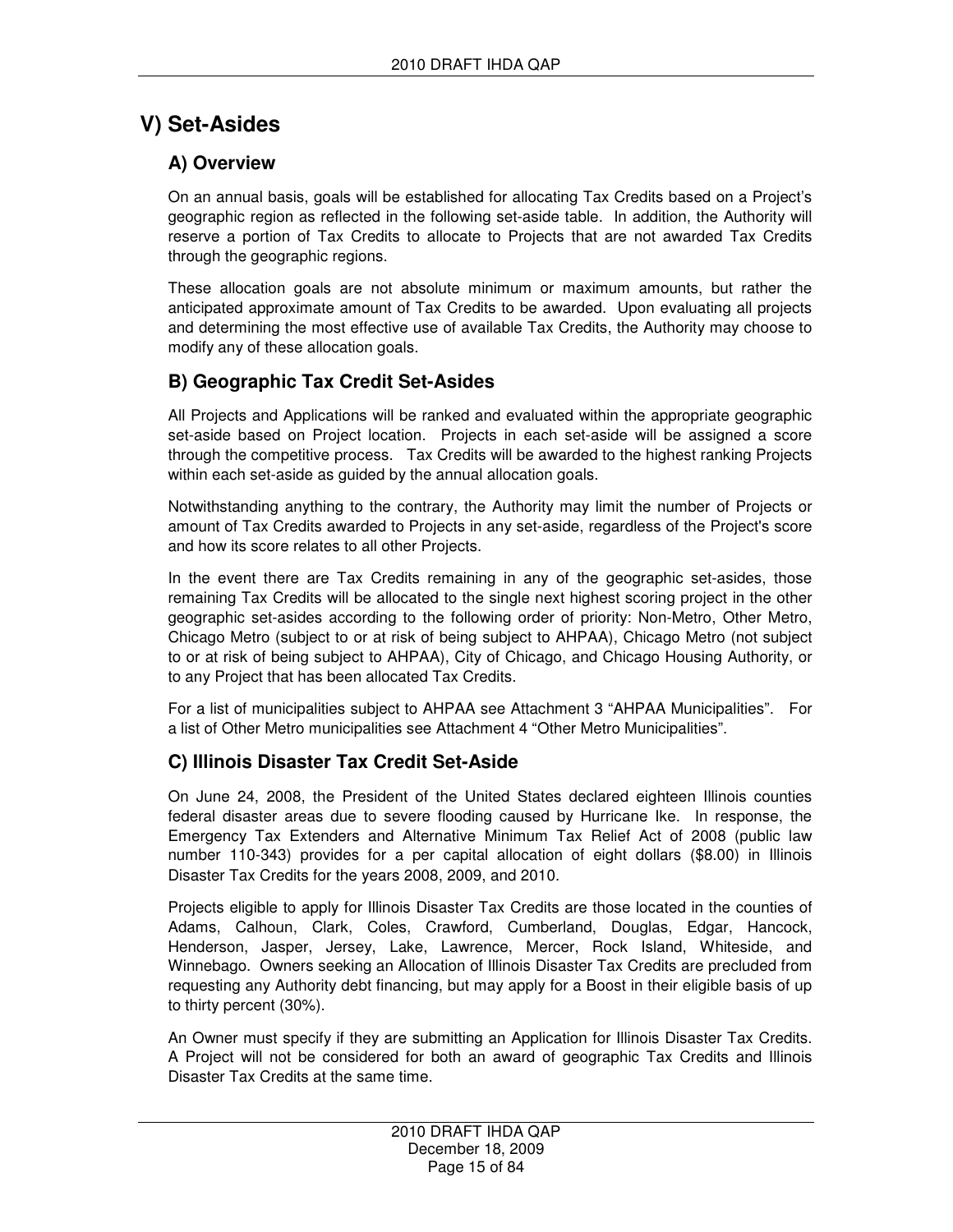## **D) Statewide Tax Credit Set-Aside**

All Applications will be competitively evaluated within the applicable geographic set-aside. Owners cannot apply for or request an award of statewide Tax Credits (the "Statewide Set-Aside"). Rather, upon review of all Applications received, the Authority may choose to allocate Tax Credits under the Statewide Set-Aside to Projects that fulfill certain housing policy goals, as designated by the Authority, and which may change from year to year.

Projects receiving an award of Tax Credits under the Statewide Set-Aside may include Projects whose competitive score in the geographic set-aside is such that the Project would not otherwise be awarded Tax Credits.

In 2010, the Authority will reserve a portion of the Authority's Credit Ceiling to award separately from the geographic set-asides for Projects meeting one or more of the following housing policy goals:

- Regulated affordable housing developments that have been regulated for a minimum of ten (10) years prior to the current Tax Credit year that have physical deficiencies which cannot be remedied through a normal workout process and which pose a threat to the continued affordability of the Project
- Projects located in a geographic set-aside where the total amount of Tax Credits available is less than the total amount of Tax Credits requested.

In the event there are Tax Credits remaining in the Statewide Set-Aside, those remaining Tax Credits will be combined with any remaining Tax Credits from the geographic set-asides and allocated to the single next highest scoring project in the other geographic set-asides according to the following order of priority: Non-Metro, Other Metro, Chicago Metro (subject to or at risk of being subject to AHPAA), Chicago Metro (not subject to nor at risk of being subject to AHPAA), City of Chicago, and Chicago Housing Authority or to any Project that has been allocated Tax Credits.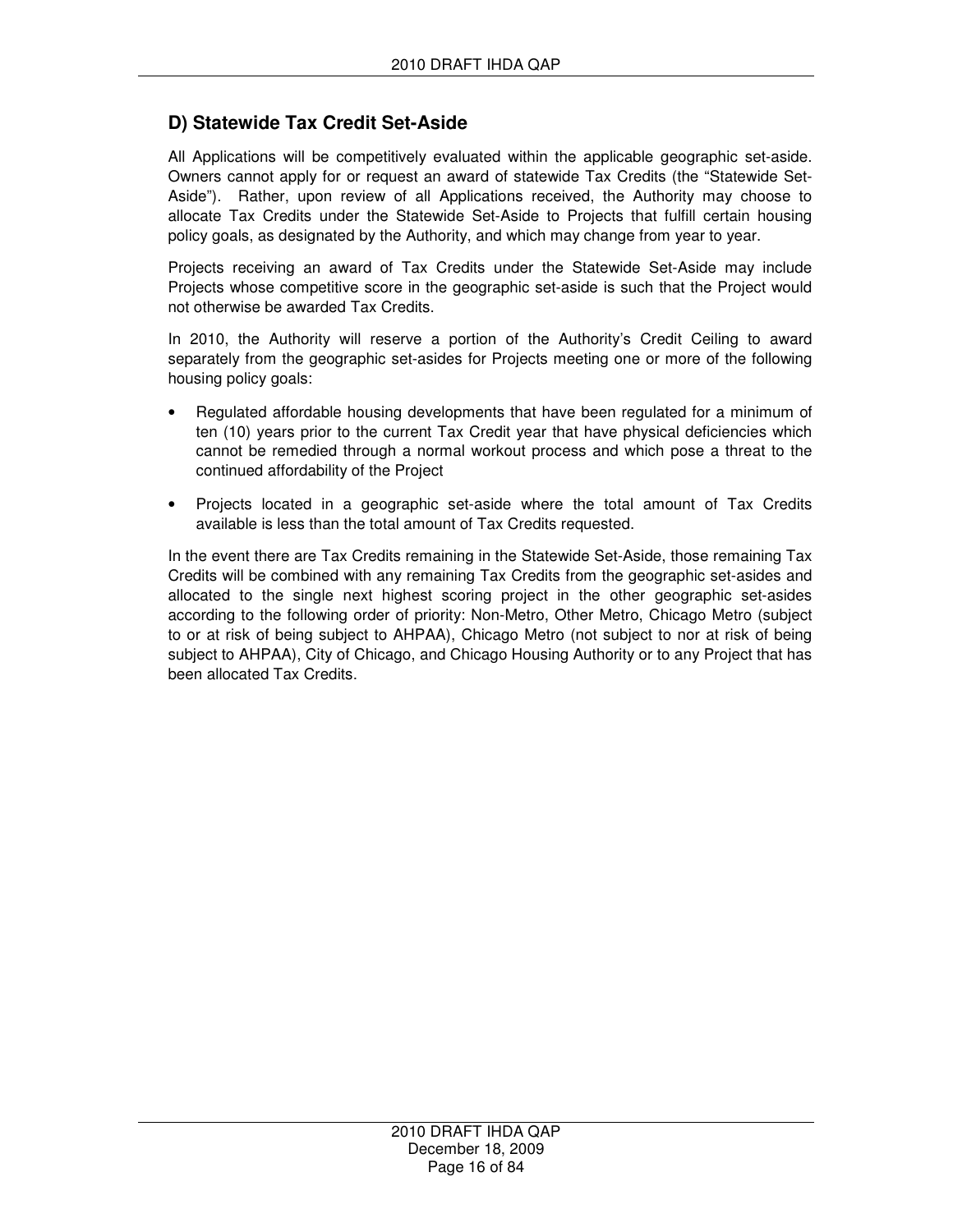#### **2010 Tax-Credit Set-Asides**

| <b>Set-Aside</b>                                     |        | <b>Approximate Annual Allocation</b> |
|------------------------------------------------------|--------|--------------------------------------|
| City of Chicago (IHDA) <sup>1</sup>                  | 8.8%   | \$2,000,000                          |
| <b>Chicago Housing Authority</b>                     | 11.0%  | \$2,500,000                          |
| <b>Subtotal Chicago</b>                              | 19.8%  | \$4,500,000                          |
| Chicago Metro (at risk or subject to AHPPA)          | 18.2%  | \$4,135,167                          |
| Chicago Metro (not at risk or subject to AHPPA)      | 11.7%  | \$2,660,167                          |
| Subtotal Chicago Metro <sup>2</sup>                  | 29.9%  | \$6,795,334                          |
| Other Metro <sup>3</sup>                             | 15.6%  | \$3,550,333                          |
| Non Metro <sup>4</sup>                               | 28.2%  | \$6,411,833                          |
| <b>Subtotal Other and Non-Metro</b>                  | 43.8%  | \$9,962,166                          |
| Statewide <sup>5</sup>                               | 6.5%   | \$1,475,000                          |
| <b>Subtotal Statewide</b>                            | 6.5%   | \$1,475,000                          |
| <b>Authority Allocated Per-Capita 9% Tax Credits</b> | 100.0% | \$22,732,500                         |
| <b>Illinois Disaster Tax Credits</b>                 |        | \$12,122,168                         |
| <b>Subtotal Illinois Disaster Tax Credits</b>        |        | \$12,122,168                         |

## Total Authority Allocated Tax Credits **\$34,854,668** \$34,854,668

<sup>1</sup> This total does not reflect the \$6,598,978 per-capita allocation that is awarded directly to the City of Chicago out of the State's total per capita Tax Credit allocation of approximately \$29,300,000 (excluding Illinois Disaster Tax Credits).

<sup>2</sup> Chicago Metro consists of: Lake, DuPage, Kane, McHenry, Will, and Cook County excluding the City of Chicago.

 $3$  See Other Metro municipalities chart

<sup>4</sup> Projects not included in Chicago, Chicago Metro, or the Other Metro set-aside

<sup>5</sup> Tax Credits targeted to Projects around the State meeting certain housing policy goals and objectives.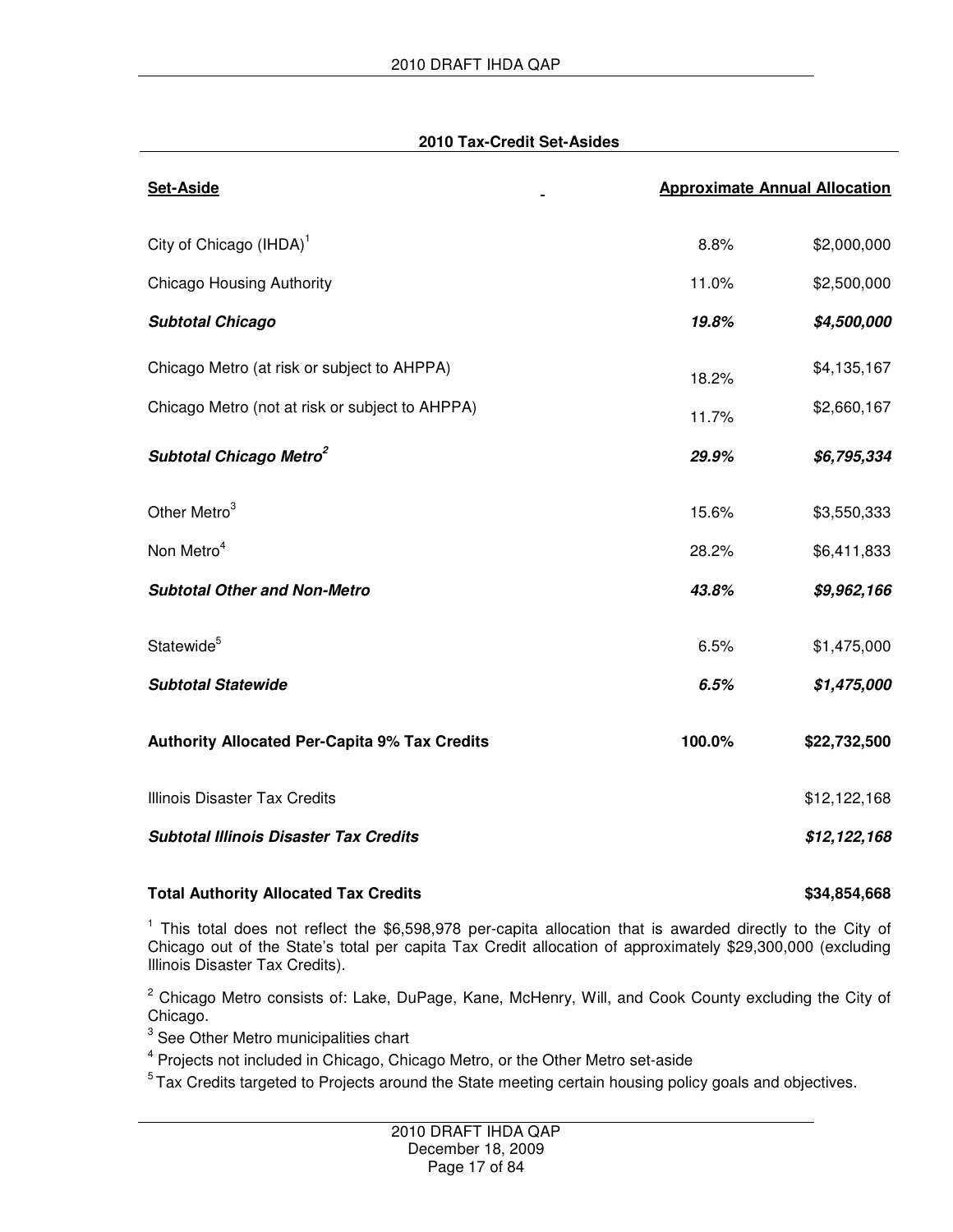# **VI) Application Process**

## **A) Submission**

In order for an Application to be accepted for review, it must be submitted no later than 5:00 P.M. to the following address:

> Illinois Housing Development Authority 401 N. Michigan Ave., Suite 700 Chicago, IL 60611

## **B) Timetable**

For the 2010 QAP, all Application deadlines are outlined in the "Application Schedule", available on the Authority's website (www.ihda.org). The Application round for 9% Tax Credits will be comprised of a Preliminary Application, followed by an Application. In order to effectively manage the Tax Credit program, the Authority may adjust the Application deadlines and reserves the right to hold additional Application rounds.

## **1) Preliminary Application**

Owners must submit a Preliminary Application by the deadline outlined in the "Application Schedule", available on the Authority's website (www.ihda.org).

## **2) 9% Tax Credit Application**

If the Preliminary Application is approved by the Authority, the Owner may submit an Application for 2010 9% Tax Credits. If the Preliminary Application is not approved by the Authority, the Owner will not be eligible to submit an Application for 2010 9% Tax Credits.

## **3) 4% Tax Credit Application**

Applications for 4% Tax Credits will be accepted at any time during calendar year 2010. Applications for 4% Tax Credits are not required to submit a Preliminary Application.

## **C) Application Materials**

Owners must submit the Application on original Authority forms or photocopies of such forms, and may not submit them by facsimile without the prior consent of the Authority. All Application materials are available on the Authority's website (www.ihda.org) or directly from the Authority, upon request.

## **1) Preliminary Application for 9% Tax Credits**

All Preliminary Application materials must be placed in an adequately sized accordion file folder or three-ring binder and tabbed to correspond with the enumeration outlined in the "Preliminary Application Checklist", available on the Authority's website (www.ihda.org). The "Preliminary Application Checklist" must also be submitted.

A complete Preliminary Application must include all items as outlined in the Preliminary Application section.

Owners must submit, as part of their Preliminary Application, a non-refundable Preliminary Application fee. The fee should be sent directly to the Authority's lockbox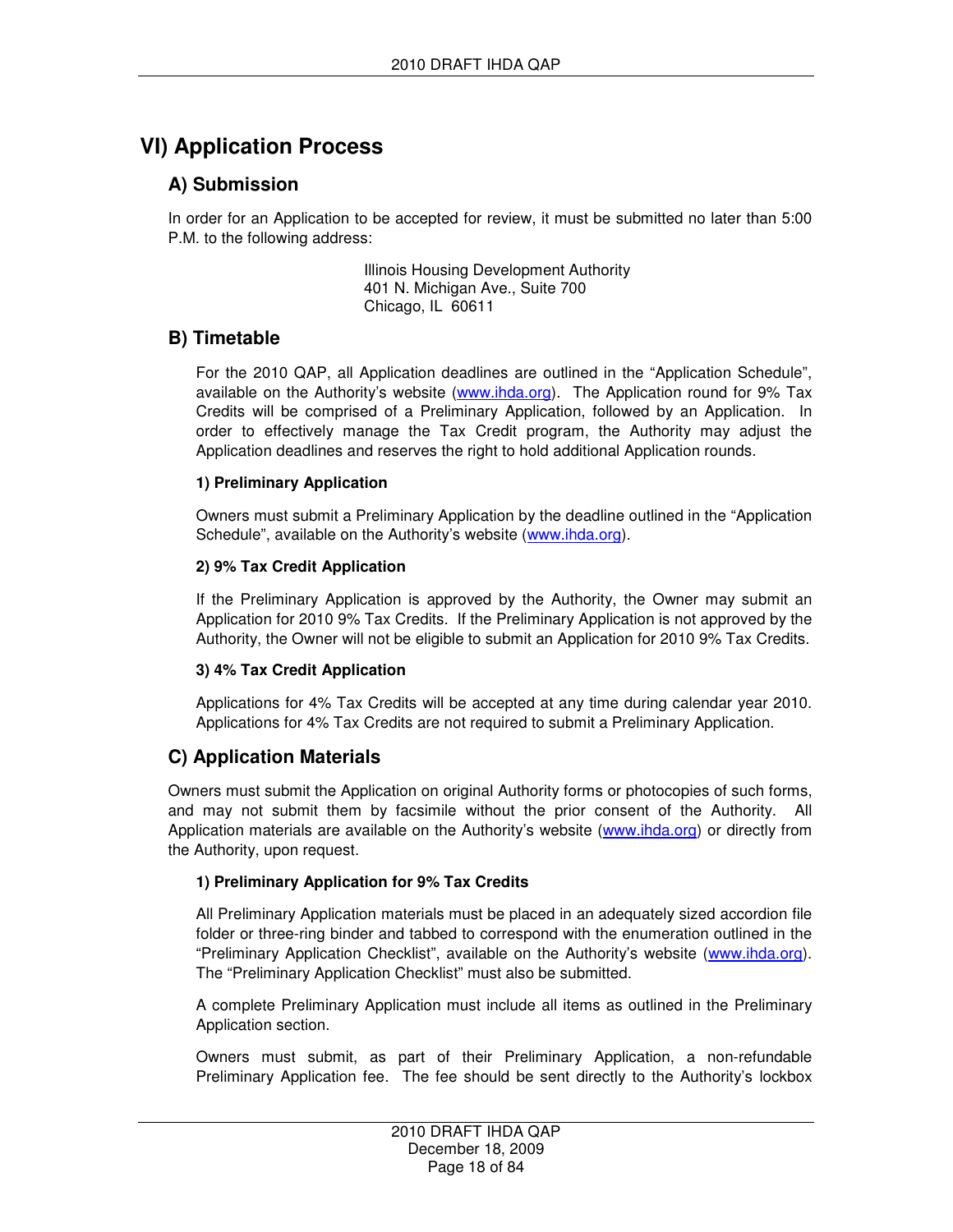along with the "Multifamily Fee Payment Form", available on the Authority's website (www.ihda.org). A copy of the check and the "Multifamily Fee Payment Form" should be submitted with the Preliminary Application.

## **2) Application for 9% Tax Credits**

All Application materials, including all applicable attachments and supporting materials, must be placed in an adequately sized accordion file folder or three-ring binder and tabbed to correspond with the enumeration outlined in the "Application Checklist", available on the Authority's website (www.ihda.org). The "Application Checklist" must also be submitted.

The Application must comply with the format and content requirements of this QAP and present to the Authority a clear, unambiguous, and complete Application by the deadline date. The Authority may reject any Application that does not conform to the requirements of this QAP.

Owners must submit, as part of their Application, a non-refundable Application fee. The fee should be sent directly to the Authority's lockbox along with the "Multifamily Fee Payment Form", available on the Authority's website (www.ihda.org). A copy of the check and the "Multifamily Fee Payment Form" should be submitted with the Application.

## **3) Application for 4% Tax Credits**

A complete Application must include all items required on the Application checklist that pertain to the 4% Tax Credits and all applicable attachments and supporting materials. Please see the 4% Determination Letter Requests section for further information regarding 4% Tax Credit Projects.

Owners must submit, as part of their Application, a non-refundable Application fee. The fee should be sent directly to the Authority's lockbox along with the "Multifamily Fee Payment Form", available on the Authority's website (www.ihda.org). A copy of the check and the "Multifamily Fee Payment Form" should be submitted with the Application.

# **D) Evaluation of Applications**

Applications for an Allocation of Tax Credits in calendar year 2010 will be evaluated in the following manner:

## **1) Preliminary Application**

Owners must submit a Preliminary Application by the submission deadline in order to be eligible for a 2010 Tax Credit Allocation. The Authority will evaluate the Preliminary Application based upon the requirements set forth in the Preliminary Application section.

## **2) Application**

If the Preliminary Application is approved by the Authority, the Owner may submit an Application. The Application must be received by the Application deadline and will be reviewed for completeness. This will include, but will not be limited to, the following: submission of all required Application forms and supporting documentation; submission of all applicable fees; and inclusion of appropriate signatures on all necessary documents. If the Authority finds that the Application is not complete, it reserves the right to reject the Application.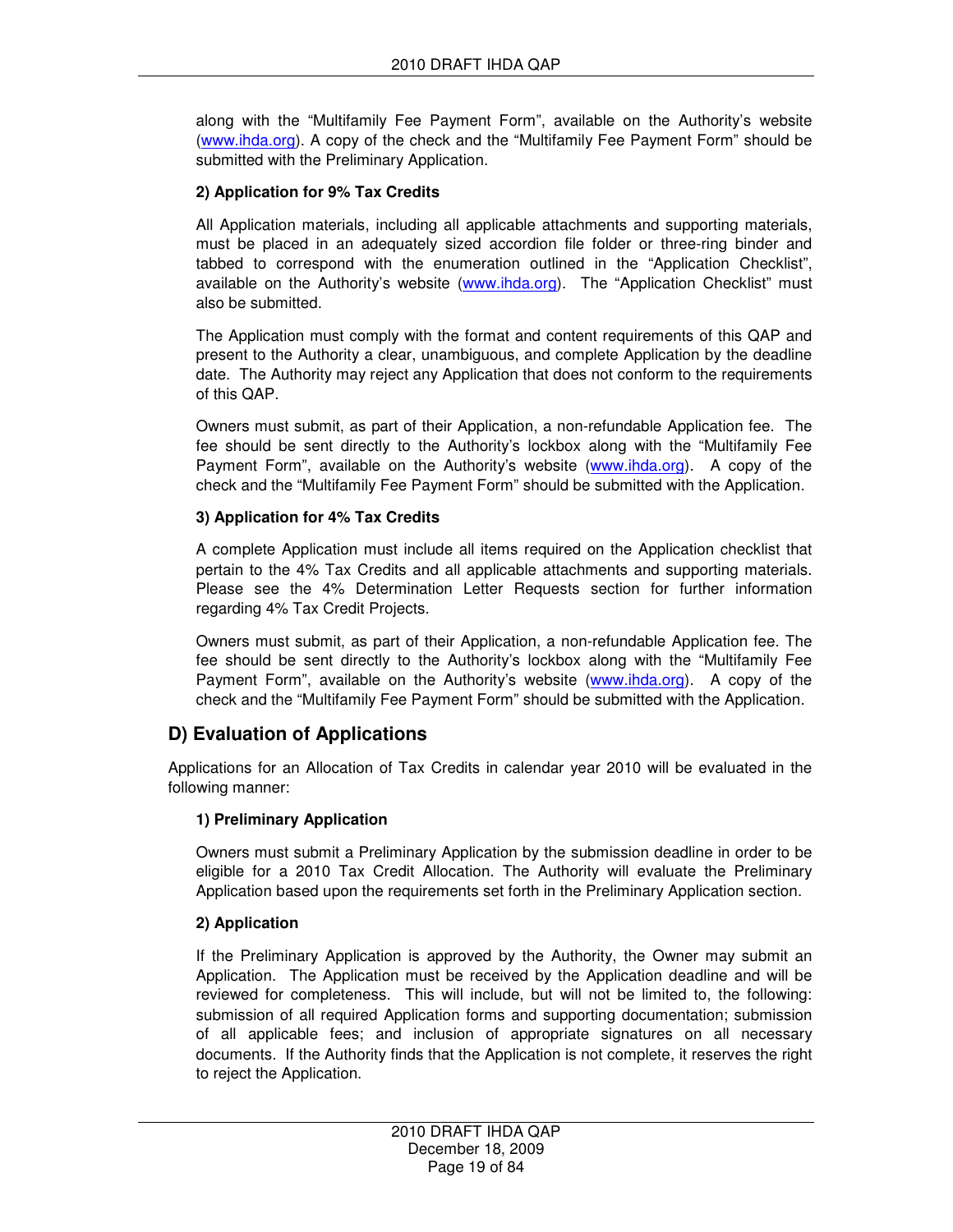## **3) Mandatory Review**

If the Authority determines that the Application is complete, it will be reviewed to determine if the Project meets the mandatory requirements set forth in the Mandatory Requirements section. If the Authority determines that the Application fails to meet one or more of the mandatory requirements, the Owner will be notified in writing that the Application has failed the mandatory review and the Application will not be evaluated under the competitive scoring criteria.

#### **4) Scoring Review**

If an Application has met all of the requirements described in the Mandatory Requirements section, the Application will be scored based on the categories set forth in Scoring Categories section. Applications that are scored will be ranked in descending order by total point score within each Set-Aside. Generally, Applications with the highest score in each Set-Aside will be allocated Tax Credits except as noted in the Set Asides section.

Applications for 4% Tax Credits will not be scored based on the categories set forth in the Scoring Categories section.

#### **5) Clarifications**

For purposes of the mandatory and scoring reviews, the Authority will not accept the submission of additional documentation after the Application deadline. Projects will be reviewed solely on the basis of the materials contained in the Application submitted by the Application deadline.

The Authority may make an exception to this policy for clarification purposes. If the Authority, in its sole discretion, determines a need for clarification of information, the Authority may contact Owners after the application deadline to request clarification of certain materials contained in the Application. The clarification request will only be utilized for minor inconsistencies.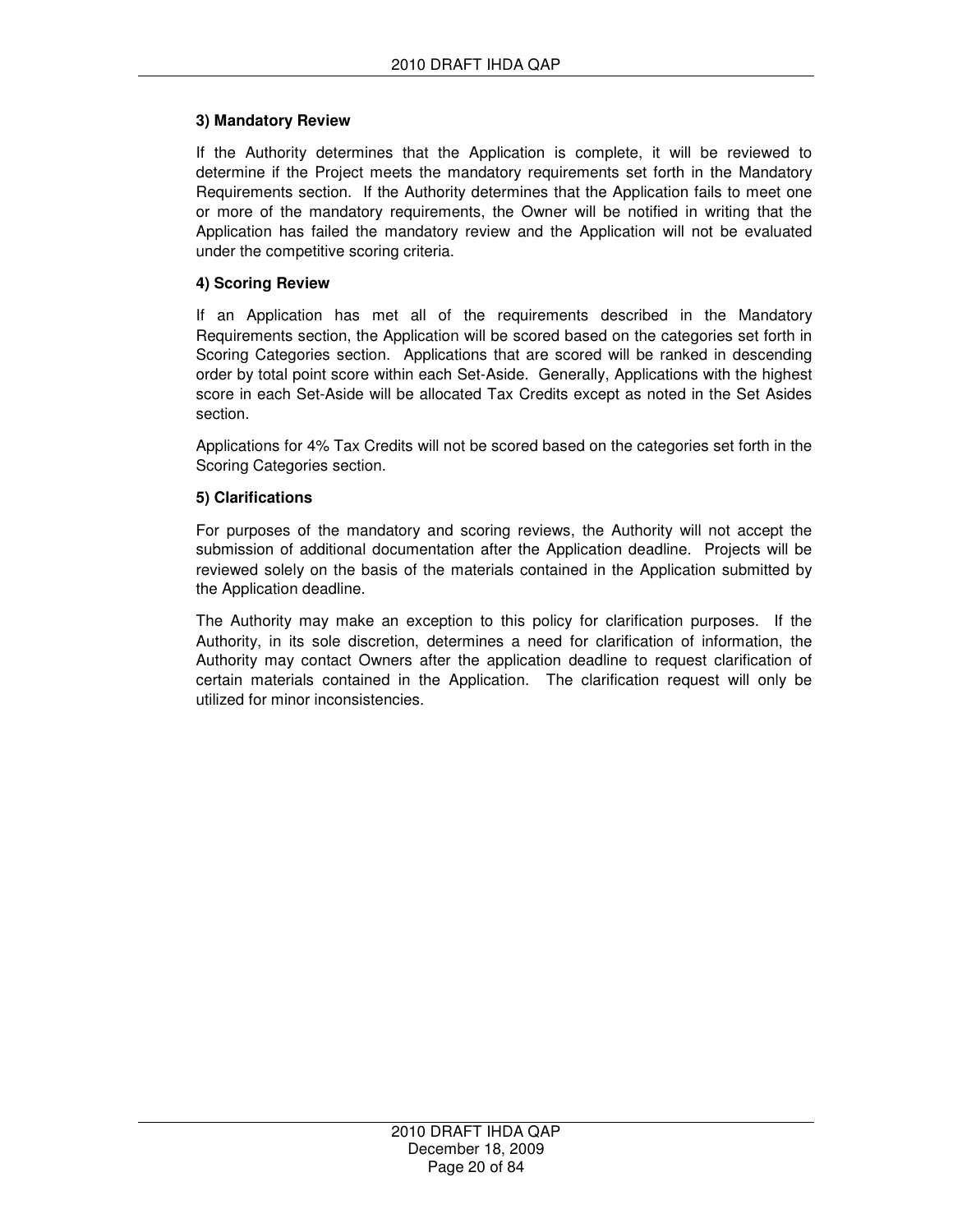# **VII) Preliminary Application**

All Owners must submit a Preliminary Application in order to be eligible to apply for a 2010 9% Tax Credit Allocation. The Preliminary Application documentation contains basic information regarding the Project concept and design, Project location, and the proposed tenant population. The goal of the Preliminary Application is for the Authority to provide feedback regarding its assessment of the appropriateness of a Project's site and market.

The Preliminary Application must be reviewed and approved prior to the submission of an Application. If the Preliminary Application is approved by the Authority, the Owner may submit an Application for 2010 9% Tax Credits. If the Preliminary Application is not approved by the Authority, the Owner will not be eligible to submit an Application for 2010 9% Tax Credits.

Please note that the Authority's determination that current site or market characteristics are not appropriate should not be construed as a finding that the site is not buildable under any circumstances or that the market will never be appropriate for the proposed project. At the same time, a determination that a Project meets the Authority's Preliminary Application review standards does not constitute or guarantee it will receive a Tax Credit Reservation.

# **A) Timing**

The timeline for submission and review of the Preliminary Application is outlined in the "Application Schedule", available on the Authority's website (www.ihda.org).

Upon receiving the Preliminary Application results, Owners will have one week to provide a written response to the results, if desired. The Authority will then review the Owner's response, make any adjustments to the results deemed necessary and appropriate, and provide a final evaluation.

## **B) Submission Documentation**

The Owner must submit all of the following documentation:

- 1) A map clearly identifying the exact location of the Project site and the location of community amenities and services, including transportation, near the proposed site and appropriate to its tenant population, so that Authority staff may easily conduct a site visit;
- 2) Labeled color photographs (or color copies) of the Project site and all adjacent properties;
- 3) Documentation of preliminary site control. Documentation may include an executed purchase agreement, fee simple interest in the property, a letter of intent from a governmental entity to sell or lease property, or written dated correspondence with the current property owner in which the current owner is indicating a willingness to sell the Project site;
- 4) Site plans showing the Project site boundaries, building(s) foot print(s), and location (or proposed location) of roadways;
- 5) Preliminary development plans including the front, rear and side elevations of the buildings as well as floor plans and unit plans for each bedroom size. Acquisition with rehabilitation development must provide preliminary plans showing all proposed changes to existing buildings, site improvements, parking areas, etc.;
- 6) The "Environmental Checklist" located on the Authority's website (www.ihda.org); and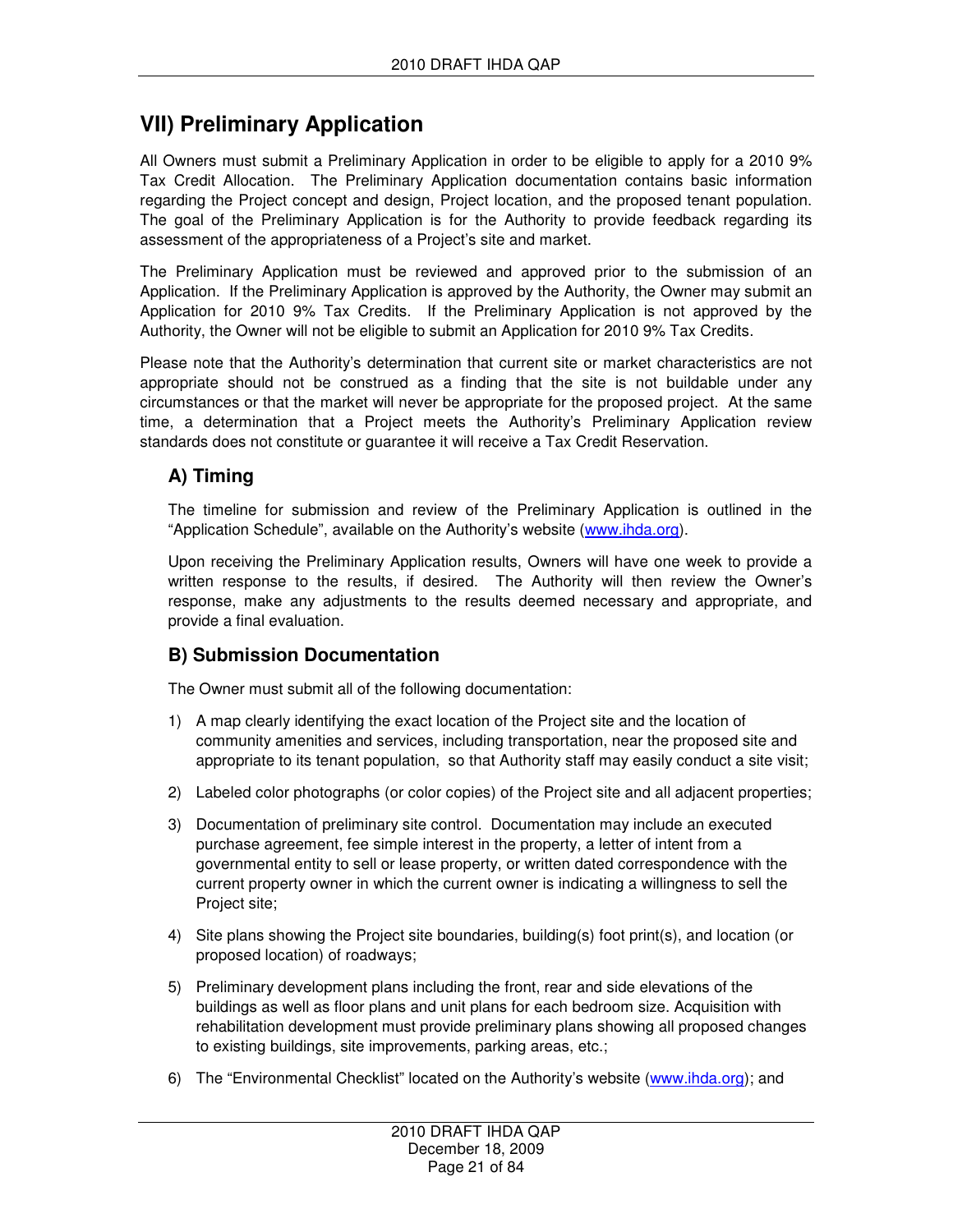7) A narrative describing the Project, as outlined in the Project Narrative section within the Mandatory Requirements section.

## **C) Preliminary Application Evaluation**

## **1) Site Assessment**

In initially assessing the site, the Authority will analyze the following items:

- Project design and layout;
- Aesthetic compatibility to existing neighborhood;
- Availability of and access to appropriate public and community services and amenities;
- Potential development concerns located on, adjacent to, or near the site.

## **2) Market Assessment**

In assessing the Project's market, the Authority will analyze various sources of information it has or may obtain, including information regarding similar housing located in, or in close proximity to, the primary market area as determined by the Authority. Based on this analysis, the Authority will evaluate the following items:

- The market demand for the Project; and
- The Project's impact on existing affordable housing.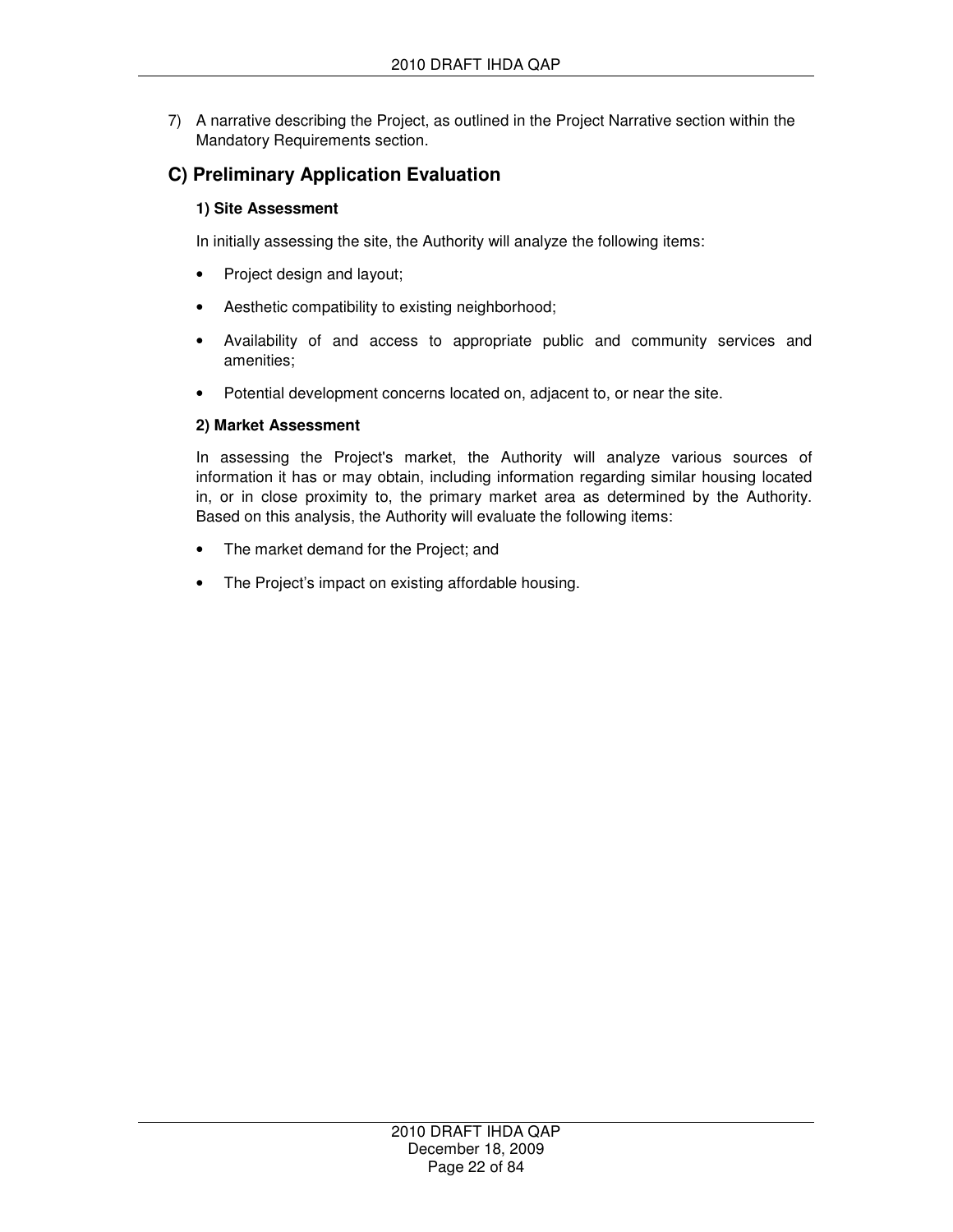# **VIII) Mandatory Requirements**

If the Preliminary Application is approved by the Authority, the Project must meet the following mandatory requirements upon submission of the Application. A Project that fails to meet these requirements will be notified in writing that the Application has failed the mandatory review and will not be evaluated under the competitive scoring criteria.

An Application may fail the mandatory review if the correct forms or required information are not submitted, are not submitted at the correct tab, or if information available to the Authority negates information submitted in the Application.

All documentation submitted to fulfill mandatory Application requirements can be **no older than six (6) months prior to the Application deadline.** 

## **A) Evidence of Preliminary Application Approval**

Applications must include a letter of approval from the Authority stating that the Preliminary Application was approved for calendar year 2010.

## **B) Project Narrative**

Applications must include a detailed Project narrative. Owners are encouraged to provide as much detail and background information about the Project as possible in order to assist the Authority in assessing the Project. The Project narrative should be approximately two pages long, and must include, but is not limited to, the following information:

- 1) Project location with a street address, or intersection if no address has been determined. If the Project has scattered sites, the street boundaries of the area are acceptable;
- 2) A description of all construction work to be undertaken as part of the Project including any demolition or site work. For Projects that include both rehabilitation and new construction, the description must clearly differentiate the rehabilitation work from the new construction work;
- 3) The total number of units, unit size, and unit mix;
- 4) Unit rents and income restrictions, including number of units to receive project based rental assistance and the type of assistance;
- 5) The targeted occupancy of the Project (family, Elderly Housing, Supportive Housing Project, etc.);
- 6) A description of Project building and site amenities, including innovative or unique features;
- 7) A description of any common or commercial space which describes how it will be used, leased and managed, and the sources of financing for its construction and operations;
- 8) A disclosure of any previous, current, or proposed uses located on, adjacent to, or near the Project site, that could reasonably be considered incompatible with a residential development. Incompatible uses include but are not limited to: health and safety concerns, railroad tracks, industrial plants, landfills, and water treatment facilities. The disclosure should include a detailed explanation as to whether such uses will have an adverse effect on the Project site or tenants;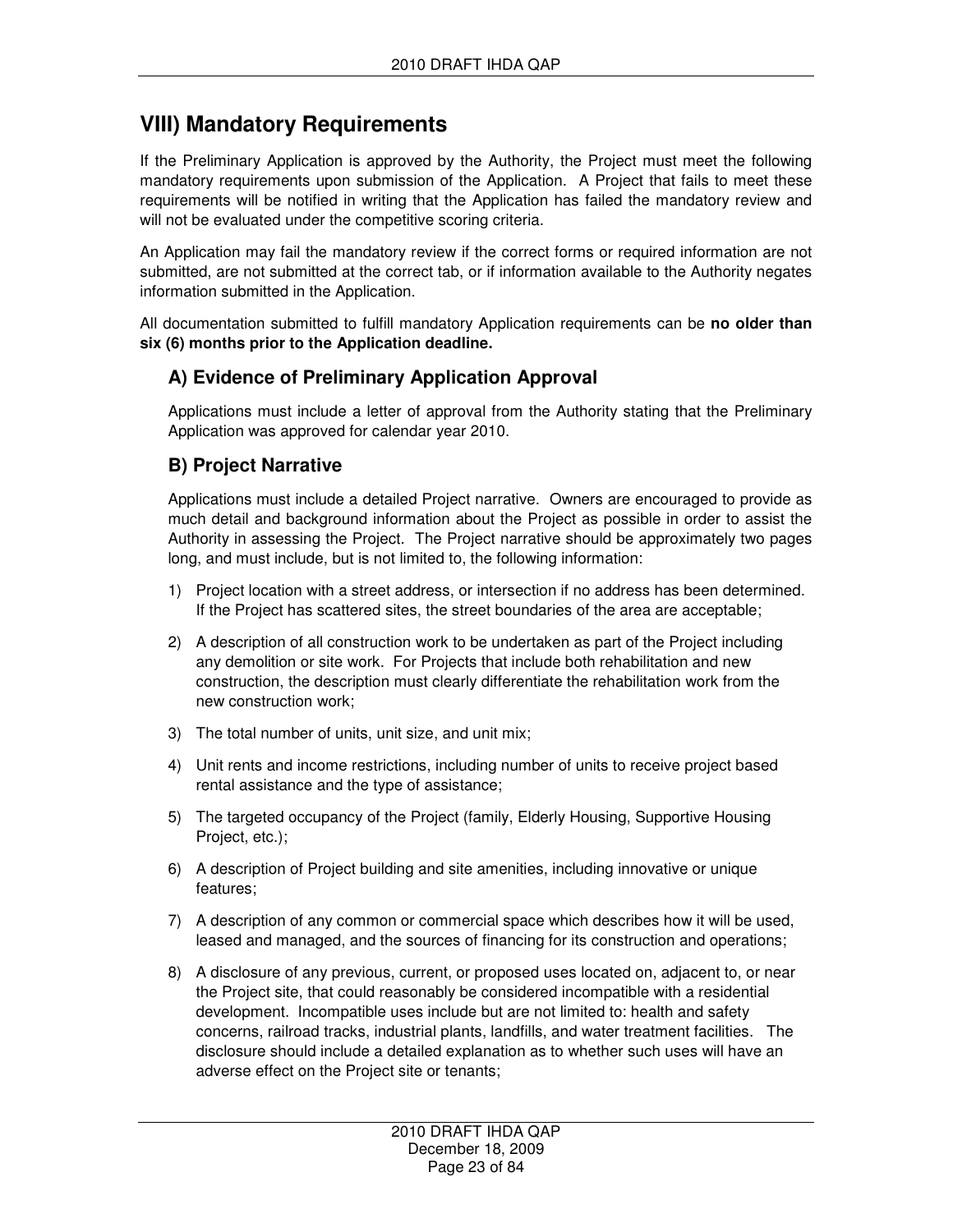- 9) If the Owner is requesting any substitutions of the required Project amenities outlined in the Required Project Amenities section within the Mandatory Requirements section and, an explanation describing why the required Project amenity cannot be included in the Project design, a detailed description of the substituted amenity and a justification of the appropriateness of the option for the targeted population.
- 10) If the Owner is proposing to share any amenities with a previously funded phase of the Project, an description of the shared amenities in the Project and an explanation regarding the adequacy of the amenity among multiple phases; and
- 11) If the Owner is requesting any waivers for any mandatory requirements, an explanation describing why the mandatory requirement cannot be met.
- 12) Projects that will convert to homeownership after the Compliance Period must include an acceptable homeownership plan. Please see the "Homeownership Plan" available on the Authority's website (www.ihda.org);

## **C) Public Housing Waiting List Preference**

All Owners must give preferential treatment to Low Income tenants on a public housing or Housing Choice Voucher (formerly known as Section 8) waiting list maintained by the public housing authority ("PHA") in the area in which the project is located.

All Owners must submit a "PHA Preference Certification", available on the Authority's website (www.ihda.org), which provides a written certification that the Project will:

- Give preferential treatment to persons on PHA waiting list(s); and
- Make on-going efforts to request that the PHA make referrals to the Project, or request that the PHA include relevant information about the Project on any listing the PHA makes available to persons on its waiting list(s).

## **D) Certification of Consistency with Relevant Consolidated Plan**

The Project must address local housing needs and priorities as documented in the local or State Consolidated Plan. The Consolidated Plan shall mean a plan required by HUD and established by Illinois or a local municipality which sets forth the housing goals for Illinois or the local community, as applicable.

If the Project is located in an area covered by a local Consolidated Plan, the Application must include a certification of consistency with the Consolidated Plan provided by the governmental entity administering the Consolidated Plan. For a list of jurisdictions with a local Consolidated Plan see the Authority's website (www.ihda.org).

Owners of Projects not covered by a local Consolidated Plan must submit a written request for the Authority to review the Project for consistency with the State Consolidated Plan. The Authority will review these Projects at the time of Application. A certification of consistency with the State Consolidated Plan will be required by the Authority prior to consideration by the Board.

## **E) Local Support**

Applications must include a letter of support specifically endorsing the Project from the chief elected official(s) of the municipality(ies) in which the Project is located. For Projects located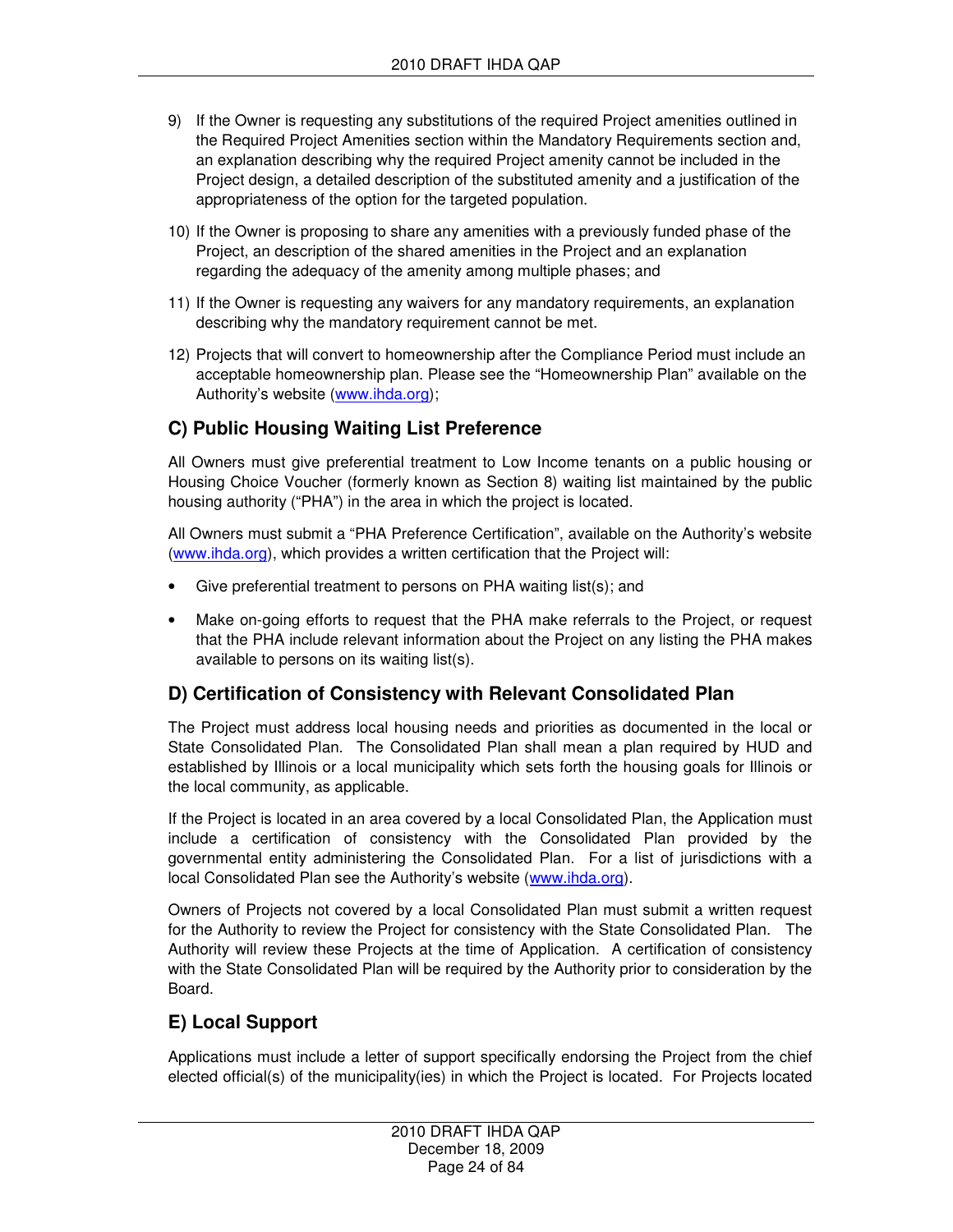in the City of Chicago, a letter of support from the alderman of the ward in which the Project is located will be acceptable.

If the Project is located in more than one municipality or Chicago ward, letters of support from each chief elected official or aldermen must be submitted.

Any Application that does not include the required letter(s) of support specifically endorsing the Project from the chief elected municipal official(s) or local Chicago alderman(en) must include a description of the efforts to obtain the letter(s) of support, and if applicable, respond to any concerns raised by the chief elected municipal official(s) or local Chicago alderman(en). The Authority will review the documentation, as well as any additional letters of support, and may waive the requirement for the letter of support from the chief elected official(s) or Chicago alderman(en).

Any additional letters of support beyond the chief elected official(s) or local Chicago alderman(en) must be included in the Application. Letters of support received after the Application deadline, except as solicited by the Authority, will not be accepted.

# **F) Site Control**

The Owner must have site control for the Project that extends for a minimum of six (6) months beyond the Application deadline. Site control can only be demonstrated through one of the following:

- A fee simple interest in the subject property in the name of the Owner; or
- A fully executed, binding agreement, signed by both the Owner and the seller for the purchase or long term lease of the subject property; or
- When the subject property is owned by a governmental entity, a letter of intent from the governmental entity to sell, donate, or enter into a long term lease of the subject property to the Owner may qualify as site control, as determined by the Authority.

The site control documentation must include the sale or lease price, legal description, and an expiration date. In the case of a lease agreement, the lease must have a minimum term of ninety-nine (99) years.

## **G) Zoning**

The Application must contain evidence that the Project site is currently zoned for its proposed use. For a scattered-site Project, the Application must include evidence that each parcel is currently zoned for its proposed use.

Evidence of appropriate zoning can only be demonstrated through one of the following:

- A building permit; or
- A letter of zoning certification from the local zoning administrator; if the locality has no zoning administrator, a letter from the chief elected official will be acceptable. The Project certified by the zoning administrator must be identical to the Project submitted to the Authority. The letter must contain **all** of the following:
- 1) The location of the Project site (e.g. address or street crossings);
- 2) The current zoning designation;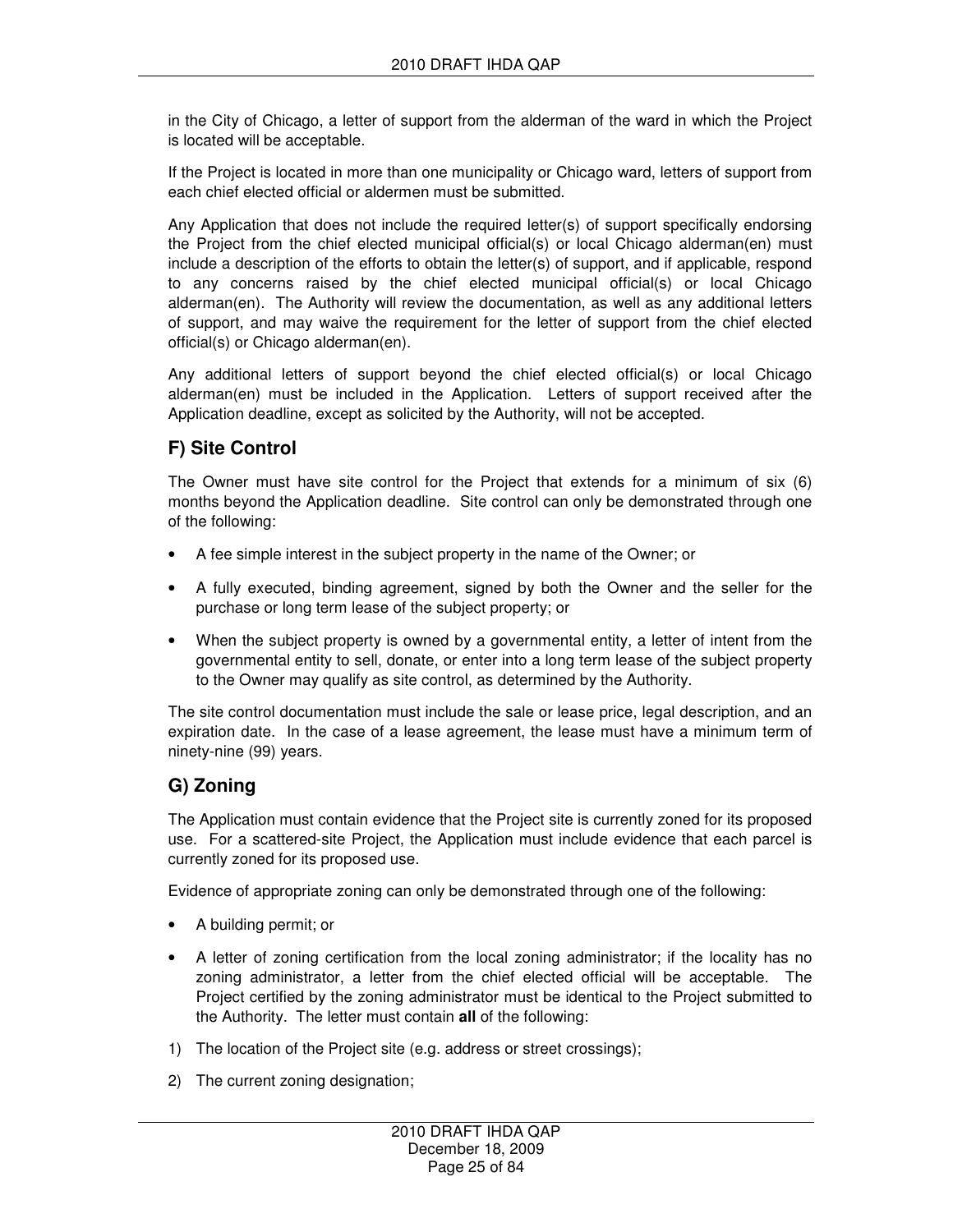- 3) A description of the Project (including number of units, proposed use, and whether it is new construction, rehabilitation, or both); and
- 4) A statement that the current zoning is appropriate for the proposed Project and no zoning variation requests are pending that would alter this zoning.

In cases where a Planned Unit Development ("PUD") permit is required, the Authority may consider an exception to the requirement that the current zoning be appropriate for the proposed Project on a case-by-case basis. In order to be considered for such an exception, the Application must include all of the following:

- 1) A written explanation of the PUD approval process;
- 2) Evidence of which stage in the PUD approval process the Project has reached; and
- 3) Evidence satisfactory to the Authority that the PUD will be reviewed in a timely manner.

Sufficient evidence of progress for PUD approval to satisfy the zoning requirement may include, but is not limited to, the local planning body's recommendation of approval to the entity with authority to approve the PUD, such as the town council or board of trustees. The PUD must be approved before the Authority will present the Project for Board consideration.

## **H) Site Physical Information**

#### **1) Floodplains / Floodways**

All Applications must include a Federal Emergency Management Agency ("FEMA") floodplain map for the Project area. The boundaries of the Project site must be delineated on the FEMA map. FEMA floodplain maps can be found at http://msc.fema.gov. Generally, the Authority prefers development outside the 100-year floodplain / floodway.

## **2) Projects Located in 100 Year Floodplain / Floodway**

## (a) Rehabilitation Projects

Applications that propose the rehabilitation of existing buildings located in the 100 year floodplain / floodway, will meet mandatory criteria, ONLY if the lowest existing floor elevation of each building in the floodplain is at least six inches (6") above the FEMA designated floodplain / floodway elevation.

Documentation must be submitted to clearly demonstrate existing conditions and should include a land survey indicating all of the following:

- 1) The location of the existing buildings;
- 2) Elevation of lowest floor level in existing buildings;
- 3) FEMA determined elevation of the existing floodplain / floodway;
- (b) Other Projects

For all other Projects, building in the 100-year floodplain will be permitted only if the Application includes all of the following:

1) A qualified environmental professional or engineer's opinion as to whether or not the Project will impact any floodplain or floodway;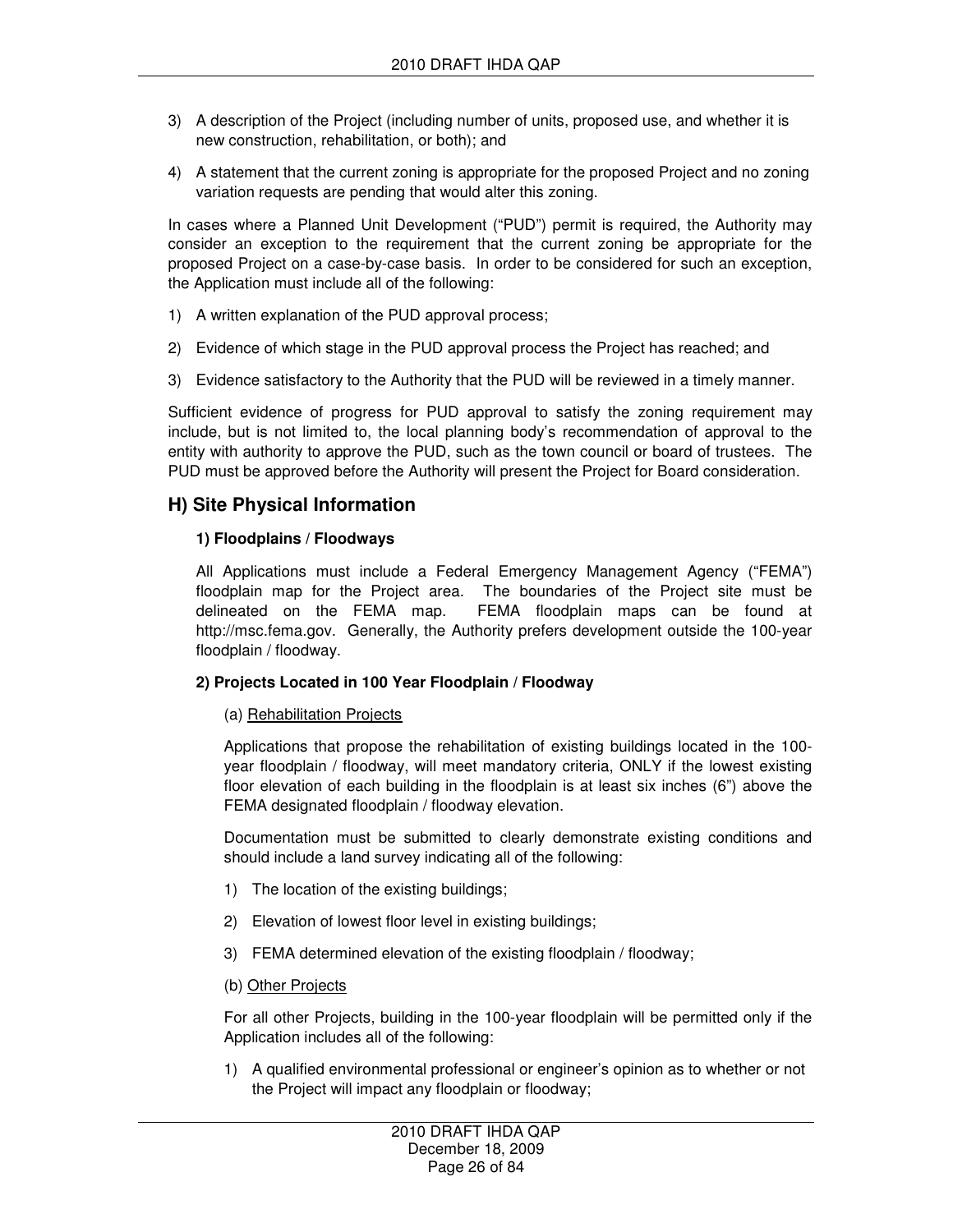- 2) A qualified environmental professional or engineer's documented mitigation efforts regarding impacts to existing floodplains / floodways planned for development, including consideration of alternative locations for the Project;
- 3) A FEMA Conditional Letter of Map Amendment ("CLOMA") or Conditional Letter of Map Revision-Based on Fill ("CLOMR-F") for the Project site that shows the site is eligible for reclassification out of the floodplain / floodway area; and
- 4) Evidence that the property is eligible for flood insurance and that such insurance will be in place if awarded funding from the Authority until FEMA amends the flood plain map and the Authority determines the Project site is no longer in the floodplain / floodway.

## **3) Wetlands**

Generally, the Authority does not allow the disturbance of wetlands. All Applications must include the following documentation regarding wetlands:

- A U.S. Fish and Wildlife Service ("USFWS") National Wetlands Inventory map for the area in which the site is located. The boundaries of the Project site for development must be delineated on the USFWS map. The Authority encourages applicants to see http://www.fws.gov/wetlands/Data/mapper.html for additional information.
- If wetlands are suspected on the site through the examination of the USFWS map, the Application must include a wetlands delineation performed in accordance with all federal and state guidelines, including an official jurisdictional determination issued by the U.S. Army Corps of Engineers ("USACE") in the form of a USACE wetlands permit. The permit must be provided at the time of Application submission.

## **4) Mining**

Owners submitting an Application must include documentation from the Illinois State Geological Survey ("ISGS") regarding information on mining activity in the Project area. Please visit http://www.isgs.illinois.edu/maps-data-pub/coal-maps/county-index.shtml to determine if the Project is located in or near a County that has been affected by mining.

The Application must include documentation that clearly reflects whether or not the Project is located in or near a County that has been affected by mining.

If the Project is in or near a County the ISGS identifies as affected by mining, the following information must be submitted:

- If a quadrangle study has been completed by the ISGS for the area in which the Project is located, the quadrangle map must be submitted. The boundaries of the Project site must be delineated on the quadrangle map.
- If a quadrangle study has not been completed by the ISGS for the area in which the Project is located, the County mine map must be submitted. The boundaries of the Project site must be delineated on the County mine map.
- If mines are located near the Project site, a qualified geotechnical engineer must submit information indicating the depth of the mine, the type of mining that was performed, the year that mining ceased, and any other data that may impact the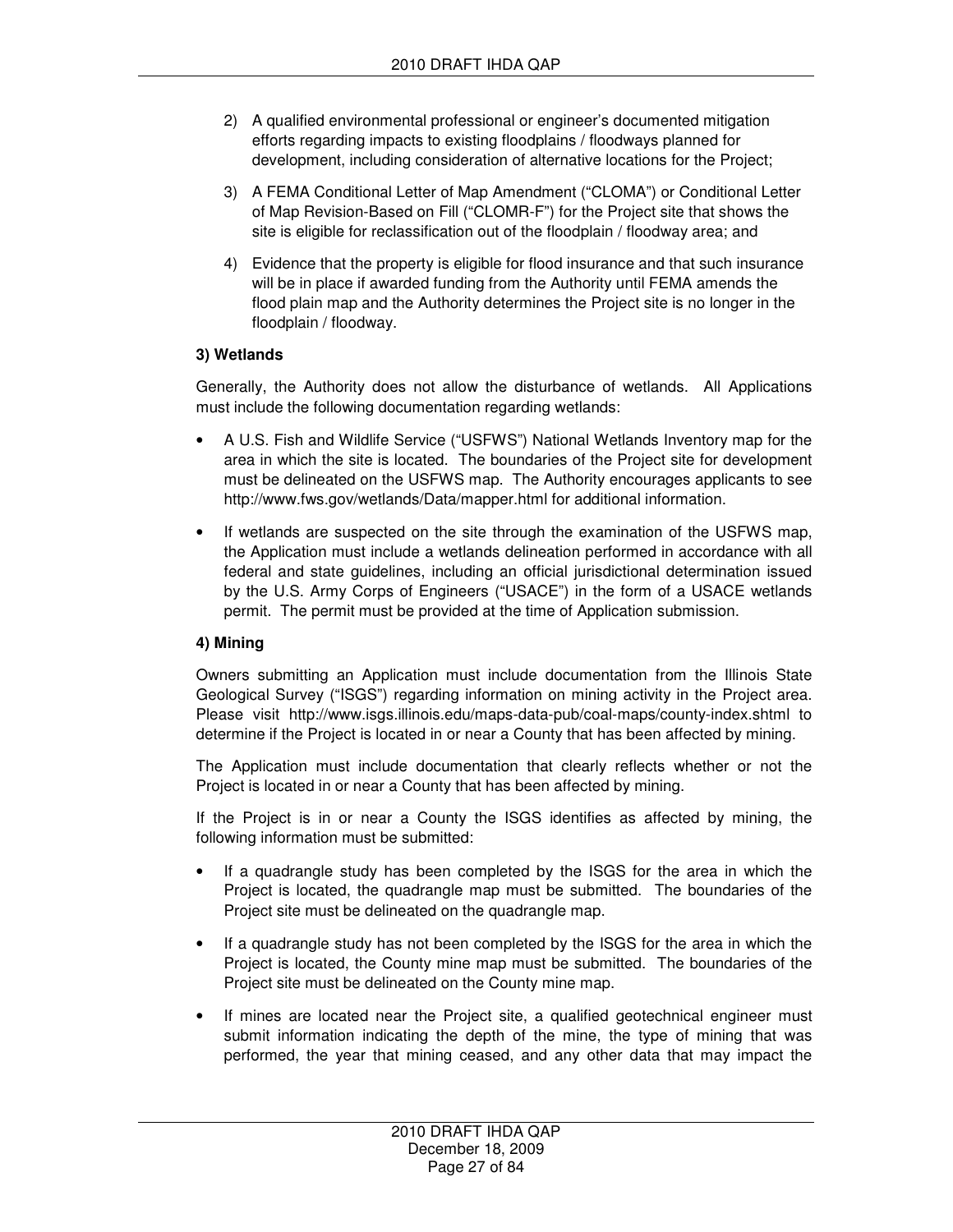Project. In addition, the qualified geotechnical engineer must submit a letter of opinion as to whether or not the Project will be impacted by the mining.

Based on documentation submitted, the Authority may require mine subsidence insurance for the Project.

## **I) Historic Preservation**

The Application must include **two (2) copies** of the documentation listed in the "Historic Preservation Checklist" found on the Authority's website (www.ihda.org).

Projects must meet the requirements of the National Historic Preservation Act and the Illinois State Agency Historic Resources Protection Act. To ensure these requirements are met, the Authority will request the comments of the State Historic Preservation Officer of the Illinois Historic Preservation Agency ("IHPA") regarding the effects the Project will have on cultural resources (both structural and archaeological). Owners should refer to www.illinoishistory.gov for further guidance.

Projects must receive clearance from the IHPA prior to Board consideration.

## **J) Site Environmental Information**

All Applications must include the following environmental information:

#### **1) Environmental Checklist**

The "Environmental Checklist", completed by the Owner, for all properties in the Project and found on the Authority's website (www.ihda.org); and

#### **2) Phase I Environmental Site Assessment**

A phase I environmental site assessment ("Phase I") for all properties in the Project. The Phase I must meet the requirements of ASTM E1527-05 and be conducted by an Authority approved vendor within six (6) months prior to the Application submission. A reliance letter for the Authority must be included with the Phase I. The Authorityapproved vendor list can be found on the Authority website (www.ihda.org).

The Authority reserves the right to require additional environmental testing, including but not limited to a phase II environmental site assessment, and / or testing for radon, mold or any other environmental hazards.

Environmental concerns will be considered in the context of the housing to be provided. The Authority will weigh the benefits of the housing to the public against the costs to mitigate any environmental hazards, the potential health risks, and other financial and public policy implications.

Projects must resolve all environmental matters to the satisfaction of the Authority prior to Board consideration.

## **K) Required Project Amenities**

All Projects must meet the design and amenity standards as described in the Authority's "Guidelines for Architectural Planning and Construction," as amended and found on the Authority's website (www.ihda.org). In addition, all Projects applying for an Allocation of Tax Credits will be required to provide the amenities described below.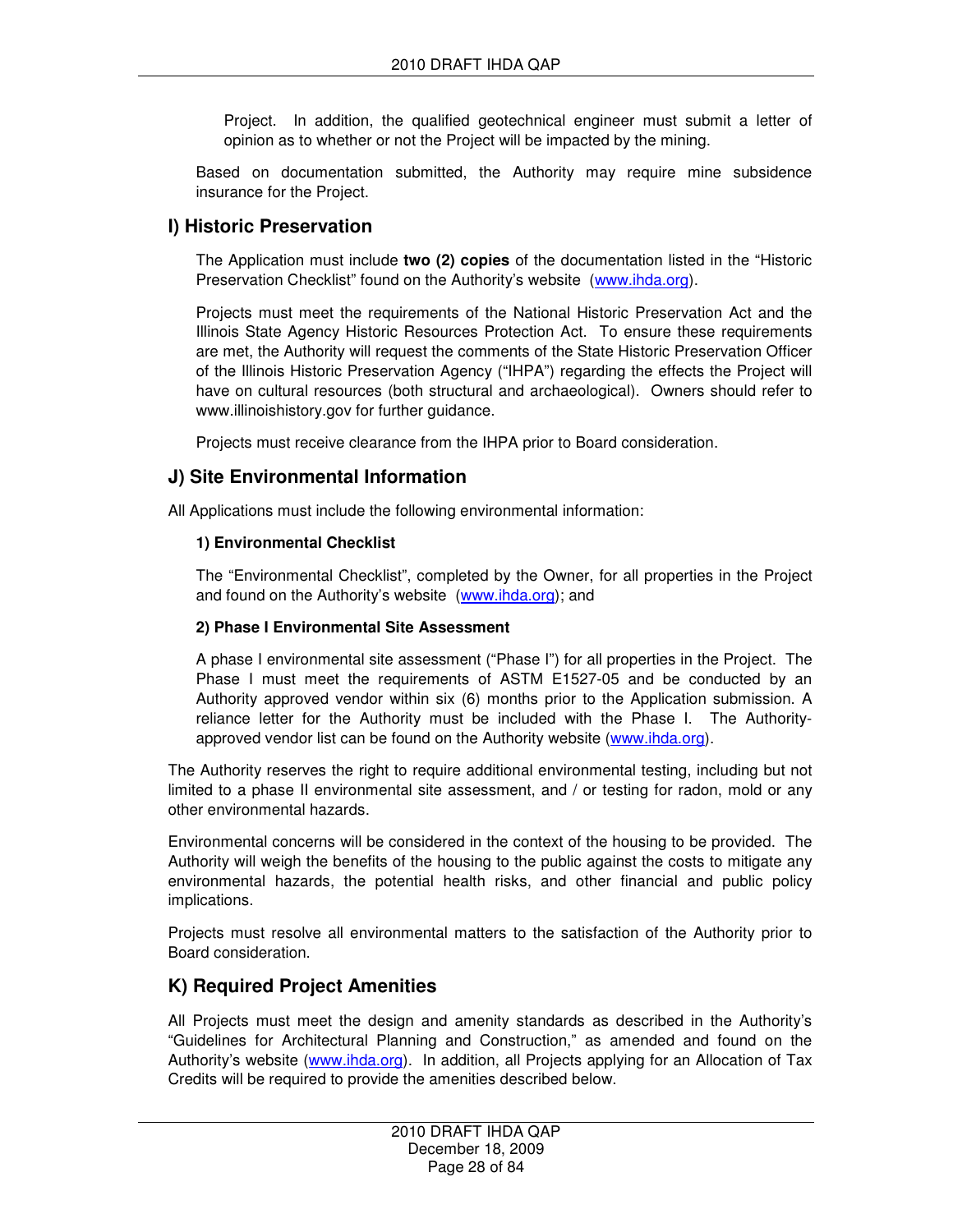For rehabilitation and scattered-site Projects, the Authority may allow the exemption or substitution of required Project amenities. A request for exemption or substitution of any amenity must be submitted with the Preliminary Application and approved by the Authority prior to submission of the Application.

The request for amenity exemptions or substitutions must include an explanation describing why the required Project amenity cannot be included in the Project design and a description of the substitution amenity, if applicable.

Projects with a previously funded phase may be able to share some required project amenities. Owners must receive Authority approval for shared Project amenities when the Preliminary Application is approved. Cross easements may be required by the Authority.

Owners must submit a certification signed by a licensed architect that these amenities will be incorporated into the project. See the "Required Project Amenities Certification" on the Authority's website (www.ihda.org).

The items listed below are the required Project amenities:

- 1) Secured building features, such as security staff, cameras, alarm systems, secure common hallways and entrances, etc.
- 2) The capability for each unit to access high-speed internet through a hard-wired connection, such as coaxial or Cat-5 cable.
- 3) Window treatments for each unit, such as mini blinds or curtains.
- 4) On-site laundry facilities that will include at a minimum one of the following: (a) one washer for every six apartments with one dryer for every two washers; or (b) washers and dryers installed and maintained in every unit. The provision of washer/dryer hookups will not fulfill this requirement.
- 5) At a minimum, all three-bedroom units must contain one full bathroom and a threequarters bathroom consisting of a toilet, sink, and shower. At a minimum, all four or more bedroom units must contain at least two full bathrooms.
- 6) All non-Elderly Housing Projects must include a fully equipped playground or tot lot appropriately sized for the Project.
- 7) All Elderly Housing, Supportive Housing, and SLF Projects must include a furnished multipurpose or activity room appropriately sized for the Project.

## **L) Green Design Requirements**

The Authority promotes the use of sustainable building practices in affordable housing design. Green building increases resource efficiency and reduces environmental impacts, while also yielding cost savings through long-term reduction in operating expenses.

The Authority is using the Enterprise Green Communities Criteria 2008 as its green design standards for the 2010 QAP. The Green Communities criteria can be found at:

http://www.greencommunitiesonline.org/tools/criteria/index.asp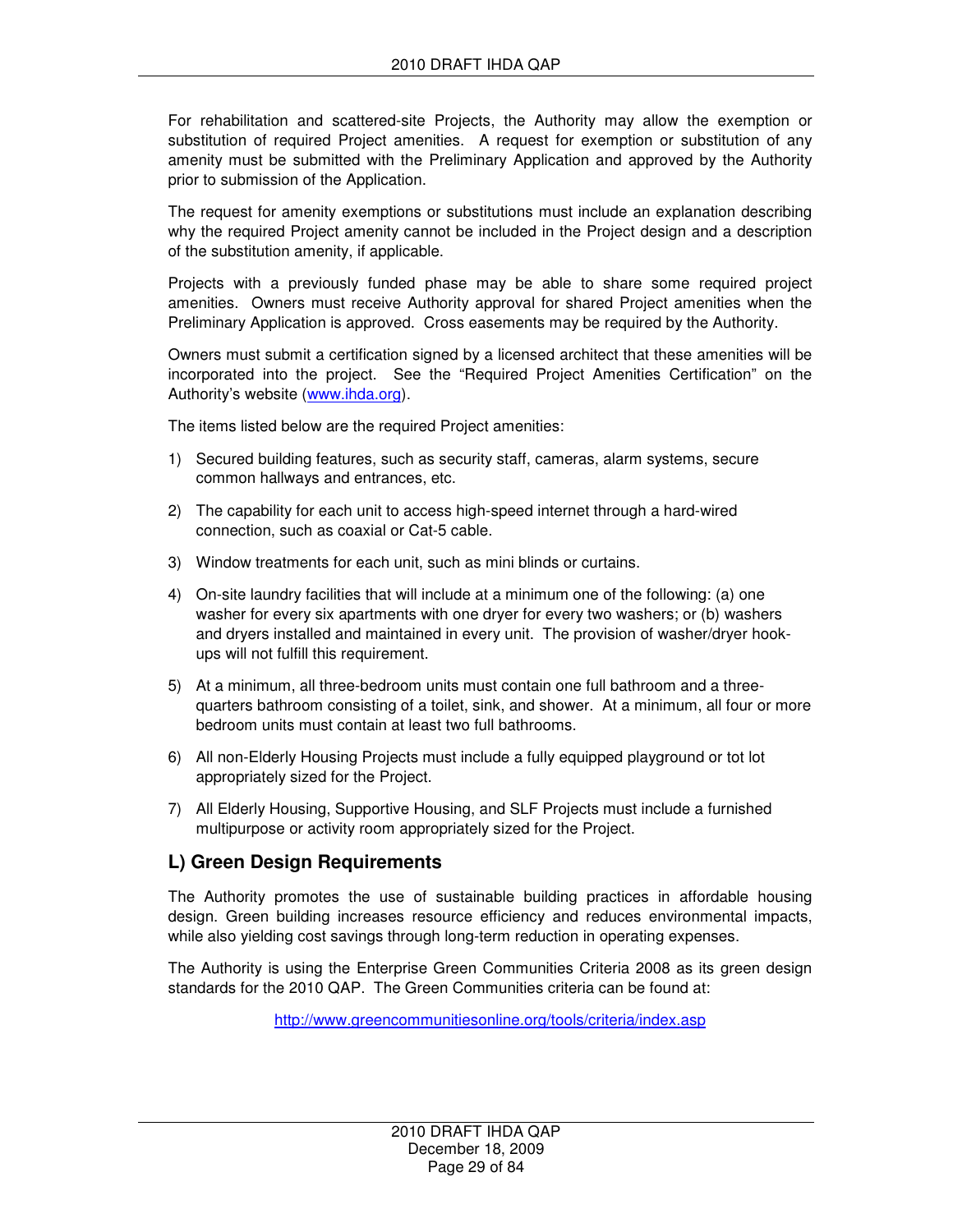All Projects must comply with the following criteria from the Enterprise Green Communities Criteria 2008:

| <b>REQUIREMENT</b>                               | <b>SECTION</b>               |
|--------------------------------------------------|------------------------------|
| Section 3: Site Improvements:                    | 3.3 Landscaping              |
| Section 4: Water Conservation:                   | 4.1a (New Construction ONLY) |
|                                                  | 4.1b (Rehab ONLY)            |
| Section 5: Energy Efficiency:                    | 5.1 (New Construction ONLY)  |
|                                                  | 5.2, 5.3a, 5.3b              |
| Section 8: Operations and Maintenance<br>Manual: | 8.1 Operations & Maintenance |

Owners must submit a certification signed by a licensed architect that these features will be incorporated into the Project. Please see the "Green Design Requirements Certification" found on the Authority's website (www.ihda.org).

## **M) Preliminary Architectural Plans and Specifications**

The Application must include preliminary architectural drawings on paper no smaller than 8  $\frac{1}{2}$ " x 11" and no larger than 36" x 24" that, at a minimum, include all of the following:

- 1) Typical unit plan(s) that includes the square footage of each unit using a minimum scale of ¼ inch per 1 foot.
- 2) Dimensioned floor plans for all unit types showing the location of units and common areas using a minimum scale of 1/8 inch per 1 foot.
- 3) Elevations for all building types (photographs are acceptable for rehabilitation Projects). For single-family homes, an elevation for each of the typical construction styles in the Project will be acceptable.
- 4) A site plan that shows how the development is to be built, including rehabilitation Projects. This plan must indicate the placement and orientation of buildings, parking areas, planned and existing public sidewalks, landscaping, easements, trash dumpsters, buffers, etc. The plan must also indicate the location of planned site amenities including playground(s), gazebos, walking trails, sports courts, etc.
- 5) A schematic site plan that shows the site boundaries and includes the location of any streams, ravines, gullies, drainage problems or other construction deterrents. All utility locations such as water, sewer, gas, electric, and phone lines must be indicated. If utility services are not presently located at the site, then the plan must reflect the distances from the services. Projects that involve the rehabilitation of an existing building or the new construction of scattered-site single-family homes are exempt from this requirement.
- 6) A current aerial photograph with the location of the site clearly marked and the surrounding uses and access points to the site clearly visible. For Projects consisting of scattered sites, submit a map indicating the location of each site with reasonable specificity.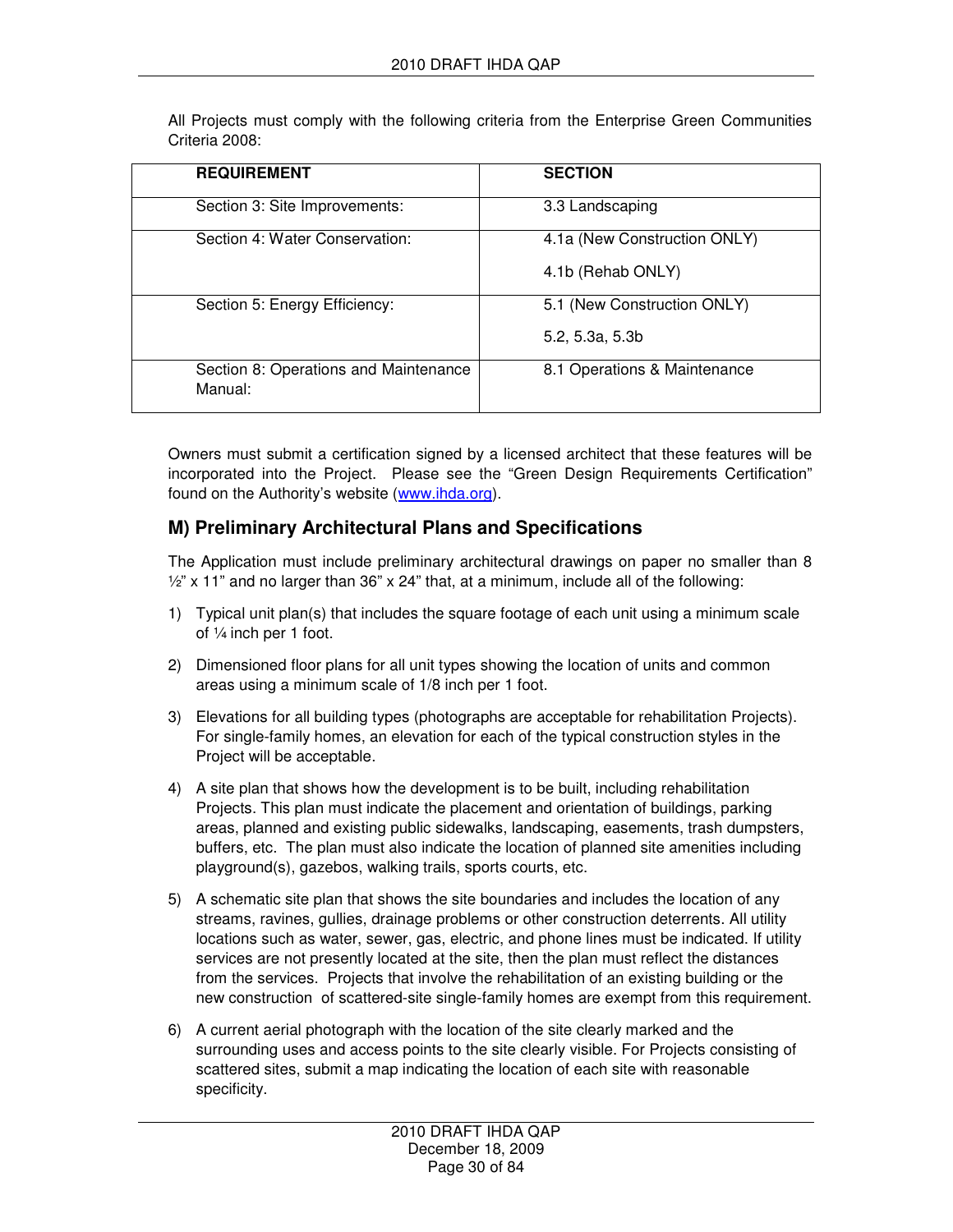All Projects receiving an Allocation of Tax Credits must meet the standards contained in the Authority's "Guidelines for Architectural Planning and Construction 2009", as amended and found on the Authority's website (www.ihda.org).

## **N) Accessibility Requirements**

All Projects must comply with all applicable Federal and State accessibility laws. Owners must submit a certification by the architect of record that the Project will be constructed in compliance with the design and construction requirements promulgated under the Accessibility Codes described below. Please see the form "Accessibility Certification" found on the Authority's website (www.ihda.org).

For new construction Projects the following Accessibility Codes apply:

- The Fair Housing Amendments Act of 1988
- The Illinois Accessibility Code
- The Americans with Disabilities Act of 1990, as amended (common areas only)
- Section 504 of the 1973 Rehabilitation Act (only Projects with federal financial assistance)

For rehabilitation Projects the following Accessibility Codes apply:

- The Illinois Accessibility Code
- The Americans with Disabilities Act of 1990, as amended (common areas only)
- Section 504 of the 1973 Rehabilitation Act (only Projects with federal financial assistance)
- If the Project's original building permits were issued after June 15, 1990, and first occupancy of the buildings was after March 13, 1991, the entire Project must comply with the requirements set forth in Section 100.205 of the regulations promulgated under the Fair Housing Act, codified at 24 CFR 100.205.

## **O) Cost Certification**

All Owners must include a construction cost certification prepared by a qualified contractor, architect, or construction cost consultant setting forth the scope of work and confirming the costs reflected in the Project budget in the Application. The cost certification must reflect any applicable wage standards and be submitted on the form "Cost Certification", found on the Authority's website (www.ihda.org).

In cases where there is an Identity of Interest between the Owner and the general contractor, the Application must include a construction cost estimate performed by a vendor approved by the Authority. For a listing of approved cost estimator firms, please see the Authority's website (www.ihda.org).

The Authority will review the type of construction and associated construction costs to ensure that each Project will result in high quality housing.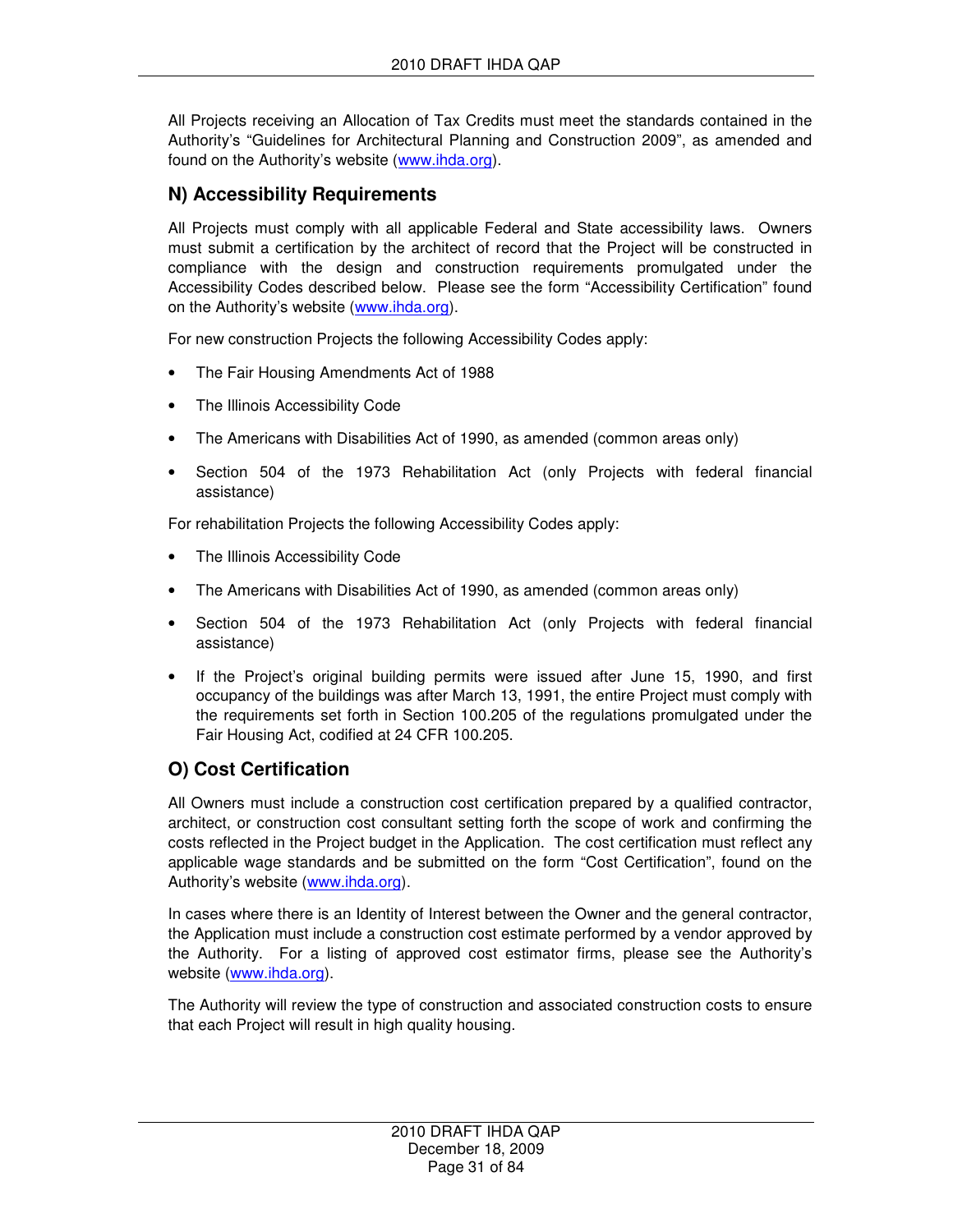For rehabilitation Projects, this scope of work will be evaluated along with the Physical Needs Assessment to ensure that all necessary items are being addressed. If the scope of work is insufficient, the Application will fail the mandatory review.

## **P) Market Analysis**

## **1) Market Study**

Applications must contain two (2) copies of a market study conducted by an independent third party market analyst showing that there is adequate market demand for the Project. The market analyst must be chosen from a list of Authority-approved firms available on the Authority's web site (www.ihda.org). The market study must be prepared in accordance with the Authority's guidelines and must include, at a minimum, the criteria set forth in the documents "Market Study for Small or Rehab Occupied", "Market Study for SLF", or "Market Study Full", found on the Authority's website (www.ihda.org). Market studies must accurately reflect the rental structure and unit mix of the proposed Project. It is the Owner's responsibility to ensure that the market study is an accurate reflection of the Project and meets all of the Authority's requirements.

#### (a) Evaluation of Market Study

The Authority will take the results of the site and market study into consideration in evaluating the strength of the market for a Project. While the Authority will consider the conclusions of the analyst in evaluating a Project's marketability, the Authority will not be bound by the opinion or conclusions reached by the market analyst. Additionally, the Authority reserves the right to require additional information and / or an Authority-commissioned site and market study, which shall be conducted at the Owner's expense.

The Authority will review the market study and project data of similar housing located in the primary market area ("PMA") of the Project in determining whether the Project will be able to achieve the desired lease-up. The Authority will also carefully analyze existing Authority-financed developments located in the PMA of the Project to determine if selection of the Project will have an adverse financial impact on existing affordable housing inventory. If the Authority determines that the given market area cannot support the Project or if the Project will have a negative impact on existing Authority-financed developments, the Project will fail the mandatory review.

In evaluating the market, the Authority's analysis will include, but not be limited to, the following factors:

- Development Attributes: Items such as the level and appropriateness of the proposed unit and development amenities, the amount of proposed parking, the general acceptability and marketability of the site including surrounding land uses, and the site's overall public accessibility and proximity to area services and amenities.
- PMA: Items such as the appropriateness of the PMA and the demographic and economic trends for that area.
- Existing Rental Market: The competiveness of the Project to existing comparable properties in various ways such as rents, unit size and amenities; also the occupancy of comparable properties in the PMA.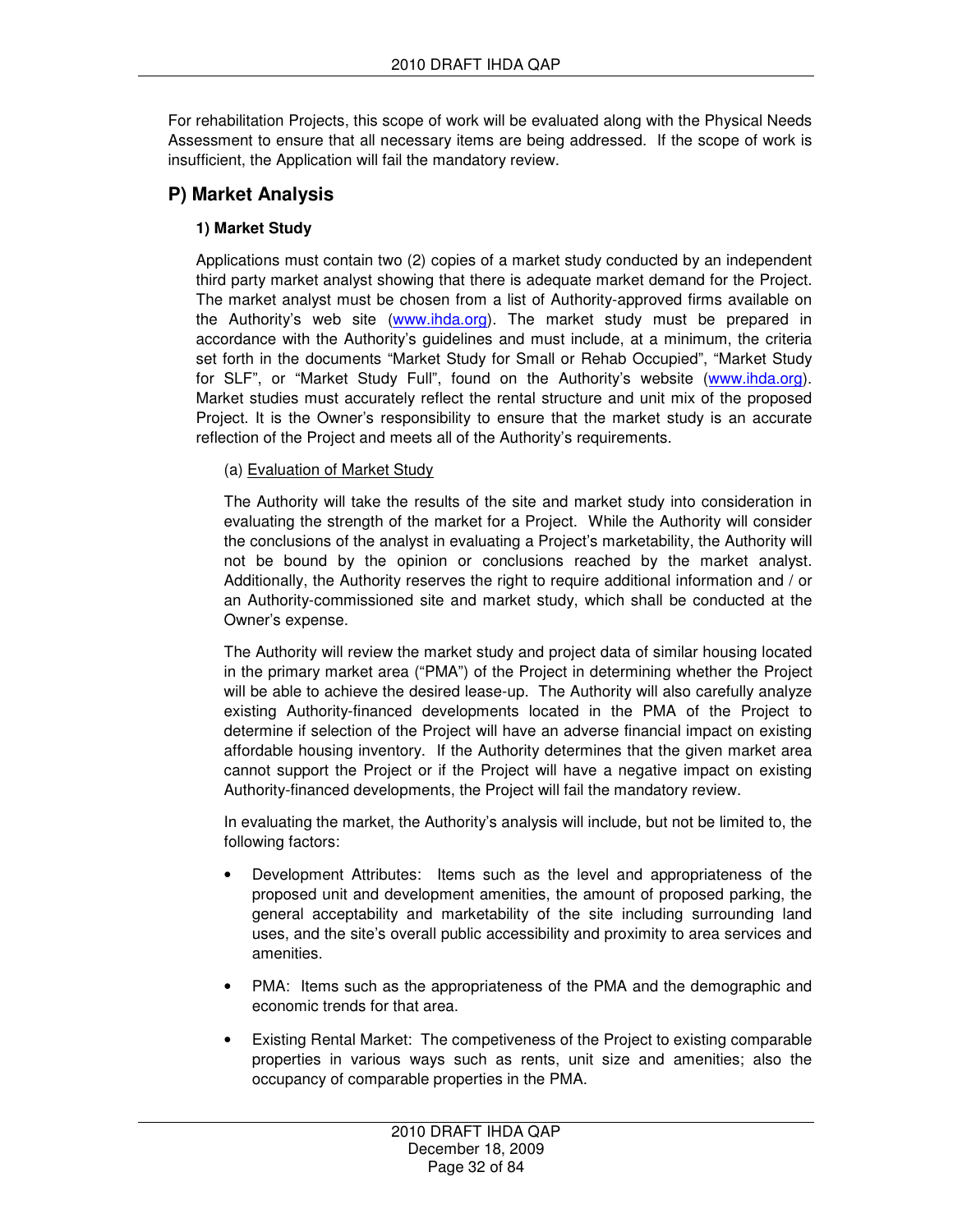- Demand: Based upon such information as waiting lists at existing properties, penetration and capture rates, forecasted absorption potential for the Project and documented need for this type of housing in the PMA.
- Impact: The likelihood the Project will negatively impact similar existing Authority properties in the PMA, based on various issues including observations from Authority staff and the Authority's overall presence in the PMA.

The Authority will generally not fund two Projects during a twelve (12) month period which serve the same population and whose PMA's are significantly the same. In some cases, the Authority may select two Projects in the same PMA, provided there is a significant showing of demand.

In the event that multiple Applications serving the same population are submitted for a given PMA and meet all mandatory requirements, the Authority will decide whether any will be selected for funding based upon the Projects' overall score. If multiple Applications are submitted for a given PMA proposing to serve different populations, the Authority will analyze the Applications to ensure that no Project will be redundant or have adverse impact on the other Applications or existing Projects.

(b) Market Study Format Requirements:

The following format for site and market studies will be required based on the Project type:

| <b>Project Type</b>                                                                                                                                       | <b>Site &amp; Market</b><br><b>Formats available</b><br>on www.ihda.org |  |  |
|-----------------------------------------------------------------------------------------------------------------------------------------------------------|-------------------------------------------------------------------------|--|--|
| Rehabilitation Projects with<br>significant (80% or more) low-<br>income occupancy at the time of<br>Application, small Projects with 12<br>units or less | "Market<br>Study<br>for<br>Small<br>Rehab<br>or<br>Occupied"            |  |  |
| <b>Supportive Living Facilities</b><br>(regardless of the number of units)                                                                                | "Market<br>Study<br>for<br>SLF                                          |  |  |
| All other Projects                                                                                                                                        | "Market Study Full"                                                     |  |  |

## **2) Affirmative Fair Housing Marketing Plan**

Owners must also include an "Affirmative Fair Housing Marketing Plan" that demonstrates to the satisfaction of the Authority how the Project will comply with affirmative fair housing marketing requirements in Section 42 of the Code. The Owner's commitment to the Affirmative Fair Housing Marketing Plan shall be binding for the duration of the Extended Use Period and shall be incorporated into the Extended Use Agreement. The "Affirmative Fair Housing Marketing Plan" is available on the Authority's website (www.ihda.org).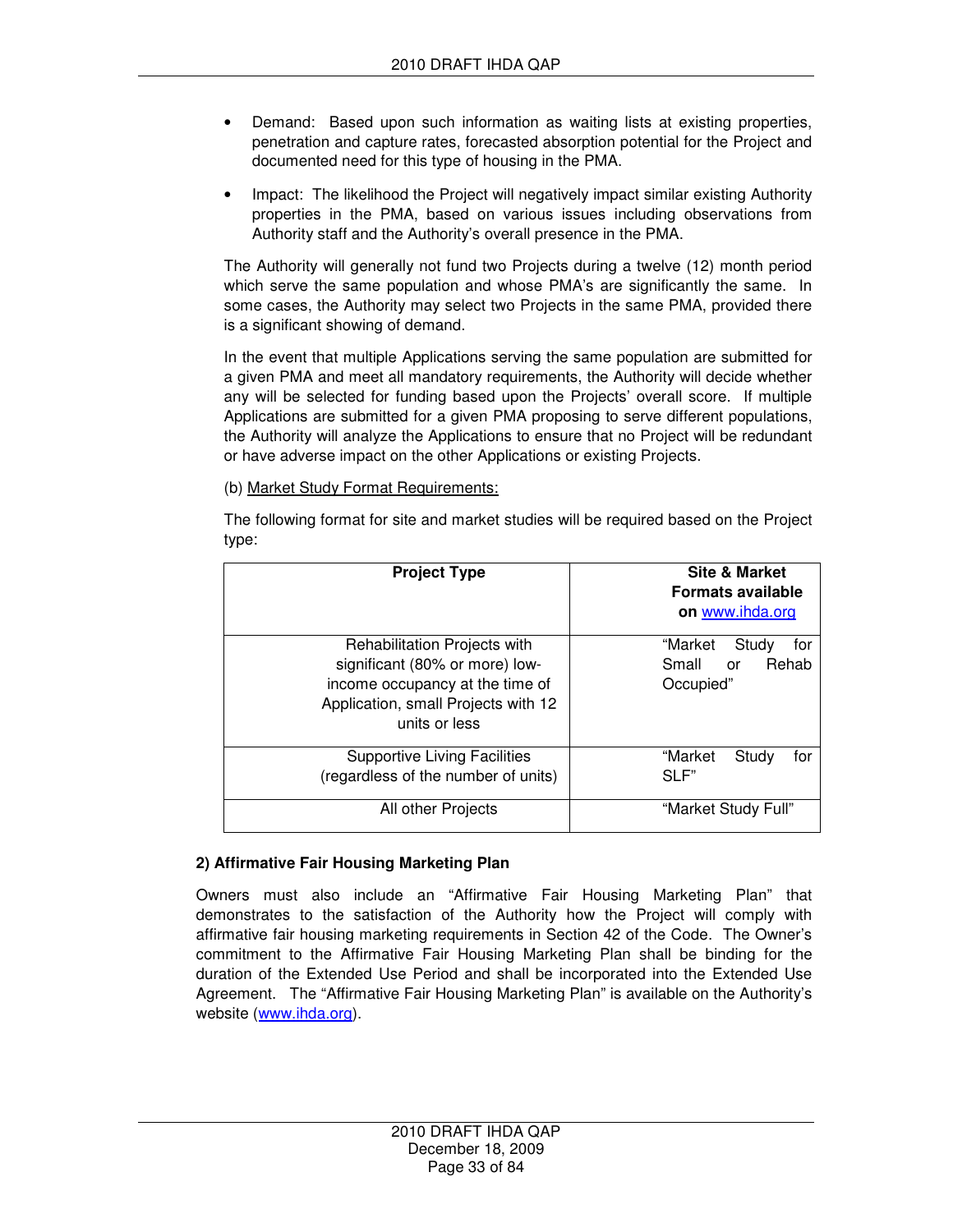## **Q) Appropriate Development Team**

## **1) Items for Submission**

The following items must be submitted for the Authority to evaluate the experience and capacity of the development team:

- 1) Organizational documents for all entities of which the ownership entity is comprised and documentation demonstrating that these entities and the ownership entity are duly formed and validly existing. Please see the "Ownership Structure and Organizational Documents Checklist" on the Authority's website (www.ihda.org) for a list of necessary documents.
- 2) A narrative describing the experience of the Owner with regard to the development of subsidized affordable housing, including the number of projects and units that have been completed and placed into service.
- 3) Completed "Development Experience Certifications" for each Participant except the syndicator, including all pending, under construction, or completed Projects in any state, including their present status and expected completion date. The "Development Experience Certification" forms are available on the Authority's website (www.ihda.org).
- 4) A full organizational flow chart reflecting all entities within the Owner down to individuals including percentages of ownership. Please see "Organizational Chart" on the Authority's website (www.ihda.org)
- 5) Resumes of key development staff within the Owner, focusing on their affordable housing development experience.
- 6) Audited financial statements for the most recent two (2) fiscal years for the Owner and its principals, members, and/or sponsors with 10% or more ownership interest.
- 7) A copy of an executed IRS Form 8821, "Tax Information Authorization," for the Owner and each Participant who has an ownership interest in the Project, authorizing the Authority as "Appointee" to receive from the IRS available information regarding any "Financial Beneficiary's" conduct of its business with the IRS relating to the Tax Credit program. Owners must submit the completed IRS Form(s) 8821 directly to the IRS. "IRS Form 8821" is available on the IRS website (www.irs.gov).
- 8) At least three (3) references from entities with whom the Owner has conducted business in the last five (5) years and release forms allowing the Authority to contact these entities, other State housing finance agencies, private lenders, public agencies, and City and State governments without limitation. Please see the "Reference Form" and the "Release Form" on the Authority's website (www.ihda.org).

## **2) Ownership Experience**

In order to meet the Authority's mandatory development team standard for ownership experience, the following minimum requirement must be fulfilled:

The Owner(s) of the Project, general partner(s), and/or the managing member(s) of the Owner must demonstrate prior successful experience in at least one (1) Authority Tax Credit Project or one (1) other subsidized, low-income multifamily rental development that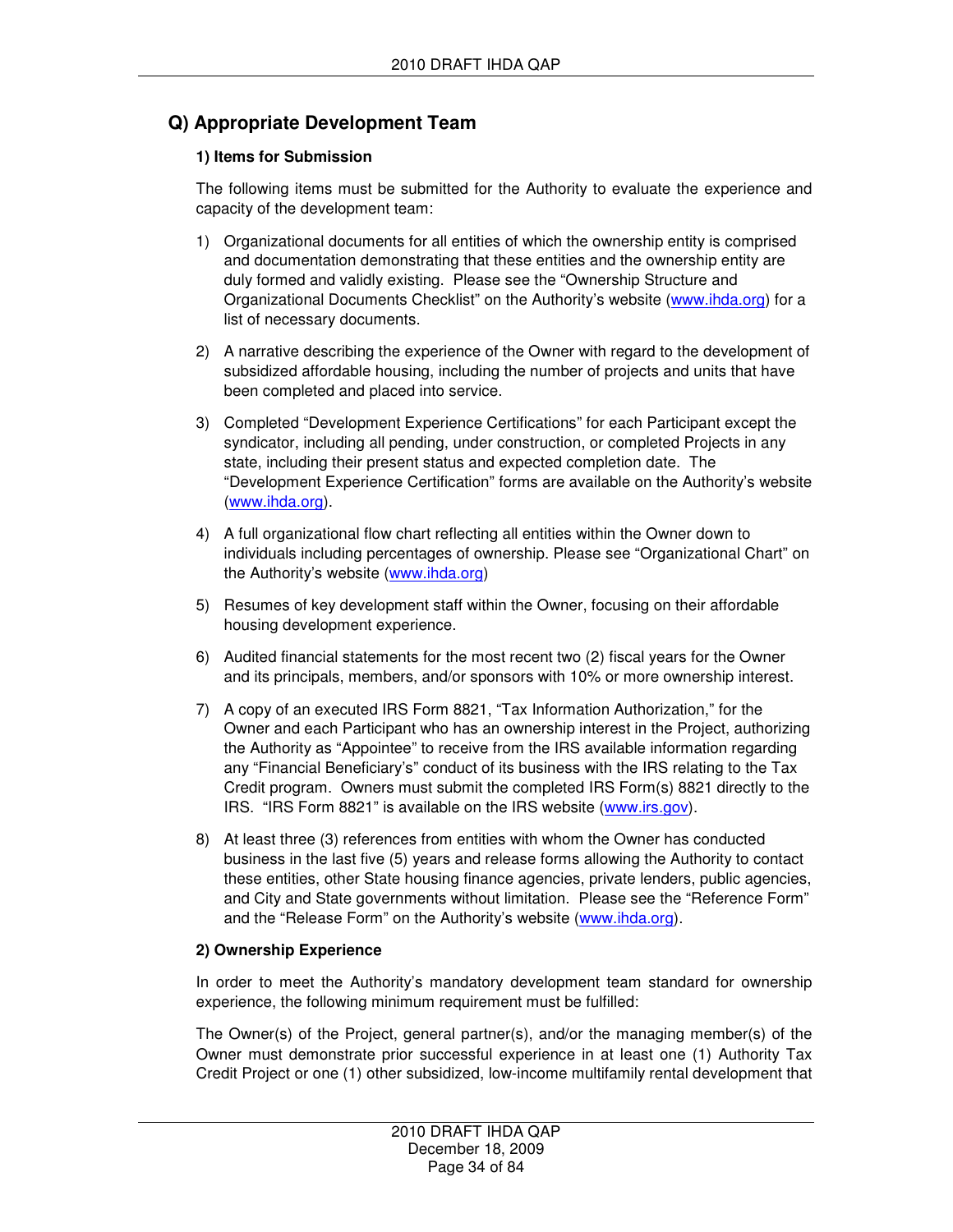contains at least the number of housing units in the proposed Project. To be considered, the experience must extend for at least two (2) years and must include both the development as well as the operating of the project(s). In addition, the experienced team member described above must:

- Be identified in the Application, and
- Remain responsible for overseeing the operation of the Project for the entire Compliance Period.

Partnerships between inexperienced housing developers and those with the experience necessary to fulfill this requirement are encouraged.

## **3) Management Experience**

In order to meet the Authority's mandatory development team standard for management experience, the following minimum requirement must be fulfilled:

- The proposed management agent must demonstrate prior experience in the management of at least one (1) Authority Tax Credit Project or one (1) other subsidized, low-income multifamily rental development with tenant income certifications and ongoing reporting requirements that contains at least the number of housing units in the proposed Project. If the management agent has no experience in the management of Tax Credit Projects, it must demonstrate that at least one (1) staff member assigned to the proposed Project has demonstrated prior experience meeting these requirements.
- To be considered, the management agent's experience with a Project must extend for at least two (2) years and include Project lease up experience and stabilization (90% occupancy within one (1) year of placed in service date).

## **4) Development Team Capacity**

The Authority will evaluate the proposed Participants' capacity to successfully complete the Project based upon the following criteria:

- Past experience **developing** affordable housing using income and rent-restricted programs. Properties presently in service and those under construction will be considered, and the quality and success of previous developments will be taken into account. The Authority will also consider location and experience in the geographic areas to be served, experience with the type of housing product proposed, and the past working relationships of the proposed Project and ownership partners.
- Past experience **operating** affordable housing using income and rent-restricted programs and maintaining these developments in compliance with all program restrictions and standards. The Authority will consider location and experience in the geographic areas to be served, experience with the type of housing product proposed, and the past working relationships with ownership entities and compliance staff.
- Development capacity to complete construction of all current developments on time and within program requirements and application commitments, as well as the number of outstanding incomplete developments when determining capacity.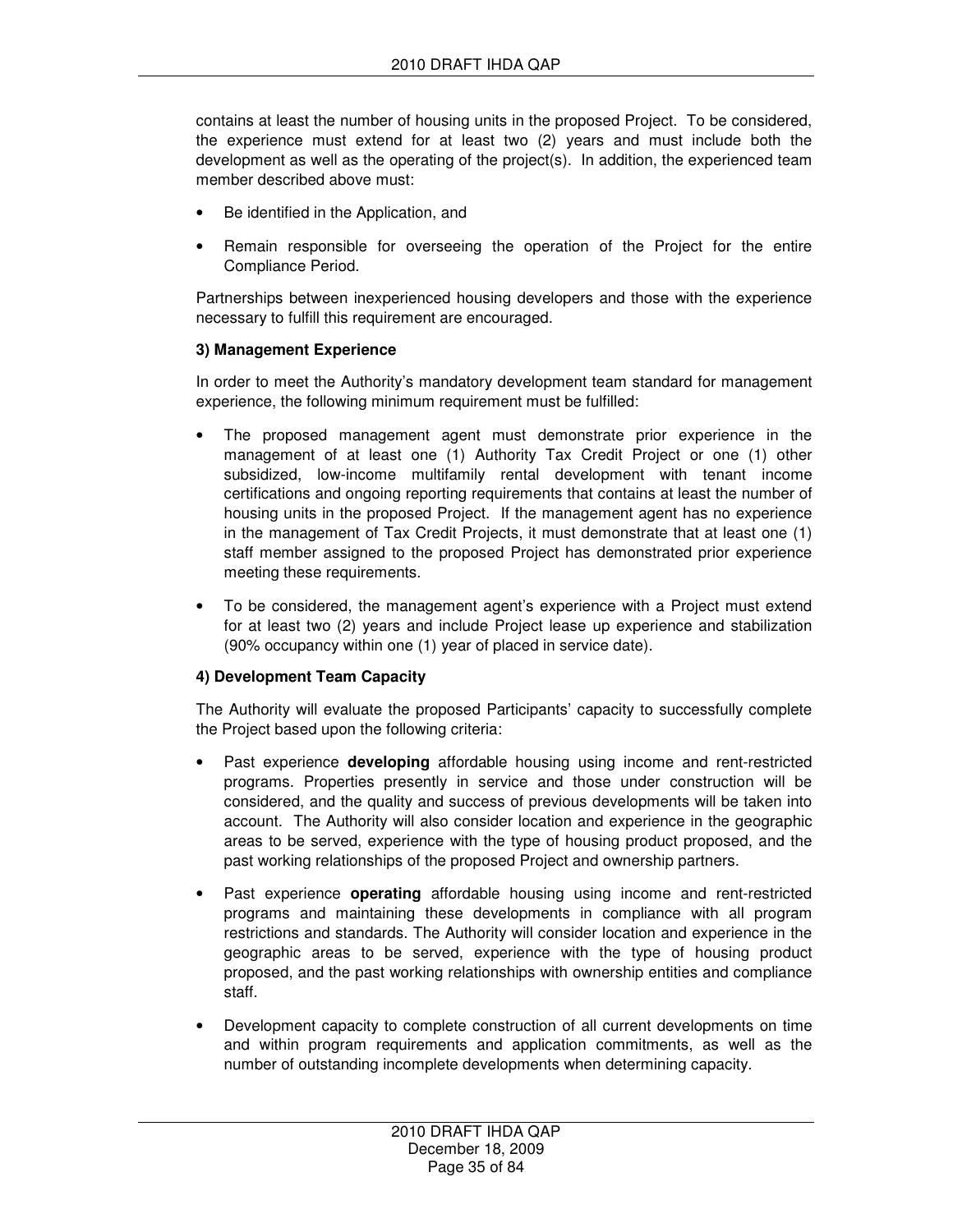• Financial capacity to ensure that construction will be completed on time and that work will be guaranteed for completion.

## **5) Unacceptable Practices**

The Authority will conduct a comprehensive review of all Participants' experience based upon the information submitted in the "Development Team Experience Certifications" on the Authority's website (www.ihda.org). The review will not be limited to Participants' experience with Authority programs or resources. A Participant may not meet the Authority's mandatory requirement if any of the following apply to a Participant:

- A Participant is affiliated with existing developments which have been cited for material and/or continuing, but curable, noncompliance. Material noncompliance exists when a party exhibits a continual pattern of noncompliance, or when a party demonstrates an inability or an unwillingness to resolve noncompliance in a timely manner.
- A Participant, (including any affiliates) has experienced any events of foreclosure or failed to perform under the terms of a workout agreement over the past three (3) years.
- A Participant, (including any affiliates) has declared bankruptcy over the past three (3) years.
- Any Participant, (including any affiliates) has a mortgage default or arrearage of three months or more within the last three (3) years.
- A Participant, (including any affiliates) has been involved in any development awarded Tax Credits where there has been a change in general partners or managing members during the last three (3) years that was not approved by the Authority.
- A Participant, (including any affiliates) that has been involved in a development determined to have uncorrected noncompliance more than three months from the date of notification in the past three (3) years.
- A Participant that has failed to pay any fee or expense due to the Authority or any other state allocating agency, including outstanding compliance monitoring fees in the past three (3) years.
- A Participant (including any affiliates) has been involved in any development awarded Tax Credits by the Authority or any other state allocating agency in 2007 or earlier for which either the permanent financing or equity investment has not closed.
- A Participant (including any affiliaites) has been involved in any development awarded Tax Credits in 2006 or earlier for which all requirements for Authority issuance of 8609s, or any other state allocating agency issuance of 8609s, have not been met.
- Any liens or other claims exist against property owned by Owner (including any affiliates) for which the Owner has failed to resolve a public filing such as a lien or a judgment.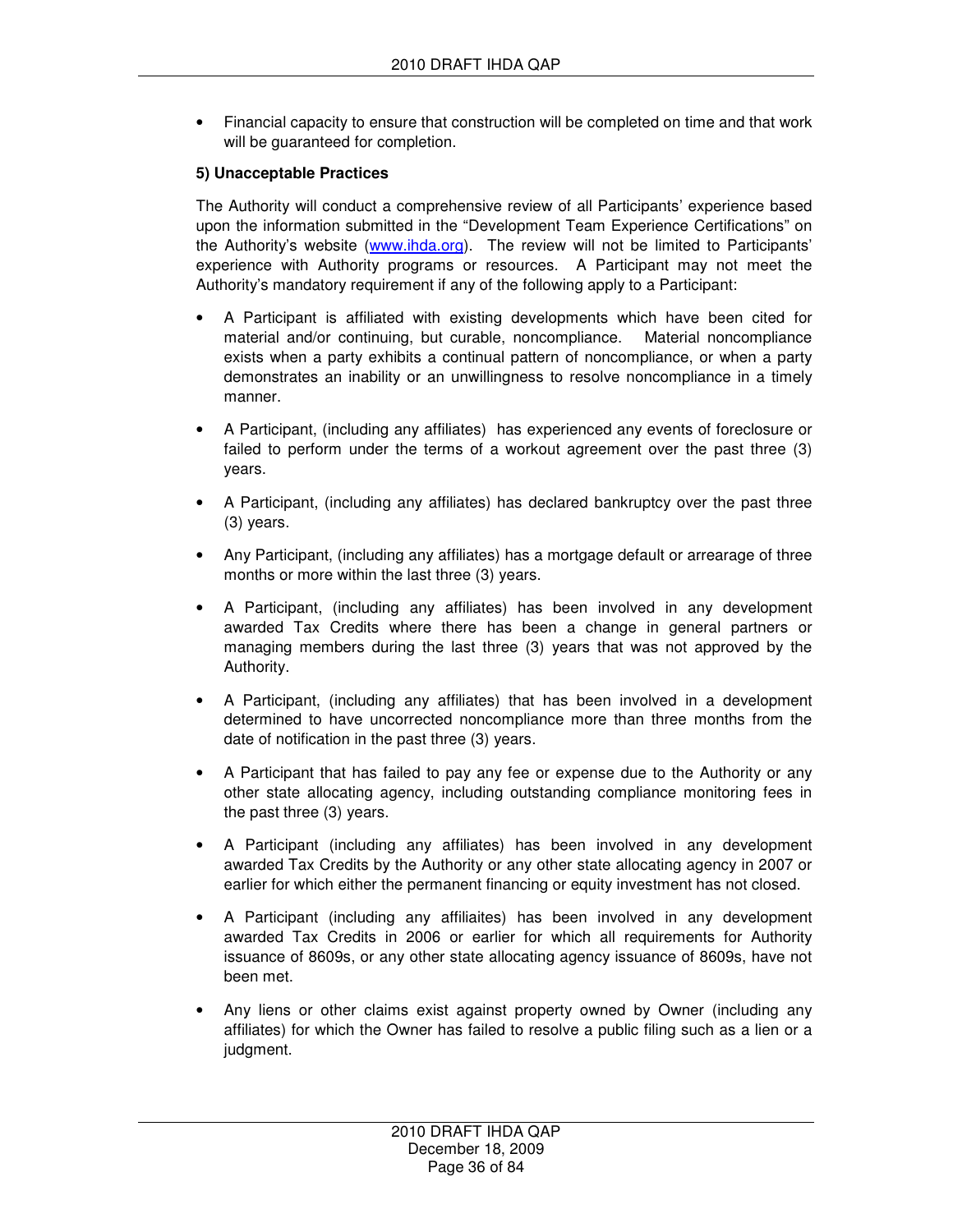- The Owner (including any affiliates) has been debarred or received a limited denial of participation in the past three (3) years by any federal or state agency from participating in any development program.
- A Participant that has materially misrepresented facts on any request for Authority resources

In the event any of these unacceptable practices apply to any Participant, the Owner may include in the Application an explanation of the circumstances surrounding the unacceptable practice and the roles of Participants.

When evaluating unacceptable practices, the Authority will consider the role of Participants relative to the unacceptable practice and the proposed role of the Participant in the Project and may conclude the Participant's role has no relevance to the unacceptable practice.

### **R) Financial Feasibility**

All Projects seeking an Allocation of Tax Credits must demonstrate financial feasibility. If the Project relies on unsound underwriting assumptions, including without limitation a failure to demonstrate compliance with the requirements of all Project sources, the Project will fail the mandatory review.

The following is a description of the areas, along with expected ranges and limits, which will be evaluated in order to determine financial feasibility.

#### **1) Overall Limits**

#### (a) General Contractor Fees:

The general conditions, overhead, and profit in a general contractor's budget are limited to fourteen percent (14%) of the total hard construction costs.

#### (b) Architect Fees:

Fees for architectural services are subject to the limits contained in the Authority's architectural guidelines. In the event a Project's architectural fees exceed these limits, they must be paid for through the developer fee.

#### (c) Developer Fees:

The developer fee is limited to twelve percent (12%) of the Project's total development cost net of the following: construction contingency, consultant fees, project management fees, reserves, developer fee, syndication expenses, bridge loan expenses, and developer overhead.

The following development expenses must be paid through the developer fee: Consultant fees, construction management fees, architectural fees in excess of the Authority's architectural fee limits. Inclusion of these fees in the development budget will result in a dollar-for-dollar reduction in the developer fee.

All Applications must reflect a deferred developer fee as a financing source. At a minimum, the deferred fee must be the lesser of twenty-five percent (25%) of the sum of the developer and any consultant fees or seventy-five percent (75%) of cash flow after debt service in years 1 to 10.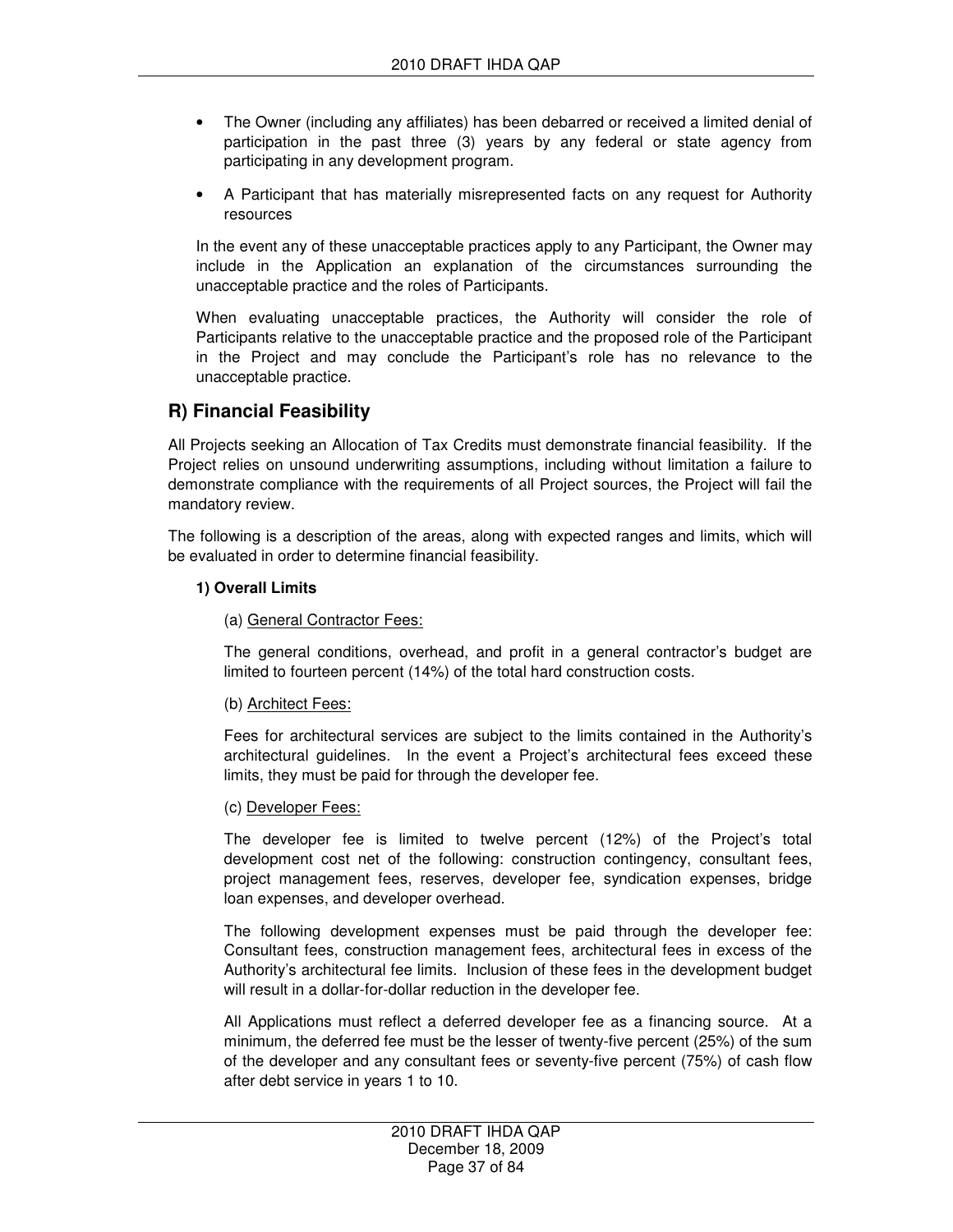### (d) Identity of Interest between Buyer and Seller:

In cases where there is an Identity of Interest between the buyer and the seller of any property reflected in the acquisition costs, the developer fee will be limited to five percent (5%) of the property acquisition costs for which there is an Identity of Interest between the buyer and the seller.

### (e) Identity of Interest between General Contractor and Owner:

In cases where there is an Identity of Interest between the general contractor and the Owner, the developer fee will be reduced by the greater of two percent (2%) of the total hard construction costs or the amount of the general contractor's overhead.

### (f) Development Costs

The following are the per-unit total hard construction cost limits. These cost limits exclude land acquisition, soft costs, and reserves for all Projects in all locations.

| <b>Limit Excluding Land Acquisition</b><br><b>Bedrooms</b> |  |
|------------------------------------------------------------|--|
| \$139,177<br>O                                             |  |
| \$159,994<br>1                                             |  |
| \$193,772<br>2                                             |  |
| \$249.391<br>З                                             |  |
| \$275,728<br>4+                                            |  |

The Application must demonstrate that the Project's hard development costs are less than the sum of these average per-unit costs for each unit bedroom type. For example, a project consisting of 25 two-bedroom units and 15 three-bedroom units will have a maximum hard construction cost of \$8,585,165 calculated as follows: 25 X  $$193,772 + 15 \times $249,391 = $8,585,165.$ 

In the event a Project's hard construction costs exceeds these limits, the Authority will evaluate the costs for reasonableness taking into consideration the project type, location, and scope of work based on the Authority's past experience with similar projects and similar locations. Project's whose hard costs are excessive will fail the mandatory review.

### (g) Total Credit Allocation

A Project may not apply for an Allocation of Tax Credits exceeding eight percent (8%) of the Authority's Credit Ceiling allocated to the Authority in the given calendar year. Projects requesting an Allocation exceeding this limit will be determined to be financially infeasible and will fail the mandatory review.

#### (h) Authority Loan Limits

The maximum limits for Authority funds are as follows:

• HOME: the lesser of \$2,000,000 or the maximum allowed per HUD's HOME per unit subsidy limits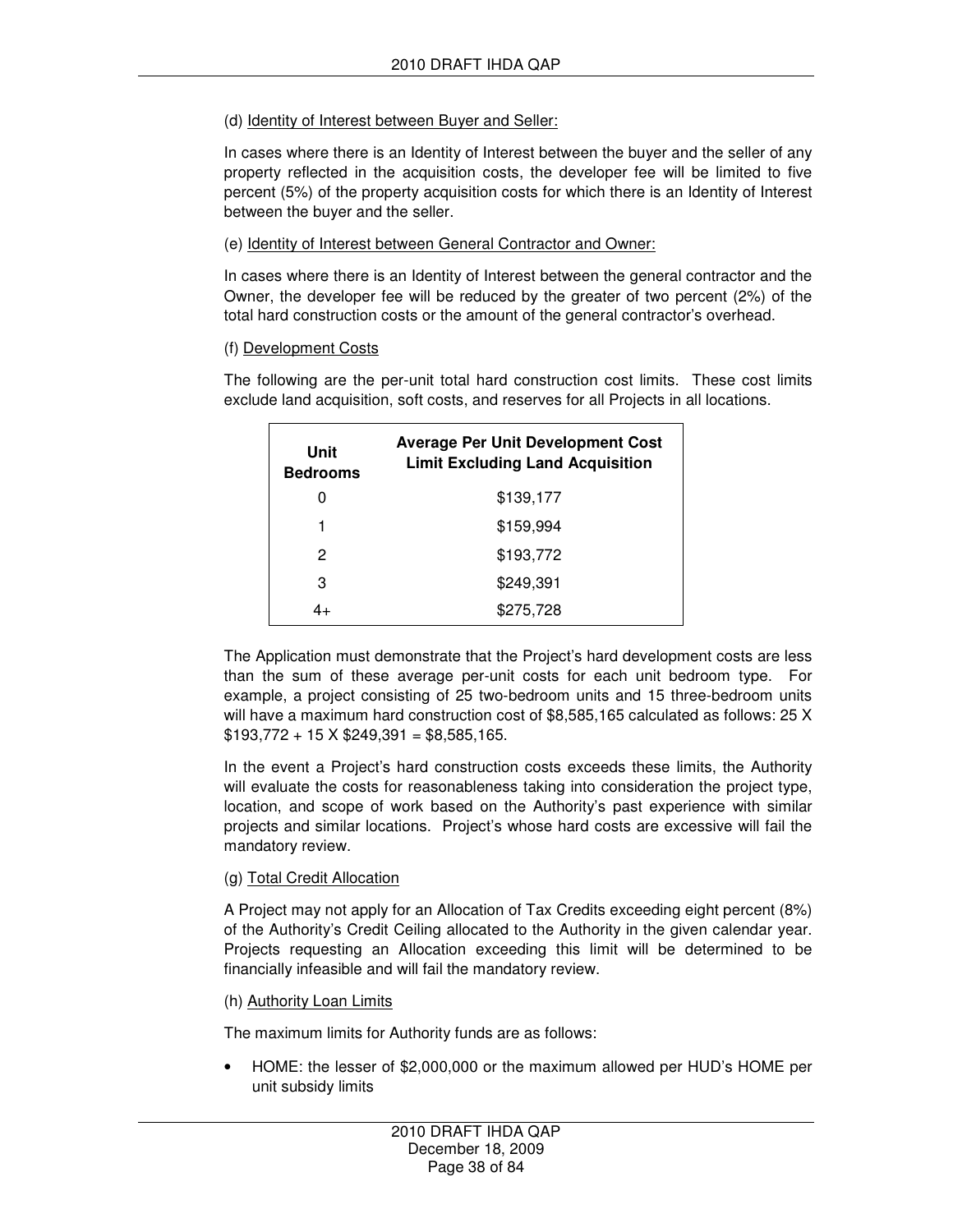- Trust Fund: a Project total of \$1,500,000 when in a 1 $\mathrm{^{st}}$  mortgage lien position
- Trust Fund: a Project total of \$1,250,000 when in a subordinate lien position

A Project cannot request Trust Fund monies in both a  $1<sup>st</sup>$  mortgage and subordinate lien position. Projects requesting Authority funds in excess of these limits will be determined to be financially infeasible and will fail the mandatory review.

#### **2) Project Income**

#### (a) Unit Rents

The proposed gross residential unit rents for the Project, including any utility allowances, must be reasonable for the market area and must not be in excess of ninety-five percent (95%) of any rent limits imposed by any financing source, program, or other requirement that will affect the Project. Rent and income limits can be found on the Authority's website (www.ihda.org).

#### (b) Rental Assistance

Any Project that includes residential income generated as a result of a rental assistance contract must clearly identify the portion of the rent paid by the tenant.

All assumptions regarding the funding and renewal of rental assistance contracts must be clearly identified. The Authority will review and determine the suitability of all assumptions regarding the funding and renewal of rental assistance contracts on a case-by-case basis.

In the event a rental assistance contract pays a rent in excess of the gross unit rent limit, the Application must demonstrate how the Project will remain financially feasible throughout the compliance period in the event the rental assistance contract is terminated.

#### (c) Additional Residential Income

Additional sources of residential rental income are limited to parking, laundry, and vending income. Applications reflecting income from these sources must describe all assumptions regarding the calculation of this income. Additional residential income will not be considered without a detailed description of how the income is calculated, if it comes from any source other than parking, laundry, and vending. Projects that include the development of parking in Tax Credit eligible basis may be subject to restrictions regarding parking income under the Code.

#### (d) Commercial Income

Applications that include any sources of commercial income must include a detailed description of any assumptions related to the commercial income and copies of any existing leases or letters of intent to occupy commercial space. The Authority will review and determine the suitability of all assumptions regarding commercial income on a case-by-case basis. Projects that include the development of commercial space in Tax Credit eligible basis may be subject to restrictions regarding commercial income under the Code.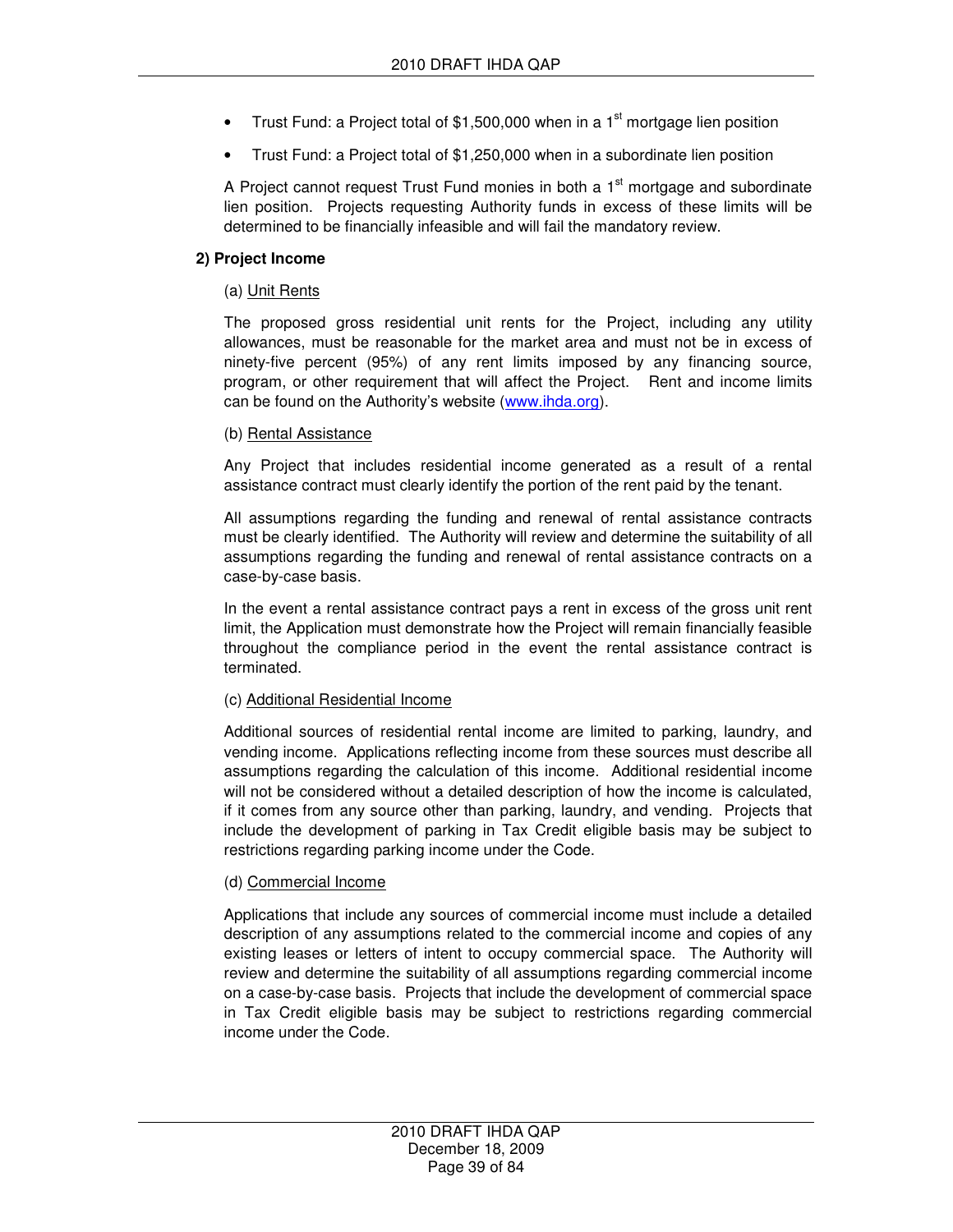Commercial income will be underwritten at a fifty percent (50%) vacancy rate.

#### **3) Debt Service Coverage Ratio**

The Project must demonstrate it can maintain a minimum debt service coverage ratio (the ratio of a Project's net operating income to its debt service) of 1.15 to 1.00 on all debt, excluding cash flow notes, for a minimum of fifteen (15) years.

Projects whose cash flow reflects debt service coverage ratios of less than 1.15 to 1.00 must capitalize operating or debt service reserves and detail how payouts from these reserves will maintain the minimum debt service coverage ratios through a cash flow statement reflecting annual payouts from the reserve.

#### **4) Cash Flow after Debt Service**

In addition to maintaining minimum appropriate debt service coverage ratios, all Projects must demonstrate annual cash flow after debt service in an amount not less than \$100 per unit for a minimum of fifteen (15) years.

#### **5) Reserves**

#### (a) Replacement Reserve

The Project development budget must include adequate replacement reserves and the operating budget must have adequate cash flow to capitalize annual replacement reserves. In evaluating whether the Project has adequate replacement reserves, the Authority will consider the following as minimum, per unit, replacement reserves to be reflected in the development budget and, on an annual basis, in the operating budget:

- New Construction Elderly (including SLF's): \$300
- New Construction non-Elderly (all units < 2 BR) : \$350
- New Construction non-Elderly (any units > 3 BR) : \$400
- All rehabilitation and other Project types: \$400

Any Project with fewer than 30 units, regardless of the construction type or the population served, must reflect a replacement reserve in the amount of \$1,500 per unit in the development budget with annual, per unit replacement reserves as detailed above.

#### (b) Real Estate Tax Reserves

The Project development budget must include adequate real estate tax reserves to pay real estate taxes during the construction period plus an amount equal to fifty-five percent (55%) of the estimated annual real estate taxes in the first year of project operations. In addition, the operating budget must have adequate annual cash flow to capitalize an annual real estate tax reserve sufficient to pay the Project's real estate taxes in the following year.

The Application must include evidence of how construction period real estate taxes and operations period real estate taxes were determined.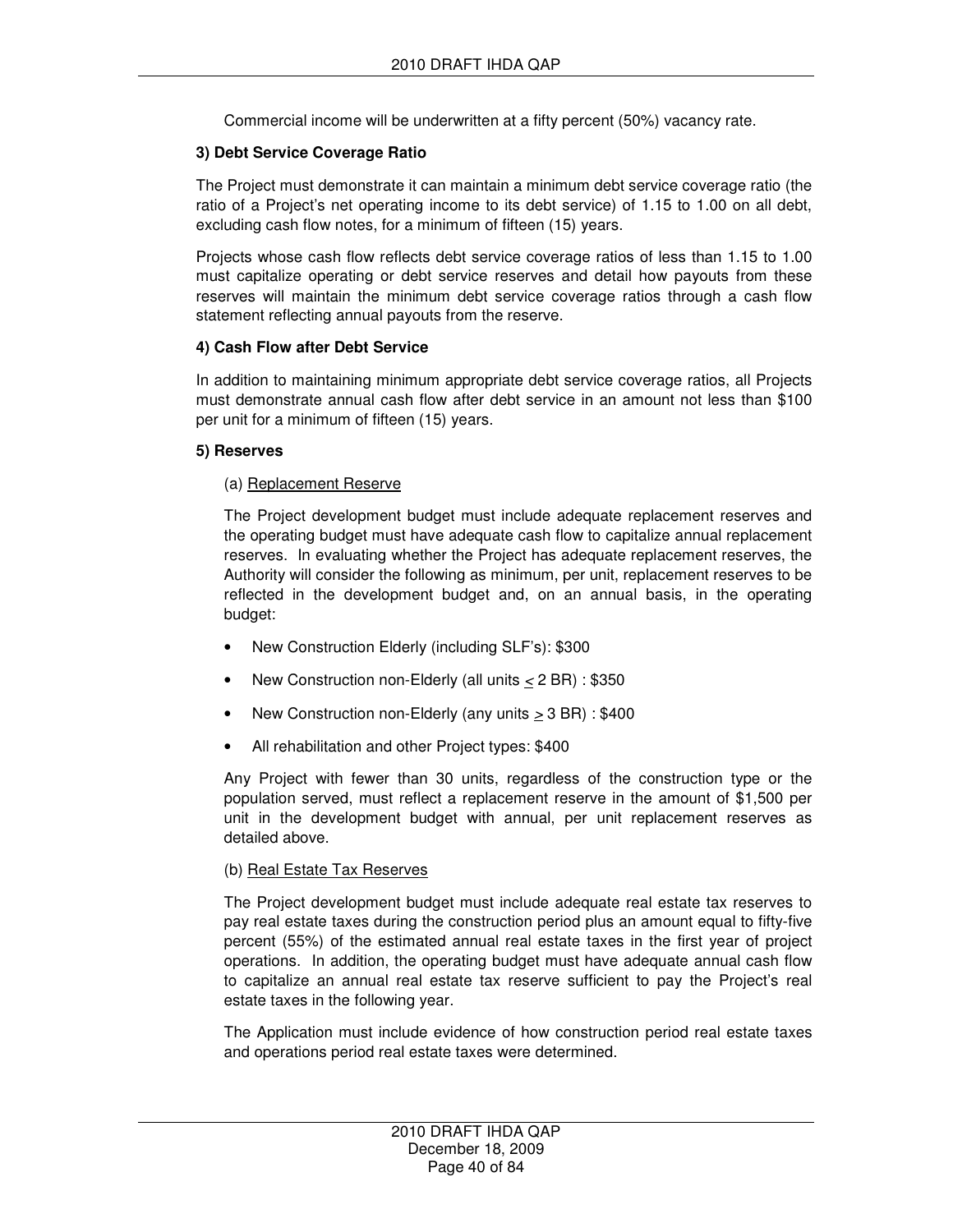Projects that receive real estate tax abatements for any period of time must detail any assumptions associated with the abatement including the calculation of real estate taxes before, during, and after the abatement, the anticipated date the abatement becomes effective, and the length of the abatement. The Project must demonstrate it has adequate cash flow upon the expiration of any real estate tax abatements to meet the mandatory financial feasibility requirements.

#### (c) Insurance Reserves

The Project development budget must include adequate insurance reserves to pay insurance during the construction period plus an amount equal to 105% of the estimated annual real estate taxes in the first year of project operations. In addition, the operating budget must have adequate annual cash flow to capitalize an insurance reserve sufficient to pay the Project's insurance in the following year.

#### (d) Initial Rent-Up Reserves

The Project development budget must include an initial rent-up reserve sufficient to cover all operational costs including administrative, management, payroll, maintenance, utilities, taxes, insurance, and debt service payment for the period between the initial certificate of occupancy and stabilized occupancy.

The sizing of the initial rent-up reserve must be based on the absorption information contained in the market study. In addition, the Application must detail anticipated Project income and expense assumptions for the period between the initial certificate of occupancy and stabilized occupancy.

The Authority will evaluate the sufficiency of the initial rent-up reserve taking into consideration the rental market, target population, expected occupancy rates, and all income and expense assumptions.

#### (e) Other Reserves

The Authority will review all other Project reserves including, but not limited to, debt service, operating, and furniture, fixtures and equipment, in order to evaluate their sufficiency and reasonableness. Projects including these reserves must also include a description with all of the following: (i) how the Project will benefit from the reserves, (ii) why the reserves are necessary, (iii) who (if anyone) is requiring them, (iv) who will hold them, (v) what is the process for releasing the reserves, (vi) is there a requirement the reserves be replenished, and (vii) if there is a requirement reserve be replenished, what is the source of funds for replenishment.

#### **6) Operating Expenses**

Annual per unit operating expenses must be adequate and reasonable for the Project type, location, and population served. Per unit annual operating expenses, excluding taxes, reserves, resident services, and debt service are expected to fall within the following ranges for each of the geographic set-asides:

(a) Projects in the City of Chicago

- Elderly: \$3,600 \$6,000
- Non-Elderly: \$3,800 \$6,500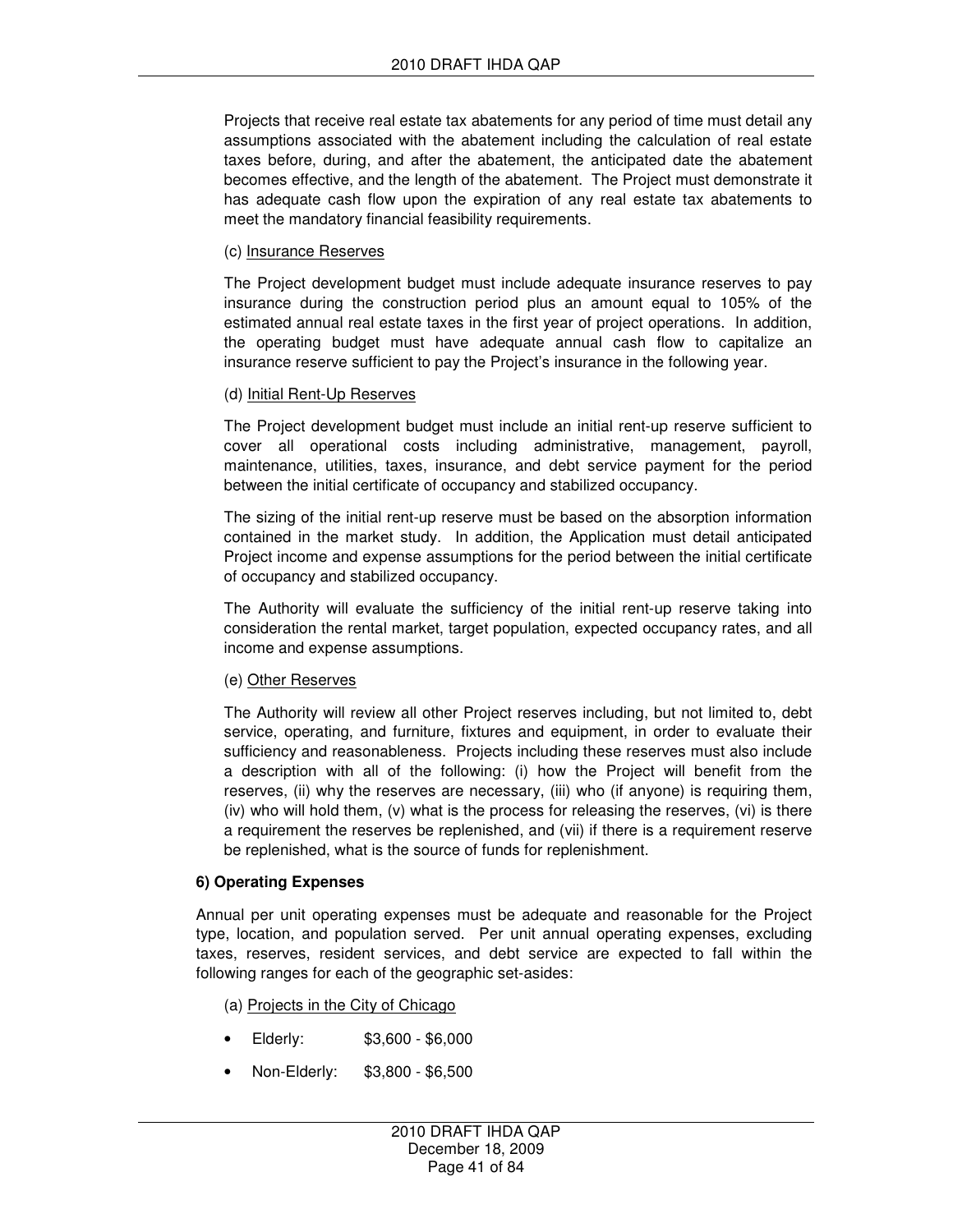- SLF: \$18,000 \$20,000
- Supportive Housing Projects (50% or more units): \$3,700 \$6,200

(b) Projects in the Chicago Metro Region (excluding the City of Chicago)

- Elderly: \$2,600 \$4,400
- Non-Elderly: \$3,300 \$5,500
- SLF: \$18,000 \$20,000
- Supportive Housing Projects (50% or more units): \$3,500 \$6,000
- (c) Projects in Other Metro Areas
- Elderly: \$2,300 \$3,800
- Non-Elderly: \$2,600 \$4,500
- SLF: \$16,000 \$18,000
- Supportive Housing Projects (50% or more units): \$2,800 \$4,800

(d) Projects in Non Metro Areas

- Elderly: \$2,000 \$3,500
- Non-Elderly: \$2,200 \$3,800
- SLF: \$15,000 \$17,000
- Supportive Housing Projects (50% or more units): \$2,500 \$4,500

In order to substantiate a deviation from the expected ranges supplemental documentation must be included. Information such as historic operating expenses and additional detail about specific expenses will be considered. The Authority will review and determine the suitability of operating expenses outside the expected ranges on a case-by-case basis.

#### **7) Trending Factors**

The Project must demonstrate it remains financially feasible for a minimum of fifteen (15) years utilizing the following cash flow trending factors:

- Annual Increase in real estate taxes: 5%,
- Annual Increase in operating expenses: 3%,
- Annual Increase in income: 2%,

In order to substantiate a deviation from the listed trending factors, supplemental documentation such as evidence of real estate tax levies for the ten (10) years prior to application and audited operating expense and income information for the five (5) years prior to Application will be considered. The Authority will review and determine the suitability of trending factors outside the expected ranges on a case-by-case basis.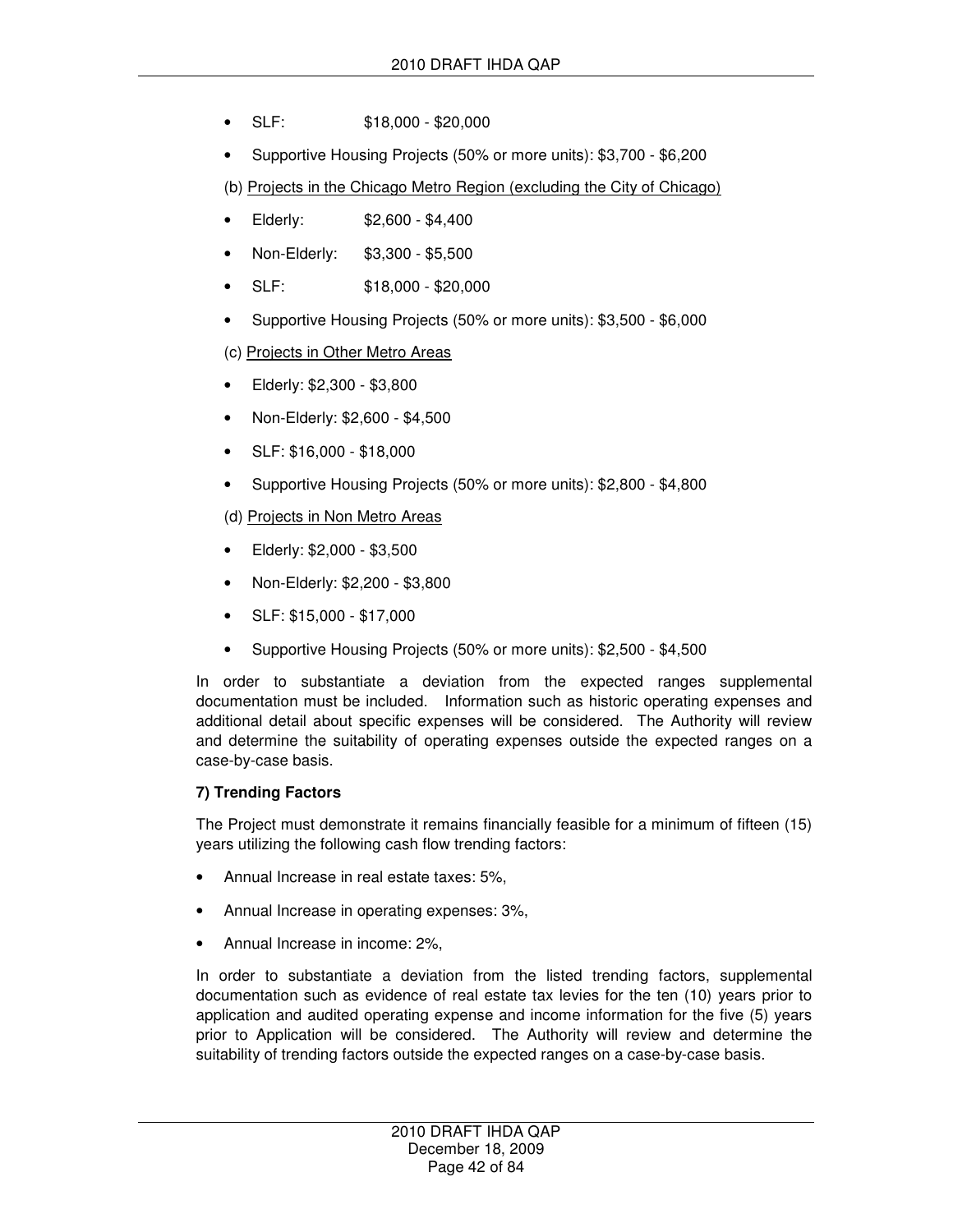### **8) Vacancy Rates**

The Project must demonstrate it remains financially feasible for a minimum of fifteen (15) years utilizing the following annual economic vacancy rates:

- Elderly: 6%
- Non-Elderly: 8%
- SLF: 10%
- Supportive Housing Projects (50% or more units) including SRO's: 10%

In order to substantiate a deviation from the listed vacancy rates, supplemental documentation such as audited operating expense and income information for the five (5) years prior to Application will be considered. The Authority will review and determine the suitability of any other vacancy rates on a case-by-case basis.

#### **9) Utility Allowances**

All Projects that include tenant paid utilities must submit current documentation fully detailing the expected per unit utility expenses incurred by utility type on a monthly basis. The utility allowance must be appropriate for the unit size, utilities covered, and Project location.

Projects that include gas or electric heat must differentiate heating expenses from other gas and electric expenses.

Current utility allowance information must be provided by the governing public housing authority for the county where the Project is located or through the submission of a utility survey covering one (1) full year that is representative of each unit type within the Project.

In any case where the Project's expected utility allowances are less than reflected in the public housing authority utility allowance schedule or utility survey, a detailed description for the difference must be included and will be evaluated on a case by case basis.

Non-essential utilities including telephone, cable television, internet access, etc., are excluded from the utility allowance.

#### **10) Evidence of Project Financing**

The development budget must reflect adequate sources of construction and permanent financing in order to complete the Project. Any Application that does not reflect adequate sources will fail the mandatory review.

Applications must evidence all Project financing sources including debt, grants, and Tax Credit equity through executed acknowledgment letter(s) from all lender(s) and/or grantor(s) and/or syndicator(s). Each acknowledgment letter must contain evidence that, as of the Application deadline date, the Application is either still under consideration or has been approved.

If, during the Authority's review of the Application, the Applicant is notified that a Project financing source has been denied, the Applicant will be allowed seven (7) business days from the date of the denial notice to provide a revised financing plan. If not provided, the Application will be determined to be financially infeasible and will fail the mandatory review.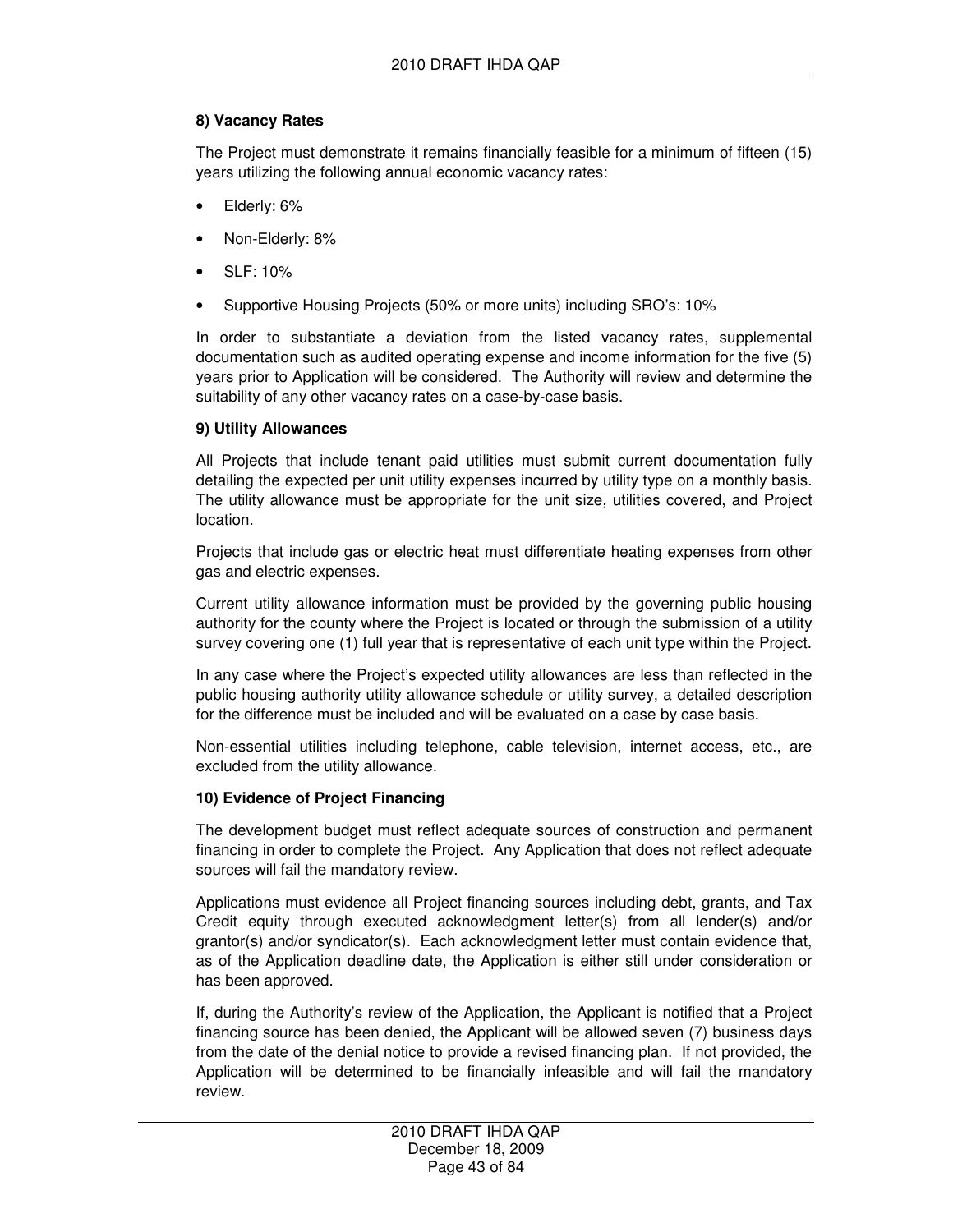The Application must demonstrate that Project underwriting is in compliance with the requirements associated with all Project financing sources including but not limited to income limits associated with Authority sources. For additional information regarding Authority resources please see "IHDA Multifamily Underwriting Guidelines", available on the Authority's website (www.ihda.org).

#### (a) Debt Sources

For any debt source (excluding Authority debt), including any assumptions of debt, the executed acknowledgment letter(s) must contain the following terms:

- The amount of the loan,
- The length of the loan term, which must be at least fifteen (15) years (if there is more than one component to the loan, and these components have different terms, the terms of the longest component must be fifteen (15) years),
- The amortization period of the loan,
- The interest rate (and any terms and conditions regarding adjustments),
- The expected monthly or annual debt service payment, and
- Any financing fees associated with the debt source.

If debt financing is to be obtained through a mortgage broker or banker, the executed acknowledgment letter must be from the actual lender.

In the case of HUD-insured Projects, such as HUD's Section 221(d)(3), Section 221(d)(4), and Multifamily Accelerated Processing programs, the Owner must submit an acknowledgment letter from HUD, in addition to the letter from the lender, setting forth the terms of the proposed financing.

Financing fees for any debt source may not exceed 300 basis points, plus the customary costs associated with Federal Housing Administration (FHA) financing, if applicable.

#### (b) Authority Debt Sources

Applications for Authority debt financing must be evidenced in the Application. In addition, the Application must include a written request for the Authority debt financing with all of the following:

- The amount of the loan,
- The length of the loan term, which must be at least fifteen (15) years (if there is more than one component to the loan, and these components have different terms, the terms of the longest component must be fifteen (15) years),
- The amortization period of the loan,
- The interest rate (and any terms and conditions regarding adjustments), and
- The expected monthly or annual debt service payment.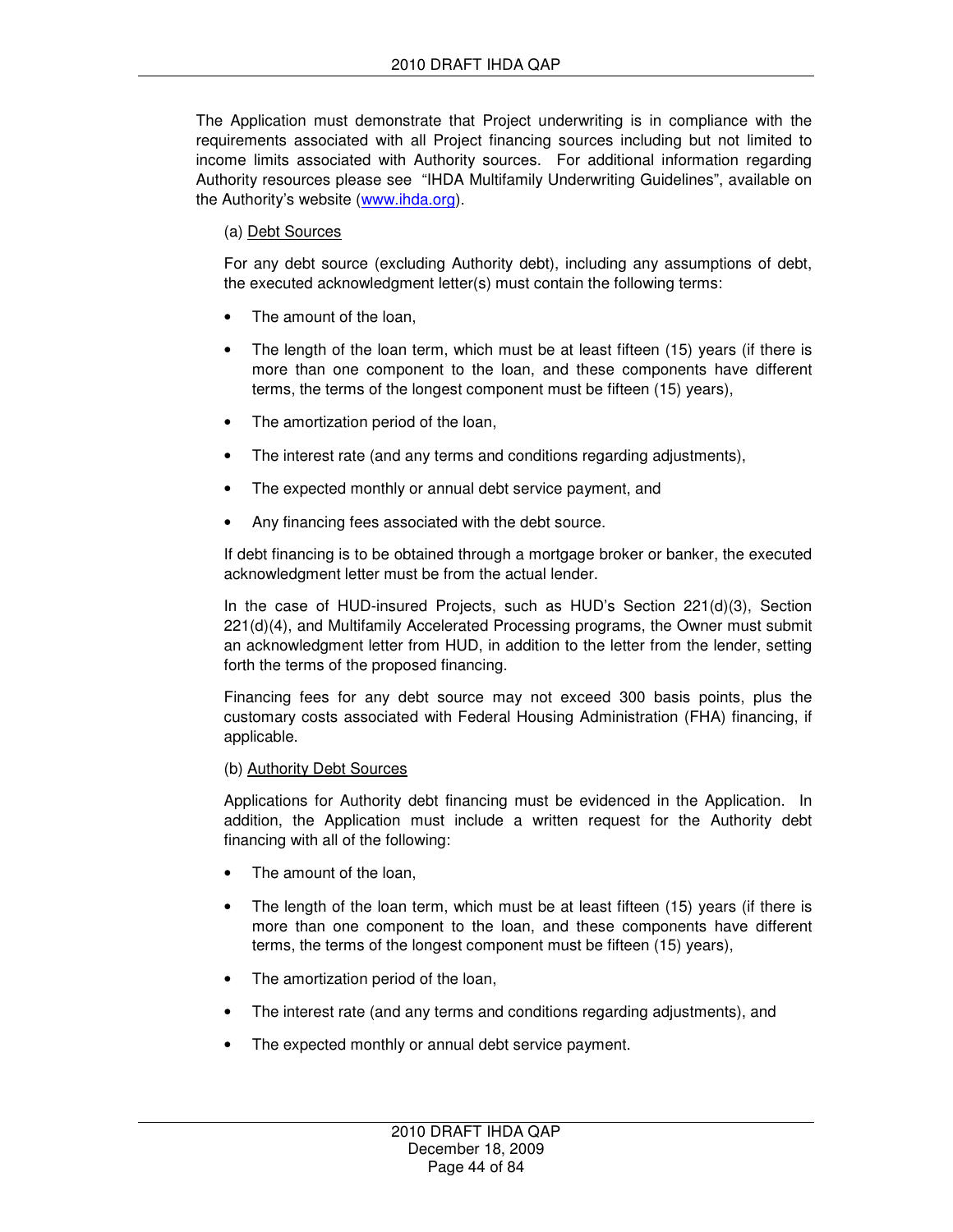Applications requesting Illinois Disaster Tax Credits are precluded from requesting any Authority debt financing.

#### (c) Grant Sources

For any grant source, the executed acknowledgment letter(s) must contain the following terms:

- The amount of the grant,
- When the grant will be available as a source to the Project, and
- Any outstanding requirements to be met prior to grant availability.

#### (d) Tax Credit Equity Sources

For any Tax Credit equity source, the executed acknowledgment letter(s) must contain the following terms:

- The amount of Tax Credit equity available to the Project,
- The proposed net cent rate per Tax Credit dollar, and
- The proposed equity pay-in schedule

#### **11) Construction Contingency**

Development budgets must include hard cost construction contingencies to cover unforeseen construction cost increases. The contingency must be sized as a percentage of total hard construction costs according to the following:

- New-Construction: 5%
- Rehabilitation: 10%

Seventy-Five percent (75%) of construction contingency may be included in a Project's calculation of Tax Credit eligible basis.

### **S) Readiness to Proceed**

Projects seeking an Allocation of Tax Credits must demonstrate that the Project is ready to proceed.

The Owner must demonstrate their ability to meet all conditions for a Tax Credit Reservation in a timely fashion. Consideration by the Board must take place six (6) months after conditional approval of the Application. Conditional approval shall mean that the Project is approved by Authority staff, but not by the Board. The conditions for a Reservation of Tax Credits are outlined in the Reservation Procedures section. If conditions for a Reservation of Tax Credits are not met within this timeframe, the Authority may rescind conditional approval of the Tax Credits.

In order to demonstrate the Project's readiness to proceed, the Owner must address in narrative form the anticipated timeframe and specific steps for achieving each of the following:

1) Finalizing environmental reviews and any necessary environmental remediation;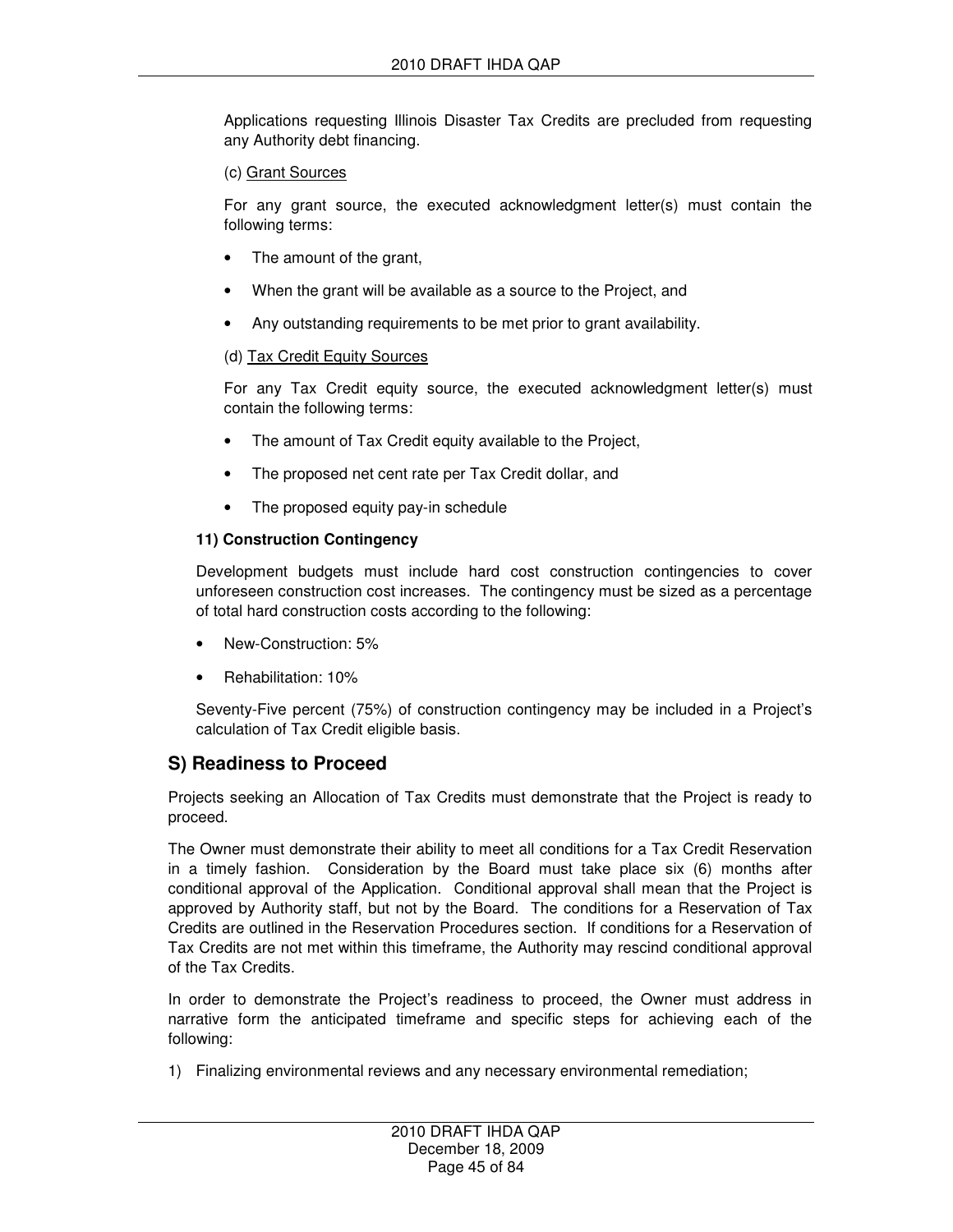- 2) Meeting the requirements of the National Historic Preservation Act and the Illinois State Agency Historic Resources Protection Act;
- 3) Completion and approval of final architectural plans and specifications;
- 4) Commitment of all Project funding sources (if not committed at time of Application), including Tax Credit equity, debt, and grants;
- 5) Approval of a building permit;
- 6) Meeting the Code's Ten Percent (10%) Test; and receiving a Carryover Allocation (if necessary) in a timely fashion as outlined in the Carryover section; and
- 7) Achieving initial closing on all sources of Project financing.

# **T) Projects Involving Rehabilitation**

Projects involving any rehabilitation of existing structures must comply with the following requirements.

#### **1) Physical Needs Assessment**

The Application must contain two (2) copies of a Physical Needs Assessment ("PNA"). This PNA must be performed by a vendor approved by the Authority, and must be in the format prescribed in the "PNA Scope", found on the Authority's website (www.ihda.org).

For a listing of PNA vendors approved by the Authority, please see the Authority's website (www.ihda.org).

The vendor that completes the PNA cannot be the Project's architect of record.

#### **2) Minimum Rehabilitation Standards**

At minimum, the proposed rehabilitation work must address all items identified as "Critical" or "Immediate" in the PNA.

The Owner may also choose to complete items identified in the PNA as five (5) to seven (7) year needs in current rehabilitation work, or may budget adequate reserves to ensure these items will be completed within timeframes identified in the PNA.

Applications proposing the rehabilitation of a substandard property will fail the mandatory review if the rehabilitation will not result in safe, sanitary and decent long-term housing; the proposed rehabilitation does not meet Authority standards; or if new construction would be more appropriate.

### **U) Relocation**

If any building acquired as part of a Project, whether for rehabilitation or for demolition, is occupied as of the date of Application, the Owner must minimize temporary and permanent involuntary displacement of Low Income tenants currently living in the building. When deciding whether tenant relocation is necessary, the Owner must take into consideration the scope and nature of the proposed Project and its affect on existing tenants.

All Projects involving the acquisition of an occupied building must submit the following:

• The current tenant profile including household size and income;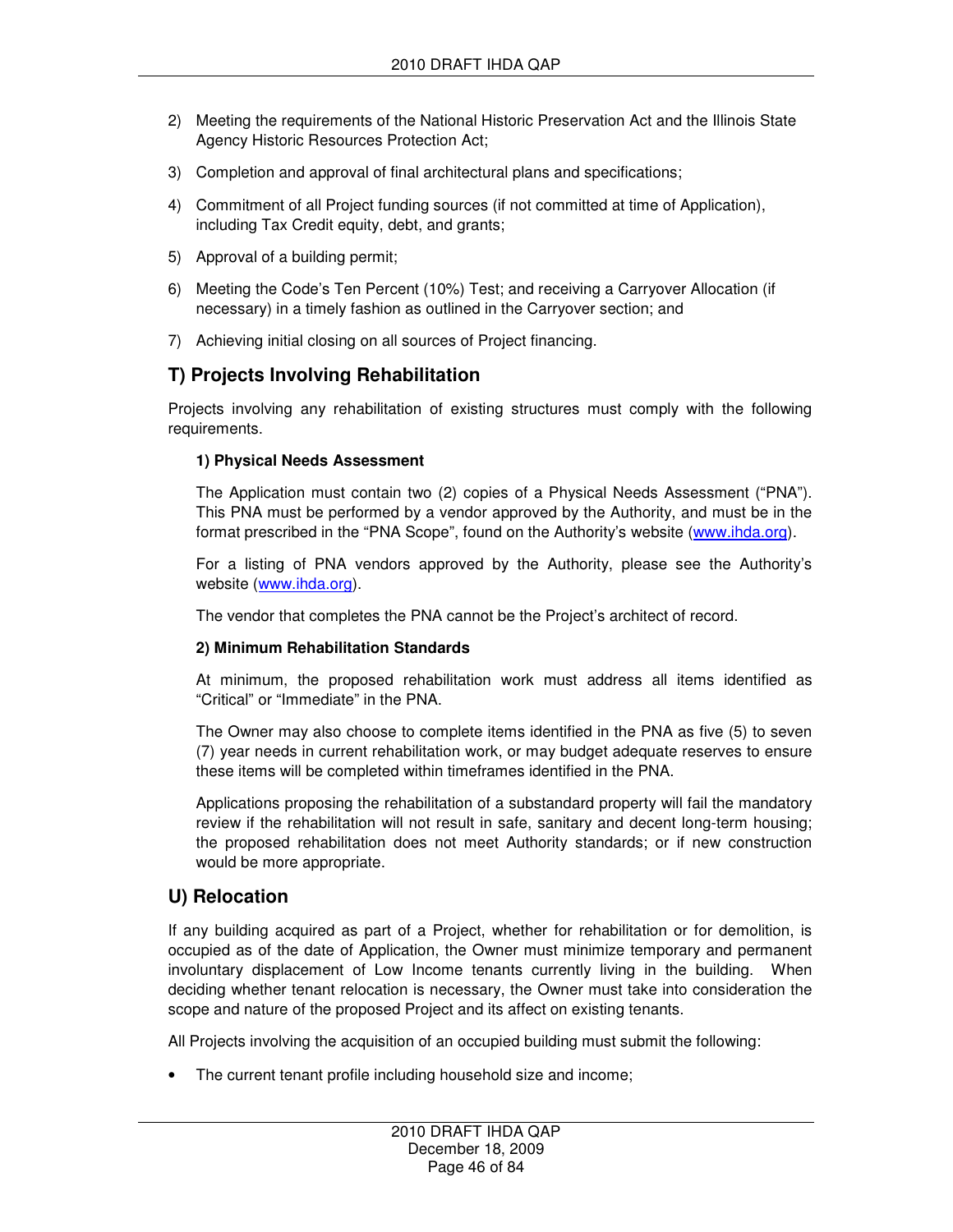- The current rent and unit schedule; and
- In any cases where the Project's proposed rents exceed the current rents, a detailed explanation of how existing tenants will be able to afford the proposed higher rents.
- In addition, any Project requiring tenant relocation, whether temporarily or permanently must also include a detailed description of the relocation process through documentation of the following:
	- 1) Where tenants will be relocated,
	- 2) How long tenants will be relocated,
	- 3) What benefits and services will be available to relocated tenants,
	- 4) How relocated tenants will be returned to the Project,
	- 5) In cases where any tenants will be permanently displaced, the Owner must include an explanation of why tenants are being permanently displaced, as well as any relocation benefits entitled to the tenants, and
	- 6) A relocation budget detailing all expected relocation costs.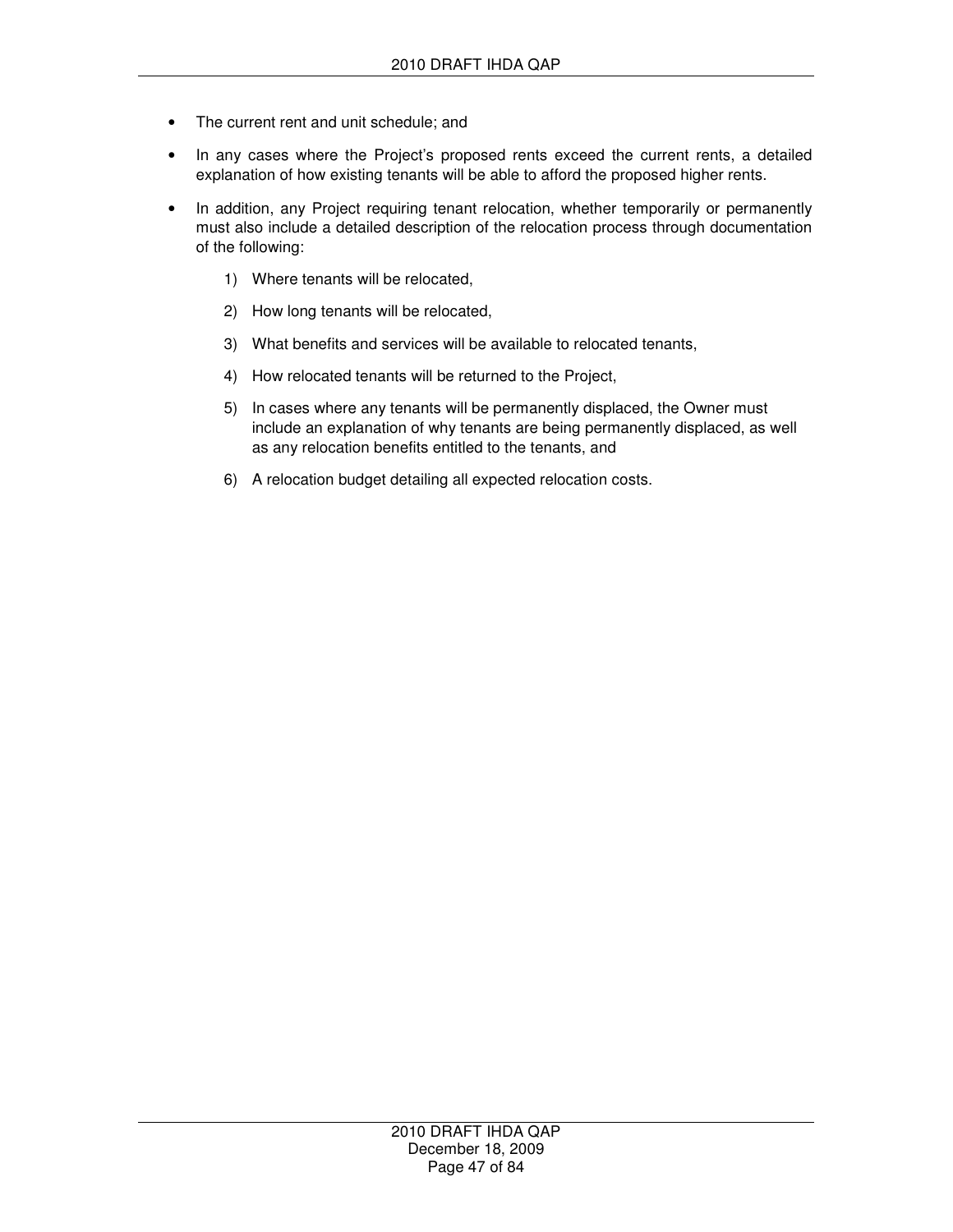# **IX) Scoring Categories**

The Authority will evaluate Projects based upon the criteria described in this section. Points will be awarded based solely on the information submitted in the Application. The Authority will verify information submitted in the Application.

All Owners must submit the applicable documentation for each scoring section tabbed to correspond with the enumeration in a completed self-scoring form. See Attachment 5 "Self Scoring Checklist".

An Application must include a factual basis and documentation for all points claimed. The Authority may deny a claim for points if the correct forms or required information for each scoring category are not submitted, are not submitted at the correct tab, or if information available to the Authority negates a claim for points. No scoring category will be scored higher than on the Owner's Self Scoring Checklist.

The Owner's commitment to various scoring criteria shall be binding for the duration of the Extended Use Period and shall be incorporated into the Extended Use Agreement.

## **A) Architectural Design and Project Amenities**

#### **1) Development Amenities**

All Projects must incorporate a variety of architectural features and development amenities into the overall Project design.

In order to qualify for points in this category, Owners MUST choose at least two (2) items from each amenity list below as their minimum threshold amenities.

Projects will be awarded three (3) points for each item they choose from the amenity list in addition to the minimum threshold amenities. Up to twelve (12) points will be awarded in this category.

A phased Project with a previously funded phase may be able to share some Project amenities. Owners must receive Authority approval for shared Project amenities when the Preliminary Application is approved. Cross easements may be required by the Authority.

Owners seeking points in this category must submit a certification signed by a licensed architect that the amenities will be incorporated into the Project. See the "Scoring - Project Amenities Certification" on the Authority's website (www.ihda.org).

Owners may substitute up to two (2) Project amenities that are not on the following amenity list provided they receive Authority approval to substitute the amenity when the Preliminary Application is approved.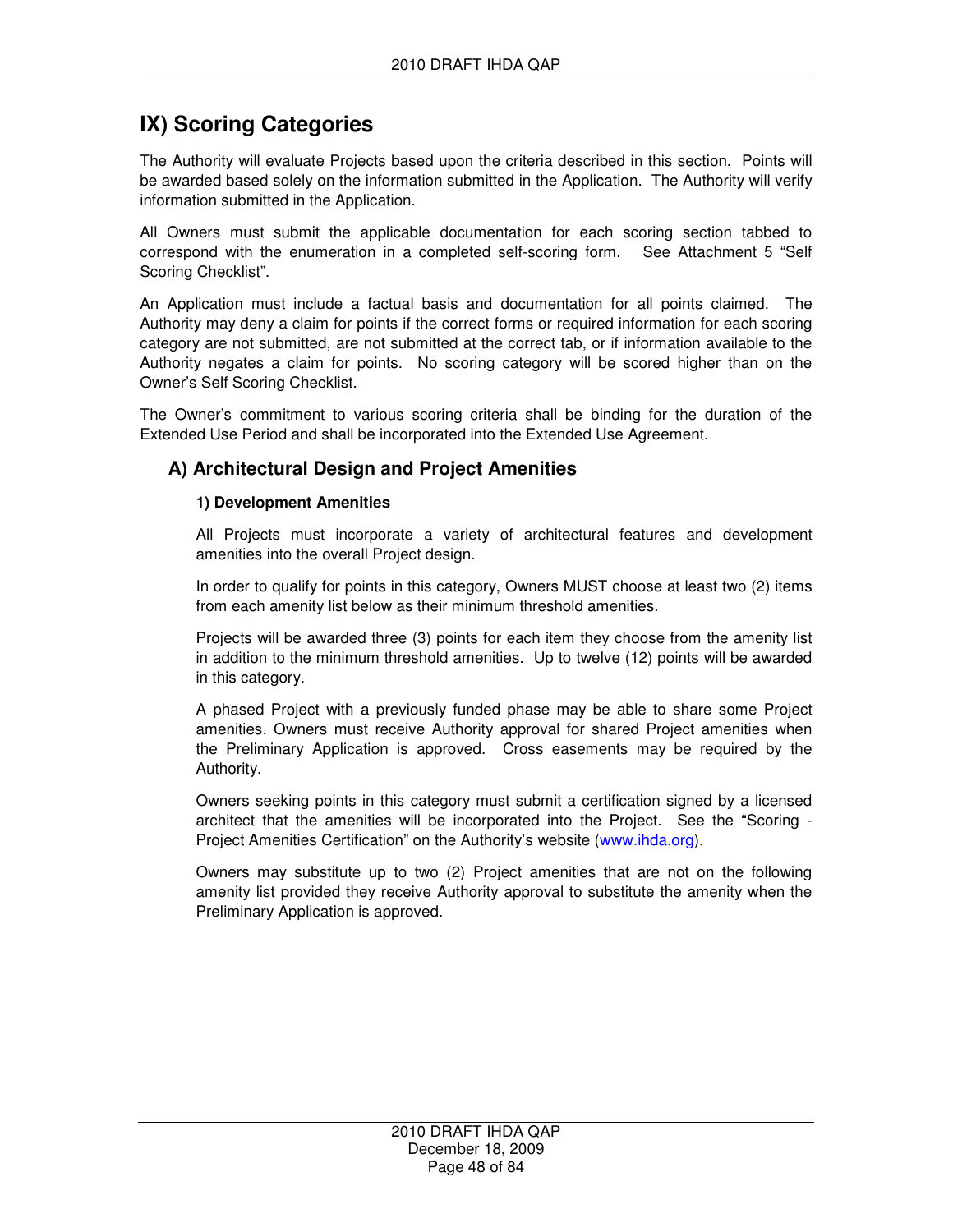### Amenity List:

| <b>EXTERIOR</b>                                                                                                                                           | <b>INTERIOR</b>                                                                               |
|-----------------------------------------------------------------------------------------------------------------------------------------------------------|-----------------------------------------------------------------------------------------------|
| Secured bicycle parking (minimum of 8 slots<br>per 25 units)                                                                                              | Exercise / Fitness Center with at least 3 pieces<br>of equipment per 50 units                 |
| Full size brick, masonry, pre-cast insulated<br>decorative wall panels, cement board, or a<br>combination thereof, on a minimum of 50% of<br>the exterior | Energy Star-rated ceiling fan with switched light<br>fixture in every living room and bedroom |
| Upgraded, architectural style roof shingles with<br>a minimum warranty of 30 years                                                                        | Energy Star-rated microwave oven in every<br>unit                                             |
| Full perimeter fencing for multifamily<br>developments or backyard fencing for single<br>family homes                                                     | Computer room equipped with one computer<br>for every 10 units                                |
| Screen doors for every unit                                                                                                                               | Day care center                                                                               |
| Two picnic tables and one grill for every 25<br>units                                                                                                     | Hair salon                                                                                    |
| Covered pavilion / gazebo                                                                                                                                 | Health center                                                                                 |
| Shuffleboard court for every 50 units                                                                                                                     | Library / Reading room                                                                        |
| Swimming pool                                                                                                                                             | On-site management office                                                                     |
| Walking trails with sitting areas                                                                                                                         | Trash disposal chutes                                                                         |
| An equipped sports court (volleyball, tennis,<br>basketball, etc.) for every 100 units                                                                    | Residential units are 15% larger than the<br>minimum requirement                              |
| Garden plots / designated community garden<br>area with a minimum of 15 square feet per unit                                                              | Porch / patio / balcony for each unit                                                         |
| Upgraded landscaping, including one tree<br>planted on site for every ten units                                                                           | Storage space is 25% greater than the<br>minimum requirement                                  |
| 100% native landscaping                                                                                                                                   | Energy Star-rated dishwasher in every unit                                                    |
| Covered driveway at main building entrance                                                                                                                | On-site convenience store                                                                     |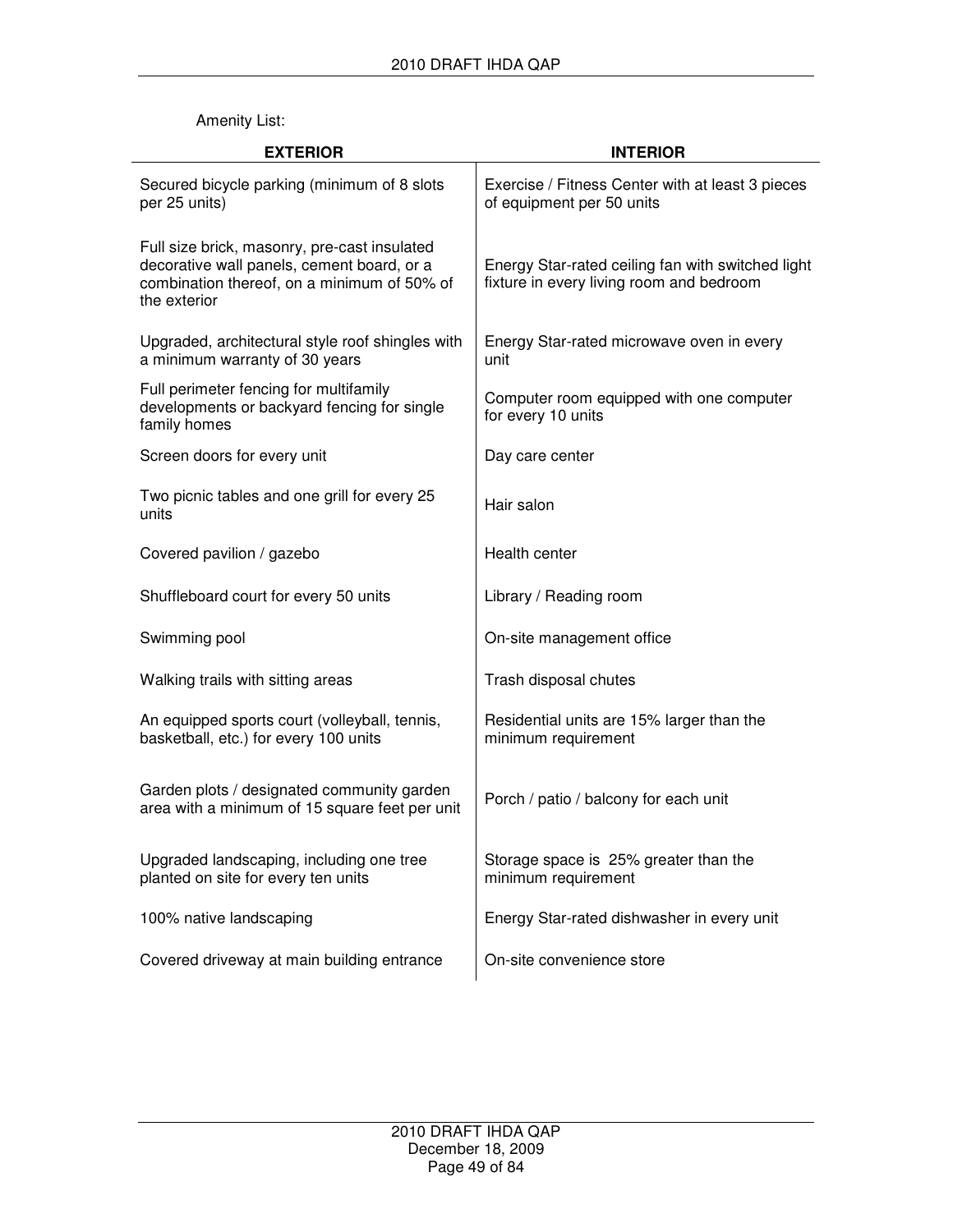### **2) Green Initiatives**

Points will be awarded to Projects that fulfill either of the following green initiatives. Points are not cumulative in this category.

**a. 4 Points:** Comply with all MANDATORY criteria described in Section 7: Healthy Living Environment of the Enterprise Green Communities Criteria 2008, with the exception of Item 7.3.

**OR** 

- **b.** 8 **Points:** Commit to obtaining a sustainable building certification from one of the following entities:
	- Enterprise Green Communities certification
	- U.S. Green Building Council's LEED certification
	- ICC 700-2008 National Green Building Standard certification
	- NAHB Model Green Home Building Guidelines certification

Owners must submit the "Scoring - Green Initiatives Certification" signed by a licensed architect indicating how the Project will comply with the above criteria.

Failure to receive the certification may result in an Owner being penalized in future Applications in the "Unacceptable Practices" scoring category and may lead to failure to meet the Authority's mandatory appropriate development team requirements.

#### **3) Enhanced Accessibility**

Projects will be awarded eight (8) points for complying with BOTH of the following requirements:

**a.** At least ten percent (10%) of the total units in the Project are designed for persons with mobility impairments, as defined in ICC/ANSI 117.1-2003

#### **AND**

**b.** At least two percent (2%) of the total units in the Project are designed for persons with sensory impairments (not less than one unit), as defined in ICC/ANSI 117.1-2003

The units designed for persons with sensory impairments must be exclusive of the units designed for persons with mobility impairments.

In calculating the number of accessible units that must be made available, Owners must ALWAYS round up to the next unit (i.e.  $51 \times 10\% = 5.1$ , round up to 6 accessible units).

Owners seeking points in this category must submit a certification signed by a licensed architect that the project will comply with the requirements listed above. Please see the "Scoring – Enhanced Accessibility Certification" on the Authority's website (www.ihda.org).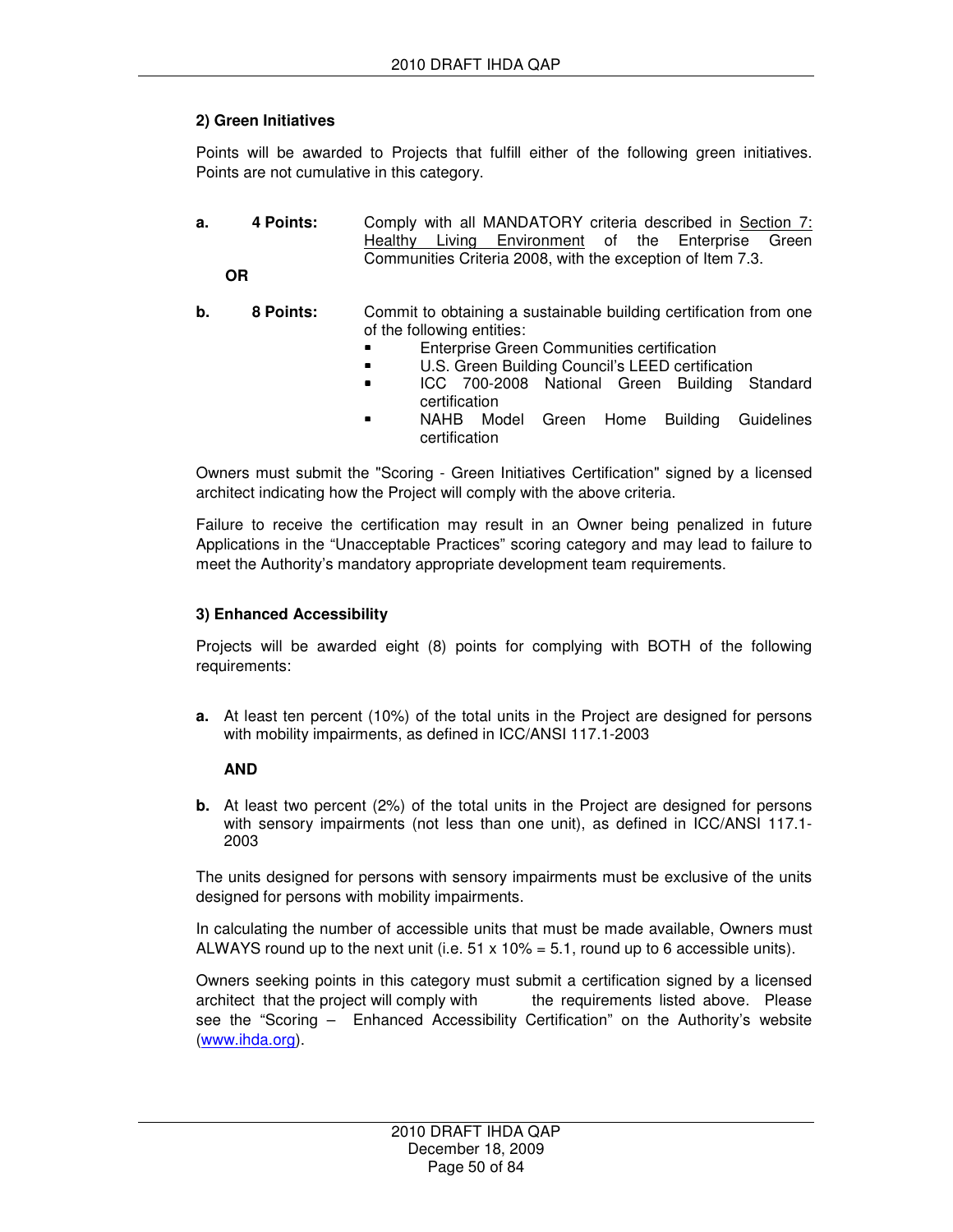### **4) Unit Mix**

The Authority values developments that incorporate a unit mix that will accommodate the changing needs of diverse household and family types throughout the life of the Project. Points will be awarded to Projects in the following manner:

- **a.** 4 Points: Project contains two unit types, with each unit type making up at least twenty percent (20%) of total units **OR**
- **b.** 6 Points: Project contains three or more unit types, with each unit type making up at least ten percent (10%) of total units

#### **5) Large Units**

Up to six (6) points will be awarded if the Project contains income-restricted units with three or more bedrooms:

| <b>POINTS</b> | % of Total Units with 3 or<br>More BR |
|---------------|---------------------------------------|
|               | $31\% - 50\%$                         |
| 6             | $20\% - 30\%$                         |
|               | 10% - 19%                             |

Projects proposing single family detached housing may exceed the thirty percent (30%) limit of units with three or more bedrooms and still receive the full six (6) points.

Projects proposing rehabilitation in which more than 30% of the units contain three bedrooms may qualify for the full six (6) points if the site and market study confirms the need for this type of unit.

In a mixed income Project, market rate three or more bedroom units shall not count toward the minimum percentages set forth above.

### **B) Site Suitability and Marketability**

#### **1) Market Study Evaluation**

The Authority will award up to twelve (12) points under this section. In determining how many points to award a Project, the Authority will review the submitted site and market study, as required under the mandatory requirements.

While the Authority will consider the conclusions of the market analyst in determining the marketability of the Project, the Authority is not bound by the opinion, recommendations, or conclusions reached by the market analyst. The Authority reserves the right to independently evaluate the demand for additional affordable rental housing in the geographic/market area.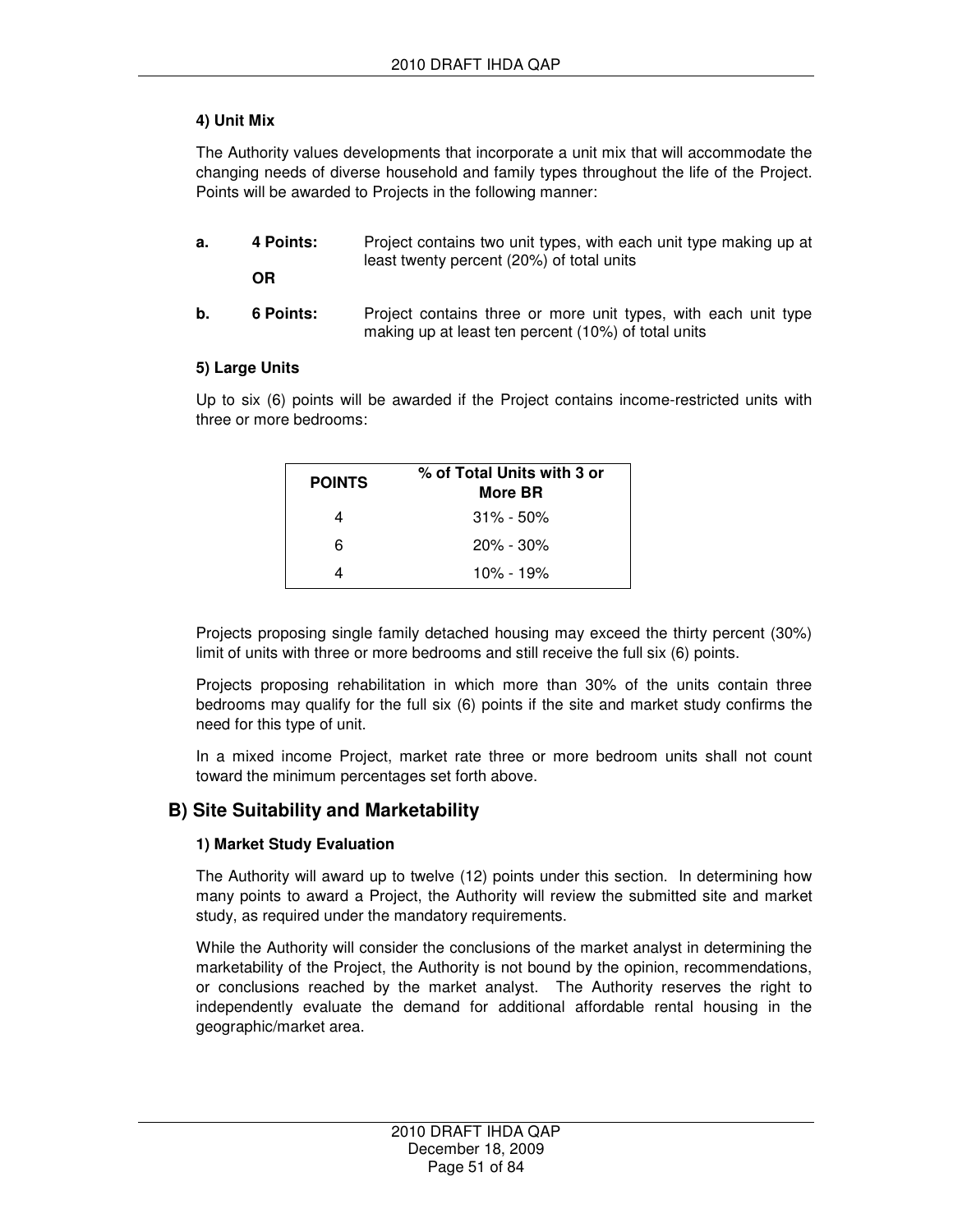An Application that includes a market study that does not confirm the viability of the Project or the need for additional affordable rental units in the designated market area will, in all likelihood, not score favorably in this section.

Owners of SLFs, Supportive Housing Projects, or Projects with existing tenants should ensure that the market study clearly addresses the unique aspects of their Project. The market study for SLFs or Supportive Housing Projects must address the anticipated demand for the Project and the reasons why the Project will be attractive to the particular target population(s).

Market studies for Projects which are occupied at the time of Application, must i) explain the reasons for any vacancies, i.e., (if the vacancies are market driven), and ii) provide an evaluation of the current tenants indicating the extent to which any or all may be displaced due to the planned Project.

In determining how many points to award a Project under this section, the Authority may take into account such factors, including but not limited to, the following:

#### (a) Development Attributes

Items such as the level and appropriateness of the proposed unit and development amenities; the amount of proposed parking; the general acceptability and marketability of the Project site including surrounding land uses; and the site's overall public accessibility and proximity to area services and amenities.

#### (b) Primary Market Area

Items such as the appropriateness of the Primary Market Area ("PMA") and the demographic and economic trends for that area.

#### (c) Existing Rental Market

The competitiveness of the proposed Project to existing comparable properties in various ways such as rents, unit size and amenities, and the occupancy of comparable properties in the PMA.

#### (d) Demand

Items such as the waiting lists at existing properties, penetration and capture rates, forecasted absorption potential for the proposed Project, and documented need for this type of housing in the PMA.

#### **2) Neighborhood Characteristics and Amenities**

A maximum of ten (10) points will be awarded in this section based on the proximity of desirable and undesirable activities and characteristics.

One (1) point will be awarded for each desirable activity/characteristic in the vicinity of the Project, and one (1) point will be deducted from the total desirable activities score for each undesirable activity/characteristic in the vicinity of the Project.

The total points awarded will be determined by calculating the sum of the total desirable activity points less the total undesirable activity points. A negative total in this category will be awarded zero (0) points.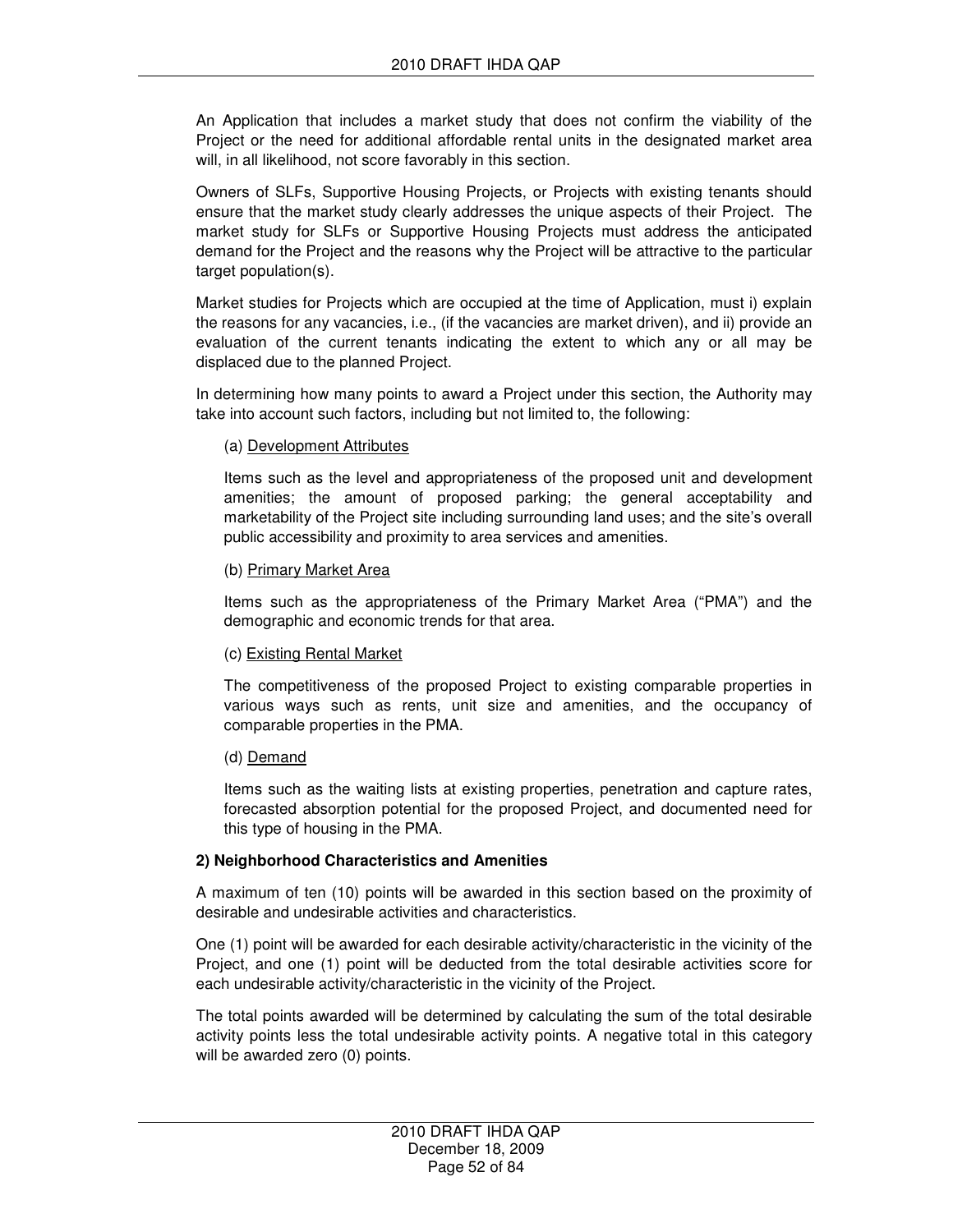Owners must submit a map indicating the specific location of all desirable and undesirable activities or characteristics in the vicinity of the Project. At a minimum, the map must include the following:

- Project site location including area roadways; and
- Indication of distances in 1/4 mile increments:

In addition, the Application must include a table referencing each desirable and undesirable activity identified on the map and stating the type of activity or characteristic identified and the address.

Please include color photographs of the desirable and undesirable activities/characteristics.

For scattered site Projects, the perimeter of the noncontiguous parcels shall serve as the boundary of the proposed Project site from which the distance for determining the location of the desirable and undesirable activities and characteristics shall be measured.

#### (a) Desirable Activities

In order for a Project to receive desirable activity/characteristic points, the following criteria must be met:

- 1) Only activities and/or characteristics which are located within one (1) mile of the proposed site will be considered.
- 2) Owners must score one (1) point in five (5) different categories before they can receive multiple points in any category.
- 3) Each activity/characteristic will be assigned to only one category.
- 4) For desirable characteristics that are under construction, consideration will be given and points may be awarded to active construction sites where the new structures are above ground at the time of Application.

Desirable activities/characteristics may include, but are not limited to, the following categories:

- Retail stores (includes clothing stores, department stores, etc.)
- Federally insured banking institutions (ATMs are not eligible for points)
- Recreational facilities / public parks / civic centers
- Grocery stores (only full service grocery stores are eligible for points)
- Day care services (must be licensed, non-elderly developments only)
- School(s) (non-elderly developments only)
- Libraries (no school libraries accepted)
- **Restaurants**
- Hospital / Health clinic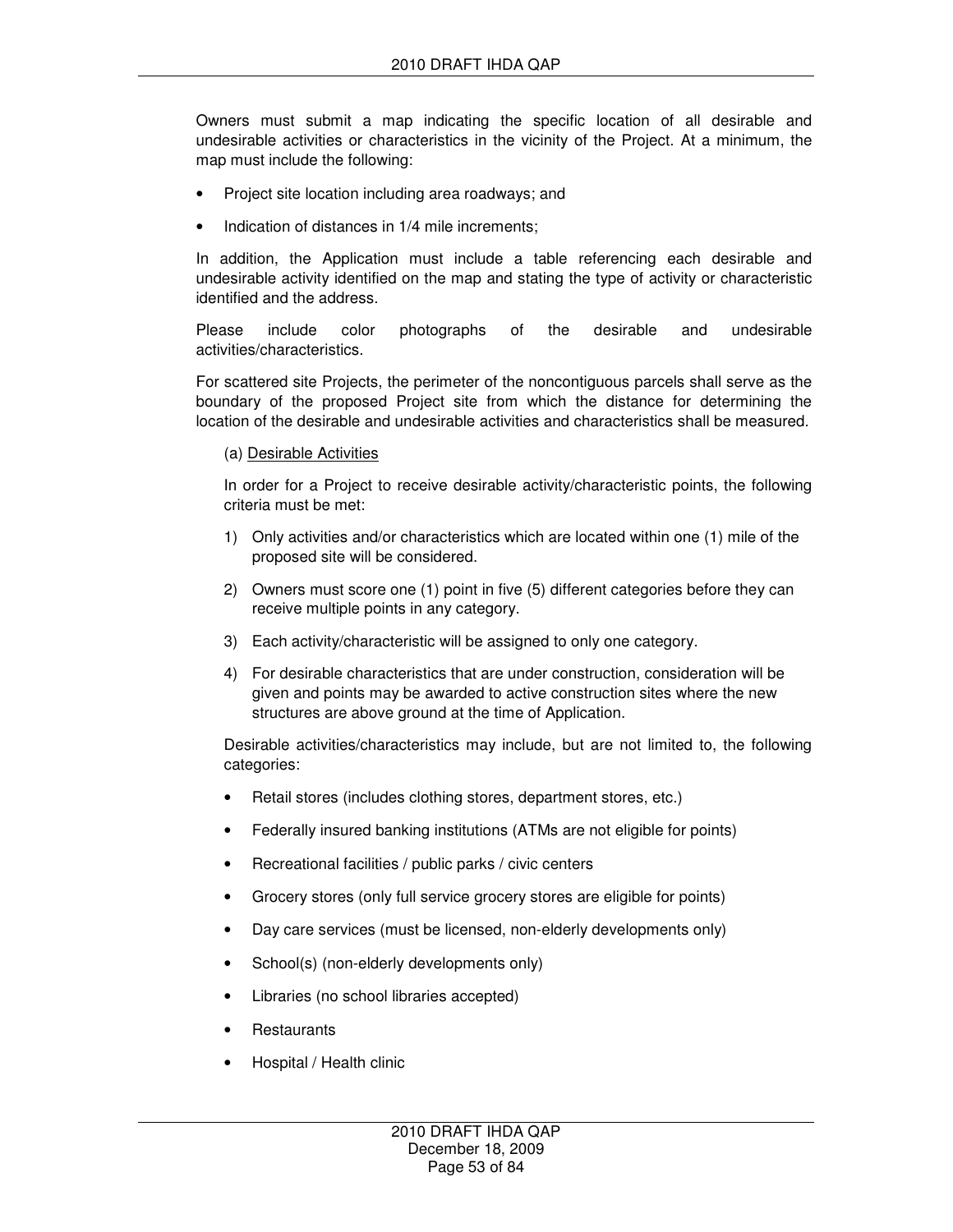- Doctor's office (general practitioners or specialists appropriate for population served)
- **Pharmacy**
- Religious institutions
- Governmental service office, including fire, police, city hall or post office

#### (b) Undesirable Activities

Points will be deducted for undesirable activities/characteristics according to the following:

- 1) Undesirable activities and/or characteristics are located within one quarter (1/4) mile of the proposed Project
- 2) Each activity/characteristic will be assigned to only one category.
- 3) For undesirable characteristics that are under construction, consideration will be given and points may be deducted for active construction sites where the new structures are above ground at the time of Application.

Undesirable activities/characteristics may include but are not limited to the following:

- Sites where existing wetlands, natural or man-made attributes could have a substantially negative effect on the development (e.g. 100 year flood plain, streams, ravines, drainage, waterways, etc.). New wetlands constructed as part of storm water mitigation or other site restoration efforts are exempt;
- Sites where the Authority determines the slope/terrain is not acceptable for development;
- Junkyard, salvage yard, active recycling facility, trash heap, or dump pile;
- Hazardous, chemical or heavy manufacturing activities, industrial development;
- Runway or runway clear zone, or accident clear zone of a military airfield;
- Treatment, storage, or disposal facility for hazardous wastes, a sewage treatment plant, an active or inactive solid waste disposal facility and/or solid waste transfer facility;
- Areas where noise (regardless of mitigation) is seventy (70) decibels or more at the time of Application; Projects that receive points under the Transit-Oriented Development category will be exempt from this criterion if the source of noise is public transportation;
- New construction sites where any portion contains or permits any easements for overhead electric power lines, regardless of voltage, and/or such electric power lines encumber the proposed site with the exception of the outside perimeter of the site for the distribution of electric service for other unrelated properties. A development proposing to bury all power lines will be exempt if documentation is provided from the utility provider stating that all power lines will be underground;
- Any prison or correctional facility;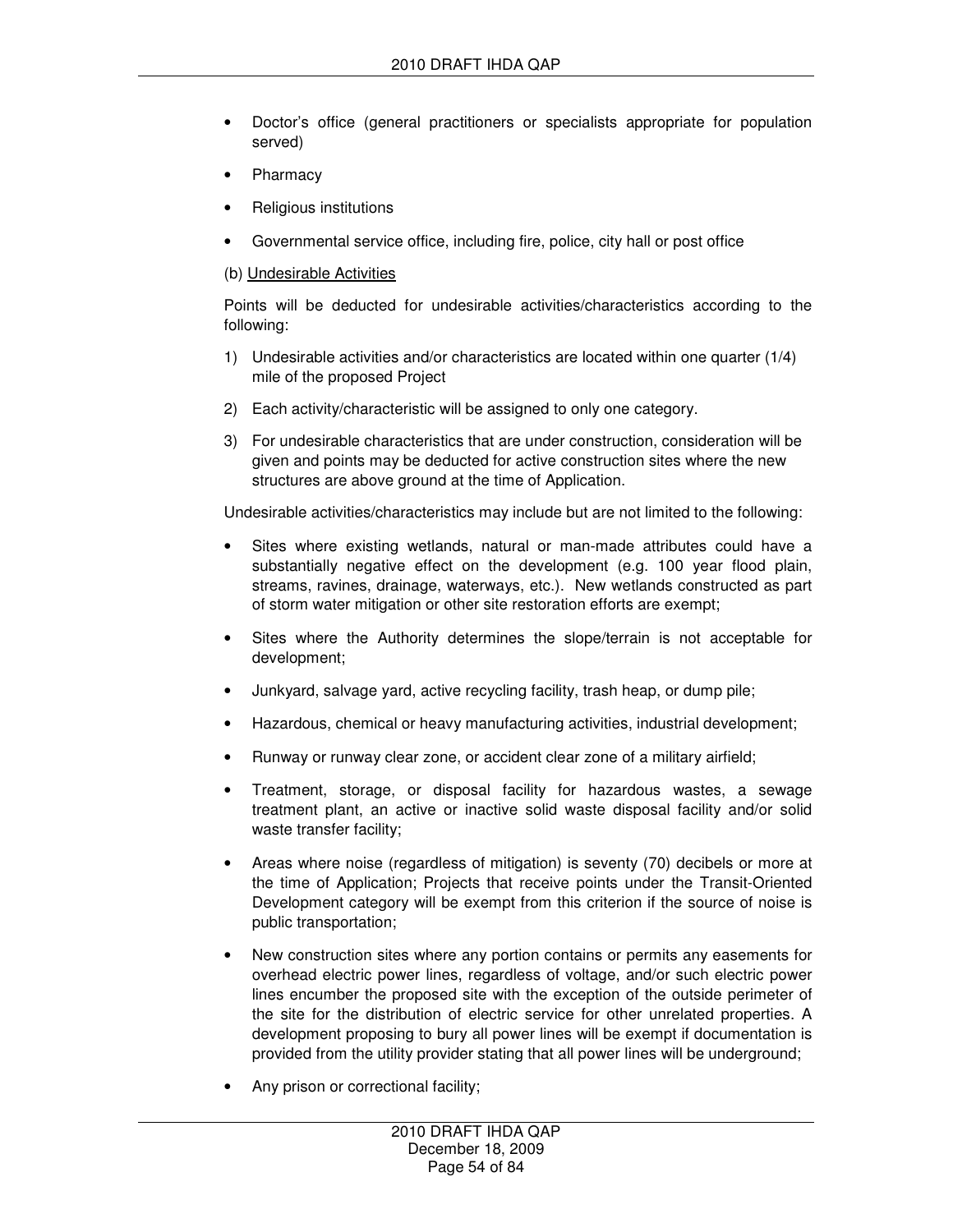- Sources of noxious odor; and
- Sources of excessive glare from lighting on adjacent properties.

Mitigating circumstances will be taken into consideration by Authority staff. Owner must include a detailed explanation in the Application regarding the specified characteristic/activity and why it should not be considered undesirable by the Authority.

#### **3) Community Impact**

The following categories will be awarded points under this section. A Project cannot receive points under both (a) and (b).

#### (a) Local Revitalization or Redevelopment Plan

Four (4) points will be awarded to Projects whose Application demonstrates that the Project is located within the boundaries of the area targeted by a local revitalization or redevelopment plan that includes housing policy goals such as the use of existing housing.

Acceptable revitalization or redevelopment plans include empowerment zones, tax increment financing districts, enterprise communities, or other locally designated and approved plans.

Projects located in areas covered exclusively by consolidated plans and planned unit development designations will not receive any points in this scoring category.

The Application must include all of the following to receive points in this section:

- A currently effective binding resolution evidencing formal adoption of the revitalization or redevelopment plan prior to September 1, 2009;
- A copy of the Project area's revitalization or redevelopment plan;
- A map clearly delineating the Project site within the boundaries of the revitalization or redevelopment plan;
- A letter from the chief elected municipal official or local Chicago alderman affirming that the Project will contribute to the goals outlined in the revitalization or redevelopment plan;
- A detailed description of how the Project supports at least one goal of the revitalization or redevelopment plan; and
- If available, any development agreement regarding the Project and the revitalization or redevelopment plan.

#### (b) Local Revitalization or Redevelopment Plan and QCT

Six (6) points will be awarded to Projects that demonstrate all of the requirements under (a) Local Revitalization or Redevelopment Plan above **AND** are located in a Qualified Census Tract as listed in Attachment 2 "Qualified Census Tracts".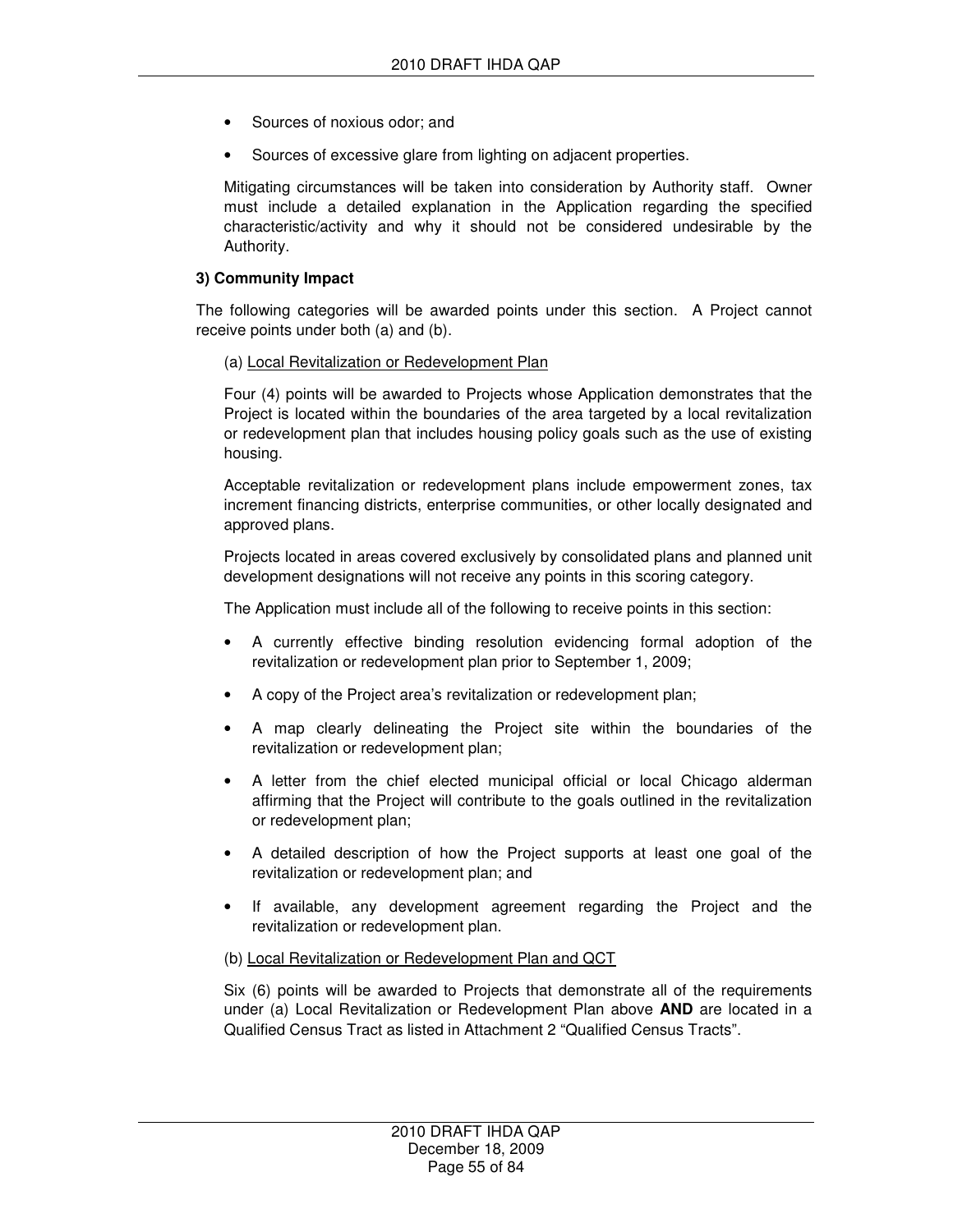### (c) Areas targeted by the Governor's Team Illinois Program

Projects located in the following Governor's Team Illinois Program targeted areas will receive six (6) points:

- **Alexander County**
- Eastern portion of City of Aurora (as served by TEAM Illinois)
- Englewood (as defined by the City of Chicago Englewood community area map)
- Pembroke Township (in Kankakee County)
- Savanna (in Carroll County)
- Venice (in Madison County)

## **C) Income Targeting**

### **1) Deeper Targeting for Supportive Housing Populations**

The Authority will award fifteen (15) points to Projects whose Owners commit to set aside ten percent (10%) or more of the units for Extremely Low Income (at or below 30% of Area Median Income) Supportive Housing Populations, defined herein as households headed by persons with disabilities and households that are homeless or at-risk of homelessness, who require access to supportive services in order to maintain housing. Preference for these "Targeted Units" will be given to referrals made via an assigned Lead Referral Agency (as defined below).

The Lead Referral Agency shall be an agency that coordinates a range of local disability and homeless services agencies to develop a collective process for referring and making their services available to qualified tenants. A Lead Referral Agency acts as the point of contact with property management over the life of a Project, and represents the local services system in dealings with management of the property. A Lead Referral Agency coordinates with a household's original referral source to ensure that the original referral source 1) assists the household(s) during the application for tenancy process, including requesting and negotiating reasonable accommodations, if necessary, and 2) makes supportive services available to the household(s) and/or acts as referral agent for other community services needed.

The Lead Referral Agency will submit a standard letter of referral to property management, which will then process the referred household's application for tenancy using the same screening criteria that is applied to all other tenants in the Project. The Project property management will use the Lead Referral Agency as their main point of contact to ensure that community supports are made available to tenants in the Targeted Units; however, tenancy will not be contingent upon participation in services.

In calculating the number of Targeted Units that must be made available, Owners must ALWAYS round up to the next unit (i.e.  $51 \times 10\% = 5.1$ , round up to 6 Targeted Units). Projects that receive a conditional approval of the award of Tax Credits must submit and receive Authority approval of a "Referral and Support Agreement" within six (6) months of the date conditional approval. The "Referral and Support Agreement" outlines the required responsibilities of the Owner, property manager and Lead Referral Agency in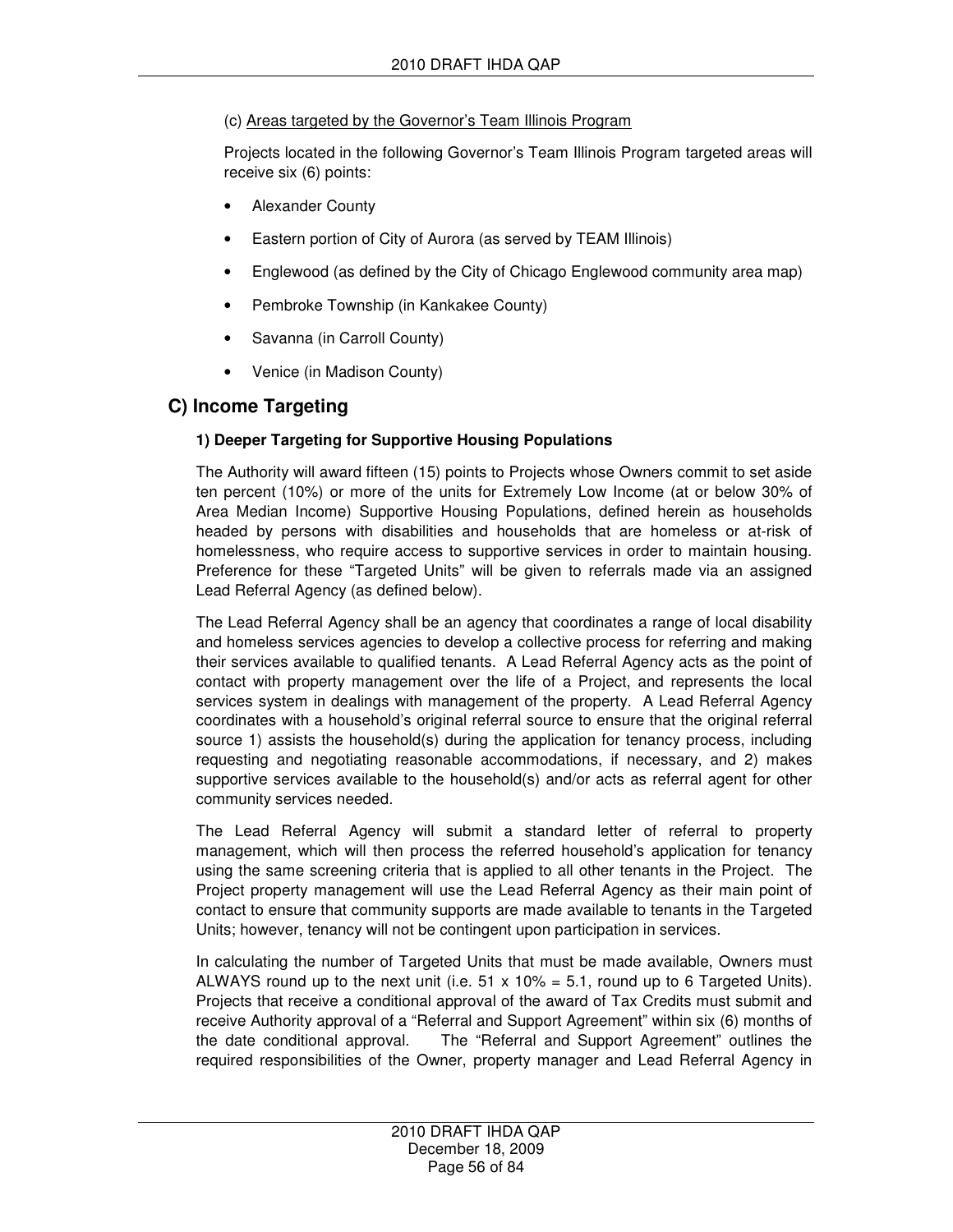regard to the Targeted Units. Owners seeking points in this category must submit a draft "Referral and Support Agreement" available on the Authority's website (www.ihda.org).

Owners are encouraged to contact Sam Mordka (smordka@ihda.org) in the Authority's Office of Housing Coordination Services prior to the development of the required "Referral and Support Agreement", in order to be connected with the Project's assigned Lead Referral Agency.

Points will be awarded in the following manner:

| <b>POINTS</b> | % of Total Units at 30% AMI<br>for Supportive Housing<br><b>Populations</b> |
|---------------|-----------------------------------------------------------------------------|
| 15            | 10% or Greater                                                              |

#### **2) Deeper Targeting for Supportive Living Facilities**

Due to the requirements of the Supportive Living Facility program, SLF Projects cannot serve Supportive Housing Populations as defined by the Authority. SLF Projects will receive ten (10) points in this category if Owners commit to set aside ten percent (10%) or more of the units for Extremely Low Income (at or below 30% of Area Median Income) households.

Owners seeking points in this category must submit a letter of SLF approval from the Illinois Department of Healthcare and Family Services.

| <b>POINTS</b> | % of Total Units at 30% AMI |
|---------------|-----------------------------|
| 10            | 10% or Greater              |

#### **3) Unrestricted Units**

The Authority will award points to Applications which include units which are neither income nor rent restricted by any funding source. Points will be awarded in this category only if the site and market study presented by the Owner supports the proposed mix of restricted and unrestricted units. A Project is eligible for points as follows, based on the percentage of the unrestricted units:

| <b>POINTS</b> | % of Total Units Unrestricted |
|---------------|-------------------------------|
| 6             | 10% or Greater                |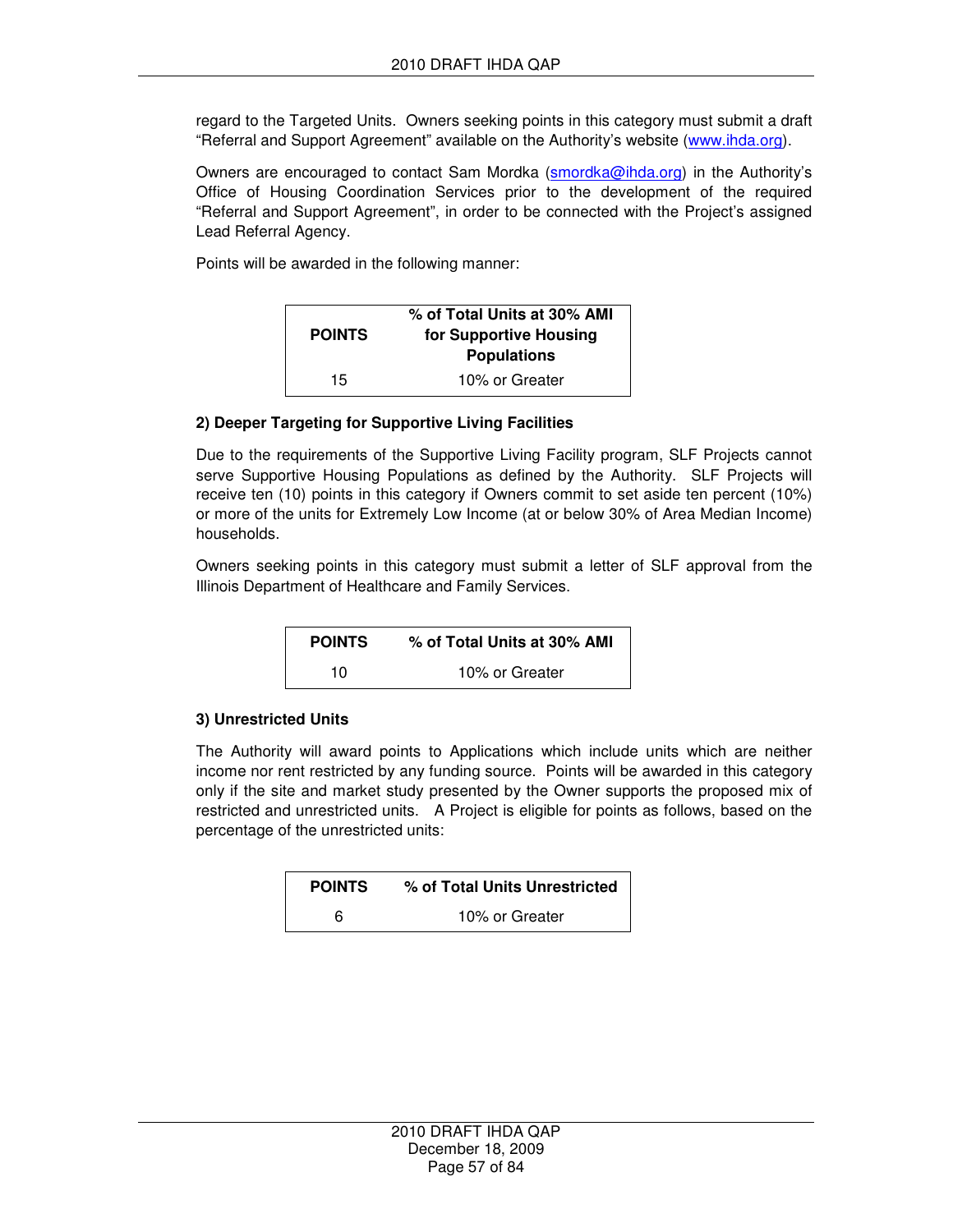# **D) Development Team Characteristics**

#### **1) Minority-, Female-, or Persons with Disabilities-Owned Business Participation in Project**

Projects will be awarded points if a Participant is a qualified minority-, female-, or persons with disabilities-owned business. In order to qualify, the Participant must comply with the following requirements:

For-profit Business: The Participant must be currently certified under Illinois Business Enterprise Program for Minorities, Females, and Persons with Disabilities ("MAFBE") or equivalent state program if based outside of Illinois.

Non-profit Corporation: The Participant qualifies as minority-, female-, or persons with disabilities-owned if a minimum of fifty-one percent (51%) of the members of the Board of Directors of the Participant are minorities, females, or persons with disabilities.

Participants must provide the full scope of services to the project. Points will be awarded to projects in the following manner:

**a.** 6 Points: If a qualified minority-, female-, or persons with disabilitiesowned business acts as the GENERAL CONTRACTOR, OWNER, OR PROPERTY MANAGER

**OR** 

**b.** 4 Points: If a qualified minority-, female-, or persons with disabilitiesowned business acts as the ARCHITECT, CONSULTANT, OR **SYNDICATOR** 

Owners seeking points in this category must submit the MAFBE certification for the relevant Participant or evidence demonstrating that fifty-one percent (51%) of the members of the Board of Directors of the relevant Participant are minorities, females, or persons with disabilities. See the "Scoring - Minority-, Female-, or Persons with Disabilities-Owned Business Participation Certification" on the Authority's website (www.ihda.org).

#### **2) Non-profit Corporation Participation**

Points will be awarded in the following manner:

**a. 15 Points:** To qualify for points in this category, a qualified non-profit corporation must have an ownership interest of twenty-six percent (26%) or greater in the general partner or member of the Owner that includes a commensurate distribution of financial benefits as evidenced in the operating agreement. The nonprofit corporation must remain in the Project throughout the Extended Use Period. A qualified non-profit corporation, as defined in Section 42, is a corporation which is not affiliated with or controlled by a for-profit corporation, has an ownership interest in the Project either directly or through a wholly-owned subsidiary, and has as one of its exempt purposes the fostering of low-income housing within the meaning of Section 42(h)(5)(C).

 **OR**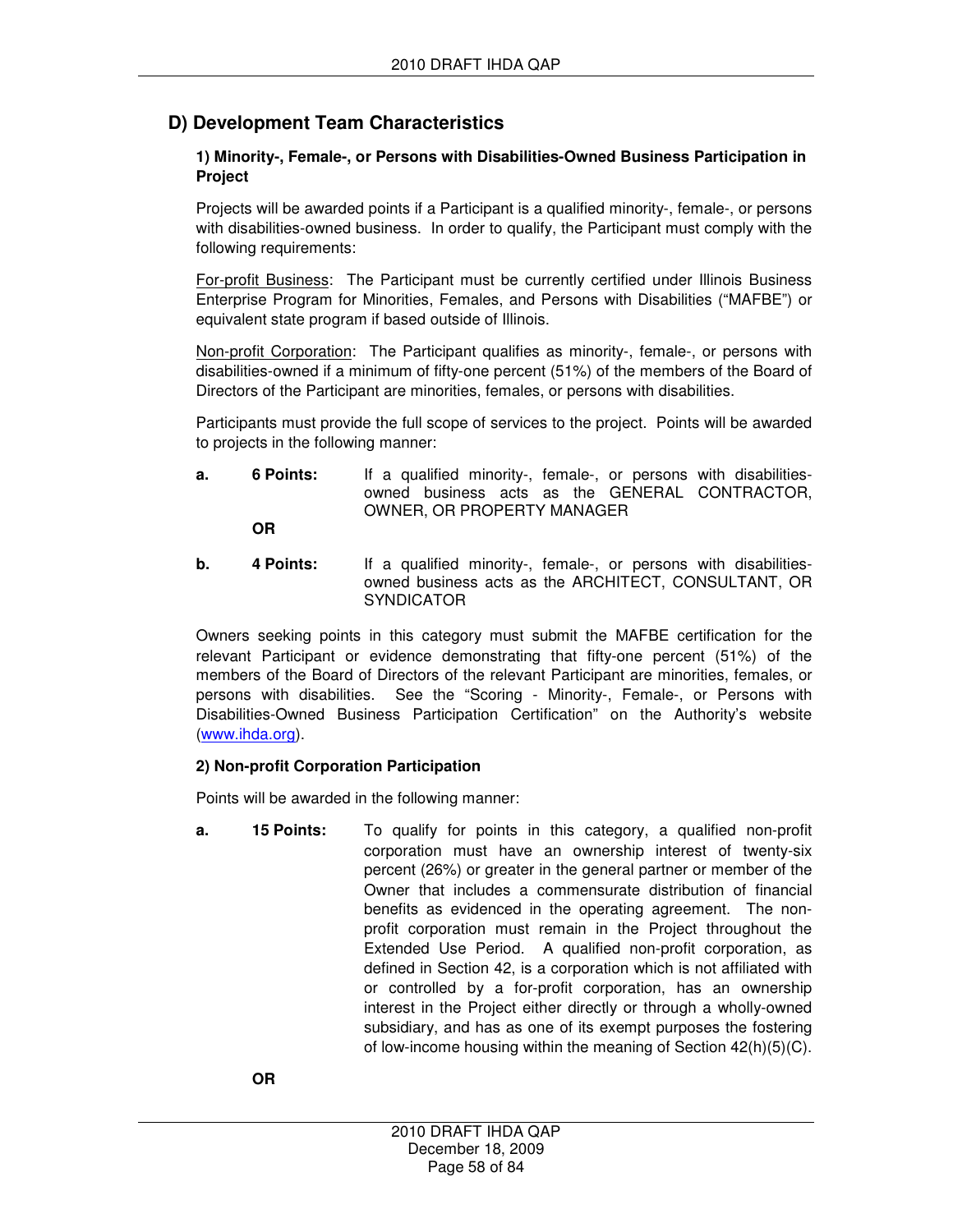- **b.** 5 Points **To qualify for points in this category, a qualified non-profit** corporation must have an ownership interest of fifteen to twentyfive percent (15% - 25%) in the general partner or member of the Owner that includes a commensurate distribution of financial benefits as evidenced in the operating agreement. The nonprofit corporation must remain in the Project throughout the Extended Use Period. A qualified non-profit corporation, as defined in Section 42, is a corporation which is not affiliated with or controlled by a for-profit corporation, has an ownership interest in the Project either directly or through a wholly-owned subsidiary, and has as one of its exempt purposes the fostering of low-income housing within the meaning of Section 42(h)(5)(C).
	- **OR**
- **c. 2 Points** Points will be awarded to Projects where a qualified non-profit corporation, as defined in Section 42, has a Material Participation in the development and operating of the Project throughout the Extended Use Period. The Application must include a written narrative detailing Material Participation including the number of hours and corresponding activities the qualified non-profit corporation will undertake on a quarterly basis.

Owners seeking points in this category must provide evidence the participating non-profit is a qualified non-profit corpoation as defined in Section 42 of the Code. This must include the non-profit corporation's IRS 501(c)3 determination letter and Articles of Incorporation.

Additionally, if the ownership entity is comprised of a joint venture, the Owner must submit the operating agreemnt evidencing the relationship between the entities and the distribution of financial benefits.

#### **3) Illinois-Based Organizations**

Projects will be awarded points if a Participant is a qualified Illinois-based organization. In order to qualify, the Participant must be an Illinois-based organization whose place of business has been located in the State of Illinois for a minimum of two (2) years. Participants must provide the full scope of services to the project.

Points will be awarded to projects in the following manner:

- **a. 6 Points:** If a qualified Illinois-based organization acts as the GENERAL CONTRACTOR, OWNER, OR PROPERTY MANAGER **OR**
- **b.** 4 Points: If a qualified Illinois-based organization acts as the ARCHITECT, CONSULTANT, OR SYNDICATOR

Owners seeking points in this category must submit a copy of the Secretary of State's Certificate of Valid Existence for the relevant Participant.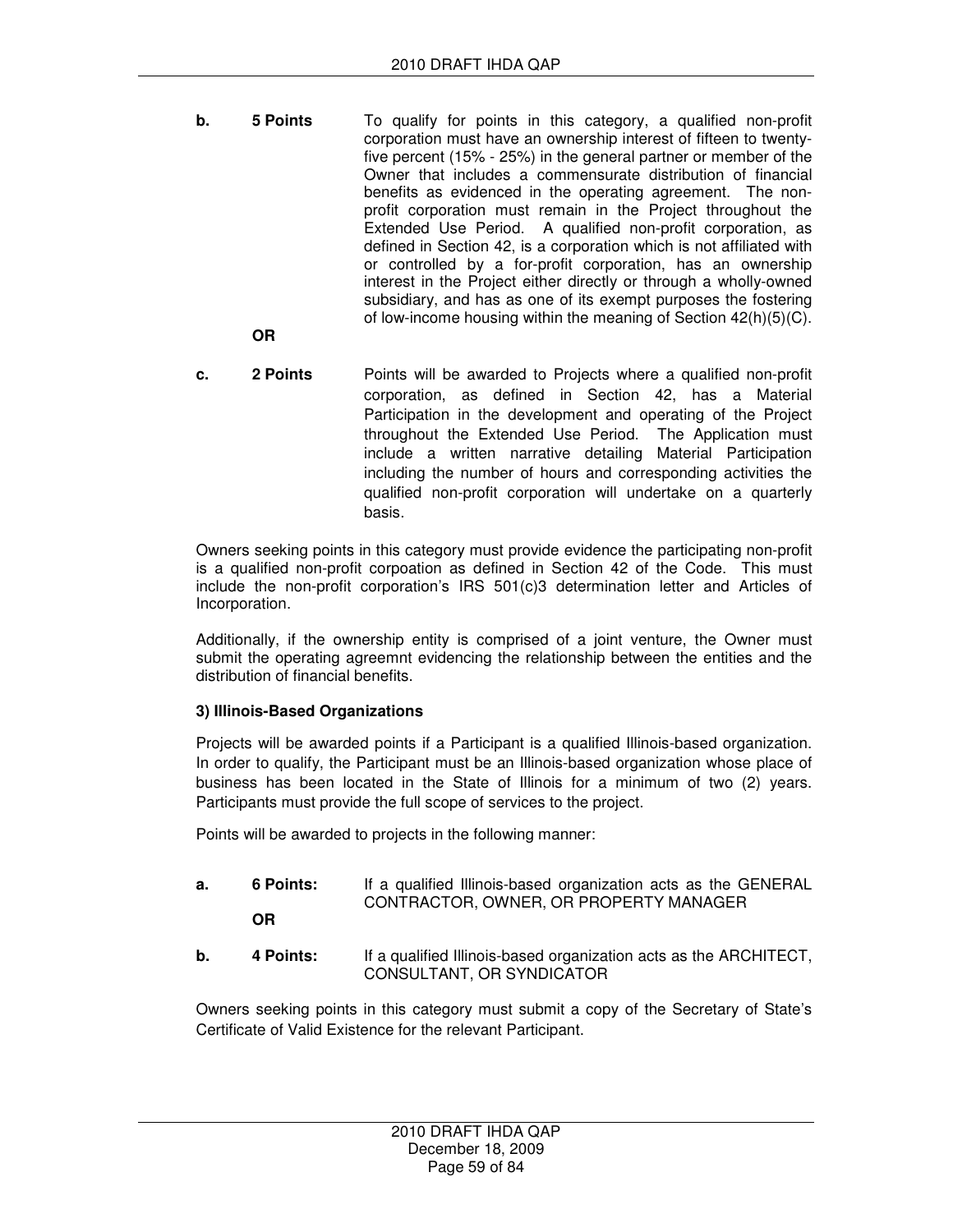#### **4) Unacceptable Practices**

All Projects begin with twelve (12) points in this scoring category. The Authority may deduct points if any Participant has failed to demonstrate proficiency with the Tax Credit program or other government-sponsored housing programs collectively, ("Program") over the past THREE (3) years as evidenced by the following:

- Record of unsatisfactory prior performance in any Program
- Negative results on any physical inspection performed by a Program administrator
- Failure to provide and maintain amenities as represented in a Program application
- Failure to provide and maintain services as represented in a Program application
- Failure to construct or rehabilitate a development according to the governing architectural and construction guidelines
- Failure to comply with any representations made in any application to participate in a Program
- Failure to make satisfactory progress on a development in a Program
- Involuntarily termination of a Tax Credit reservation
- Participation in a development that has been monitored and determined to have uncorrected noncompliance
- Participation in a development where an 8823 has been filed
- Failure to pay any fee or expense

In the event any of these unacceptable practices apply to any Participant, the Owner may include in the Application an explanation of the circumstances surrounding the unacceptable practice and the roles of Participants.

When evaluating unacceptable practices, the Authority will consider the role of Participants relative to the unacceptable practice and the proposed role of the Participant in the Project and may conclude the Participant's role has no relevance to the unacceptable practice.

### **E) Financial Characteristics**

#### **1) Rental Assistance**

Projects that provide project-based rental assistance will be awarded points based on the number of units assisted and the length of committed assistance. Rental assistance will be considered project-based if it is tied to the units rather than to the tenants.

Points will only be awarded if the rental assistance ensures tenants pay no more than thirty (30%) of their income towards rent and utility expenses combined.

Owners seeking points in this category must submit documentation evidencing a current rental assistance contract or a commitment to provide rental assistance.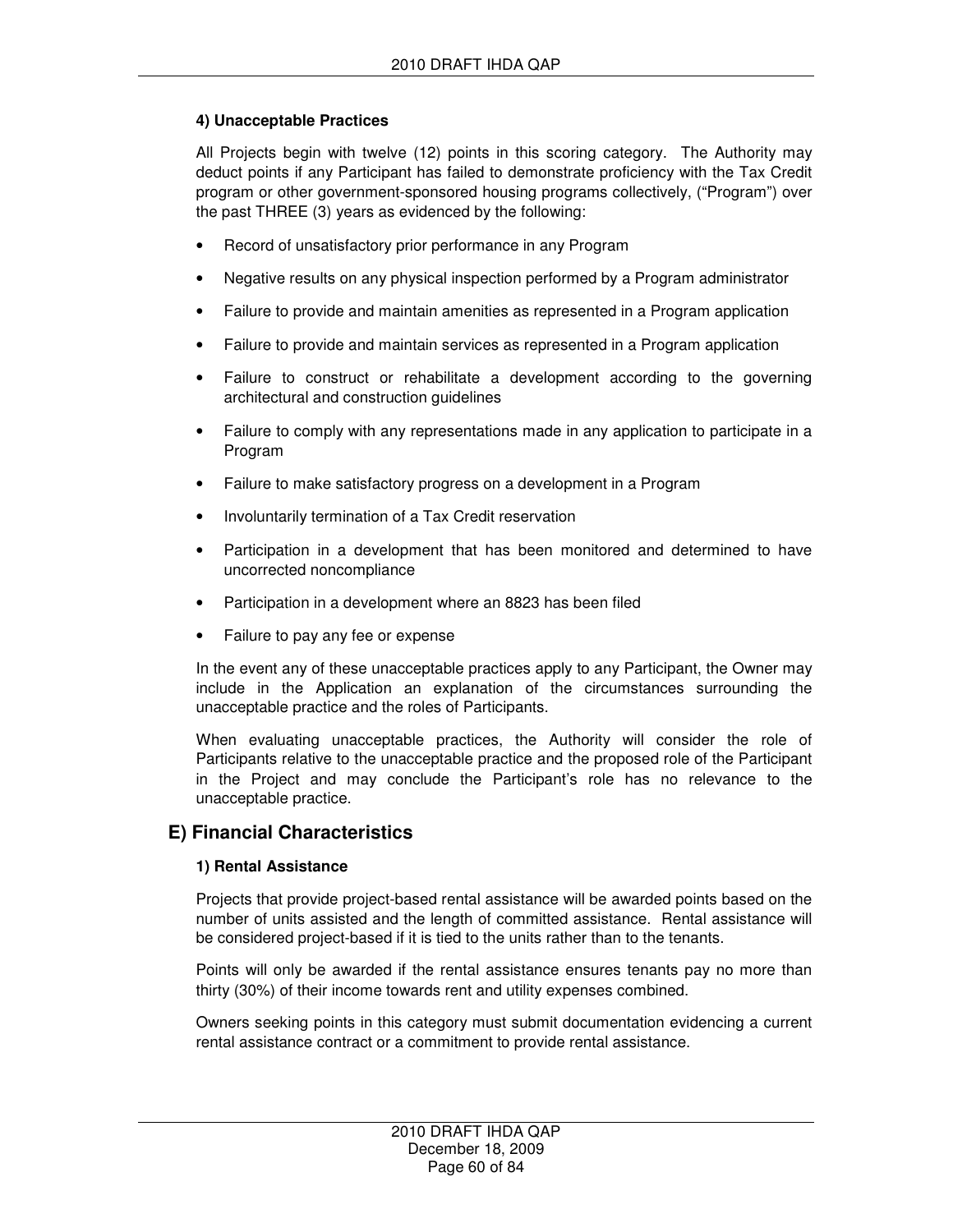Projects with a current rental assistance contract must submit a copy of the fully executed contract in the Application.

Projects with a rental assistance commitment must provide a commitment letter in the Application that includes all of the following: a) the maximum household income; b) the total number of units assisted; and c) the length of the rental assistance contract.

When HUD is providing the rental assistance, the commitment letter must be from HUD. USDA rental assistance commitment letters must be from the USDA housing director, and Project Based Housing Choice Voucher Conversion and Public Housing Authority Annual Contribution Contracts must be from the executive director of the relevant public housing authority.

The Authority will evaluate any rental assistance contracts or commitments from sources other than HUD, USDA, or a public housing authority, taking into consideration the viability and stability of the source and will determine whether the project will receive points for rental assistance based on the likelihood the rental assistance will be available over the committed term.

For Projects where the term of the Rental Assistance contract is LESS than five (5) years, points will be awarded as follows:

| <b>POINTS</b> | % of Units Assisted |
|---------------|---------------------|
| Δ             | $10\% - 25\%$       |
| 6             | $25.1\% - 50\%$     |
| я             | Greater than 50%    |

For Projects where the term of the Rental Assistance contract is five (5) years or GREATER, points will be awarded as follows:

| <b>POINTS</b> | % of Units Assisted |
|---------------|---------------------|
| 6             | 10% - 25%           |
| 8             | $25.1\% - 50\%$     |
| 10            | Greater than 50%    |

#### **2) Real Estate Tax Abatements**

Projects that demonstrate a reduction in a Project's real estate taxes will be awarded points based on the percentage reduction and the term of the reduction.

Owners seeking points in this category must submit documentation evidencing a current real estate tax abatement or a commitment to a real estate tax abatement.

The Application must detail all assumptions associated with the abatement including the calculation of real estate taxes before, during, and after the abatement; the anticipated date the abatement becomes effective; and the length of the abatement.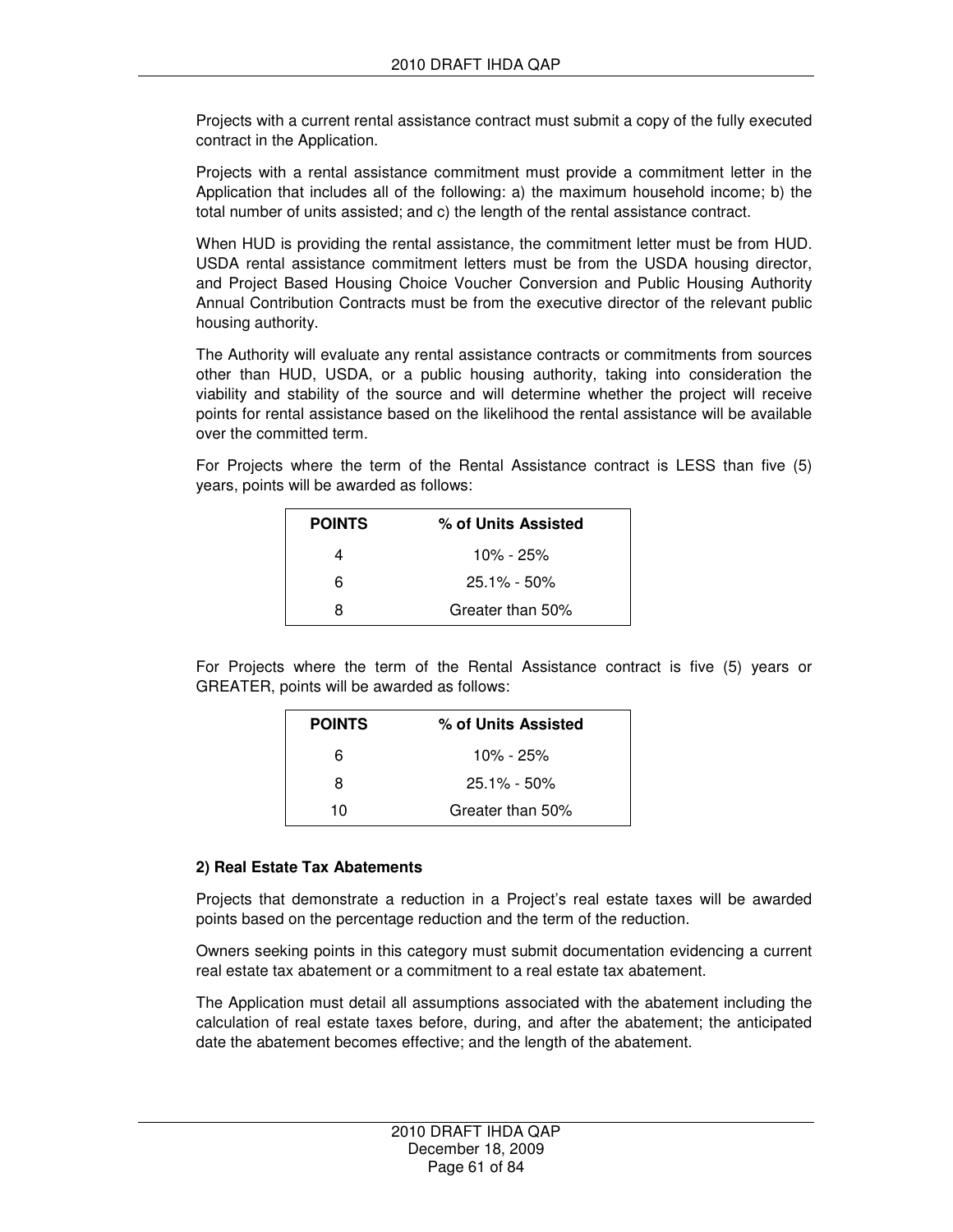It is the Owner's responsibility to substantiate the percentage reduction in real estate taxes as a result of the abatement.

For Projects where the term of the tax abatement is LESS than five (5) years, points will be awarded as follows:

|               | % Reduction of Real Estate |
|---------------|----------------------------|
| <b>POINTS</b> | <b>Taxes</b>               |
|               | $10\% - 15\%$              |
| հ             | 15.1% - 20%                |
| я             | Greater than 20%           |

For Projects where the term of the tax abatement is five (5) years or GREATER, points will be awarded as follows:

|               | % Reduction of Real Estate |
|---------------|----------------------------|
| <b>POINTS</b> | Taxes                      |
| ิค            | $10\% - 15\%$              |
| я             | $15.1\% - 20\%$            |
| 10            | Greater than 20%           |

#### **3) Financial Leveraging**

Projects that leverage scarce Authority resources will be awarded points based on the percentage of resources in the development budget that come from other sources.

Scarce Authority resources include but are not limited to Authority administered HOME funds, Affordable Housing Trust Funds, the equity generated from the sale of Authorityallocated Tax Credits pursuant to this QAP, the equity generated from the sale of Authority allocated Illinois Affordable Housing Tax Credits (also known as state donation tax credits), and any other scarce resource, as determined by the Authority, that the Authority may administer from time to time.

A mortgage loan with a market rate of interest provided by the Authority from a nonscarce source will be considered financial leveraging under this category. A non-scarce Authority administered source includes, but is not limited to, a loan under the Authority's Risk Sharing program or another market rate financing product the Authority may administer from time to time.

In Projects where the acquisition is financed in whole or in part through a seller's note, the amount of the seller's financing will not be considered a resource for financial leveraging.

Financial leveraging sources must be reflected in the Project budget. Only sources allocated to uses that fall within the Projects' boundaries will be considered for financial leveraging.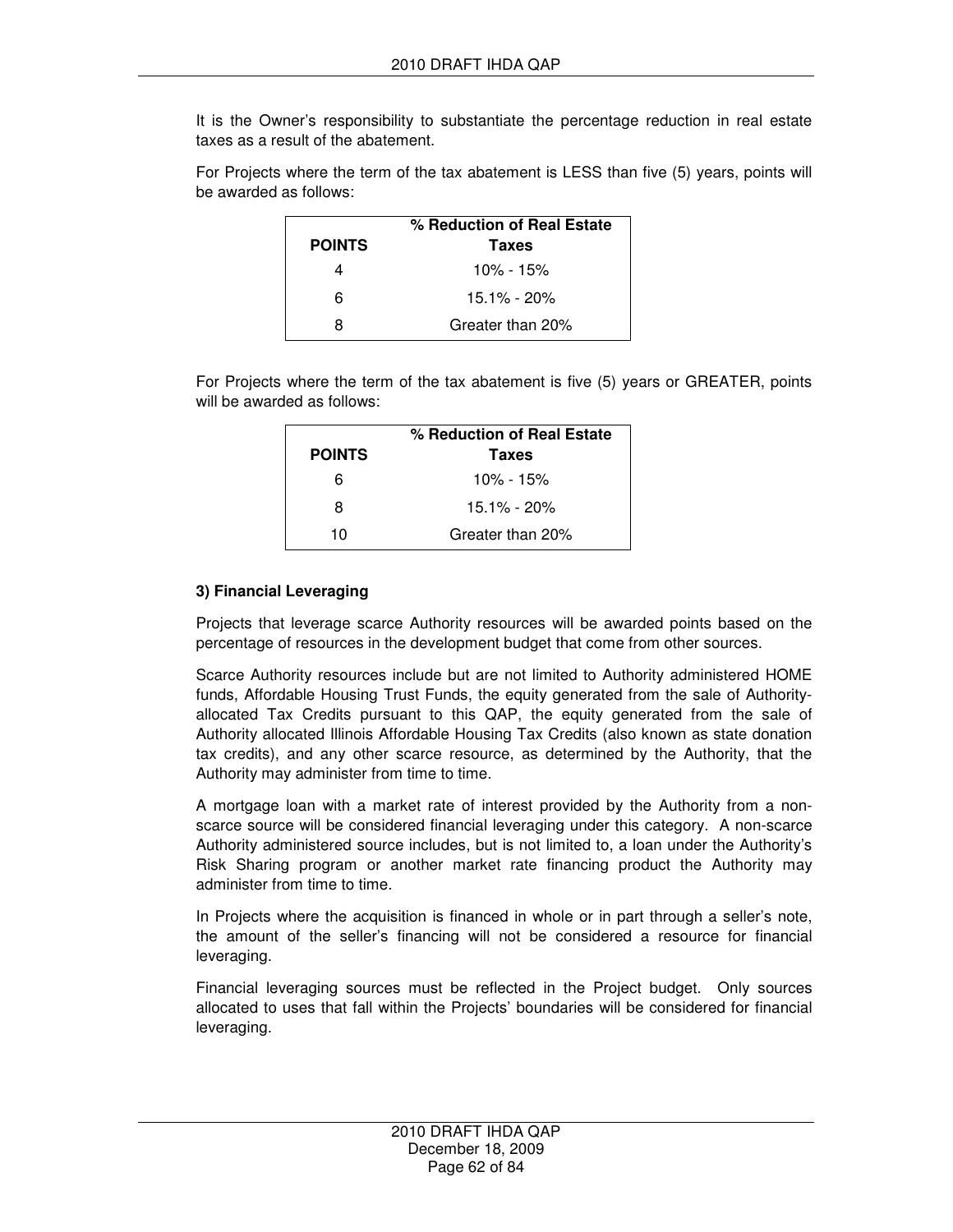Projects will be awarded points based on the following criteria:

| <b>POINTS</b> | Non Authority Sources as %<br>of Total Project Sources |
|---------------|--------------------------------------------------------|
|               |                                                        |
|               | $5\% - 10\%$                                           |
| հ             | $10.1\% - 20\%$                                        |
| я             | Greater than 20%                                       |

#### **4) Low Soft Costs**

Projects will be awarded points based on minimizing soft costs as a percentage of the total development budget.

For purposes of this calculation soft costs will be determined as follows: The total development budget less acquisition costs, construction costs, construction contingency, reserves, construction period interest, consultant fee, and developer fee.

|               | Soft Costs as % of Total  |
|---------------|---------------------------|
| <b>POINTS</b> | <b>Development Budget</b> |
|               | <u>14.1% - 18%</u>        |
| ิค            | $10.1\% - 14\%$           |
| я             | 10% or Less               |

### **F) Housing Policy Goals and Objectives**

#### **1) Supportive Housing Projects**

Projects that target fifty percent (50%) or more of the total units for Supportive Housing Projects, excluding SLFs, will receive fifteen (15) points.

The Application must include a "Supportive Housing Plan", see the "Supportive Housing Plan Template" (www.ihda.org), which includes provision by a local human services agency of at least one (1) on-site support coordinator whose hours must be proportional to the number of units in the Project that will serve Supportive Housing Populations to assist residents in (i) the application process; (ii) in implementing the tenants' plan for success in permanent housing; (iii) and in continuing linkage to supportive services as needed.

In calculating the minimum number of Supportive Housing Units that must be made available to receive points in this category, Owners must ALWAYS round up to the next unit. For example, fifty-one (51) total units  $x$  50% = 25.5, round up to a minimum of twenty-six (26) Supportive Housing units.

#### **2) Veterans' Housing**

Projects that will be marketed to veterans will receive five (5) points.

In order to receive points in the category, Owners must obtain a letter of support for the Project from a local veterans' services agency. Owners must also commit to make ongoing efforts to market the Project to veterans and describe their methods to do so.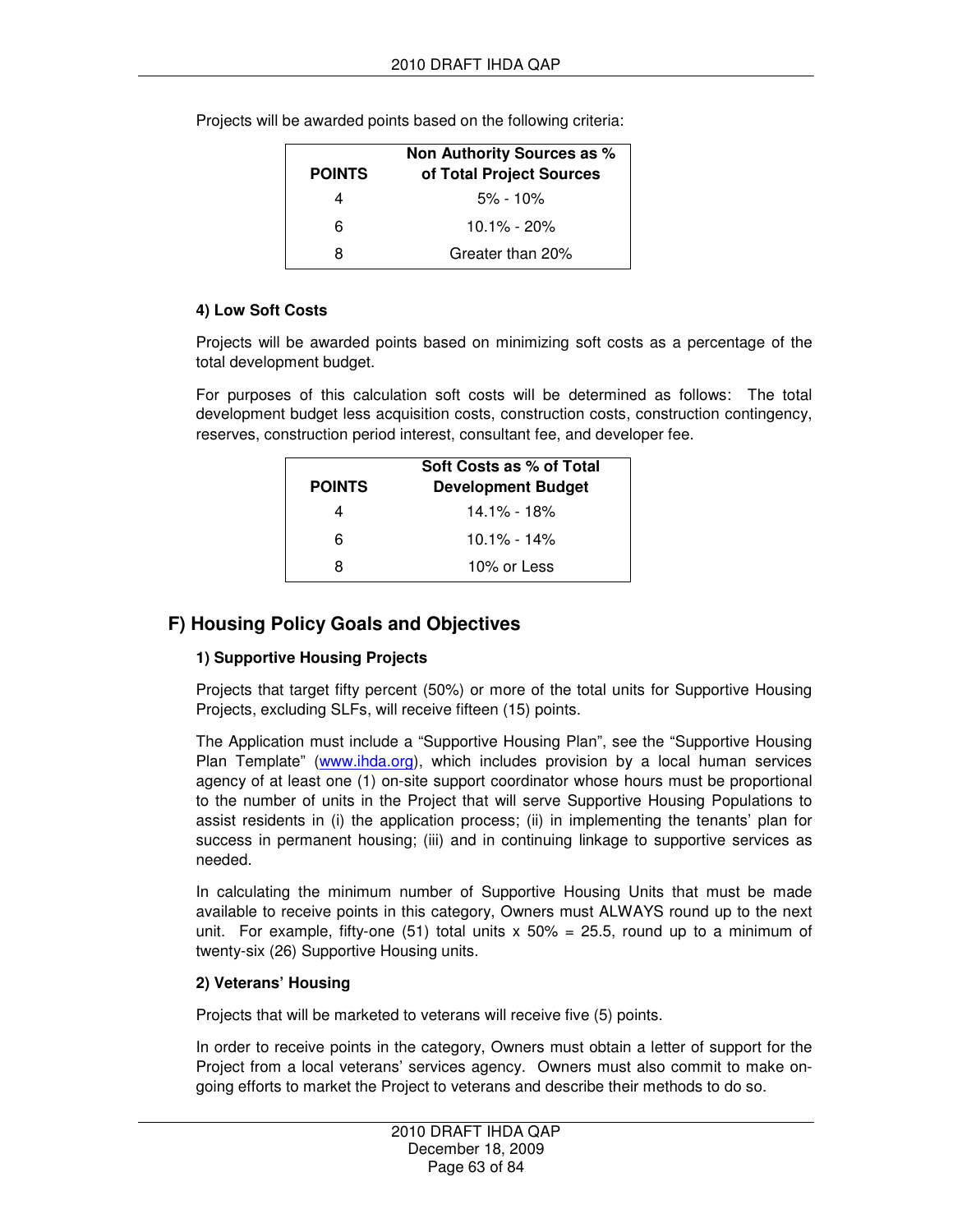A Project that receives points in this category and is awarded Tax Credits may be required to provide additional documentation regarding marketing to veterans.

#### **3) Rehabilitation or Adaptive Re-Use**

Projects that involve the rehabilitation or adaptive re-use of a building not currently occupied by residential tenants will receive four (4) points.

In order to receive points in this category, Owners must document that at least fifty percent (50%) of the total Project construction costs will be attributable to the rehabilitation or adaptive re-use of an existing building or buildings.

#### **4) Preservation**

Projects that involve the rehabilitation of currently occupied low income housing developments whose conversion to market rate housing is likely to occur within THREE (3) years will be awarded up to fifteen (15) points in this category.

The Application must include evidence of the financing program that is currently in place and a detailed description of the likely conversion to market rate housing in the event the Project does not receive an Allocation of Tax Credits.

In determining whether a Project qualifies as preservation, the Authority will evaluate the source and terms of the existing financing, rental assistance program, current unit rents, and the extent to which the rent levels will remain affordable.

Points will be awarded in the following manner:

- **a. 15 Points:** Points will be awarded if the proposed Project was financed under or assisted by the following:
	- Section 8 of the United States Housing Act of 1937, as amended, that will be renewed as part of the redevelopment process;
	- Section 202 or 811 of the National Housing Act;
	- $\blacksquare$  Public housing projects that provide for a one to one (1:1) replacement of public housing units and receive assistance through an annual contribution contract.

#### **OR**

- **b. 10 Points:** Points will be awarded if the proposed Project was financed under or assisted by the following:
	- Programs under Section 514 or 515 of the Housing Act of 1949

#### **OR**

- **c. 5 Points:** Points will be awarded if the proposed Project was financed under or assisted by the following:
	- Section 236 of the National Housing Act;
	- Section 42 of the Internal Revenue Code;
	- The Authority will also consider as preservation a Project that is currently occupied, has no rent or income restrictions, and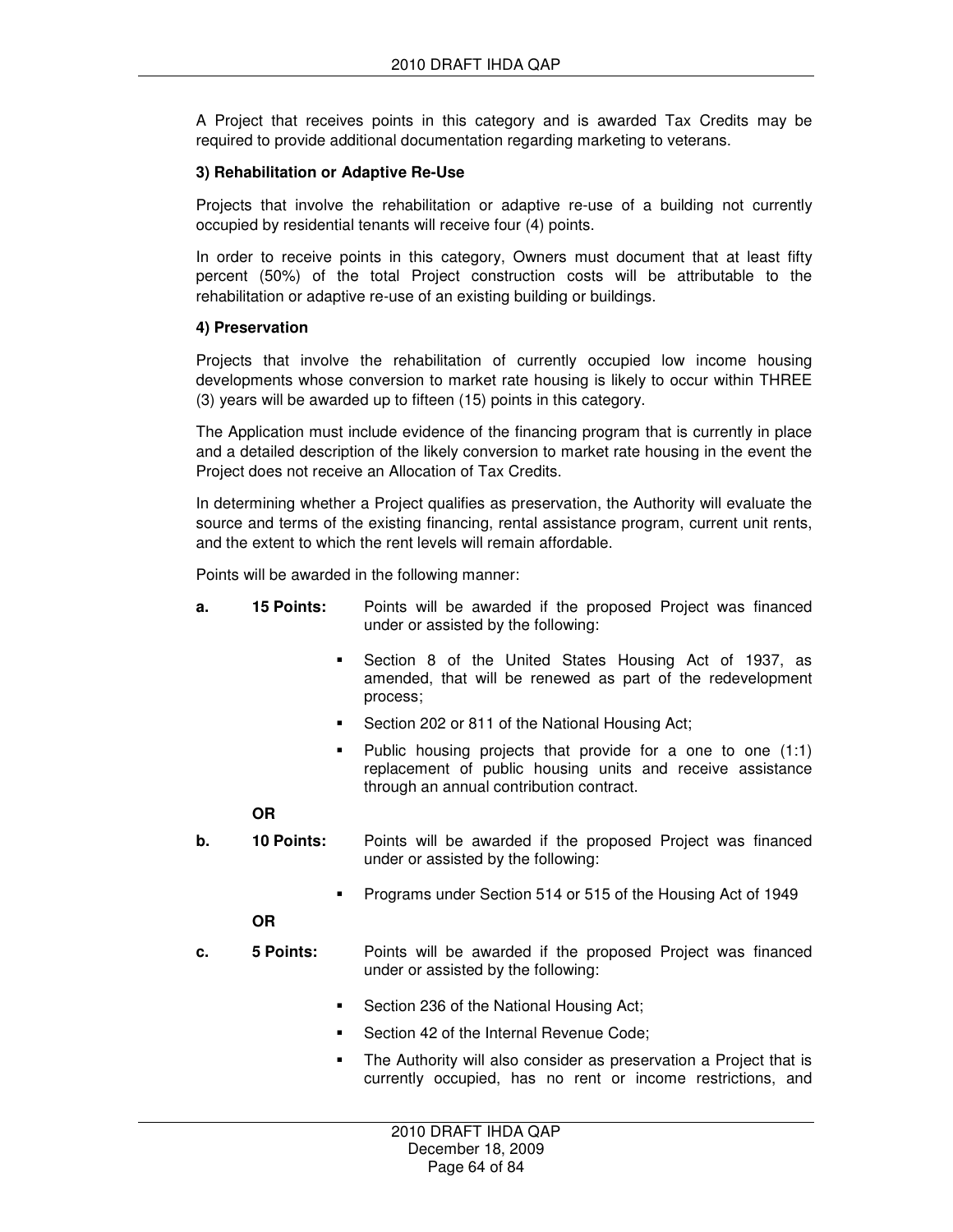whose unit rents do not exceed 60% of the Area Median Income as determined by HUD for the Project's location.

#### **5) Historic Preservation**

Projects involving buildings of a historic nature will be awarded points based on the following criteria. Points are not cumulative in this category.

**a.** 6 Points: Points will be awarded if building(s) on the Project site are listed individually in the National Register of Historic Places and will be preserved in accordance with Illinois Historic Preservation Agency (IHPA) requirements.

 **OR** 

**b.** 4 Points: Points will be awarded if building(s) on the Project site have an IHPA nomination/approval letter stating they are considered historically significant and will be preserved in accordance with IHPA requirements.

The Application must contain evidence of the building's historic nature as evidenced through documentation provided by the National Register of Historic Places and the IHPA.

#### **6) Affordable Housing Planning and Appeals Act ("AHPAA") Projects**

Projects in AHPAA Municipalities will be awarded points based on the following criteria. Points are not cumulative in this category.

**a. 4 Points:** Points will be awarded if the proposed Project is **not** eligible for the Chicago Metro AHPAA set-aside, but is located in an AHPAA community or a community at risk of being subject to AHPAA, and will be serving elderly populations.

**OR** 

**b.** 6 Points: Points will be awarded if the proposed Project is located in an AHPAA community or a community at-risk of being subject to AHPAA (including Projects in the Chicago Metro AHPAA setaside) and will be serving non-elderly populations.

See Attachment 3 "AHPAA Municipalities" for a listing of communities.

#### **7) Employer Direct Assistance**

Projects that receive financial assistance from area employers that are otherwise not participating in the development of the Project will be awarded points. The assistance must be in the form of a financial contribution that will be available during the Project's construction period to pay for expenses reflected in the development budget.

The assistance may be in the form of an unsecured loan giving no foreclosure rights to the employer or a grant giving no recapture rights to the employer.

The Application must include a commitment letter, consistent with the requirements for evidencing other Project financing sources, for each employer providing assistance to the Project.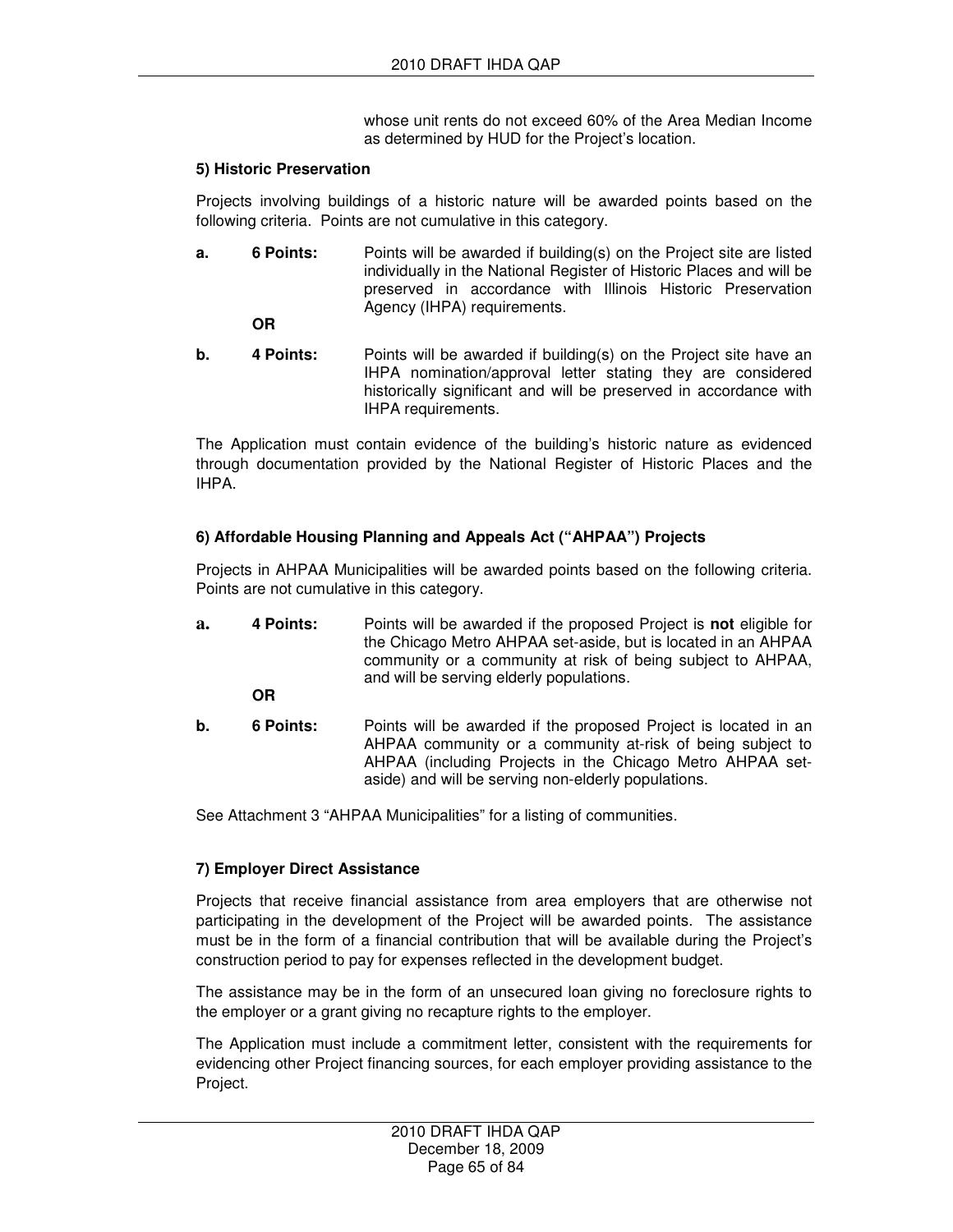| <b>POINTS</b> | Assistance as % of Total<br><b>Development Budget</b> |
|---------------|-------------------------------------------------------|
|               | $.25\% - .49\%$                                       |
| ิค            | $.50\% - .99\%$                                       |
| я             | 1% or Greater                                         |

Points will be awarded based on the aggregate total of all employer assistance as a percentage of the total development budget as follows:

#### **8) Live Near Work**

Projects will be awarded points for live near work if the following criteria are met:

**a.** 6 Points: Points will be awarded if employment data for the County where the Project is located shows a sufficient number of jobs within various low-wage occupations. In order to receive points, these low-wage jobs will be evaluated, compared, and scored based upon a comparison to the overall jobs in the County, as well as to the number of units in the proposed Project. For Elderly Projects, points will be awarded if activities and services for seniors are located in the Project's primary market area. Points will not be awarded for services provided on-site by the Owner. Information regarding employment and services must be included in the market study submitted with the Application.

#### **9) Transit-Oriented Development**

Projects will be awarded points for transit oriented development if the following criteria are met:

**a.** 6 Points: Points will be awarded if the proposed Project is located in close proximity to fixed-route public transportation, excluding inter-city transportation. "Close proximity" for this category will vary by set-aside and will be defined in the following manner: Chicago (6 blocks); Chicago Metro (1 mile); Other Metro (1.5 miles); Non-Metro (2 miles). Transportation routes and distance to Project site must be identified in the market study submitted with the Application.

#### **10) Sustainable Communities**

The Authority will award up to eight (8) points to Projects that promote sustainable communities as evidenced through the sum of their scores in the following categories: Development Amenities; Green Initiatives; Neighborhood Characteristics and Amenities; Community Impact; Rehabilitation or Adaptive Re-Use; Employer Direct Assistance; Live Near Work; and Transit-Oriented Development.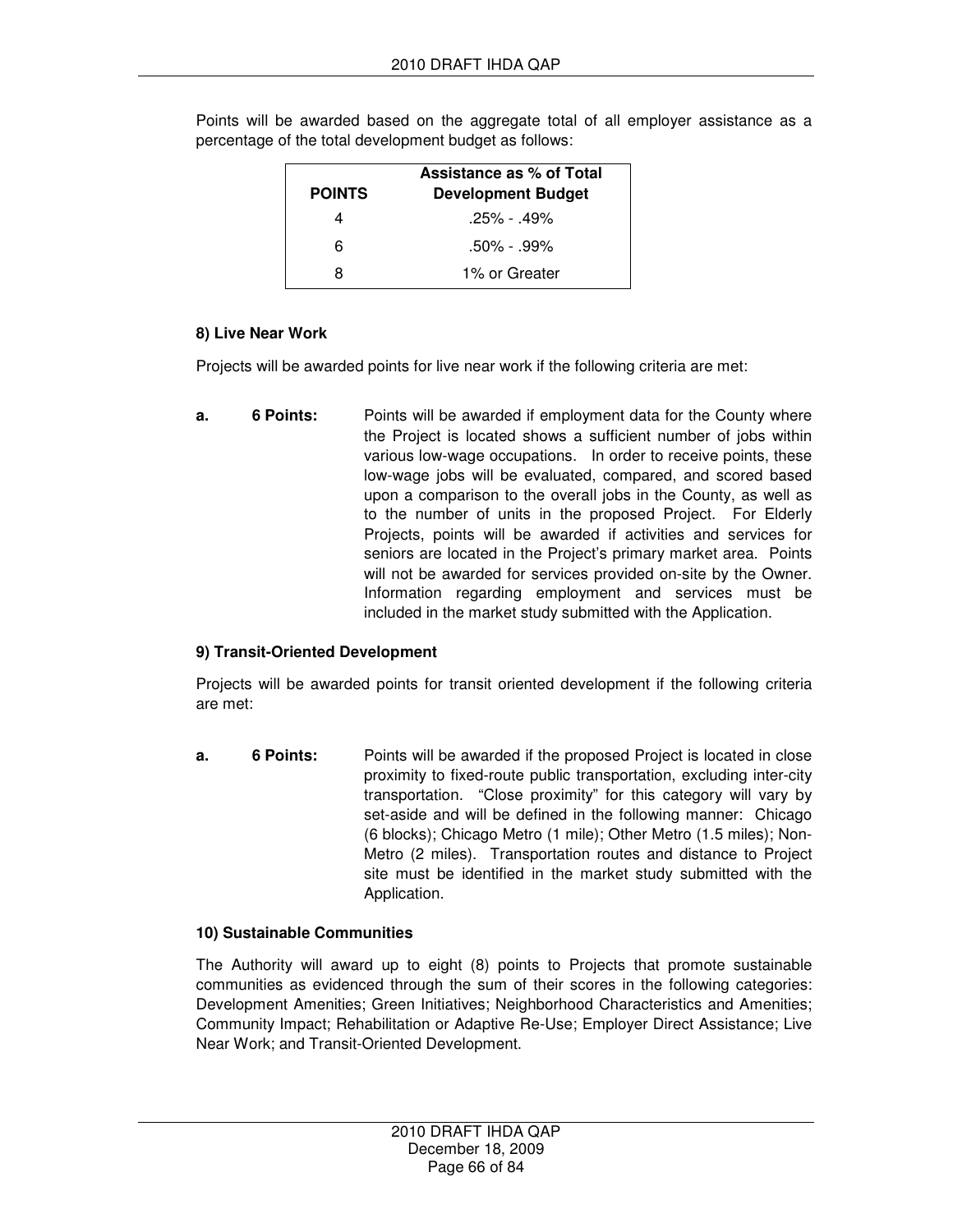Points will be awarded in the following manner:

| <b>POINTS</b> | <b>Total Points in Sustainable</b><br><b>Communities Categories</b> |
|---------------|---------------------------------------------------------------------|
| 4             | $46 - 56$                                                           |
| я             | $57 - 66$                                                           |

#### **11) Extended Term of Affordability**

The Authority will award up to eight (8) points to Projects that commit to an Extended Use Period in excess of the minimum mandatory 30 years.

Two (2) points will be awarded for each five (5) year extension to the Extended Use Period.

In order to receive points in this category, the application must include a commitment stating the total number of years the Project will be subject to the Extended Use Period. The longer Extended Use Period will be recorded in the Extended Use Agreement.

# **G) Tiebreaker Criteria**

In the event that two or more Projects have an equal number of points, the following will be used to determine selection:

### **1) First Tiebreaker: Fewest Credits per Unit**

The Project requesting the least amount of Tax Credits per Tax Credit eligible unit. If a tie still remains;

#### **2) Second Tiebreaker: Tenants with Children**

Projects that serve tenant populations with children. Projects will qualify for this designation if they are non-Elderly and at least twenty-five percent (25%) of the units are three or four bedrooms. This tiebreaker will only apply where the market study shows a clear demand for this population (as determined by the Authority). If a tie still remains;

#### **3) Third Tiebreaker: Tenant Ownership**

Projects that are intended for eventual tenant ownership, utilize an appropriate site plan and building design, and have a tenant homeownership plan describing how the Project will convert to tenant ownership at the end of the Compliance Period. Please see the "Homeownership Plan" available on the Authority's website (www.ihda.org).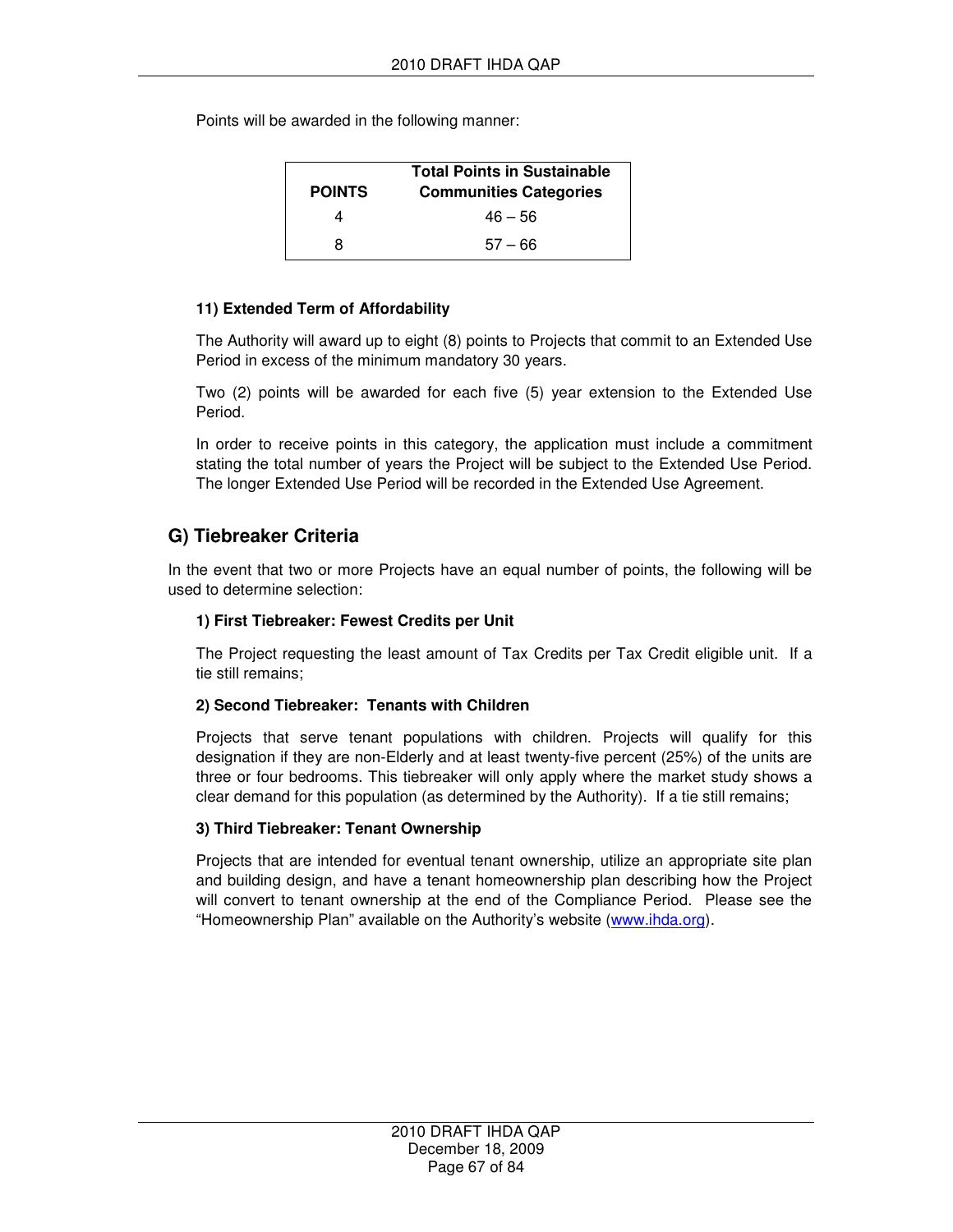# **X) Reservations of Authority Credit Ceiling**

# **A) Limit on Reservations**

It is anticipated that all of the Authority's Credit Ceiling will be used in its entirety for Reservations during the Application round.

The Credit Ceiling may be increased if Projects that received Allocations in prior years return Tax Credits to the Authority or if the Authority receives an allocation of Tax Credits from the national pool. In the event the Authority's Credit Ceiling is increased, the additional Tax Credits will be used for (i) Tax Credit increases prior to Reservations; (ii) a Forward Reservation of Tax Credits; or (iii) the Authority may carry the additional Credit Ceiling forward to the next calendar year.

# **B) Priority Reservation**

In keeping with the State's Comprehensive Housing Planning Act (P.A. 94-965), the Authority may issue a Reservation to a Project(s) selected by the Authority in response to a Notice of Funding Availability (NOFA) issued by the Interagency Subcommittee of the Illinois Housing Task Force. The amount reserved will not exceed 10% of the total Authority Credit Ceiling. Any Project recommended by the Interagency Subcommittee must meet the requirements of this QAP, excluding the Scoring Categories section.

# **C) Forward Reservations**

The Authority may make Reservations from the 2011/2012 Authority Credit Ceiling ("Forward Reservations") in an amount not to exceed 15% of the per capita portion of the 2010/2011 Authority Credit Ceiling.

This limit may be exceeded if the lowest scoring project to be approved for a Reservation is eligible for a Reservation amount that would make the aggregate amount of Forward Reservations exceed the 15% limit.

Projects approved for a Forward Reservation of 2011/2012 Tax Credits must meet all Carryover Allocation requirements for calendar year 2010/2011.

## **D) Partial Reservations**

If a Project is recommended for a Reservation by the Board and there is an insufficient amount of Authority Credit Ceiling for the full amount of the recommended Reservation, the Authority may make a Reservation for that Project partially from the 2010 and 2011 Authority Credit Ceiling.

# **E) Projects Not Receiving Credits**

Projects that do not receive a Reservation of Tax Credits may be considered for a Reservation at a later date if either (i) a Reservation is returned to the Authority, or (ii) the Authority Credit Ceiling is increased from the national pool of unused Tax Credit Allocation authority.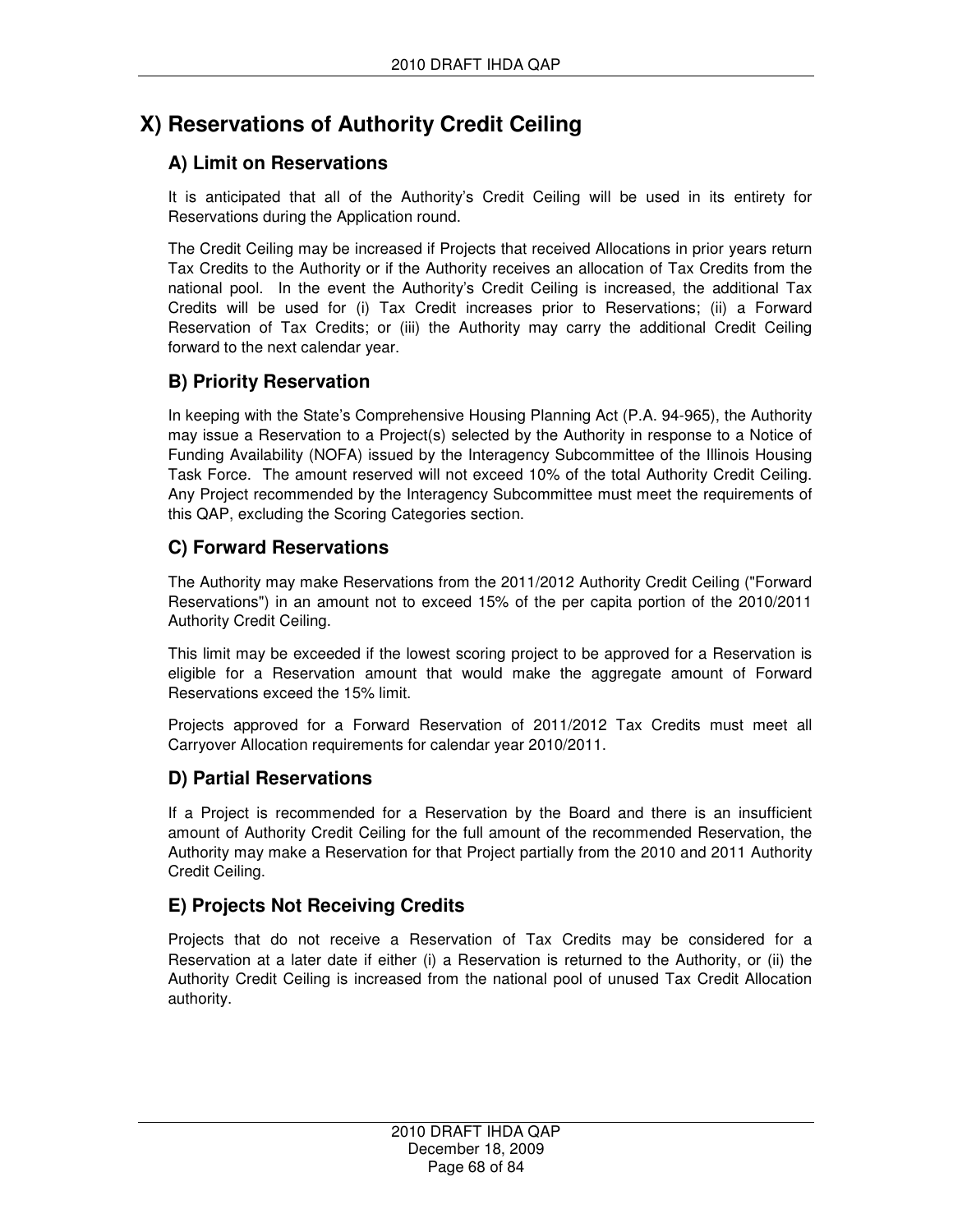# **XI) Project Modification Policies**

# **A) Project Modifications**

The Allocation of Tax Credits is based upon information provided in the Application. All Project changes, from conditional approval of the Application through the term of the Extended Use Agreement, will require written request to and written approval by the Authority. The written request must include a detailed explanation of the reason for the modification. Owners must submit a non-refundable modification fee. The fee should be sent directly to the Authority's lockbox along with Attachment 6 "Multifamily Fee Payment Form". All requests will be reviewed by the Authority and must conform to the requirements of Section 42 and the QAP.

Any request for a change in a Project will result in the reevaluation of the original Application. The results of the reevaluation may include the following: (i) a change in the Project's score or ranking; (ii) a new Application fee and public notification letters; (iii) and/or a reduction or revocation of the Tax Credit Reservation or Allocation. In addition, a Board approval of the revised Project may be required.

Project changes at any time, made without submitting a written request to the Authority and receiving a written approval from the Authority, may cause the Application to be rejected or trigger a revocation of a proportional amount of Tax Credits up to the full amount of the Reservation.

Project changes include, but are not limited to, a change in any of the following:

- The individuals or entities in the ownership structure of the Project;
- The unit mix or unit sizes;
- The Project design;
- The Project site;
- The Construction scope;
- The financing terms, including but not limited to a loss of financing; or
- Any criteria on which scoring decisions were made.

## **B) Transfer of Ownership**

The Authority strongly discourages the transfer of ownership in Projects. Evaluation of the Owner is an integral part of the Application review. The long term viability of the Project is dependent on the Owner who makes decisions in developing and operating the Project for the long term.

No change of ownership will be permitted at any time after conditional approval of a Project's Tax Credits and before the issuance of IRS Form(s) 8609 to the Project. Changes of ownership include but are not limited to the addition or removal of any entities or individuals in the ownership, regardless of their percent of ownership.

Owners wishing to change or transfer ownership after the issuance of IRS Form(s) 8609 must submit the following: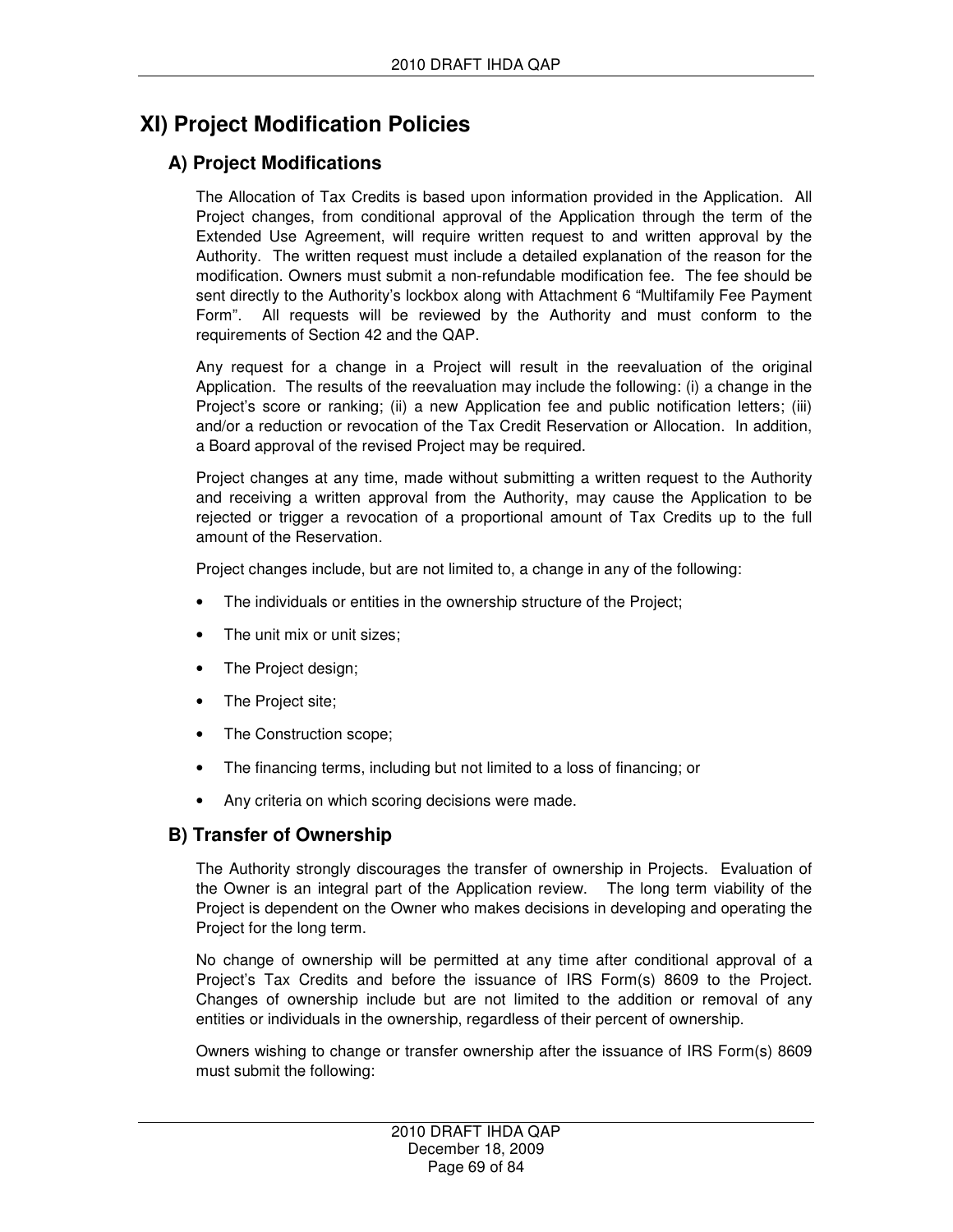- A completed and executed "Notice of Intent to Transfer Ownership" available on the Authority's website (www.ihda.org);
- A letter from the Owner's legal counsel that explains the need for change;
- A non-refundable transfer of ownership fee. See the "Multifamily Fee Payment Form" available on the Authority's website (www.ihda.org); and
- All applicable organizational documents.

Any requested change of ownership will be reviewed on a case-by-case basis and must be presented to and approved by the Board. The Authority reserves the right to request additional documentation as needed.

### **C) Unapproved Changes**

Any unapproved Project change, from submission of the Application through the term of the Extended Use Agreement, will affect all Project Participants. Affected Participants may be penalized in the "Unacceptable Practices" scoring category in future Applications and may fail to meet the Authority's mandatory appropriate development team requirements.

In addition, if the Authority becomes aware of a transfer of ownership without proper notification and approval by the Authority, the Authority reserves the right to determine that all parties involved in the transfer will not be eligible for participation in the Authority's Tax Credit program.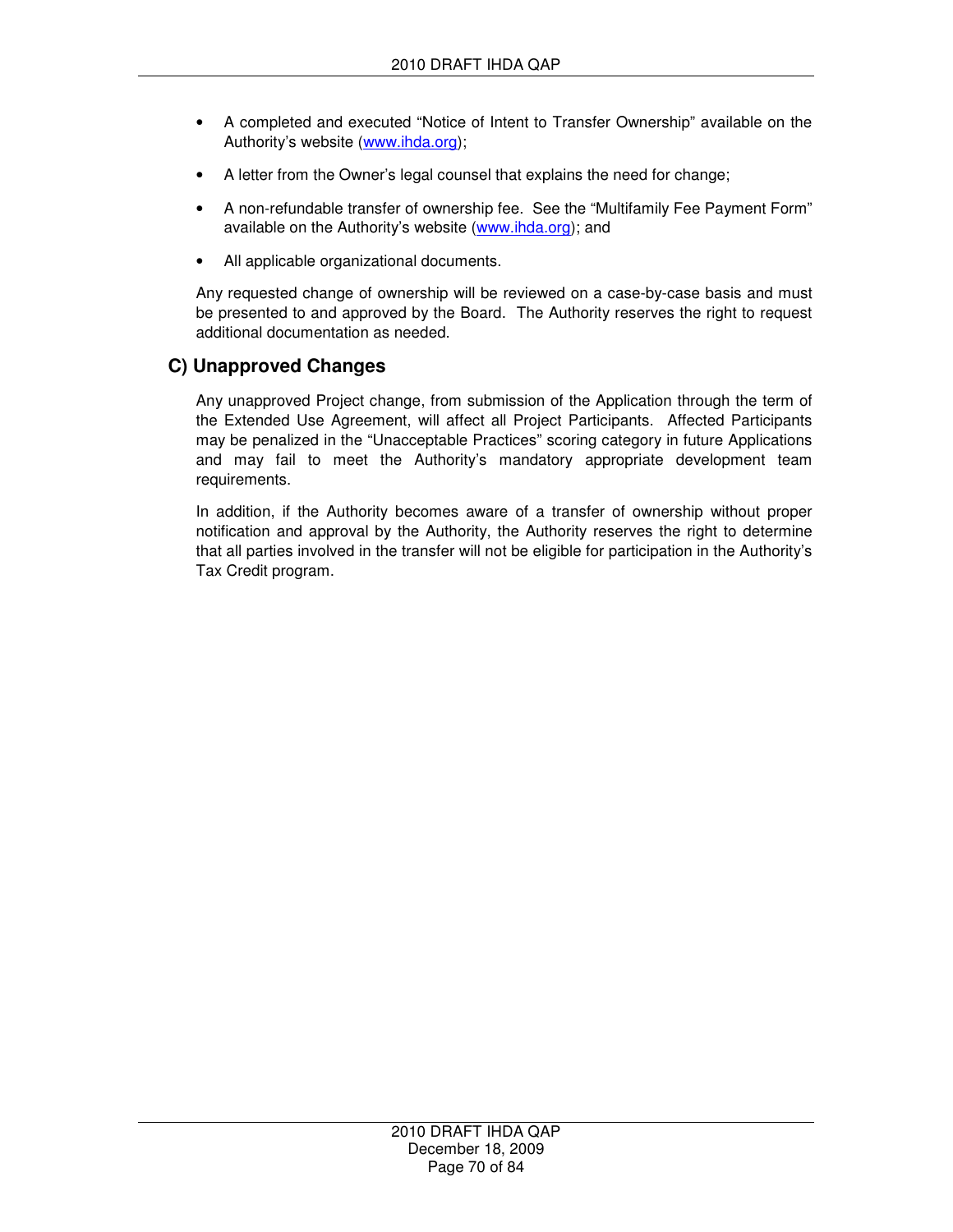# **XII) Reservation Procedures**

# **A) Board Approval**

If an Application is selected by Authority staff to receive an award of Tax Credits, it will be considered a conditional approval. The Authority may rescind a conditional approval of Tax Credits if the following requirements are not met within six (6) months after conditional approval is received.

Once an Application fulfills all of these requirements, as well as any additional requirements as determined by the Authority, the Project may be recommended to the Board for approval of a Reservation of Tax Credits.

### **1) Approval of Final Plans and Specifications**

The Authority's Architectural Services Department must approve the complete architectural plans and specifications for the Project. The complete plans and specifications must incorporate all mandatory requirements, as well as any scoring criteria for which the Project received points.

#### **2) Tenant Selection Plan**

All Owners must submit and receive approval of the "Tenant Selection Plan", available on the Authority's website (www.ihda.org.)

#### **3) Certification of Consistency with the Consolidated Plan**

All Projects located in sites covered by the Authority's Consolidated Plan must receive a certification of consistency with the Consolidated Plan from the Authority's Office of Housing Coordination Services.

#### **4) Referral and Support Agreement**

All Projects, except SLFs and Supportive Housing Projects, must submit and receive approval of their "Referral and Support Agreement", a template of which is available on the Authority's website (www.ihda.org).

#### **5) Illinois Historic Preservation Agency**

All Projects must receive an approval for the Project from the Illinois Historic Preservation Agency ("IHPA"). The Authority will submit all information necessary for IHPA comments for each Project.

#### **6) Acquisition Tax Credits**

An Owner that is applying for acquisition Tax Credits must submit a written opinion from legal counsel that the Project qualifies for acquisition Tax Credits in the amount requested.

#### **7) Phase II Environmental Review**

If applicable to the Project, an Owner must submit a Phase II Environmental Site Assessment and any additional environmental studies required by the findings of the Phase I Environmental Site Assessment.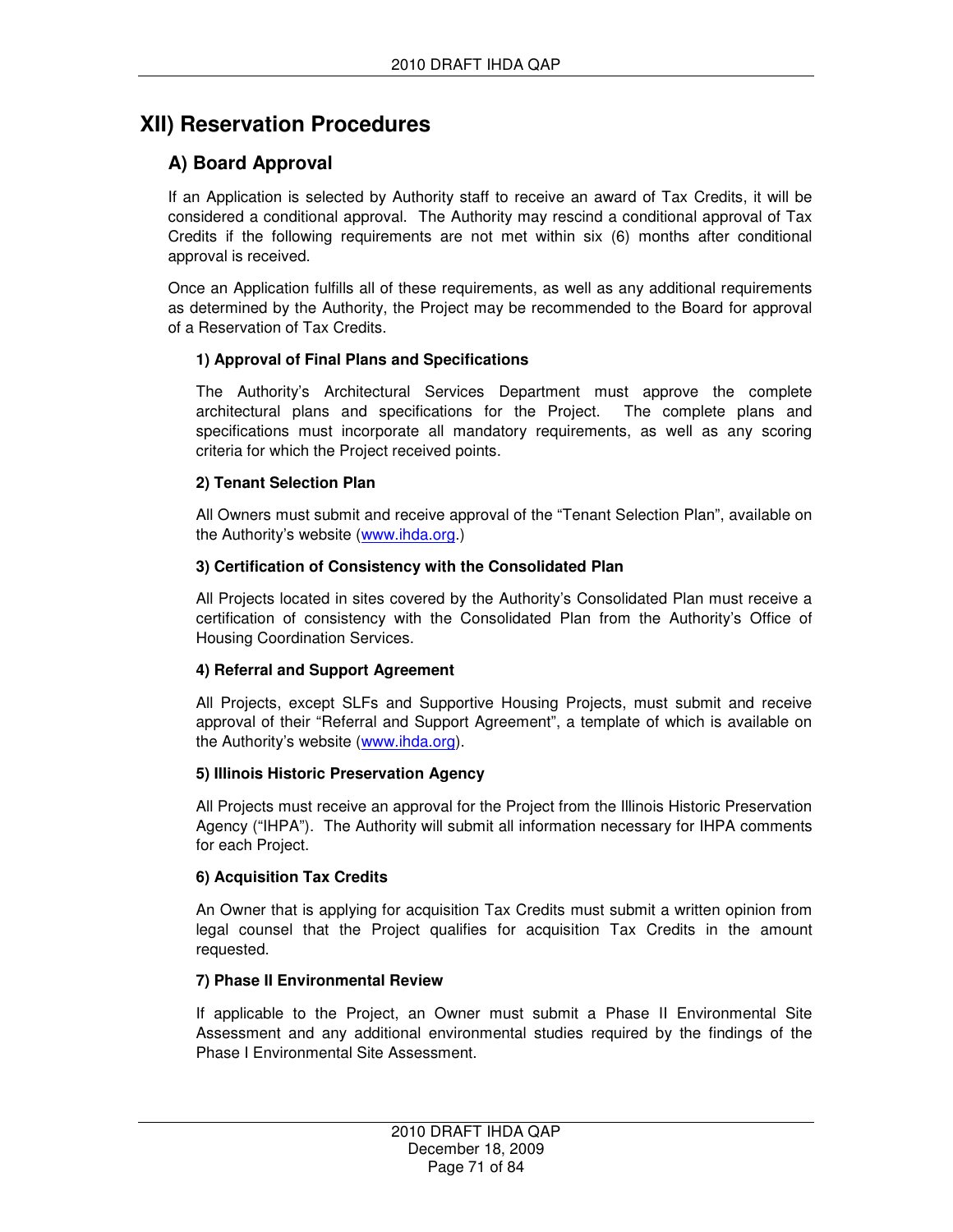# **B) Reservation Letter**

Upon Board approval of a Reservation of Tax Credits for a Project, the Authority will issue a Reservation Letter to the Owner stating the following:

- The amount of the Reservation:
- The amount of the Reservation fee;
- The date by which the executed Reservation Letter and Reservation fee must be submitted to the Authority;
- Any conditions that must be satisfied in connection with the Reservation; and
- The date, within six (6) months after Board approval, by which the conditions must be met.

Failure to return the Reservation fee and the executed Reservation Letter by the stated date may result in a revocation of the Reservation of Tax Credits for the Project.

# **C) Reservation Fee**

The Authority will charge a non-refundable Reservation fee in an amount equal to 1% of the 10 year credit amount for the Project. The fee should be sent directly to the Authority's lockbox along with the "Multifamily Fee Payment Form", available on the Authority's website (www.ihda.org).

## **D) Extensions**

The Authority may extend the time for meeting the conditions set forth in the Reservation Letter. The Owner must submit a written request for an extension of time explaining the necessity of such extension to the Authority. The Authority will require a processing fee in connection with the extension review, as described in the "Multifamily Fee Payment Form" (www.ihda.org).

## **E) Subsidy Layering Review**

If applicable to the Project, the Authority will conduct a subsidy layering review under HUD guidelines for those Projects for which the Authority approves a Reservation or provides a Determination Letter under Section 42(m). This review must be performed prior to issuance of the Extended Use Agreement and a Subsidy Layering Review Fee will be charged to conduct this review. Please see the "Multifamily Fee Payment Form" (www.ihda.org).

## **F) Revocation of Reservation**

Prior to issuing IRS Form(s) 8609, the Authority may revoke a Reservation of Tax Credits for a Project under the conditions set forth below or under such other conditions as may be set forth in the Reservation Letter, the Carryover Allocation Letter, or other appropriate documents. If a Reservation is revoked, the Authority will retain all fees paid to the Authority in conjunction with the Application, the Reservation, the Carryover Allocation or modification of the Project. The following activities may cause a revocation:

The Owner modifies the Project in any way without prior written approval from the Authority. Such changes include, but are not limited to, changes in the ownership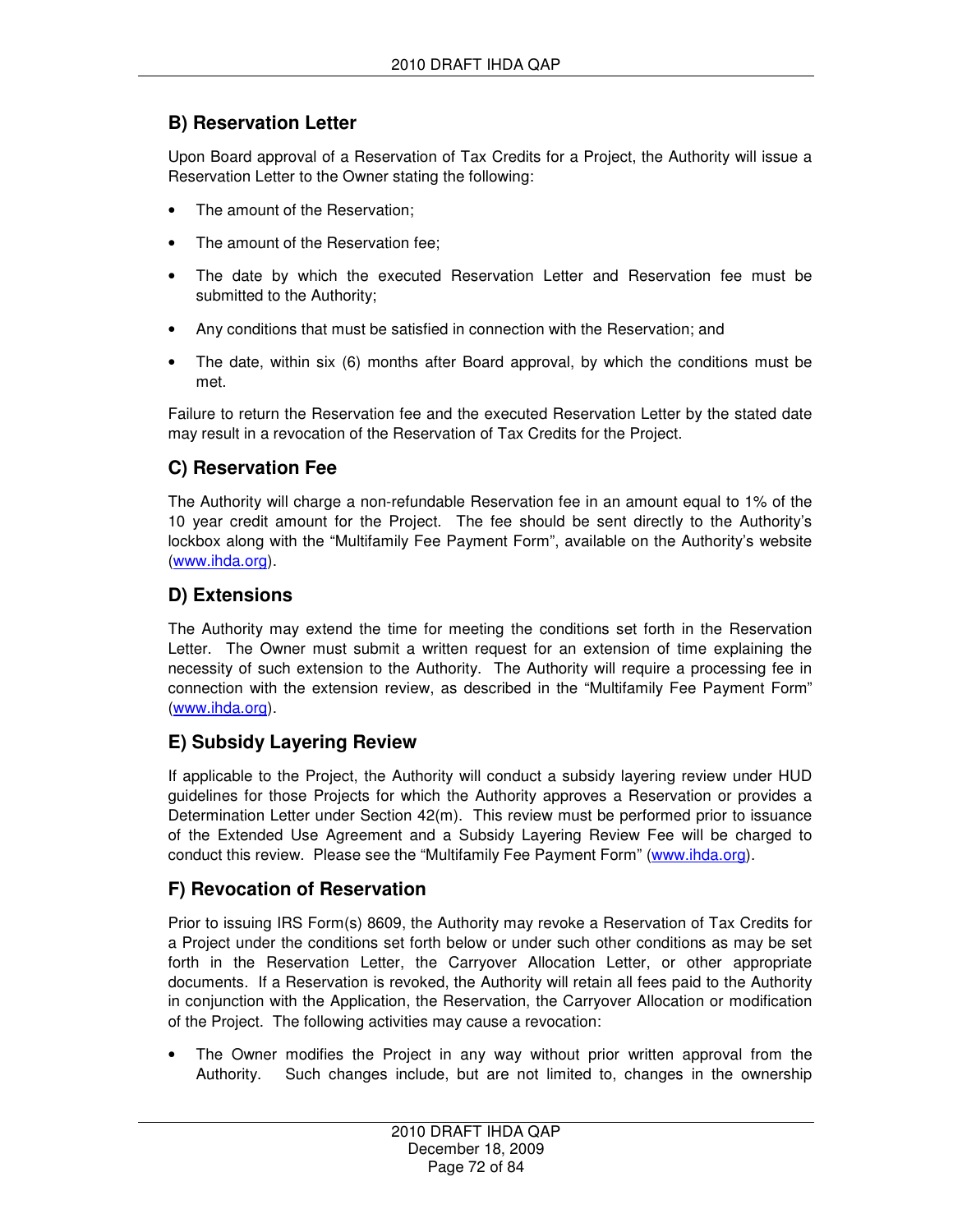structure of the Project, changes in project characteristics, changes in or loss of financing, or changes in the criteria on which scoring decisions were made.

- The Authority determines that the Owner will fail to meet the Authority's requirements for a Carryover Allocation, including any conditions set forth in the Reservation or the Carryover Allocation Letter.
- The Authority determines that the project will fail to be Placed in Service by the time set forth in the Carryover Allocation Letter.
- The Owner fails to provide the Authority with all items required for issuance of 8609s in as described within the Issuance of 8609s section within six (6) months of Placed in Service.
- The Owner or a Related Party of such Owner is not in compliance with Section 42 in connection with any Project
- The Owner or a Related Party of such Owner has outstanding compliance violations in connection with any Project that have not been resolved to the Authority's satisfaction.
- The Owner or a Related Party of such Owner is delinquent under any loan or grant made by the Authority, is not in good standing under a workout agreement with the Authority, or has not satisfied any other requirements of the Authority in connection with a delinquency or workout agreement.
- The Owner or a Related Party of such Owner has an outstanding expense owed to the Authority in connection with any Authority program.
- The Authority has reason to believe that the Owner has materially misrepresented facts or has provided false information to the Authority in connection with the Project or in connection with any other Authority Program.
- The Owner is bankrupt or in a financial situation that jeopardizes the Project's completion and/or continued operation.
- If the Project received points under the "Non-Profit Organization Participation" scoring category and subsequent to the issuance of IRS Form 8609 the non-profit participant withdraws or is removed and is not replaced by another qualified non-profit entity.
- The Authority determines that the Project is unable to proceed.
- Any other action determined by the Authority, at the Authority's sole discretion, that violates any other conditions as may be set forth in the Reservation Letter, the Carryover Allocation Letter or other documents in connection with the Reservation or Allocation of Tax Credits

#### **G) Penalty**

As stated above, if a Reservation of Tax Credits is revoked, the Authority will retain all fees paid to the Authority.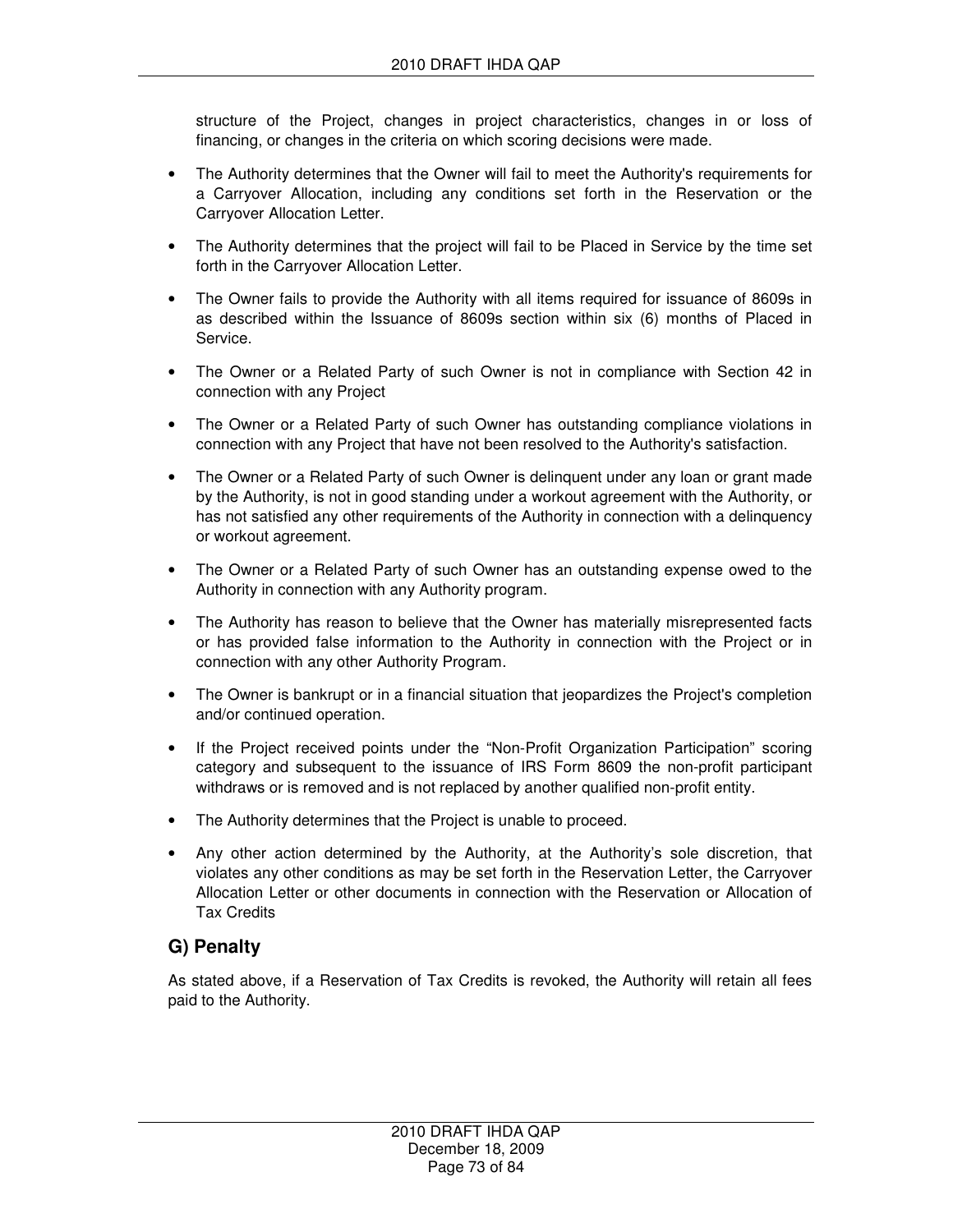## **XIII) Carryover**

A Carryover Allocation is required for Projects that will not be Placed in Service during the year in which a Reservation Letter is issued. The Authority will grant a Carryover Allocation if the Project satisfies the following criteria and is consistent with other requirements of Section 42 of the Code. Projects are expected to be Placed in Service no later than the end of the second year following the year in which the Reservation Letter is issued.

### **A) Carryover Letter**

The Authority will prepare a Carryover Allocation Letter evidencing the carry over of the Reservation amount; which will contain all conditions necessary to make the Carryover Allocation. The Carryover Allocation Letter will be forwarded to each Owner after receiving Board approval of a Tax Credit Reservation, but not later than November 15, 2010. The Carryover Allocation Letter must be executed and returned to the Authority no later than December 1, 2010. In the event a Project is approved at the December Board meeting the Carryover Allocation Letter will be prepared on the day of the Board meeting and the Owner will be required to execute the Reservation Letter that day.

#### **B) 10% Test**

Each Owner approved for a Reservation must evidence to the satisfaction of the Authority by November 1, 2011 that the Project will meet the 10% Test by December 31, 2011. The costs incurred in meeting the 10% Test must be certified by an independent, third-party, certified public accountant or attorney, in a format specified by the Authority, and must meet all applicable Section 42 conditions and requirements.

In addition, Owners approved for a Reservation must provide a status report by June 1, 2011, of their expected Tax Credit basis and percentage to be expended by July 1, 2011. The status report shall be in a format prescribed by the Authority, include updated site control, and meet all applicable Section 42 conditions and requirements.

## **C) Request for Extension**

If an Owner is unable to meet the deadlines set forth above, a request for an extension of the deadline for the Carryover Allocation must be submitted to the Authority in writing and must indicate the reason for the extension. The Authority will review extension requests and reserves the right to approve or deny a request for extension.

## **D) Outstanding Fees**

The Authority will not issue a Carryover Allocation Letter until all outstanding fees or other payments owed to the Authority in connection with the Application or any other Authority program have been paid. These fees include, but are not limited to, the Reservation fee for the Project and any other fees owed to the Authority in connection with any Authority program, including any outstanding debt service payments owed to the Authority.

#### **E) Carryover Allocation Late Fee**

Owners that do not submit Carryover Allocation documentation by December 1, 2010, must pay a late fee. In addition, Owners must pay a supplementary fee for each business day from December 1, 2010, through the date on which the Authority receives all required Carryover Allocation documentation. The fee should be sent directly to the Authority's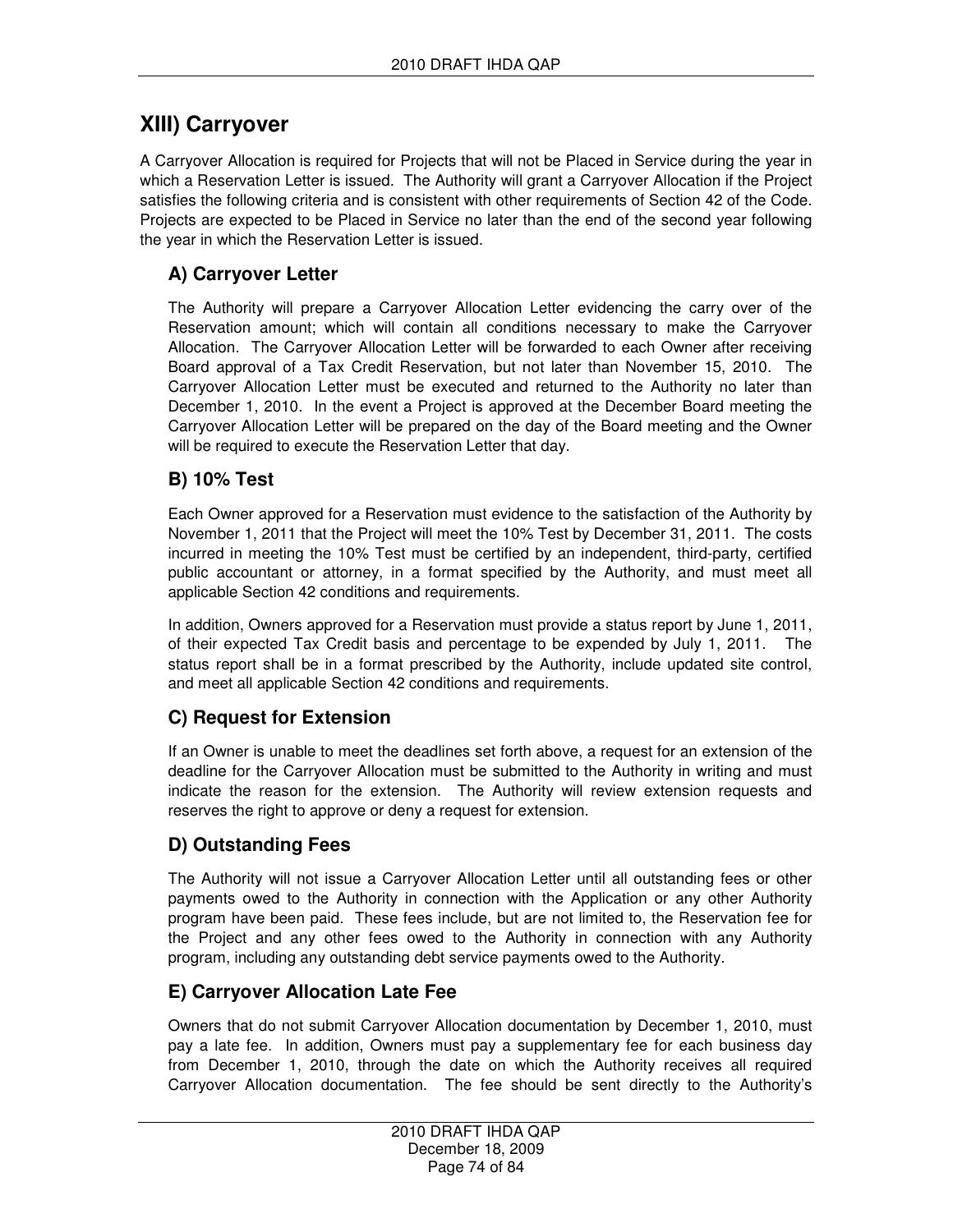lockbox along with the "Multifamily Fee Payment Form", available on the Authority's website (www.ihda.org).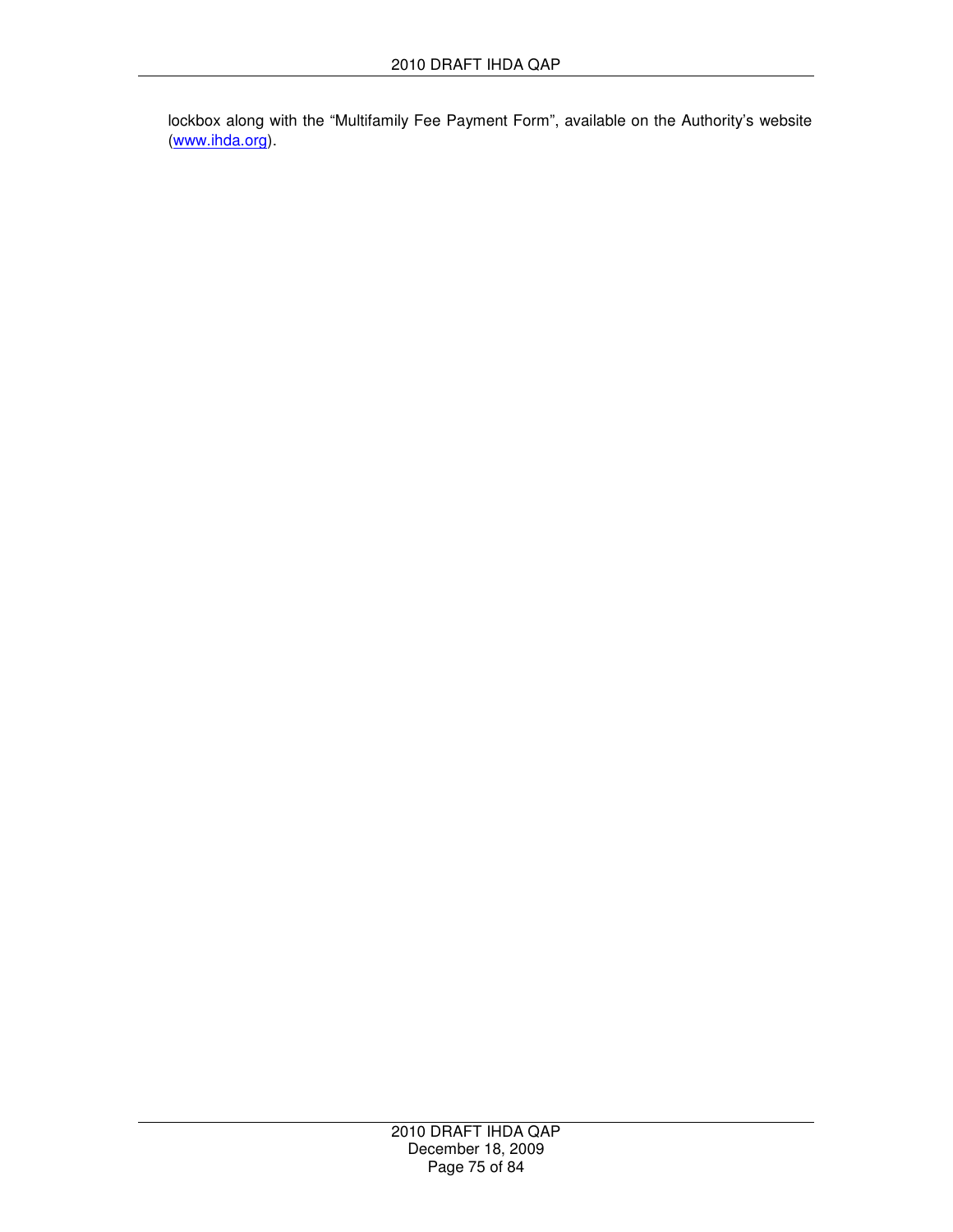# **XIV) Extended Use Agreement**

## **A) Overview**

An Owner must enter into an Extended Use Agreement ("EUA") with the Authority at initial financial closing for the Project. The EUA shall be binding upon the Owner and all successors to the Owner. The EUA shall set forth, among other things, a Project's income and occupancy restrictions and any special conditions under scoring categories and setasides, as set forth in the Application.

The EUA must be recorded by the Owner **prior to all other documents** evidencing or securing the financing provided in connection with the Project. Recording of the EUA must occur in the office of the Recorder of Deeds in the County where the Project is located as a restrictive covenant on the real estate on which the Project is located.

## **B) EUA Checklist**

The following is the list of all documents which must be submitted and approved by the Authority prior to the issuance of the EUA. The Authority reserves the right to require other documents as may be required by the Code, the Illinois Housing Development Act, the Authority's administrative rules, and any other documents the Authority or its counsel may require in their sole discretion.

- 1) Ownership Structure Certificate
- 2) Building Permit
- 3) Certification of No Changes to Plans and Specifications (Authority form)
- 4) Relocation Plan (if applicable)
- 5) Appraisal (if applicable)
- 6) Form Tenant Lease
- 7) Property Management Agreement
- 8) Certification of Consistency with Consolidated Plan (if Authority issued)
- 9) Owner's Sworn Statement
- 10) Contractor's Sworn Statement
- 11) Owner/Contractor, and Subcontractor Agreements, including wage standard used
- 12) Architect's Certificate (Authority form)
- 13) Fair Housing Certificate (Authority form)
- 14) Compliance Monitoring Agreement
- 15) Final Financing Form (Authority form)
- 16) Executed Copies of Other Lender Financing Documents
- 17) Copy of Owner's Title Insurance Commitment and Final Policy
- 18) Copy of Recorded Title Exceptions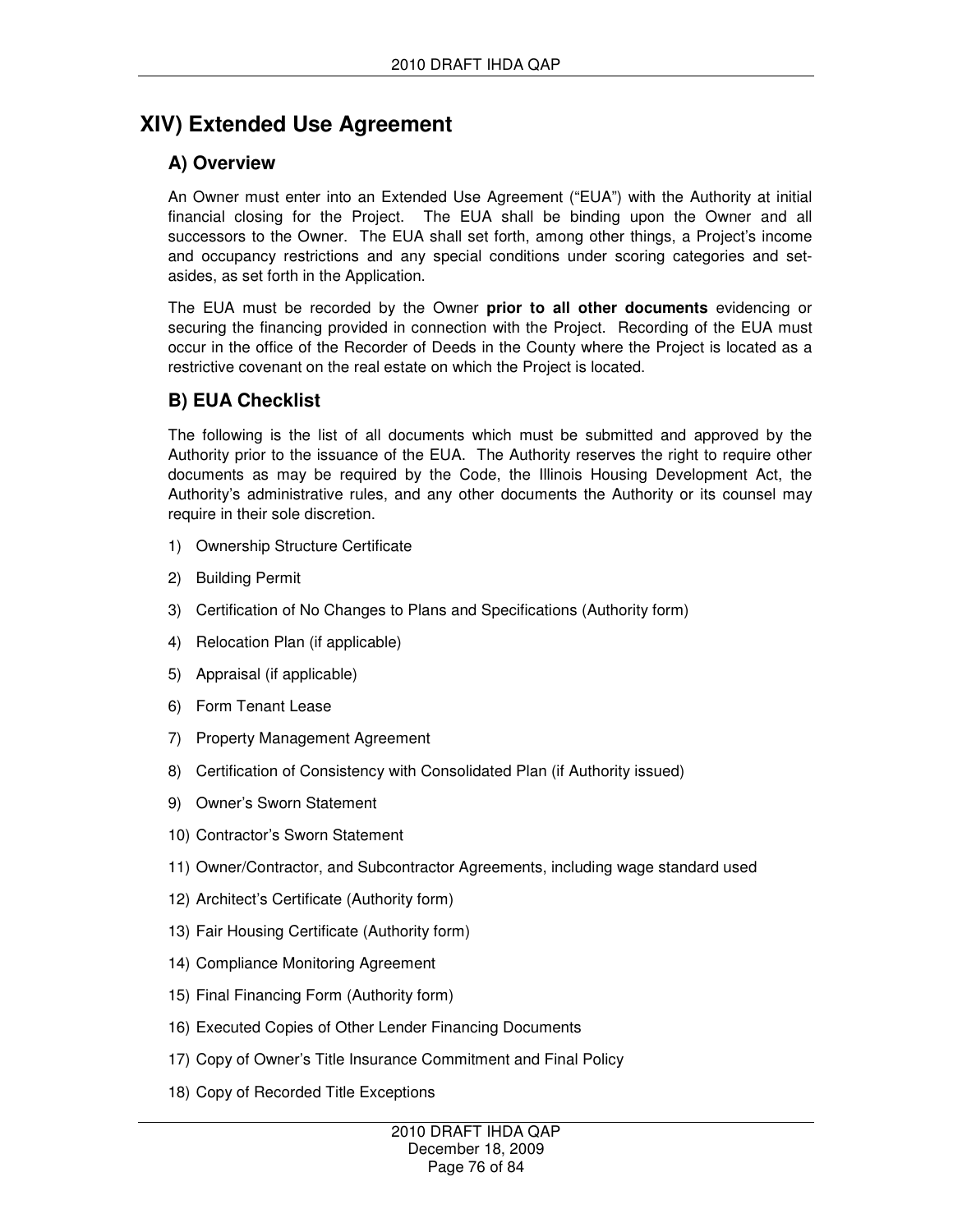- 19) Copy of Recorded Deed
- 20) Carryover Allocation Letter (if applicable)
- 21) Owner's Attorney Opinion of Eligibility for Acquisition Tax Credits (if applicable)
- 22) Subsidy Layering Review (if not done by the Authority)
- 23) IRS Form 990 (if applicable)
- 24) Tenant Ownership Plan (if applicable)
- In addition, the following documents must be submitted for all appropriate organizations:
- 25) Organizational Documents for Limited Partnerships
- Certified Copy of Certificate of Limited Partnership (Secretary of State)
- Certified Copy of Limited Partnership Agreement
- Original Certificate of Valid Existence / Good Standing (Secretary of State)
- 26) Organizational Documents for Limited Liability Companies ("LLC")
- Articles of Organization for LLC
- Certified Copy of Operating Agreement
- Original Certificate of Valid Existence / Good Standing
- Certified Copy of Resolution (Certified by Member of the LLC)
- Certified Copy of Certificate of Incumbency with Specimen Signatures (Certified by Member of the LLC)
- Member's Certificate
- 27) Organizational Documents for Corporations
- Certified Copy of Articles of Incorporation
- Certified Copy of By-Laws
- Original Certificate of Good Standing
- Certified Copy of Resolution (Certified by Officer of Corporation)
- Certified Copy of Certificate of Incumbency with Speciman Signatures
- Officer's Certificate (Certified by Officer of Corporation)
- IRS Documentation Evidencing Tax Exempt Status (if applicable)
- Evidence of Not-For- Profit's Status as a CHDO (if applicable)
- 28) Organizational Documents for Trusts
- Certified copy of Letter of Direction to Trustee
- Pay Proceeds Letter
- Certified Copy of Trust Agreement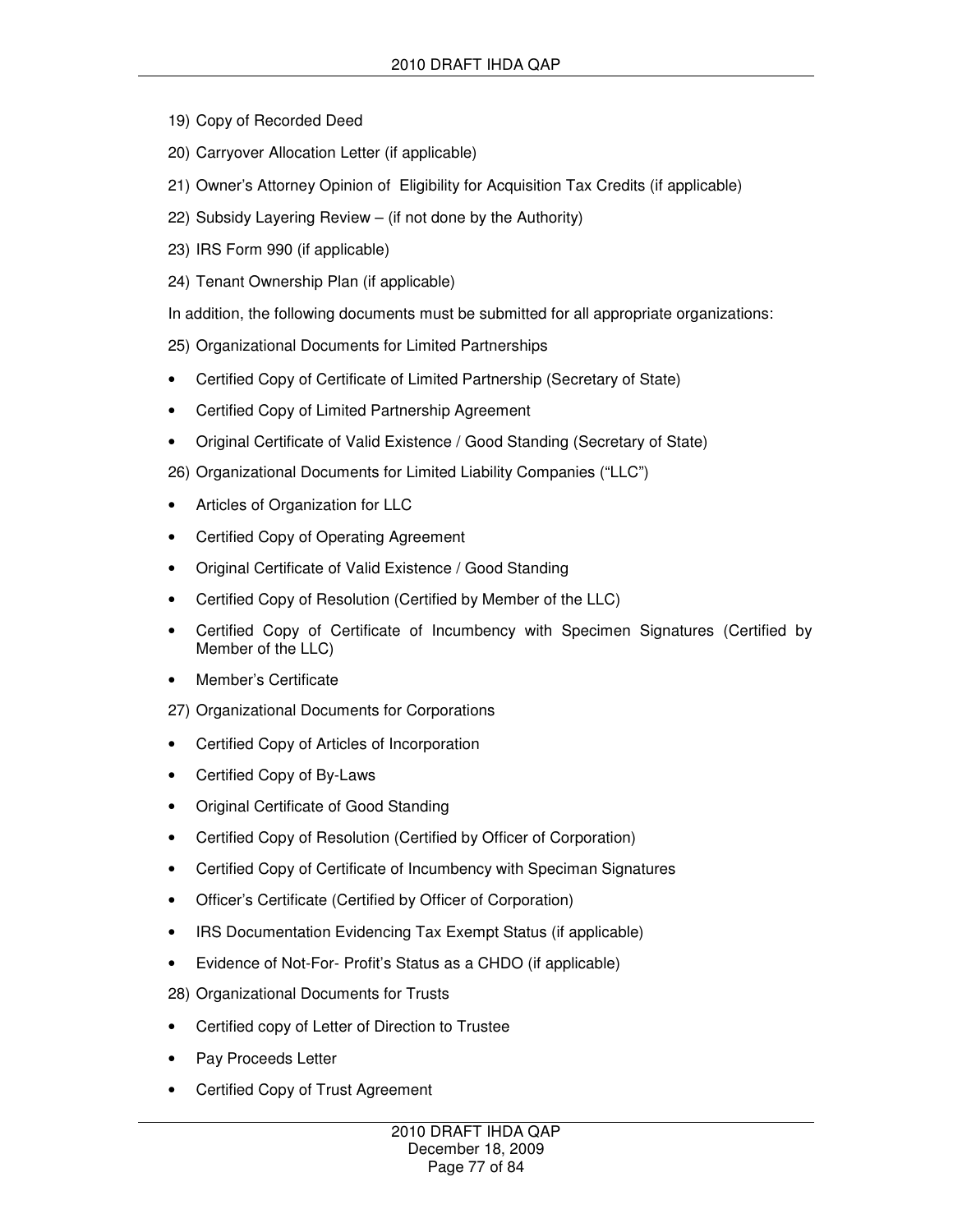# **XV) Issuance of 8609s**

### **A) Requirements**

The Authority will issue IRS Form(s) 8609 to all Projects which are Placed in Service within the time period required under the Code, contingent upon receipt and approval of the following documents in an unbound package with original signatures in blue ink:

- 1) Owner notification to the Authority when a Project has been Placed in Service;
- 2) Owner's Certification, in a format specified by the Authority;
- 3) An independent third-party certified public accountant's opinion, in a format specified by the Authority, based on such accountant's audit of the Project that certifies to the total Project costs, total eligible basis, and all sources of financing used for the Project;
- 4) A certificate(s) of occupancy from the municipality in which the Project is located. If the Project was previously occupied, other information in form and substance acceptable to the Authority that demonstrates that the Project has been placed in service;
- 5) Certification of 50% Test (for tax exempt bond transactions);
- 6) Color photographs of each building(s) in the completed Project;
- 7) Any other documents that the Authority may require to determine the amount of Tax Credits to be allocated to the Project and the Project's conformance with the requirements of Section 42 and the QAP, including any scoring sections where points were received; and
- 8) An 8609 Issuance Fee as outlined in the "Multifamily Fee Payment Form", available on the Authority's website (www.ihda.org).

The Authority will review all submitted documentation and conduct a final financial analysis based on such documentation. When the review and analysis are complete, the Authority will send form(s) 8609 to the Owner, per IRS guidelines.

The Authority will not issue form(s) 8609 for Projects with multiple buildings until all of the buildings in the Project have been placed in service. The Authority may suspend this policy under extenuating circumstances.

The Authority will notify the IRS once a year of 8609s issued by both the Authority and the City of Chicago by filing a form 8610. This notification must be postmarked by February 28.

#### **B) Deadlines**

Owners receiving a Reservation of Tax Credits during 2010 that will be placed in service during the 2010 calendar year must provide all required documentation to the Authority no later than November 1, 2010.

Owners receiving a Reservation during 2010 that will be Placed in Service during the 2011 calendar year and that have been issued a Carryover Allocation Letter by the Authority must submit all required documentation to the Authority no later than June 30 of the year following the deadline to Place in Service.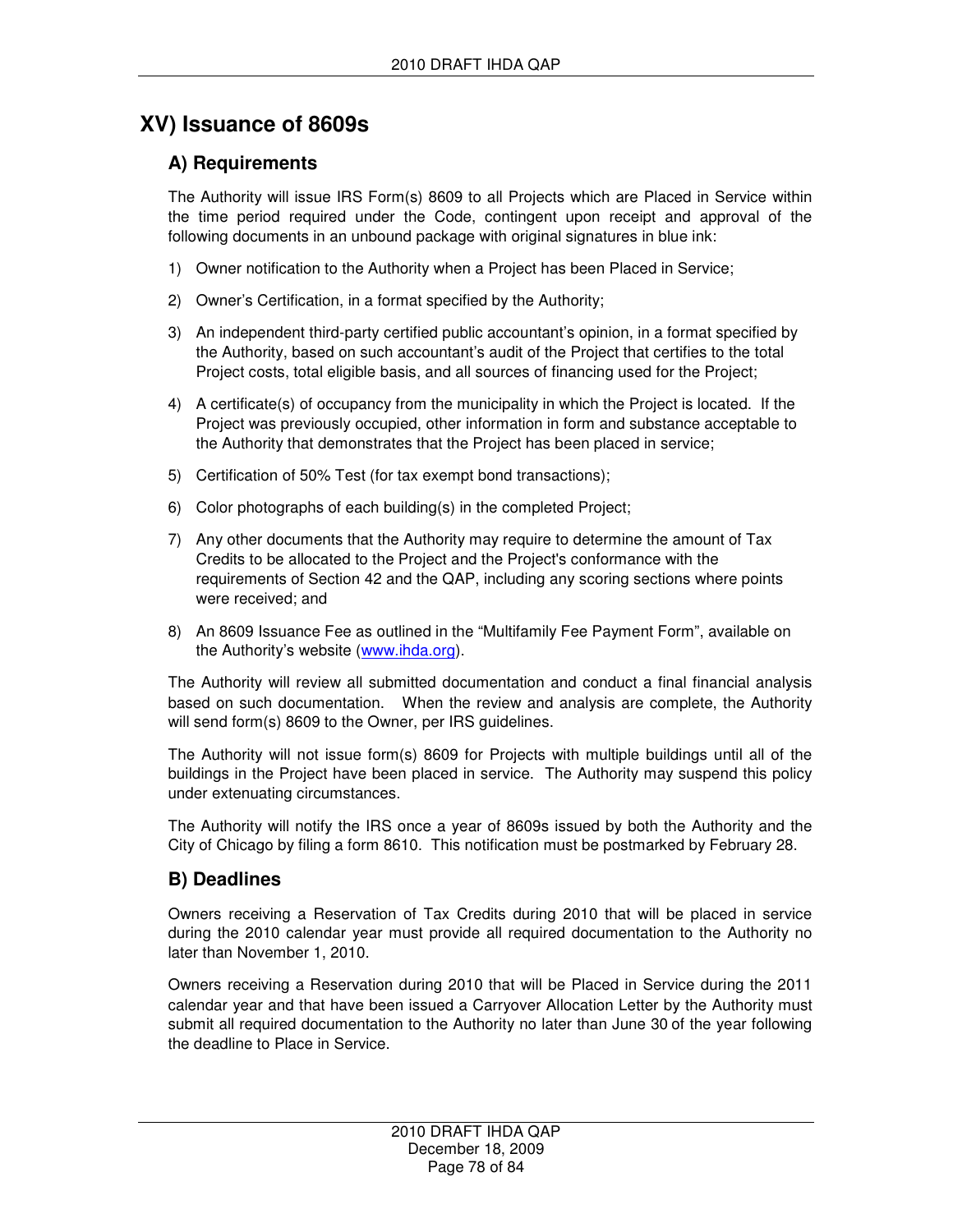### **C) Penalties**

#### **1) Late Fee**

Owners that do not meet the deadlines set forth above for Issuance of IRS Form(s) 8609 must pay a late fee. In addition, Owners must pay a supplementary fee for each month from the deadline date through the date on which the Authority receives all required documentation. The fee should be sent directly to the Authority's lockbox along with the "Multifamily Fee Payment Form", available on the Authority's website (www.ihda.org).

All fees due to the Authority must be paid prior to Authority issuance of 8609s.

#### **2) Filing of Non-Agency Approved 8609 with the IRS**

If the Authority becomes aware that an Owner has filed an 8609 with the IRS in advance of the Owner's receipt of the Authority signed version of the approved 8609, or if the Owner electronically files an 8609 with the IRS which does not accurately reflect the information contained on the Authority-signed version of the approved 8609, the Authority will file an 8823 Notice of Non-Compliance with the IRS. This applies to Tax Credits issued by the Authority, suballocators, and in conjunction with tax-exempt bonds. In addition, Owners may also be penalized in future Application rounds in the "Unacceptable Practices" scoring category and may fail to meet the Authority's mandatory appropriate development team requirements.

### **D) Cannot Meet Placed in Service Deadline**

Prior to issuance of any form 8609(s), all Projects must be Placed in Service within the time period required under the Code.

If an Owner believes that a Project may not meet this requirement, the Owner must submit written documentation to the Authority demonstrating all of the following:

- Clear and convincing evidence of all efforts to meet the Placed in Service deadline;
- The specific circumstances causing the delay; and
- All attempted remedial measures taken by the Owner in order to mitigate the delay.

The Authority may, based upon documentation submitted by the Owner, make a determination that the failure to place such Project in service is due to circumstances beyond the Owner's control.

If the Authority makes such a determination, the Authority may revoke the Reservation without penalty to the Owner. In turn, the Project may also be given first priority for either a Reservation in the current year or a Forward Reservation for an Allocation in the following calendar year. Any such priority will be conditioned on a determination by the Authority that the Project continues to be desirable in terms of meeting the affordable housing needs of Illinois, and such other terms and conditions as the Authority determines appropriate under the circumstances. Any Reservation or Forward Reservation will be subject to all conditions described in the Reservations of Authority Credit Ceiling section, including reservation fee.

The Authority expects that Reservations and Forward Reservations under this subsection will be rare.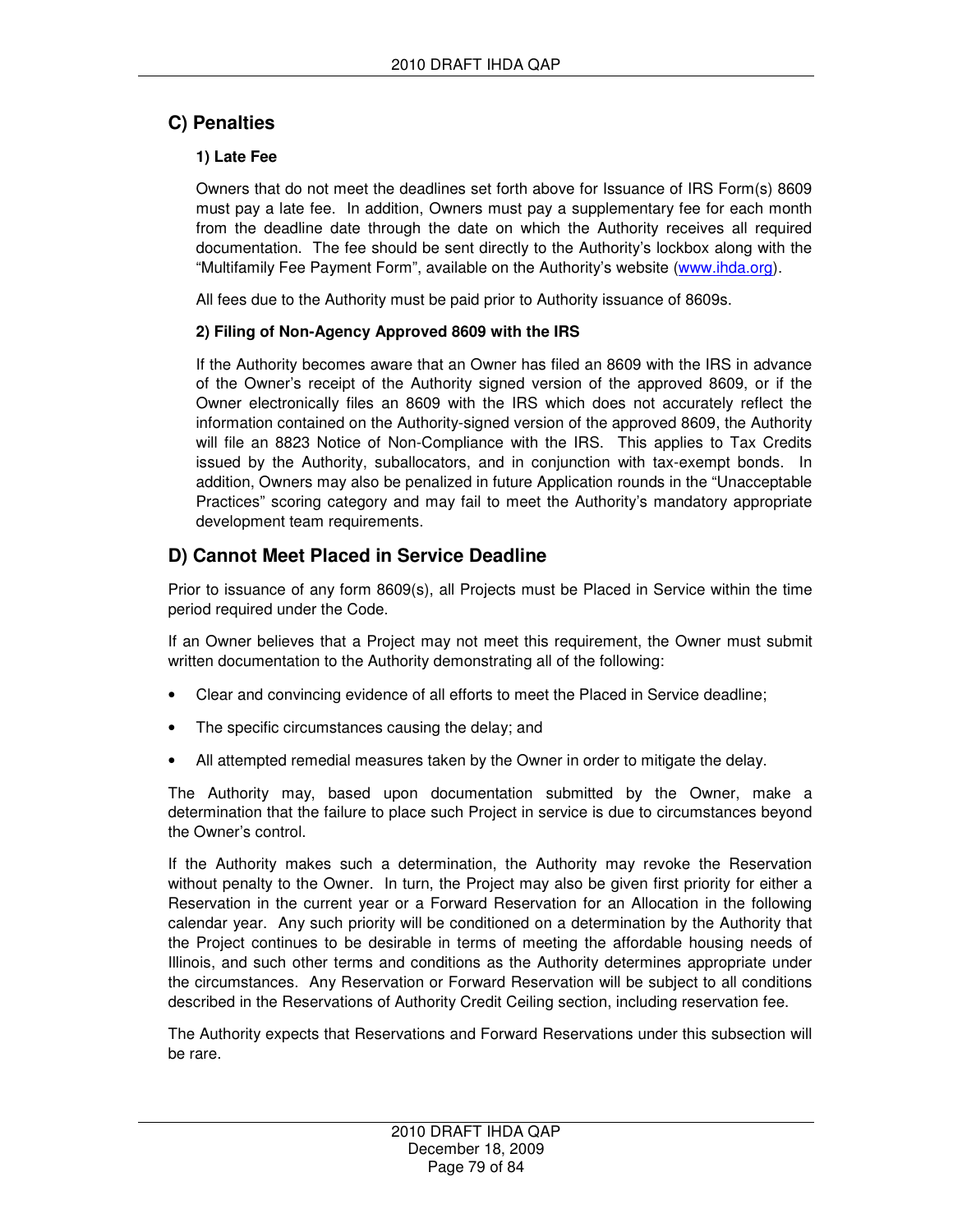### **E) Election of Applicable Percentage**

The applicable percentage shall be nine percent (9%) for any non-federally-subsidized building, as defined in Section 42, which is placed in service after July 30, 2008 and before December 31, 2013.

The applicable percentage for a federally-subsidized building, including those financed through the issuance of tax-exempt bonds, changes on a monthly basis as determined by the U.S. Treasury.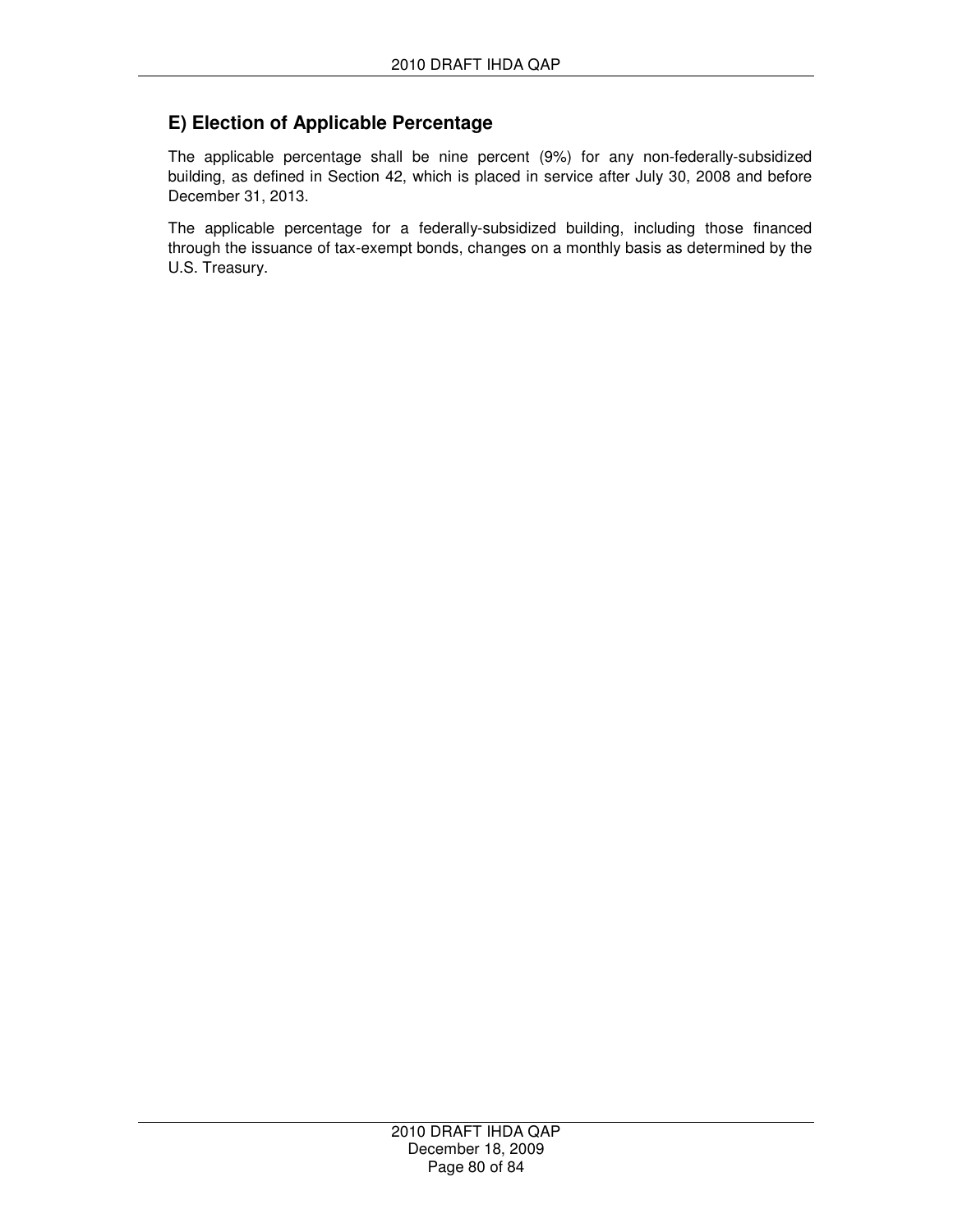# **XVI) Increase Requests**

### **A) Overview**

The Authority will review requests for an increase of a Project's Tax Credit Allocation on a case-by-case basis. The Authority will grant an increase only when such an increase is necessary to make a Project financially feasible, and then only in extenuating circumstances, which must be documented to the satisfaction of the Authority.

Generally, the Authority will provide an increase only for unforeseeable increases in the costs of the Project. If a request for an increase calls into question the accuracy of the Owner's original Application and documentation, or any related documentation subsequently submitted, the Authority reserves the right to modify or revoke the Project's Reservation or Allocation.

In determining a Project's qualification for an increase of Tax Credits, the Authority will closely examine the revised Project budget to ensure that additional Tax Credits are not used to cover increases in the developer fee. An Owner must defer a substantial portion of the Project's developer fee prior to requesting an increase. Except for unusual circumstances, the portion of the developer fee deferred at the time of the Board's initial approval of a Reservation will not be reduced, but may be increased.

If the Reservation Letter for the Project contains conditions, the Authority will not grant an increase until those conditions have been met to the Authority's satisfaction.

The Authority will approve only one (1) Tax Credit increase per Project.

#### **B) Timing**

The Authority will accept a request for an increase in Tax Credits at any time after the Authority has issued a Reservation Letter for the Project, but no later than the end of the calendar year during which the Project is or will be Placed in Service. Tax Credits cannot be allocated for any building in a Project that has been Placed in Service during a previous calendar year.

#### **C) Required Submissions**

For increase requests, the Owner must submit all of the following:

- 1) An updated Application;
- 2) A narrative detailing the reasons for the request and specifically identifying any unforeseeable increases in Project costs;
- 3) A letter from an independent, third-party certified public accountant stating that he/she has reviewed the revised Project budget, which provides the amounts of the revised total eligible basis and total Project cost;
- 4) The initial and most recent owner's and general contractor's sworn statements; and
- 5) An increase request fee as outlined in the "Multifamily Fee Payment Form", available on the Authority's website (www.ihda.org).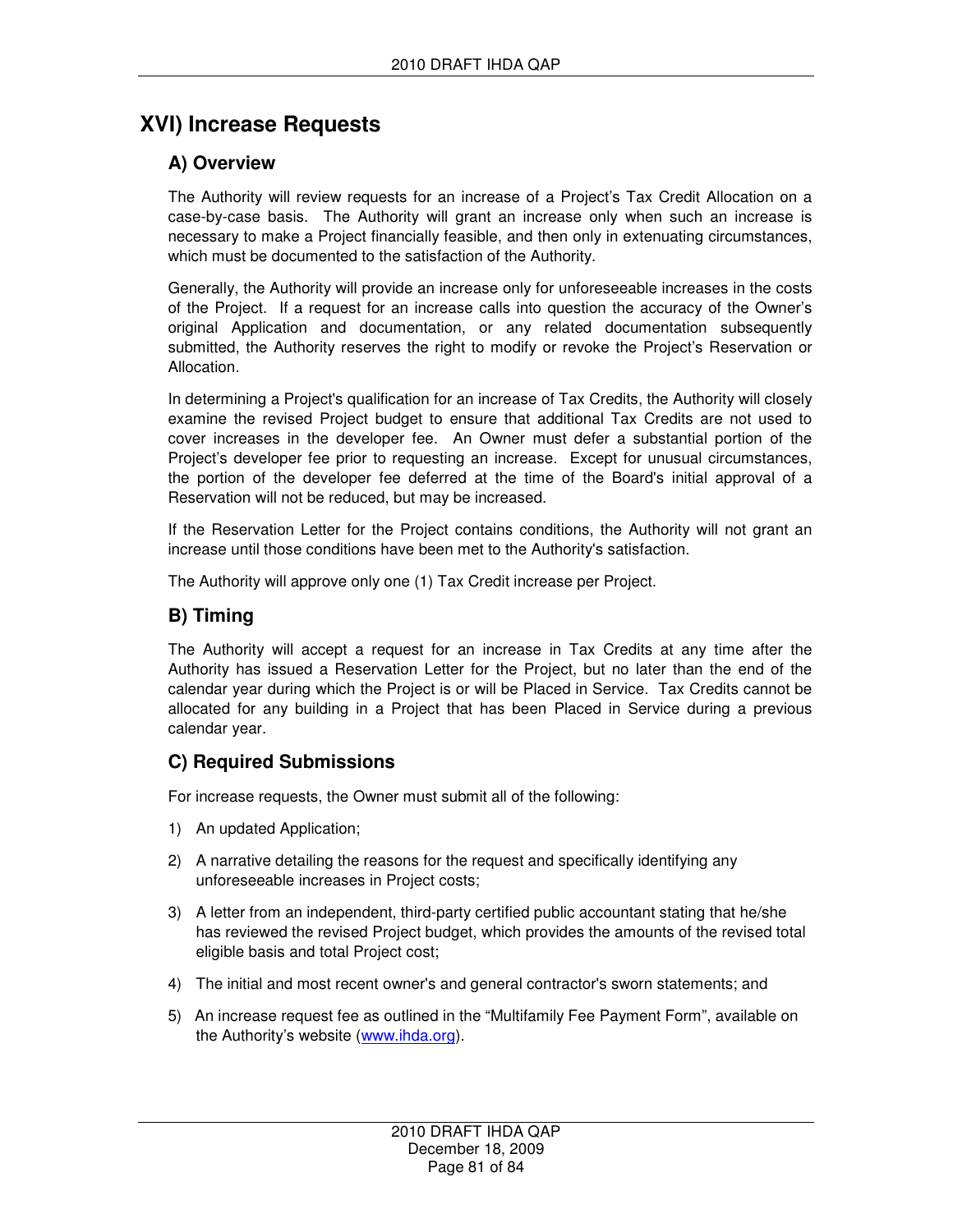## **XVII) 4% Determination Letter Requests**

Pursuant to Section 42 (h)(4), Projects to be financed with the proceeds of tax-exempt bonds are not required to receive a Reservation from the Authority Credit Ceiling. Rather, Owners of such Projects may apply to the Authority for a Determination Letter. The Application for a Determination Letter is exclusive of a request for an allocation of the Authority's volume cap.

### **A) Application Process and Fee**

The Authority will accept Applications for a Determination Letter for Projects to be financed with the proceeds of tax-exempt bonds, whether or not the Authority is the issuer of such bonds, at any time during calendar year 2010.

Owners requesting a Determination Letter from the Authority must submit to the Authority an applicable Application fee. The fee should be sent directly to the Authority's lockbox along with the "Multifamily Fee Payment Form", available on the Authority's website (www.ihda.org).

### **B) Application Documentation**

Any Determination Letter request must be in compliance with Section 42 and all sections of this QAP with the exception of the following: Preliminary Application, Scoring Categories, Reservation Procedures, and Carryover.

Owners requesting a Determination Letter from the Authority must submit to the Authority a complete Application. The Authority will not begin processing any requests for a Determination Letter prior to the submission of a complete Application.

## **C) Determination Letter and Fee**

If the Authority determines the Project conforms to all the applicable sections of the QAP, the Authority will notify the Owner in a draft Determination Letter. The draft Determination Letter will outline the conditions that must be satisfied prior to execution of the Determination Letter including payment of the non-refundable determination fee of 1% of the estimated ten year Tax Credit amount. The non-refundable determination fee will be due within six (6) months of the draft Determination Letter and must be paid in full prior to the Authority's execution of a Determination Letter.

The fee should be sent directly to the Authority's lockbox along with the "Multifamily Fee Payment Form", available on the Authority's website (www.ihda.org).

An executed Determination Letter will expire one (1) year from the date of issuance.

If based on the final cost certification, a Project qualifies for additional Tax Credits above the amount in the Determination Letter, the Owner must pay to the Authority an increase request fee and additional Determination Letter Fees, as applicable.

## **D) Issuance of 8609**

The Authority will issue form(s) 8609 for Projects that qualify under Section 42(h)(4) of the Code once all of the conditions set forth in the Determination Letter and the Issuance of 8609s section have been met to the satisfaction of the Authority.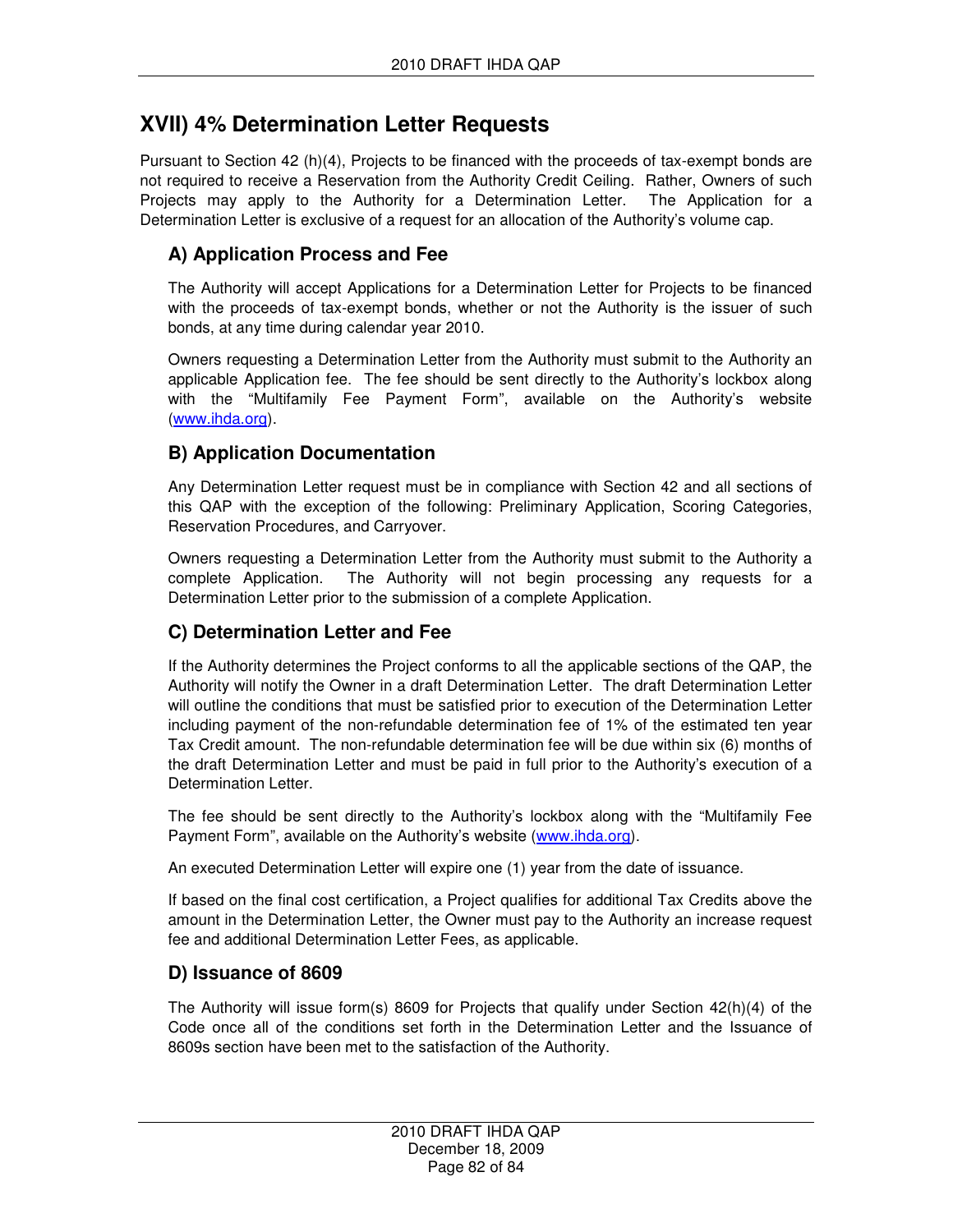# **XVIII) Compliance Monitoring Procedures**

## **A) Overview**

The monitoring and reporting requirements referenced in this section apply to all Projects, regardless of the date of Allocation of Tax Credits. The Authority's specific monitoring and reporting requirements are subject to change. Therefore, Owners are encouraged to contact the Authority regarding monitoring and reporting requirements when an Allocation is made.

Section  $42(m)(1)(B)$  requires that the Authority establish procedures for monitoring Projects for noncompliance with the provisions of Section 42 and report to the IRS any noncompliance found by the Authority. The Authority's obligation to monitor Projects for compliance within the requirements of Section 42 does not make the Authority liable for an Owner's noncompliance nor does the Authority's failure to discover any noncompliance excuse such noncompliance. Furthermore, the Authority makes no representations or warranties in connection with any written or oral advice given by its staff to an Owner regarding compliance with Section 42 and the applicable Treasury regulations, rulings and issuances. The IRS is responsible for the proper interpretation and application of such rules. The Authority's monitoring activities include, but are not limited to, the following:

- Review of the Owner's annual certification regarding compliance with Section 42 requirements;
- Review of the Owner's tenant certification/recertification forms, accompanied by supporting documentation; and
- Periodic review of the physical condition of the Project

## **B) Compliance Reference Guide**

The Authority's monitoring procedures and reporting requirements are set forth in greater detail in the "Low Income Housing Tax Credit Compliance Reference Guide," a copy of which is available on the Authority web site (www.ihda.org), and upon request. Please direct requests to: Technical Services Department, Illinois Housing Development Authority, 401 North Michigan Ave., Suite 700, Chicago, Illinois 60611, Phone 312.836.5239.

#### **C) Compliance with the Fair Housing Act**

Owners are advised that compliance with the Section 42 general public use requirement for Projects requires compliance with the Fair Housing Act. An Owner's failure to comply with the Fair Housing Act will constitute noncompliance with the Section 42 general public use requirement and the Authority will report such noncompliance to the IRS.

## **D) Compliance Monitoring Fee**

The Authority charges an ongoing annual compliance monitoring fee associated with the compliance monitoring. The current monitoring fees are listed in "Multifamily Fee Payment Form", available on the Authority's website (www.ihda.org) and are subject to change.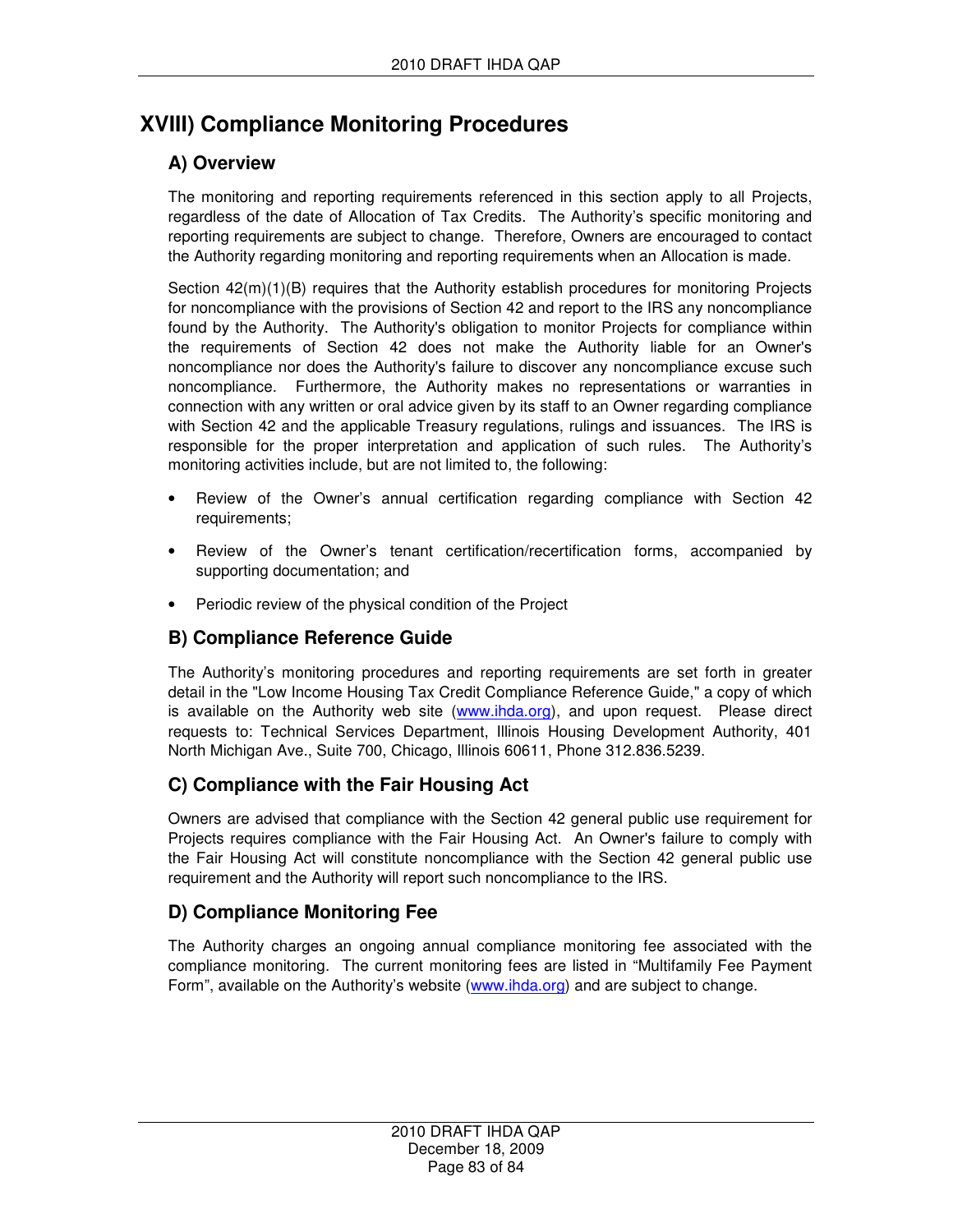# **XIX) Attachments**

- 1) Sample Calculation of Both Methods
- 2) Qualified Census Tracts
- 3) AHPAA Municipalities
- 4) Other Metro Municipalities
- 5) Self Scoring Checklist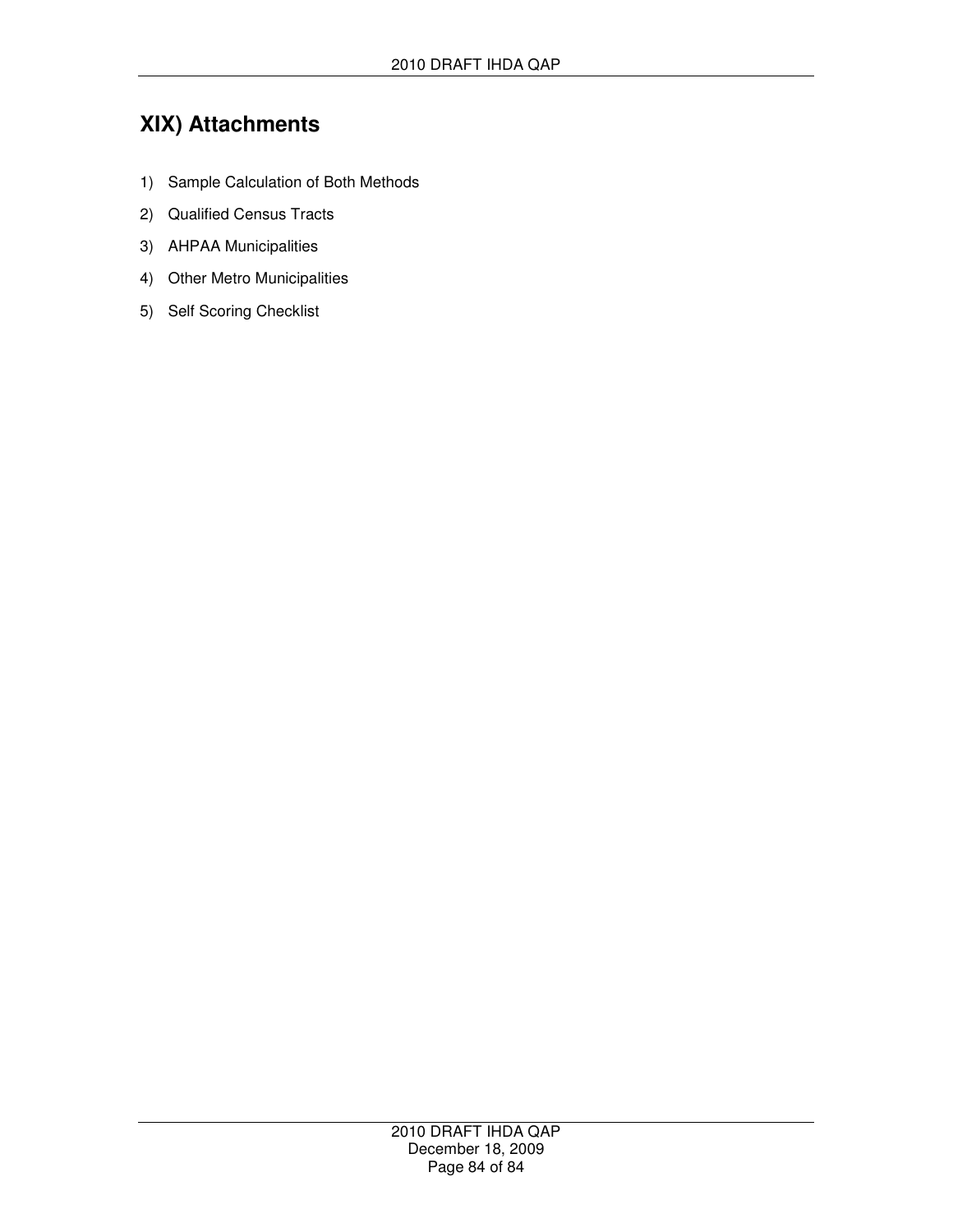#### **SAMPLE TAX CREDIT CALCULATION METHODS**

#### **Qualified Basis Method**

|                               | 4% Credit Eligible | 9% Credit Eligible |  |  |  |  |
|-------------------------------|--------------------|--------------------|--|--|--|--|
| Eligible Basis                | \$7,200,000        | \$6,800,000        |  |  |  |  |
| Eligible Basis (If 1.3 Boost) | \$7,200,000        | \$8,840,000        |  |  |  |  |
| x Applicable Fraction         | 100.0%             | 100.0%             |  |  |  |  |
| $=$ Qualified Basis           | \$7,200,000        | \$8,840,000        |  |  |  |  |
| x Applicable Percentage       | 3.50%              | $9.00\%$           |  |  |  |  |
| $=$ Tax Credit Amount         | \$252,000          | \$795,600          |  |  |  |  |
| =Tax Credit Amount            | \$1,047,600        |                    |  |  |  |  |
| <b>Equity Gap Method</b>      |                    |                    |  |  |  |  |
|                               |                    |                    |  |  |  |  |

| <b>Total Project Cost</b>             | \$16,000,000  |
|---------------------------------------|---------------|
| - Debt Financing                      | $-$6,800,000$ |
| - Equity Financing (Including Grants) | $-$1,750,000$ |
| - Deferred Developer Fee              | $-$ \$350,000 |
| = Tax Credit Equity Needed            | \$7,100,000   |
| / Net Cent Raise                      | \$0.79        |
| $=$ Tax Credits Needed                | \$8,987,342   |
| /10 Years                             | \$898,734     |
| =Tax Credit Amount                    | \$898.734     |

| Recommended Annual Tax Credit Amount:            | \$898,734 |
|--------------------------------------------------|-----------|
| (Lesser of Qualified Basis or Equity Gap Method) |           |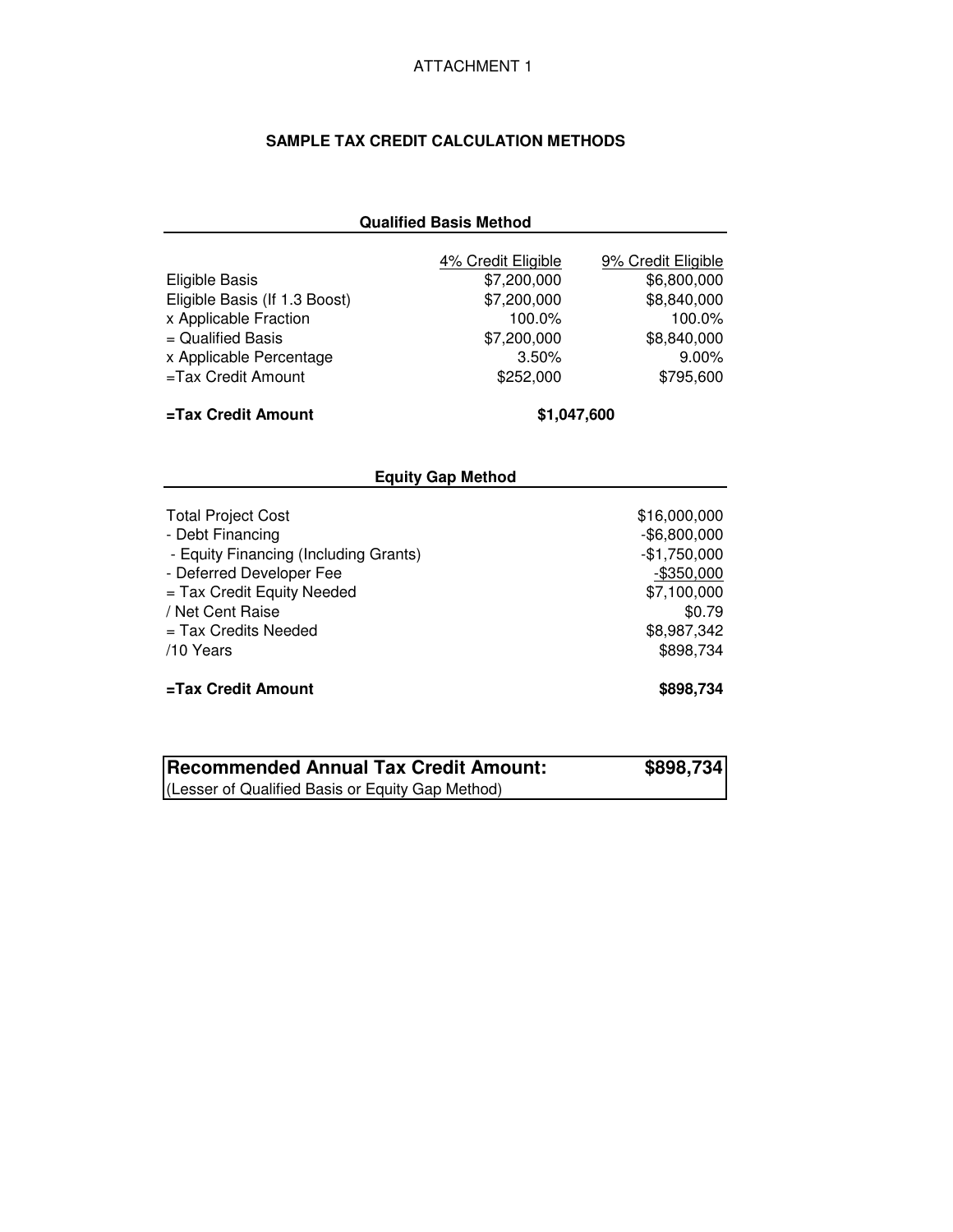#### **2010 IRS SECTION 42(d)(5)(B) QUALIFIED CENSUS TRACTS BY ILLINOIS COUNTY**

(2000 Census Data; OMB Metropolitan Area Definitions, November 20, 2007)

| Adams         |     |                |              |      |      |                      |              |      |      |              |              |              |
|---------------|-----|----------------|--------------|------|------|----------------------|--------------|------|------|--------------|--------------|--------------|
|               | 4   | $\overline{7}$ | 8            |      |      |                      |              |      |      |              |              |              |
| Alexander     |     |                |              |      |      |                      |              |      |      |              |              |              |
| 9578          |     | 9579           |              |      |      |                      |              |      |      |              |              |              |
| Champaign     |     |                |              |      |      |                      |              |      |      |              |              |              |
|               | 1   | $\overline{2}$ | 3            | 4    | 51   | 52                   | 53           | 58   | 59   | 60           |              |              |
| Coles         |     |                |              |      |      |                      |              |      |      |              |              |              |
|               | 7   | 8              |              |      |      |                      |              |      |      |              |              |              |
| Cook          |     |                |              |      |      |                      |              |      |      |              |              |              |
|               | 101 | 105            | 108          | 306  | 312  | 313                  | 315          | 316  | 514  | 607          | 707          | 804          |
| 805           |     | 808            | 819          | 1401 | 1402 | 1407                 | 2005         | 2006 | 2102 | 2105         | 2106         | 2207         |
| 2209          |     | 2210           | 2211         | 2213 | 2214 | 2215                 | 2223         | 2224 | 2226 | 2227         | 2228         | 2229         |
| 2301          |     | 2302           | 2303         | 2304 | 2305 | 2306                 | 2307         | 2308 | 2309 | 2310         | 2311         | 2312         |
| 2313          |     | 2315           | 2316         | 2317 | 2318 | 2401                 | 2406         | 2407 | 2408 | 2409         | 2410         | 2411         |
| 2420          |     | 2425           | 2426         | 2427 | 2501 | 2510                 | 2511         | 2513 | 2514 | 2515         | 2516         | 2517         |
| 2518          |     | 2519           | 2520         | 2521 | 2522 | 2523                 | 2601         | 2602 | 2603 | 2604         | 2605         | 2606         |
| 2607          |     | 2608           | 2609         | 2610 | 2701 | 2702                 | 2703         | 2704 | 2705 | 2706         | 2707         | 2708         |
| 2709          |     | 2710           | 2711         | 2712 | 2713 | 2714                 | 2716         | 2717 | 2718 | 2719         | 2804         | 2805         |
| 2806          |     | 2807           | 2808         | 2809 | 2810 | 2811                 | 2813         | 2814 | 2815 | 2816         | 2817         | 2818         |
| 2822          |     | 2824           | 2826         | 2827 | 2830 | 2831                 | 2832         | 2835 | 2836 | 2838         | 2839         | 2840         |
| 2841          |     | 2842           |              | 2903 | 2904 | 2905                 | 2906         | 2907 |      |              |              | 2911         |
| 2912          |     | 2913           | 2902<br>2914 | 2915 | 2916 | 2917                 | 2918         | 2919 | 2908 | 2909<br>2921 | 2910<br>2922 | 2923         |
|               |     |                |              |      |      |                      |              |      | 2920 |              |              |              |
| 2924          |     | 2925           | 2926         | 3001 | 3002 | 3003                 | 3004         | 3006 | 3007 | 3008         | 3009         | 3010         |
| 3011          |     | 3012           | 3013         | 3014 | 3015 | 3016                 | 3017         | 3104 | 3105 | 3106         | 3107         | 3108         |
| 3109          |     | 3110           | 3111         | 3112 | 3113 | 3114                 | 3206         | 3302 | 3303 | 3304         | 3401         | 3402         |
| 3404          |     | 3405           | 3406         | 3502 | 3504 | 3506                 | 3507         | 3511 | 3512 | 3514         | 3515         | 3601         |
| 3602          |     | 3603           | 3604         | 3605 | 3701 | 3702                 | 3703         | 3704 | 3801 | 3802         | 3803         | 3804         |
| 3805          |     | 3806           | 3807         | 3808 | 3809 | 3810                 | 3812         | 3813 | 3814 | 3815         | 3816         | 3817         |
| 3818          |     | 3819           | 3820         | 3902 | 3903 | 3904                 | 4001         | 4002 | 4003 | 4004         | 4005         | 4006         |
| 4007          |     | 4008           | 4106         | 4113 | 4201 | 4202                 | 4203         | 4204 | 4205 | 4206         | 4207         | 4208         |
| 4209          |     | 4210           | 4211         | 4212 | 4302 | 4303                 | 4304         | 4305 | 4307 | 4309         | 4313         | 4314         |
| 4401          |     | 4408           | 4409         | 4601 | 4602 | 4603                 | 4605         | 4606 | 4607 | 4608         | 4609         | 4610         |
| 4701          |     | 4902           | 4910         | 4912 | 4913 | 4914                 | 5002         | 5105 | 5202 | 5301         | 5302         | 5306         |
| 5401          |     | 5602           | 5802         | 5803 | 5807 | 5907                 | 6001         | 6002 | 6003 | 6009         | 6014         | 6102         |
| 6103          |     | 6104           | 6105         | 6109 | 6110 | 6111                 | 6112         | 6113 | 6114 | 6115         | 6116         | 6117         |
| 6118          |     | 6119           | 6120         | 6121 | 6122 | 6301                 | 6305         | 6308 | 6601 | 6606         | 6607         | 6608         |
| 6609          |     | 6701           | 6702         | 6703 | 6704 | 6705                 | 6706         | 6707 | 6708 | 6709         | 6710         | 6711         |
| 6712          |     | 6713           | 6714         | 6715 | 6716 | 6717                 | 6718         | 6719 | 6720 | 6801         | 6802         | 6803         |
| 6804          |     | 6805           | 6806         | 6807 | 6808 | 6809                 | 6810         | 6811 | 6812 | 6813         | 6814         | 6901         |
| 6902          |     | 6903           | 6904         | 6905 | 6906 | 6907                 | 6908         | 6909 | 6911 | 6912         | 6915         | 7101         |
| 7102          |     | 7103           | 7106         | 7107 | 7109 |                      | 7609 8087.02 | 8093 | 8133 | 8141         | 8142         | 8175         |
|               |     | 8215 8236.03   | 8243         | 8260 |      | 8268 8269.01 8269.02 |              | 8273 | 8274 | 8290         |              | 8291 8294.01 |
| 8297          |     |                |              |      |      |                      |              |      |      |              |              |              |
| <b>DeKalb</b> |     |                |              |      |      |                      |              |      |      |              |              |              |
|               | 10  | 11             | 12           |      |      |                      |              |      |      |              |              |              |
| Jackson       |     |                |              |      |      |                      |              |      |      |              |              |              |
|               |     |                |              |      |      |                      |              |      |      |              |              |              |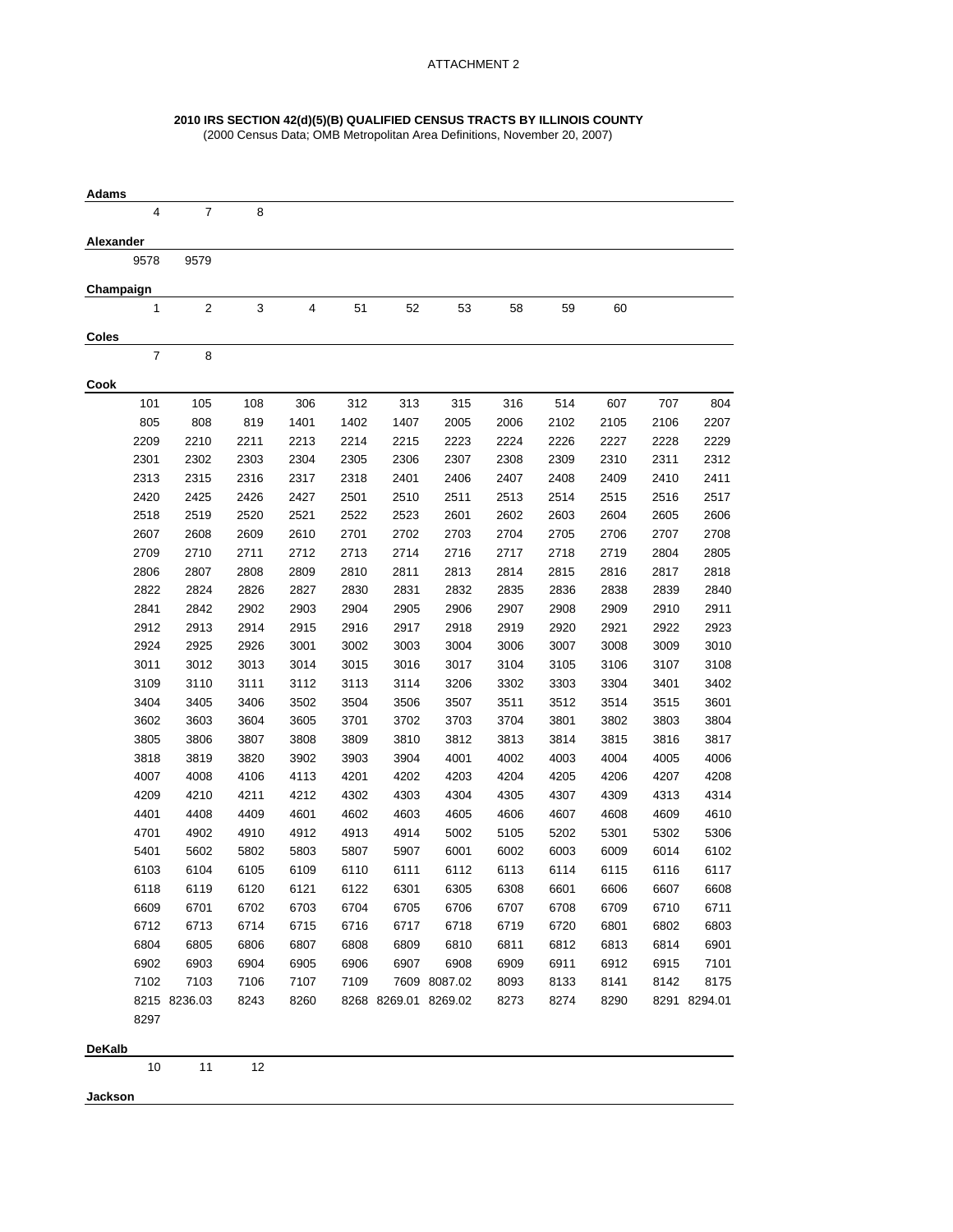|                    | 107                        | 108                     | 109            | 111                          | 112              | 113            | 114          | 115  |    |                                                         |    |    |
|--------------------|----------------------------|-------------------------|----------------|------------------------------|------------------|----------------|--------------|------|----|---------------------------------------------------------|----|----|
| Jefferson          |                            |                         |                |                              |                  |                |              |      |    |                                                         |    |    |
|                    | 509                        | 510                     |                |                              |                  |                |              |      |    |                                                         |    |    |
| Kane               |                            |                         |                |                              |                  |                |              |      |    |                                                         |    |    |
|                    | 8509                       | 8515                    | 8536           | 8537                         |                  |                |              |      |    |                                                         |    |    |
|                    |                            |                         |                |                              |                  |                |              |      |    |                                                         |    |    |
| Kankakee           | 110                        | 114                     | 115            | 116                          | 123              |                |              |      |    |                                                         |    |    |
|                    |                            |                         |                |                              |                  |                |              |      |    |                                                         |    |    |
| Knox               |                            | 9                       | $\mathbf 0$    | $\mathbf 0$                  | $\mathbf 0$      |                |              |      |    |                                                         |    |    |
|                    | 8                          |                         |                |                              |                  |                |              |      |    |                                                         |    |    |
| Lake               |                            |                         |                |                              |                  |                |              |      |    |                                                         |    |    |
|                    |                            |                         |                | 8623 8624.01 8624.02 8626.05 | 8627             |                | 8628 8629.02 |      |    |                                                         |    |    |
| McDonough          |                            |                         |                |                              |                  |                |              |      |    |                                                         |    |    |
|                    | 104                        | 105                     | 106            | $\overline{\mathbf{0}}$      | $\boldsymbol{0}$ | 0              | 0            |      |    |                                                         |    |    |
| <b>McLean</b>      |                            |                         |                |                              |                  |                |              |      |    |                                                         |    |    |
| 1.04               |                            | $\overline{2}$          | $\overline{4}$ | 5.01                         | 15               | 16             | 0            |      |    |                                                         |    |    |
|                    |                            |                         |                |                              |                  |                |              |      |    |                                                         |    |    |
| Mason              | $\mathbf{1}$               | 3                       | 5              | 6                            | $\overline{7}$   | 8              | 9            |      |    |                                                         |    |    |
|                    |                            |                         |                |                              |                  |                |              |      |    |                                                         |    |    |
| Madison            |                            |                         |                |                              |                  |                |              |      |    |                                                         |    |    |
| 4003               |                            | 4005                    | 4006           |                              | 4007 4009.01     | 4013           | 4021         | 4024 |    |                                                         |    |    |
| Peoria             |                            |                         |                |                              |                  |                |              |      |    |                                                         |    |    |
|                    | $\overline{\phantom{1}}$ 1 | $\overline{2}$          | 3              | 5                            | 6                | $\overline{7}$ | 8            | 9    | 12 | 13                                                      | 16 | 18 |
|                    | 19                         |                         |                |                              |                  |                |              |      |    |                                                         |    |    |
| Pulaski            |                            |                         |                |                              |                  |                |              |      |    |                                                         |    |    |
| 9711               |                            |                         |                |                              |                  |                |              |      |    |                                                         |    |    |
| Richland           |                            |                         |                |                              |                  |                |              |      |    |                                                         |    |    |
|                    | 9780                       |                         |                |                              |                  |                |              |      |    |                                                         |    |    |
| <b>Rock Island</b> |                            |                         |                |                              |                  |                |              |      |    |                                                         |    |    |
|                    | 206                        | 223                     | 226            | 227                          | 235              | 236            | 244          |      |    |                                                         |    |    |
|                    |                            |                         |                |                              |                  |                |              |      |    |                                                         |    |    |
| St. Clair          |                            |                         |                |                              |                  |                |              |      |    |                                                         |    |    |
|                    | 5004<br>5027               | 5005<br>5028            |                | 5029 5042.01                 | 5045             |                |              |      |    | 5006 5009 5011 5013 5014 5021 5022 5024.01 5025 5026.03 |    |    |
|                    |                            |                         |                |                              |                  |                |              |      |    |                                                         |    |    |
| <b>Saline</b>      |                            |                         |                |                              |                  |                |              |      |    |                                                         |    |    |
|                    | 9555                       |                         |                |                              |                  |                |              |      |    |                                                         |    |    |
| Sangamon           |                            |                         |                |                              |                  |                |              |      |    |                                                         |    |    |
|                    | 8                          | 9                       | 13             | 14                           | 15               | 16             | 17           | 23   | 24 |                                                         |    |    |
| Vermilion          |                            |                         |                |                              |                  |                |              |      |    |                                                         |    |    |
|                    | $\mathbf{1}$               | $\overline{\mathbf{4}}$ | $\,6\,$        | $11$                         |                  |                |              |      |    |                                                         |    |    |
| Will               |                            |                         |                |                              |                  |                |              |      |    |                                                         |    |    |
|                    | 8813                       | 8819                    | 8820           | 8821                         | 8824             | 8825           |              |      |    |                                                         |    |    |
|                    |                            |                         |                |                              |                  |                |              |      |    |                                                         |    |    |
| Winnebago          | 10                         | 11                      | 12             | 20                           | 24               | 25             | 26           | 27   | 28 | 29                                                      | 31 | 32 |
|                    |                            |                         |                |                              |                  |                |              |      |    |                                                         |    |    |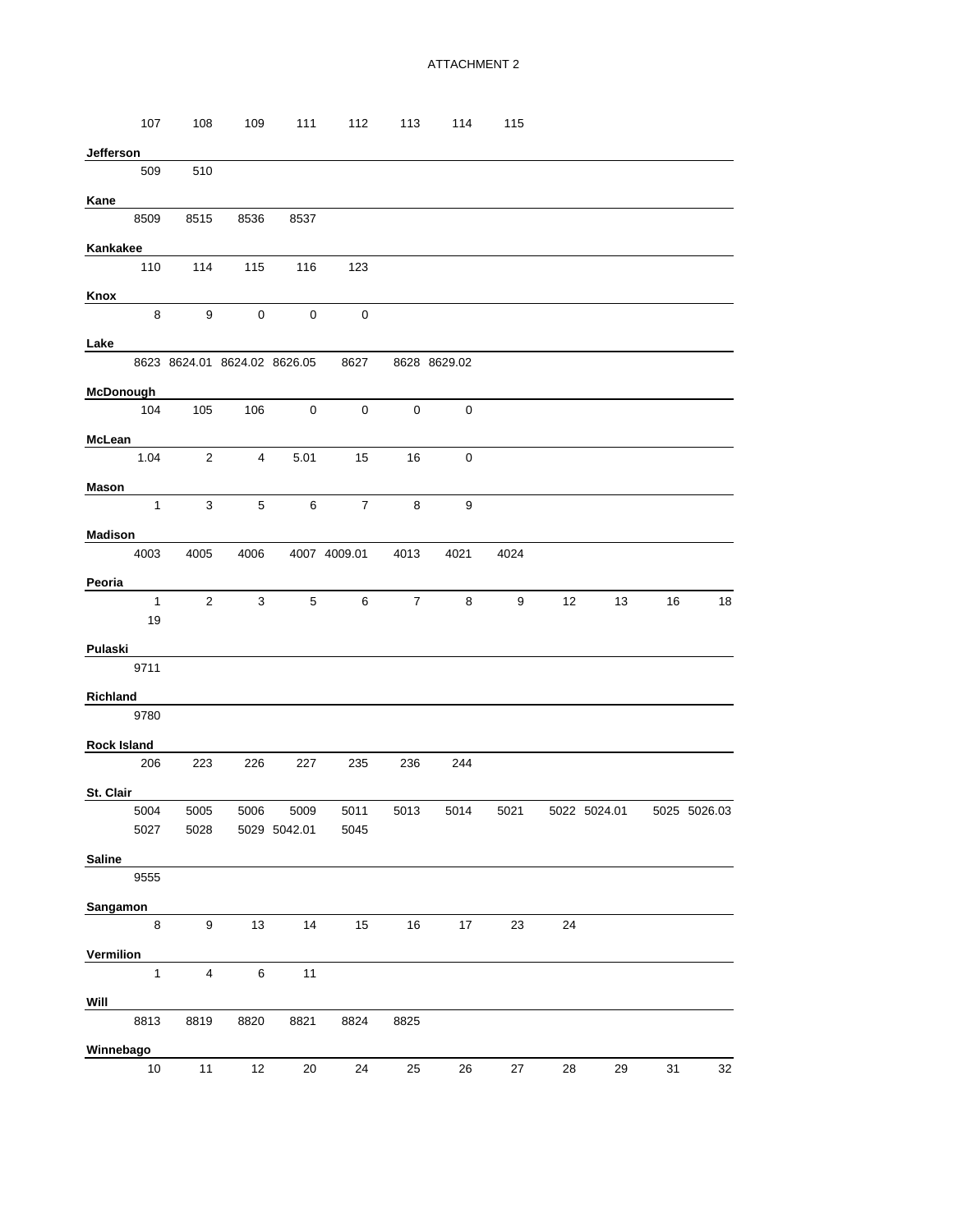#### **Municipalities Subject to or at Risk of being Subject to AHPPA**

*Municipalities with less than 10% housing affordable are subject to the Affordable Housing Planning and Appeals Act (AHPPA). Municipalities will less than 20% housing affordable are at risk of being subject to the AHPPA.*

| <b>Boone</b>             |       | <b>Franklin</b>        |       | <b>McHenry</b>                  |              |
|--------------------------|-------|------------------------|-------|---------------------------------|--------------|
| Timberlane               | 2.7%  | Hanaford               | 0.0%  | Algonquin<br><b>Bull Valley</b> | 9.8%<br>0.7% |
| Cook                     |       | Kane                   |       | Cary                            | 15.5%        |
|                          |       |                        |       | <b>Crystal Lake</b>             | 19.4%        |
| <b>Arlington Heights</b> | 15.9% | <b>Balance of Kane</b> | 18.8% | <b>Fox River Grove</b>          | 16.2%        |
| Barrington               | 11.1% | Batavia                | 19.6% | Fox River Valley Gardens        | 13.8%        |
| <b>Barrington Hills</b>  | 2.4%  | East Dundee            | 16.1% | Huntley                         | 15.3%        |
| <b>Elk Grove</b>         | 18.9% | Geneva                 | 11.2% | Johnsburg                       | 13.8%        |
| Flossmoor                | 11.2% | Gilberts               | 7.9%  | Lake in the Hills               | 18.5%        |
| Glencoe                  | 3.4%  | Lily Lake              | 15.1% | Lakewood                        | 2.4%         |
| Glenview                 | 12.4% | Sleepy Hollow          | 6.1%  | Oakwood Hills                   | 15.7%        |
| Golf                     | 3.2%  | St. Charles            | 16.3% | <b>Prairie Grove</b>            | 9.3%         |
| Indian Head Park         | 13.5% | <b>Sugar Grove</b>     | 9.4%  | Ringwood                        | 19.3%        |
| Inverness                | 2.5%  |                        |       | <b>Spring Grove</b>             | 7.1%         |
| Kenilworth               | 0.4%  | Kendall                |       | <b>Trout Valley</b>             | 0.5%         |
| La Grange Park           | 18.8% |                        |       |                                 |              |
| Lemont                   | 18.6% | Oswego                 | 16.2% | Sangamon                        |              |
| Lincolnwood              | 3.6%  |                        |       |                                 |              |
| <b>Morton Grove</b>      | 9.5%  | Lake                   |       | <b>Leland Grove</b>             | 17.2%        |
| Norridge                 | 17.2% |                        |       |                                 |              |
| Northbrook               | 5.3%  | Bannockburn            | 17.3% | Will                            |              |
| Northfield               | 4.5%  | <b>Buffalo Grove</b>   | 12.7% |                                 |              |
| Olympia Fields           | 5.8%  | Deer Park              | 2.0%  | Frankfort                       | 7.1%         |
| <b>Orland Park</b>       | 15.9% | Deerfield              | 3.5%  | Mokena                          | 17.3%        |
| Palos Heights            | 5.3%  | Grayslake              | 16.9% | New Lenox                       | 20.0%        |
| Palos Park               | 2.2%  | Green Oaks             | 0.4%  | Plainfield                      | 14.3%        |
| Park Ridge               | 7.9%  | Hainesville            | 6.5%  |                                 |              |
| <b>River Forest</b>      | 19.3% | <b>Hawthorn Woods</b>  | 0.8%  |                                 |              |
| Riverside                | 19.7% | <b>Highland Park</b>   | 7.6%  |                                 |              |
| Skokie                   | 17.3% | <b>Indian Creek</b>    | 0.0%  |                                 |              |
| South Barrington         | 1.0%  | Kildeer                | 0.6%  |                                 |              |
| Westchester              | 11.2% | Lake Barrington        | 1.2%  |                                 |              |
| <b>Western Springs</b>   | 3.2%  | Lake Bluff             | 4.7%  |                                 |              |
| Wilmette                 | 5.5%  | Lake Forest            | 5.1%  |                                 |              |
| Winnetka                 | 4.1%  | Lake Villa             | 15.7% |                                 |              |
|                          |       | Lake Zurich            | 7.7%  |                                 |              |
| <b>DuPage</b>            |       | Libertyville           | 12.9% |                                 |              |
|                          |       | Lincolnshire           | 1.8%  |                                 |              |
| <b>Balance of DuPage</b> | 17.2% | Lindenhurst            | 9.3%  |                                 |              |
| <b>Bartlett</b>          | 14.2% | Long Grove             | 2.8%  |                                 |              |
| Bloomingdale             | 16.6% | Mettawa                | 3.3%  |                                 |              |
| <b>Burr Ridge</b>        | 2.9%  | North Barrington       | 2.2%  |                                 |              |
| <b>Clarendon Hills</b>   | 13.3% | Old Mill Creek         | 14.7% |                                 |              |
| Darien                   | 14.1% | Riverwoods             | 1.9%  |                                 |              |
| Elmhurst                 | 13.8% | <b>Third Lake</b>      | 6.3%  |                                 |              |
| Hinsdale                 | 8.4%  | <b>Tower Lakes</b>     | 1.1%  |                                 |              |
| Itasca                   | 14.9% | Wadsworth              | 8.4%  |                                 |              |
| Lisle                    | 19.8% |                        |       |                                 |              |
| Naperville               | 9.4%  |                        |       |                                 |              |
| Oak Brook                | 1.6%  |                        |       |                                 |              |
| Oakbrook Terrace         | 8.8%  |                        |       |                                 |              |
| Roselle                  | 15.0% |                        |       |                                 |              |
| Wayne                    | 2.0%  |                        |       |                                 |              |
| Wheaton                  | 16.8% |                        |       |                                 |              |
| Winfield                 | 9.6%  |                        |       |                                 |              |
| <b>Wood Dale</b>         | 18.7% |                        |       |                                 |              |
|                          |       |                        |       |                                 |              |

| <b>McHenry</b>                                                                                                                                                                                                                                                              |                                                                                                                               |  |  |  |  |  |
|-----------------------------------------------------------------------------------------------------------------------------------------------------------------------------------------------------------------------------------------------------------------------------|-------------------------------------------------------------------------------------------------------------------------------|--|--|--|--|--|
| Algonguin<br><b>Bull Valley</b><br>Cary<br><b>Crystal Lake</b><br><b>Fox River Grove</b><br>Fox River Valley Gardens<br>Huntley<br>Johnsburg<br>I ake in the Hills<br>I akewood<br>Oakwood Hills<br>Prairie Grove<br>Ringwood<br><b>Spring Grove</b><br><b>Trout Valley</b> | 9.8%<br>0.7%<br>15.5%<br>19.4%<br>16.2%<br>13.8%<br>15.3%<br>13.8%<br>18.5%<br>2.4%<br>15.7%<br>9.3%<br>19.3%<br>7.1%<br>0.5% |  |  |  |  |  |
| Sangamon                                                                                                                                                                                                                                                                    |                                                                                                                               |  |  |  |  |  |
| Leland Grove<br>Will                                                                                                                                                                                                                                                        | 17.2%                                                                                                                         |  |  |  |  |  |
| Frankfort<br>Mokena<br>New Lenox<br>Plainfield                                                                                                                                                                                                                              | 7.1%<br>17.3%<br>20.0%<br>14.3%                                                                                               |  |  |  |  |  |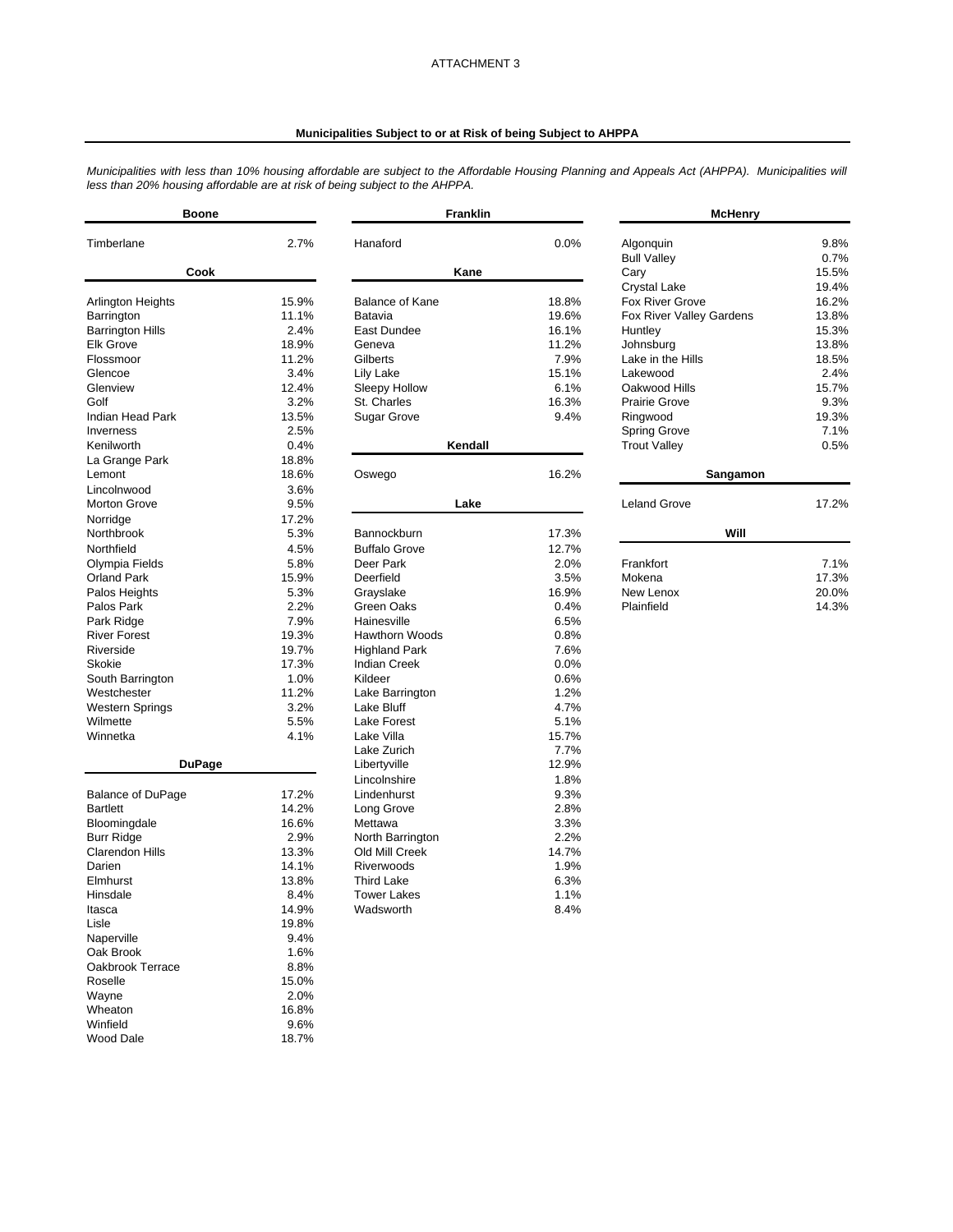#### **OTHER METRO MUNICIPALITIES**

| <b>BLOOMINGTON NORMAL</b> |               | <b>KANKAKEE</b>      |         |  |  |  |  |
|---------------------------|---------------|----------------------|---------|--|--|--|--|
| Bloomington               | 64,808        | Aroma Park           | 821     |  |  |  |  |
| Normal                    | 45,386        | Bourbonnais          | 15,256  |  |  |  |  |
|                           |               | <b>Bradley</b>       | 12,784  |  |  |  |  |
| <b>CHAMPAIGN URBANA</b>   |               | Kankakee             | 27,491  |  |  |  |  |
| <b>Bondville</b>          | 455           | <b>PEORIA</b>        |         |  |  |  |  |
| Champaign                 | 67,518        |                      |         |  |  |  |  |
| Savoy                     | 4,476         | Bartonville          | 6,310   |  |  |  |  |
| Urbana                    | 36,395        | <b>Bellevue</b>      | 1,887   |  |  |  |  |
|                           |               | <b>Creve Coeur</b>   | 5,448   |  |  |  |  |
| <b>DANVILLE</b>           |               | East Peoria          | 22,638  |  |  |  |  |
|                           |               | Marquette Heights    | 2,794   |  |  |  |  |
| Danville                  | 33,904        | North Pekin          | 1,574   |  |  |  |  |
| Tilton                    | 2,976         | Pekin                | 33,837  |  |  |  |  |
|                           |               | Peoria               | 112,936 |  |  |  |  |
| <b>DECATUR</b>            |               | Peoria Heights       | 6,635   |  |  |  |  |
|                           |               | South Pekin          | 1,152   |  |  |  |  |
| Decatur                   | 81,860        | Spring Bay           | 436     |  |  |  |  |
| Forsyth                   | 2,434         | West Peoria          | 4,762   |  |  |  |  |
| Harristown                | 1,338         |                      |         |  |  |  |  |
| Long Creek                | 1,364         | <b>QUAD CITIES</b>   |         |  |  |  |  |
| Mount Zion                | 4,845         |                      |         |  |  |  |  |
| Oreana                    | 892           | Carbon Cliff         | 1,689   |  |  |  |  |
|                           |               | Coal Valley          | 3,606   |  |  |  |  |
| <b>DEKALB</b>             |               | Coyne Center         | 906     |  |  |  |  |
|                           |               | East Moline          | 20,333  |  |  |  |  |
| Cortland                  | 2,066         | Milan                | 5,348   |  |  |  |  |
| Dekalb                    | 39,018        | Moline               | 43,768  |  |  |  |  |
| Sycamore                  | 12,020        | Oak Grove            | 1,318   |  |  |  |  |
|                           |               | Rock Island          | 39,684  |  |  |  |  |
| <b>FREEPORT</b>           |               | Rock Island Arsenal  | 145     |  |  |  |  |
|                           |               | <b>Silvis</b>        | 7,269   |  |  |  |  |
| Freeport                  | 26,443        | <b>QUINCY</b>        |         |  |  |  |  |
| <b>GALESBURG</b>          |               |                      |         |  |  |  |  |
|                           |               | Quincy               | 40,366  |  |  |  |  |
| East Galesbu<br>Galesburg | 839<br>33,706 | <b>ROCKFORD</b>      |         |  |  |  |  |
| Henderson                 | 319           |                      |         |  |  |  |  |
| Knoxville                 | 3,183         | <b>Belvidere</b>     | 20,820  |  |  |  |  |
|                           |               | <b>Cherry Valley</b> | 2,191   |  |  |  |  |
|                           |               | Davis Junction       | 491     |  |  |  |  |
|                           |               | Loves Park           | 20,044  |  |  |  |  |
|                           |               | Machesney Park       | 20,759  |  |  |  |  |
|                           |               |                      |         |  |  |  |  |

| <b>BLOOMINGTON NORMAL</b> |        | <b>KANKAKEE</b>         |                | <b>SPRINGFIELD</b>       |                |
|---------------------------|--------|-------------------------|----------------|--------------------------|----------------|
| Bloomington               | 64,808 | Aroma Park              | 821            | Chatham                  | 8,583          |
| Normal                    | 45,386 | Bourbonnais             | 15,256         | Clear Lake               | 267            |
|                           |        | <b>Bradley</b>          | 12,784         | Grandview                | 1,537          |
| <b>CHAMPAIGN URBANA</b>   |        | Kankakee                | 27,491         | Jerome                   | 1,414          |
|                           |        |                         |                | <b>Leland Grove</b>      | 1,592          |
| Bondville                 | 455    | <b>PEORIA</b>           |                | Riverton                 | 3,048          |
| Champaign<br>Savoy        | 67,518 |                         |                | Rochester                | 2,893          |
| Urbana                    | 4,476  | Bartonville<br>Bellevue | 6,310<br>1,887 | Sherman<br>Southern View | 2,871<br>1,695 |
|                           | 36,395 | <b>Creve Coeur</b>      | 5,448          | Spaulding                | 559            |
| <b>DANVILLE</b>           |        | East Peoria             | 22,638         | Springfield              | 111,454        |
|                           |        | Marquette Heights       | 2,794          |                          |                |
| Danville                  | 33,904 | North Pekin             | 1,574          | <b>ST. LOUIS</b>         |                |
| Tilton                    | 2,976  | Pekin                   | 33,837         |                          |                |
|                           |        | Peoria                  | 112,936        | Alorton                  | 2,749          |
| <b>DECATUR</b>            |        | Peoria Heights          | 6,635          | Alton                    | 30,496         |
|                           |        | South Pekin             | 1,152          | <b>Belleville</b>        | 41,410         |
| Decatur                   | 81,860 | Spring Bay              | 436            | <b>Bethalto</b>          | 9,454          |
| Forsyth                   | 2,434  | <b>West Peoria</b>      | 4,762          | <b>Brooklyn</b>          | 676            |
| Harristown                | 1,338  |                         |                | Cahokia                  | 16,391         |
| Long Creek                | 1,364  | <b>QUAD CITIES</b>      |                | Caseyville               | 4,310          |
| Mount Zion                | 4,845  |                         |                | Centreville              | 5,951          |
| Oreana                    | 892    | Carbon Cliff            | 1,689          | Collinsville             | 24,707         |
|                           |        | Coal Valley             | 3,606          | East Alton               | 6,830          |
| <b>DEKALB</b>             |        | Coyne Center            | 906            | East St. Louis           | 31,542         |
|                           |        | East Moline             | 20,333         | Edwardsville             | 21,491         |
| Cortland                  | 2,066  | Milan                   | 5,348          | <b>Fairmont City</b>     | 2,436          |
| Dekalb                    | 39,018 | Moline                  | 43,768         | <b>Fairview Heights</b>  | 15,034         |
| Sycamore                  | 12,020 | Oak Grove               | 1,318          | Freeburg                 | 3,872          |
|                           |        | Rock Island             | 39,684         | Godfrey                  | 16,286         |
| <b>FREEPORT</b>           |        | Rock Island Arsenal     | 145            | <b>Granite City</b>      | 31,301         |
|                           |        | Silvis                  | 7,269          | Hartford                 | 1,545          |
| Freeport                  | 26,443 | <b>QUINCY</b>           |                | Madison<br>Pontoon Beach | 4,545<br>5,620 |
| <b>GALESBURG</b>          |        |                         |                | Rosewood Heights         | 4,262          |
|                           |        | Quincy                  | 40,366         | Sauget                   | 249            |
| East Galesbu              | 839    |                         |                | Shiloh                   | 7,643          |
| Galesburg                 | 33,706 | <b>ROCKFORD</b>         |                | Smithton                 | 2,248          |
| Henderson                 | 319    |                         |                | South Roxana             | 1,888          |
| Knoxville                 | 3,183  | <b>Belvidere</b>        | 20,820         | Swansea                  | 10,579         |
|                           |        | <b>Cherry Valley</b>    | 2,191          | Venice                   | 2,528          |
|                           |        | Davis Junction          | 491            | <b>Washington Park</b>   | 5,345          |
|                           |        | Loves Park              | 20,044         | <b>Wood River</b>        | 11,296         |
|                           |        | Machesney Park          | 20,759         |                          |                |
|                           |        | <b>New Millford</b>     | 541            |                          |                |
|                           |        | Rockford                | 150,115        |                          |                |

|                                                                                                                                                                                                                                                                                                                                                                                                                                                 | 8,583                                                                                                                                                                                                                                                                    |
|-------------------------------------------------------------------------------------------------------------------------------------------------------------------------------------------------------------------------------------------------------------------------------------------------------------------------------------------------------------------------------------------------------------------------------------------------|--------------------------------------------------------------------------------------------------------------------------------------------------------------------------------------------------------------------------------------------------------------------------|
| Chatham<br>Clear Lake<br>Grandview<br>Jerome<br><b>Leland Grove</b><br>Riverton<br>Rochester<br>Sherman<br>Southern View<br>Spaulding<br>Springfield                                                                                                                                                                                                                                                                                            | 267<br>1,537<br>1,414<br>1,592<br>3,048<br>2,893<br>2,871<br>1,695<br>559<br>111,454                                                                                                                                                                                     |
| ST. LOUIS                                                                                                                                                                                                                                                                                                                                                                                                                                       |                                                                                                                                                                                                                                                                          |
| Alorton<br>Alton<br><b>Belleville</b><br>Bethalto<br>Brooklyn<br>Cahokia<br>Caseyville<br>Centreville<br>Collinsville<br>East Alton<br>East St. Louis<br>Edwardsville<br><b>Fairmont City</b><br><b>Fairview Heights</b><br>Freeburg<br>Godfrey<br><b>Granite City</b><br>Hartford<br>Madison<br>Pontoon Beach<br>Rosewood Heights<br>Sauget<br>Shiloh<br>Smithton<br>South Roxana<br>Swansea<br>Venice<br><b>Washington Park</b><br>Wood River | 2,749<br>30,496<br>41,410<br>9,454<br>676<br>16,391<br>4,310<br>5,951<br>24,707<br>6,830<br>31,542<br>21,491<br>2,436<br>15,034<br>3,872<br>16,286<br>31,301<br>1,545<br>4,545<br>5,620<br>4,262<br>249<br>7,643<br>2,248<br>1,888<br>10,579<br>2,528<br>5,345<br>11,296 |

Note: Other Metro consists of Illinois municipalities with populations of 25,000 or more plus all municipalities within a 2-mile radius as determined by IHDA and listed above. Projects located in unincorporated areas within a 2-mile radius of a municipality of 25,000 or more will be evaluated on a case by case basis.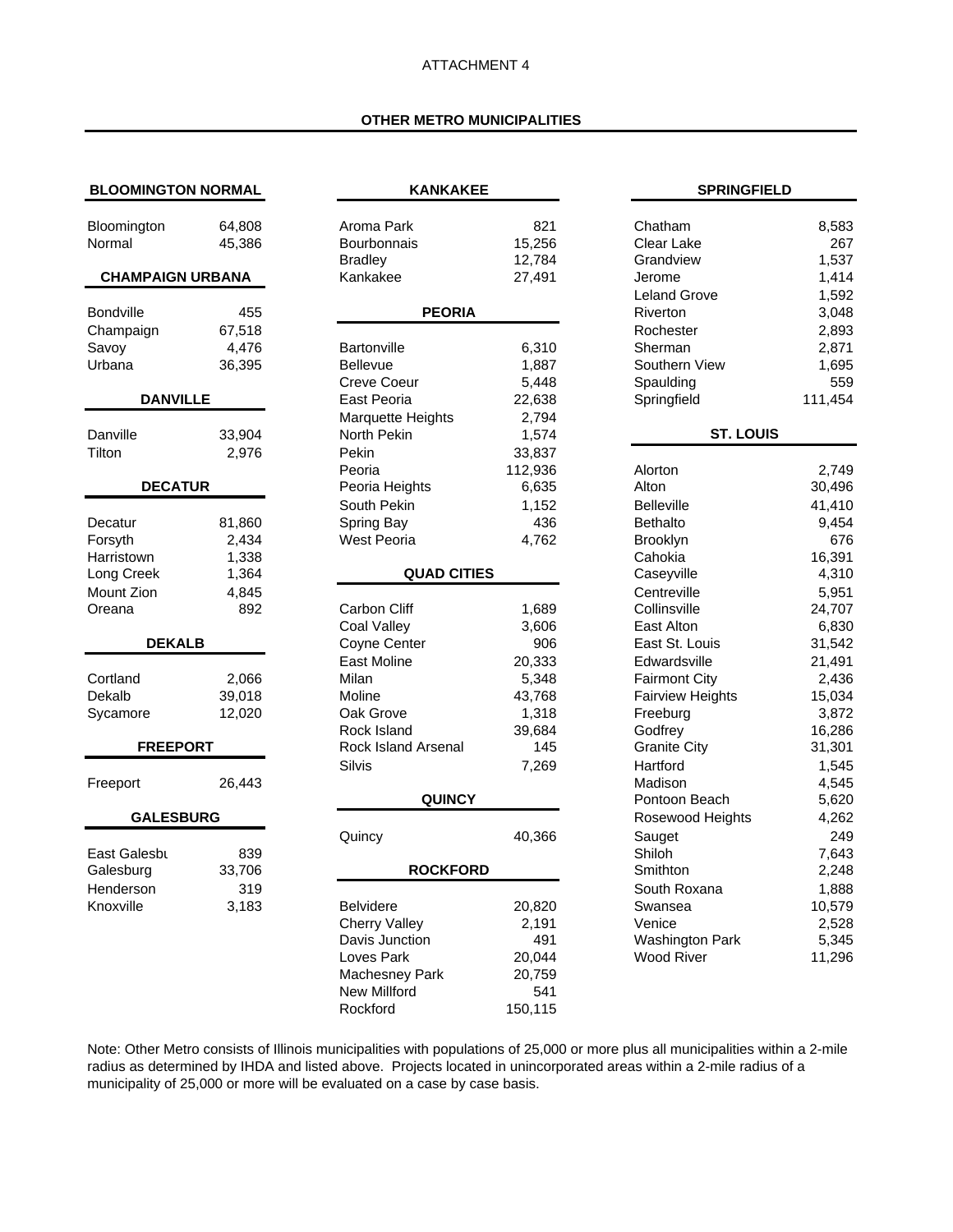

Greater than 50%

**Illinois Housing Development Authority Summary of Self Scoring Form**

**Possible Points Self Score Points Awarded** 12 4 8 8 4 6 4 6 4 40 0 0 12 10 -10 4 6 6 34 0 0 15 10 6 21 | 0 | 0 6 4 15 5 2 6 4 12 39 0 0 4 6 8 6 8 3. State-based Enterprise Participation **SUBTOTAL** 4. Unacceptable Practices a. General Contractor, Owner, Property Manager b. Architect, Consultant, or Syndicator 2. Green Initiatives a. Meet Section 7 Criteria b. Obtain Sustainable Certification 3. Enhanced Accessibility 4. Unit Mix a. Project contains at least 2 unit types b. Project contains at least 3 unit types **SUBTOTAL** 3. Community Impact B. SITE SUITABILITY AND MARKETABILITY 1. Market Study Evaluation 5. Large Units a. 30.1% - 50% b. 20.1% - 30% c. 10% - 20% **Scoring Category Comments Points Comments Comments** A. ARCHITECTURAL DESIGN AND PROJECT AMENITIES 1. Development Amenities b. Local Revitalization or Redevelopment Plan and QCT 2. Neighborhood Characteristics a. Desirable Activities b. Undesirable Activities **SUBTOTAL** c. Team Illinois Program Areas a. Local Revitalization or Redevelopment Plan 2. Deeper Targeting of 30% AMI Units for SLFs C. INCOME TARGETING 1. Deeper Targeting of 30% AMI Units for Supportive Housing Populations a. Greater than 10% 3. Unrestricted Units **SUBTOTAL** D. DEVELOPMENT TEAM CHARACTERISTICS 1. MBE/WBE/DBE Participation a. 26% or Greater Non-Profit c. Material Participation a. General Contractor, Owner, Property Manager b. Architect, Consultant, or Syndicator 2. Non-Profit Organization Participation E. FINANCIAL CHARACTERISTICS 1. Project-based Rental Assistance a. Percent of Units Assisted for LESS than 5 Years 10.1% - 25% 25.1% - 50% Greater than 50% b. Percent of Units Assisted for 5 Years or MORE 10.1% - 25% 25.1% - 50% b. 15% - 25% Non-Profit

10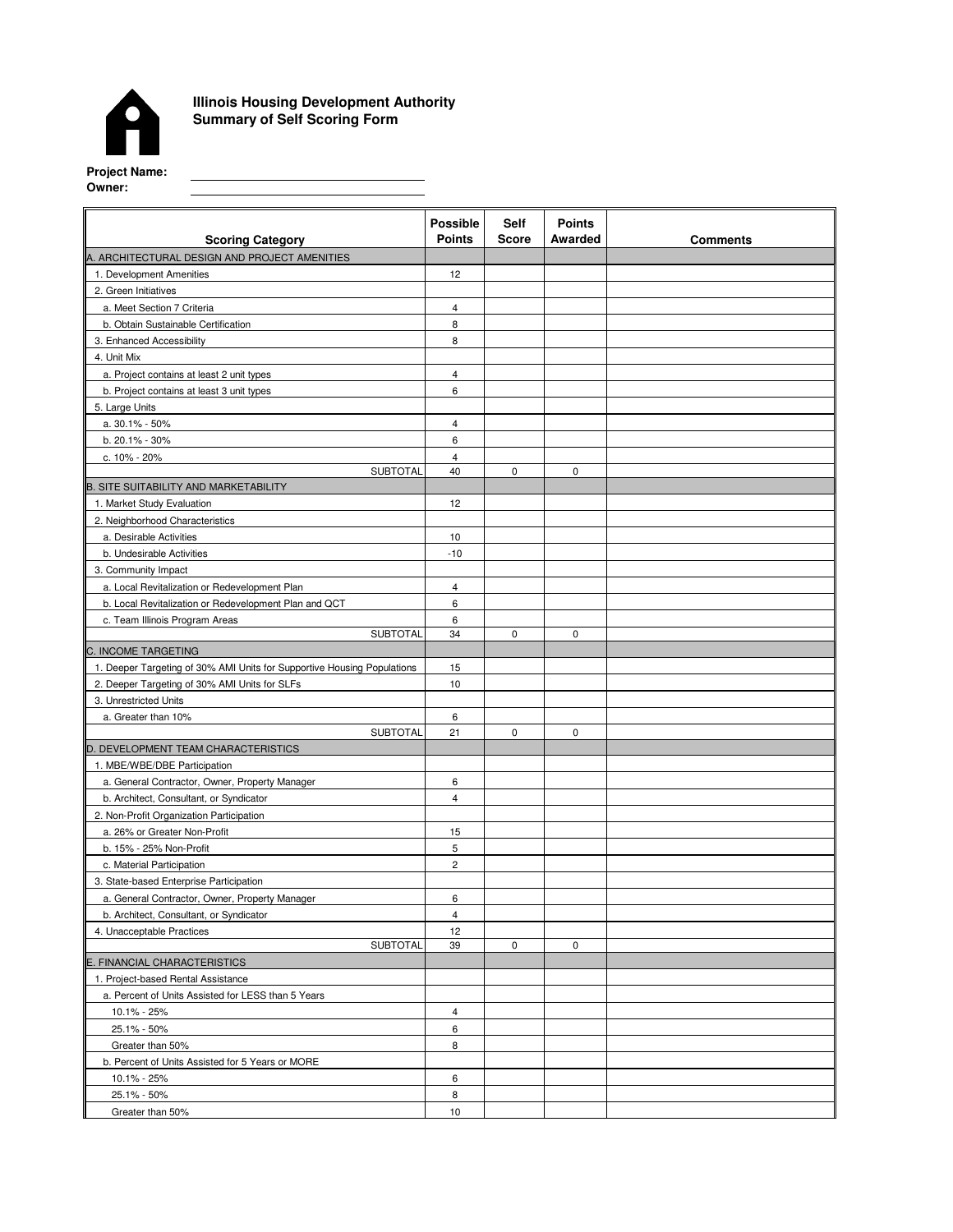| 2. Real Estate Tax Abatement                                              |                |             |             |  |
|---------------------------------------------------------------------------|----------------|-------------|-------------|--|
| a. Tax Abatement Commitment for LESS than 5 Years                         |                |             |             |  |
| 10% - 15%                                                                 | $\overline{4}$ |             |             |  |
| 15.1% - 20%                                                               | 6              |             |             |  |
| Greater than 20%                                                          | 8              |             |             |  |
| b. Tax Abatement Commitment for 5 Years of MORE                           |                |             |             |  |
| 10% - 15%                                                                 | 6              |             |             |  |
| 15.1% - 20%                                                               | 8              |             |             |  |
| Greater than 20%                                                          | 10             |             |             |  |
| 3. Financial Leveraging                                                   |                |             |             |  |
| 5% - 10%                                                                  | $\overline{4}$ |             |             |  |
| 10.1% - 20%                                                               | 6              |             |             |  |
| Greater than 20%                                                          | 8              |             |             |  |
| 4. Soft Costs as a Percentage of the Development Budget                   |                |             |             |  |
| 14.1% - 18%                                                               | $\overline{4}$ |             |             |  |
| 10.1% - 14%                                                               | 6              |             |             |  |
| 10% or Less                                                               | 8              |             |             |  |
| <b>SUBTOTAL</b>                                                           | 36             | $\mathbf 0$ | $\mathbf 0$ |  |
| F. HOUSING POLICY GOALS AND OBJECTIVES                                    |                |             |             |  |
| 1. Supportive Housing Populations                                         | 15             |             |             |  |
| 2. Veterans' Housing                                                      | 5              |             |             |  |
| 3. Rehabilitation / Adaptive Re-use                                       | $\overline{4}$ |             |             |  |
| 4. Preservation                                                           |                |             |             |  |
| a. Projects with Existing Section 8 Contracts; Section 202 or 811; Public |                |             |             |  |
| housing 1:1                                                               | 15             |             |             |  |
| b. Section 514 or 515                                                     | $10$           |             |             |  |
| c. Section 236; Section 42; Rents at 60% AMI, no rent restrictions        | 5              |             |             |  |
| 5. Historic Preservation                                                  |                |             |             |  |
| a. Projects on National Reqister                                          | 6              |             |             |  |
| b. Projects Nominated by SHPO                                             | $\overline{4}$ |             |             |  |
| 6. AHPAA Projects                                                         |                |             |             |  |
| a. Elderly Projects outside of AHPAA Set-Aside                            | $\overline{4}$ |             |             |  |
| b. Non-Elderly AHPAA Projects                                             | 6              |             |             |  |
| 7. Employer Direct Assistance                                             |                |             |             |  |
| .25% - .499%                                                              | $\overline{4}$ |             |             |  |
| .5% - .99%                                                                | 6              |             |             |  |
| 1% or greater                                                             | 8              |             |             |  |
| 8. Live Near Work / Transit-Oriented Development                          | 6              |             |             |  |
| 9. Transit-Oriented Development                                           | 6              |             |             |  |
| 10. Sustainable Communities                                               |                |             |             |  |
| a. 46 - 56 Points                                                         | 4              |             |             |  |
| b. 57 - 66 Points                                                         | 8              |             |             |  |
| 11. Longer Extended Use Period                                            | 8              |             |             |  |
| <b>SUBTOTAL</b>                                                           | 87             | 0           | 0           |  |
| <b>TOTAL</b>                                                              | 257            | 0           | 0           |  |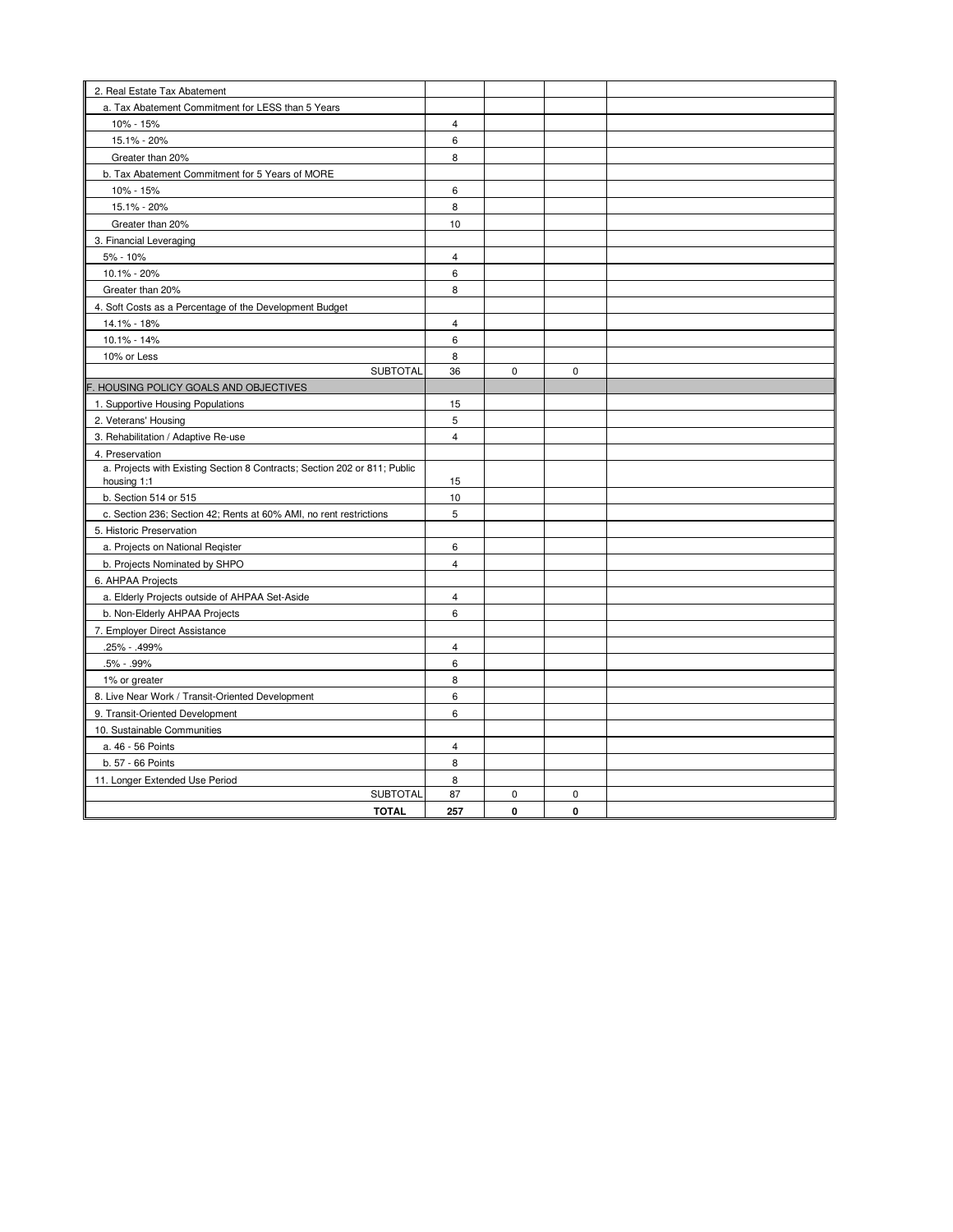

**lllinois Housing Development Authority Self Scoring Form**

**Project Name:**

**Owner:**

|    | <b>SCORING CATEGORY</b>                                                                                                                                                                                                              |                                                                                                                                                                                                                                                                                                                                                                                                                                                                                                                                                                                                                                                                                                                                                                                                     | <b>Points</b><br><b>Possible</b> | Self Score   Awarded | <b>IHDA</b> |
|----|--------------------------------------------------------------------------------------------------------------------------------------------------------------------------------------------------------------------------------------|-----------------------------------------------------------------------------------------------------------------------------------------------------------------------------------------------------------------------------------------------------------------------------------------------------------------------------------------------------------------------------------------------------------------------------------------------------------------------------------------------------------------------------------------------------------------------------------------------------------------------------------------------------------------------------------------------------------------------------------------------------------------------------------------------------|----------------------------------|----------------------|-------------|
|    |                                                                                                                                                                                                                                      | A. ARCHITECTURAL DESIGN AND PROJECT AMENITIES                                                                                                                                                                                                                                                                                                                                                                                                                                                                                                                                                                                                                                                                                                                                                       |                                  |                      |             |
| 1. | <b>Development Amenities</b><br>in this category.<br>Please list selected amenities below.<br><b>Required Exterior Amenities</b><br>1. <u>________________________________</u> _<br>Documentation:<br>incorporated into the Project. | In order to qualify for points in this category, Owners MUST choose at least two (2)<br>items from each amenity list in Section IX(A) as their minimum threshold amenities.<br>Projects will be awarded three (3) points for each item they choose from the lists in<br>addition to the minimum threshold amenities. Up to twelve (12) points will be awarded<br><b>Required Interior Amenities</b><br>1. <u>_____________________</u> _<br><b>Optional Amenities for Points</b><br>$\begin{array}{c}\n3.\n\end{array}$<br>4.<br>Owners seeking points in this category must submit the "Scoring -- Project Amenities<br>Certification" signed by a licensed architect that the amenities listed above will be<br>Owners that have chosen to substitute any amenities in this category must provide | 3<br>3<br>3<br>3                 |                      |             |
|    | Application was approved.                                                                                                                                                                                                            | evidence of the Authority's approval to substitute the amenity when the Preliminary                                                                                                                                                                                                                                                                                                                                                                                                                                                                                                                                                                                                                                                                                                                 |                                  |                      |             |
| 2. | <b>Green Initiatives</b><br>Points are not cumulative in this category.                                                                                                                                                              |                                                                                                                                                                                                                                                                                                                                                                                                                                                                                                                                                                                                                                                                                                                                                                                                     |                                  |                      |             |
|    | a.<br>exception of Item 7.3.                                                                                                                                                                                                         | Comply with all MANDATORY criteria described in Section 7: Healthy Living<br>Environment of the Enterprise Green Communities Criteria 2008, with the                                                                                                                                                                                                                                                                                                                                                                                                                                                                                                                                                                                                                                                | 4                                |                      |             |
|    | entities:                                                                                                                                                                                                                            | b. Commit to obtaining a sustainable building certification from one of the following                                                                                                                                                                                                                                                                                                                                                                                                                                                                                                                                                                                                                                                                                                               | 8                                |                      |             |
|    | Enterprise Green Communities certification                                                                                                                                                                                           |                                                                                                                                                                                                                                                                                                                                                                                                                                                                                                                                                                                                                                                                                                                                                                                                     |                                  |                      |             |
|    | U.S. Green Building Council's LEED for Homes certification                                                                                                                                                                           |                                                                                                                                                                                                                                                                                                                                                                                                                                                                                                                                                                                                                                                                                                                                                                                                     |                                  |                      |             |
|    | ICC 700-2008 National Green Building Standard certification                                                                                                                                                                          |                                                                                                                                                                                                                                                                                                                                                                                                                                                                                                                                                                                                                                                                                                                                                                                                     |                                  |                      |             |
|    | NAHB Model Green Home Building Guidelines certification                                                                                                                                                                              |                                                                                                                                                                                                                                                                                                                                                                                                                                                                                                                                                                                                                                                                                                                                                                                                     |                                  |                      |             |
|    | Documentation:                                                                                                                                                                                                                       |                                                                                                                                                                                                                                                                                                                                                                                                                                                                                                                                                                                                                                                                                                                                                                                                     |                                  |                      |             |
|    | licensed architect indicating how the Project will comply with the above criteria.                                                                                                                                                   | Owners must submit the "Scoring -- Green Initiatives Certification" signed by a                                                                                                                                                                                                                                                                                                                                                                                                                                                                                                                                                                                                                                                                                                                     |                                  |                      |             |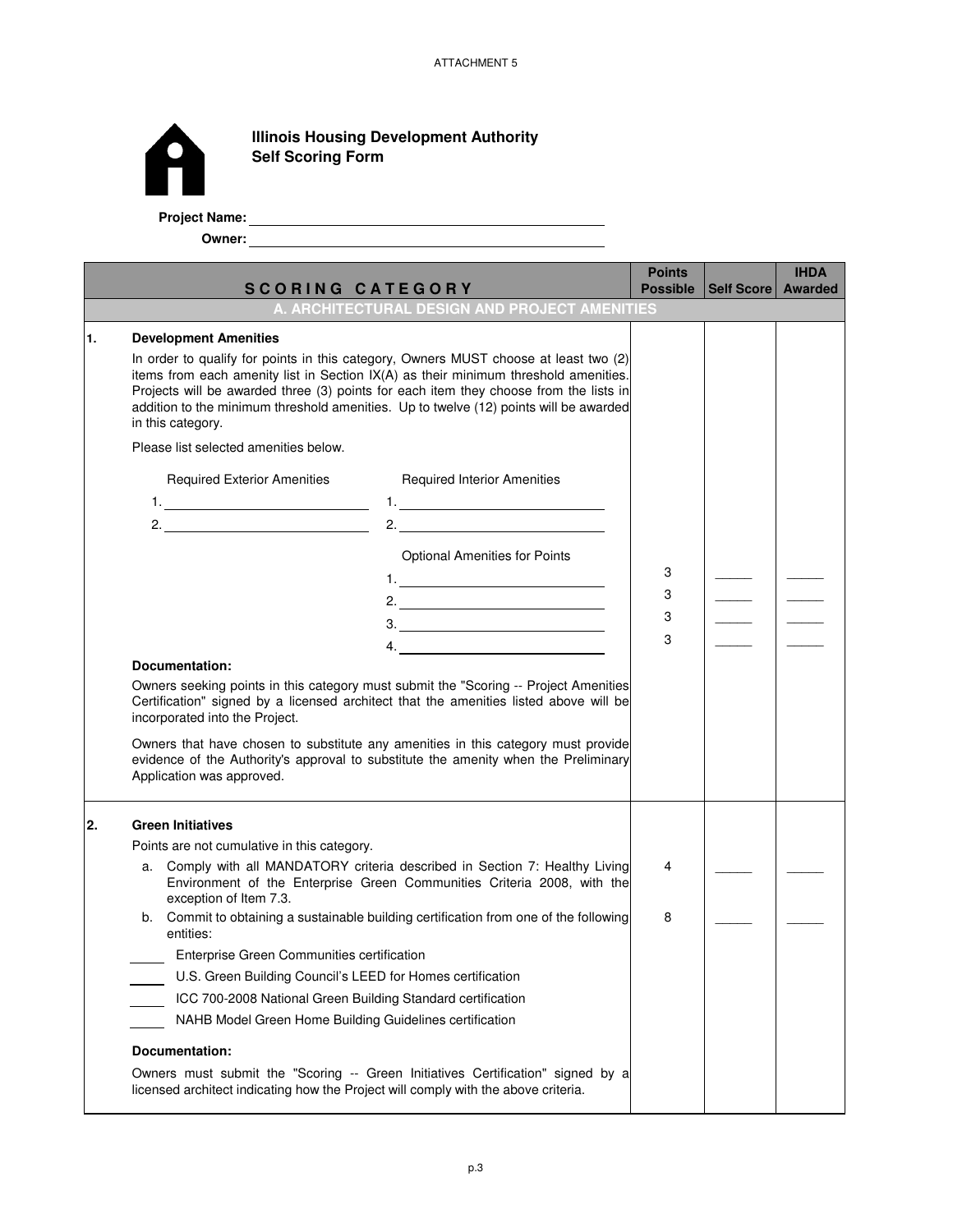|    | <b>SCORING CATEGORY</b>                                                                                                                                                                                                                                                                                                                 | <b>Points</b><br><b>Possible</b> | <b>Self Score</b> | <b>IHDA</b><br><b>Awarded</b> |
|----|-----------------------------------------------------------------------------------------------------------------------------------------------------------------------------------------------------------------------------------------------------------------------------------------------------------------------------------------|----------------------------------|-------------------|-------------------------------|
| 3. | <b>Enhanced Accessibility</b>                                                                                                                                                                                                                                                                                                           |                                  |                   |                               |
|    | Projects must comply with both of the following requirements:                                                                                                                                                                                                                                                                           |                                  |                   |                               |
|    | a. At least 10% of the total units in the Project are designed for persons with<br>mobility impairments, as defined in ICC/ANSI 117.1-2003.<br><b>AND</b>                                                                                                                                                                               |                                  |                   |                               |
|    | At least 2% of the total units in the Project are designed for persons with<br>b.<br>sensory impairments (not less than one unit), as defined in ICC/ANSI 117.1-<br>2003.                                                                                                                                                               |                                  |                   |                               |
|    | The units designed for persons with sensory impairments must be exclusive of the<br>units designed for persons with mobility impairments. In calculating the number of<br>accessible units that must be made available, Owners must ALWAYS round up to the<br>next unit (i.e. $51 \times 10\% = 5.1$ , round up to 6 accessible units). |                                  |                   |                               |
|    | Units for Persons with Mobility<br>Units for Persons with Sensory<br>Impairments<br>Impairments                                                                                                                                                                                                                                         |                                  |                   |                               |
|    | <b>Total Units</b><br><b>Total Units</b>                                                                                                                                                                                                                                                                                                |                                  |                   |                               |
|    | % of Total Units<br>% of Total Units                                                                                                                                                                                                                                                                                                    |                                  |                   |                               |
|    | Accessibility Certification" signed by a licensed architect that the project will comply<br>with the requirements listed above.                                                                                                                                                                                                         |                                  |                   |                               |
| 4. | <b>Unit Mix</b><br>Points are not cumulative in this category.                                                                                                                                                                                                                                                                          |                                  |                   |                               |
|    | Project contains two unit types, with each unit type making up at least 20% of<br>a.<br>total units.                                                                                                                                                                                                                                    | 4                                |                   |                               |
|    | b.<br>Project contains three or more unit types, with each unit type making up at least<br>10% of total units.                                                                                                                                                                                                                          | 6                                |                   |                               |
|    | 1BR Units $=$<br>% of Total Units                                                                                                                                                                                                                                                                                                       |                                  |                   |                               |
|    | $2BR$ Units =<br>% of Total Units                                                                                                                                                                                                                                                                                                       |                                  |                   |                               |
|    | $3BR$ Units $=$<br>% of Total Units                                                                                                                                                                                                                                                                                                     |                                  |                   |                               |
|    | $4BR$ Units $=$<br>% of Total Units                                                                                                                                                                                                                                                                                                     |                                  |                   |                               |
| 5. | <b>Large Units</b><br>Points will be awarded if the Project contains units with three or more bedrooms.<br>% of Units with 3+ BRs                                                                                                                                                                                                       |                                  |                   |                               |
|    | 3BR or Greater Units<br>$31\% - 50\%$<br>a.                                                                                                                                                                                                                                                                                             | 4                                |                   |                               |
|    | <b>Total Units</b><br>20% - 30%<br>b.                                                                                                                                                                                                                                                                                                   | 6                                |                   |                               |
|    | % of Total Units<br>$10 - 19%$<br>c.                                                                                                                                                                                                                                                                                                    | 4                                |                   |                               |
|    |                                                                                                                                                                                                                                                                                                                                         |                                  |                   |                               |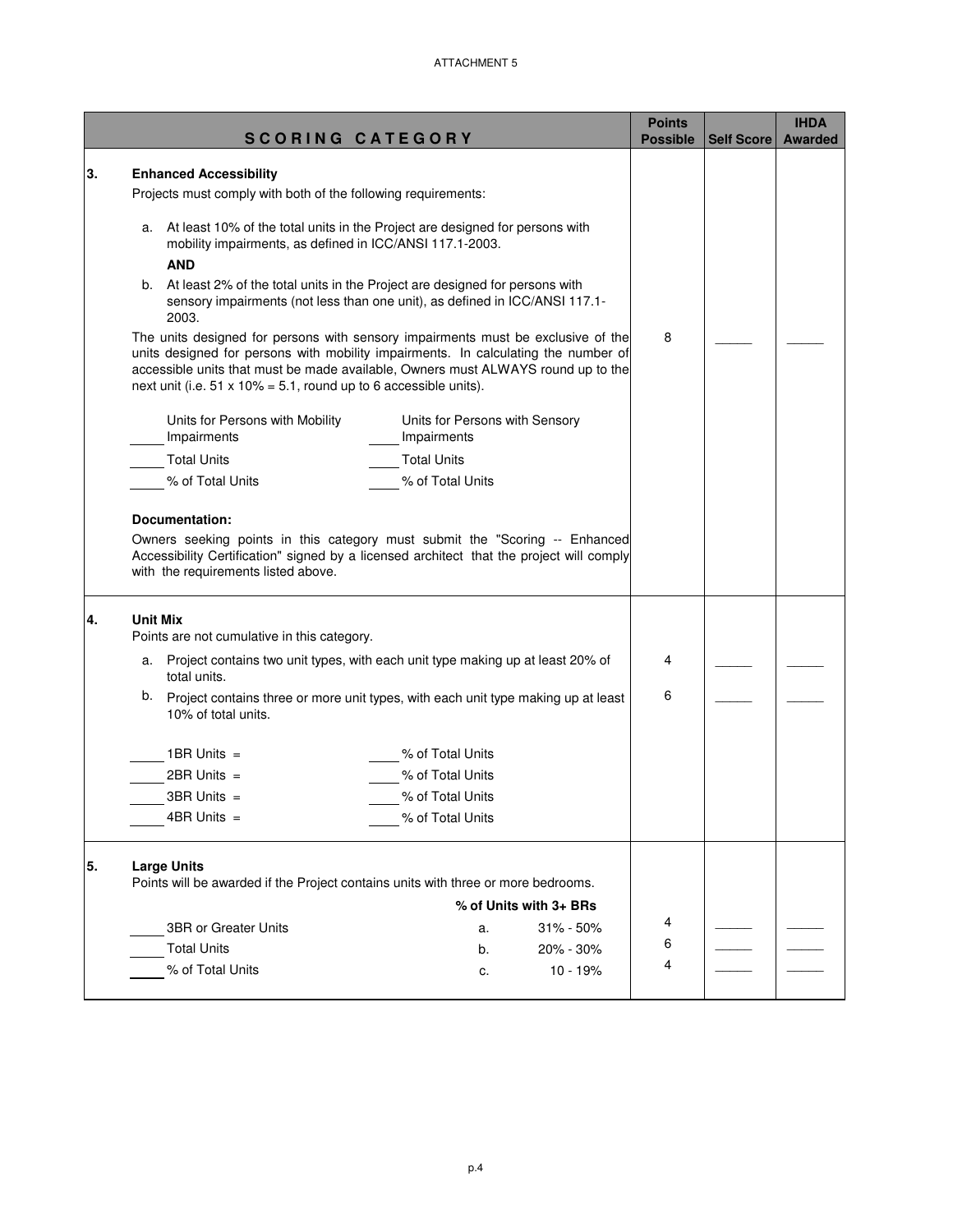|    | <b>SCORING CATEGORY</b>                                                                                                                                                                                                                                                                                                                                                                                                                                                                                                                                                                                                                                                                                                                                                                                                                                                                                                                                                                                                                                                                                                                                                                                                                                                                                                                                                                                                                                                                                    | <b>Points</b><br><b>Possible</b> | Self Score   Awarded | <b>IHDA</b> |
|----|------------------------------------------------------------------------------------------------------------------------------------------------------------------------------------------------------------------------------------------------------------------------------------------------------------------------------------------------------------------------------------------------------------------------------------------------------------------------------------------------------------------------------------------------------------------------------------------------------------------------------------------------------------------------------------------------------------------------------------------------------------------------------------------------------------------------------------------------------------------------------------------------------------------------------------------------------------------------------------------------------------------------------------------------------------------------------------------------------------------------------------------------------------------------------------------------------------------------------------------------------------------------------------------------------------------------------------------------------------------------------------------------------------------------------------------------------------------------------------------------------------|----------------------------------|----------------------|-------------|
|    | <b>B. SITE SUITABILITY AND MARKETABILITY</b>                                                                                                                                                                                                                                                                                                                                                                                                                                                                                                                                                                                                                                                                                                                                                                                                                                                                                                                                                                                                                                                                                                                                                                                                                                                                                                                                                                                                                                                               |                                  |                      |             |
| 1. | <b>Market Study Evaluation</b><br>The Authority will review the submitted site and market study in order to award points<br>in this category. In determining how many points to award a Project, the Authority<br>may take into account such factors including, but not limited to, the following:<br>development attributes; primary market area; existing rental market; market demand.                                                                                                                                                                                                                                                                                                                                                                                                                                                                                                                                                                                                                                                                                                                                                                                                                                                                                                                                                                                                                                                                                                                  | 12                               |                      |             |
| 2. | <b>Neighborhood Characteristics and Amenities</b><br>One (1) point will be awarded for each desirable activity/characteristic category that is<br>near a proposed Project up to a maximum of ten (10) points. One (1) point will be<br>deducted from the total desirable activities score for each undesirable<br>activity/characteristic category that is near a proposed Project. The total points<br>awarded will be determined by calculating the sum of the total desirable activity points<br>less the total undesirable activity points. A negative total in this category will be<br>awarded zero (0) points.                                                                                                                                                                                                                                                                                                                                                                                                                                                                                                                                                                                                                                                                                                                                                                                                                                                                                      | 10                               |                      |             |
|    | Desirable Activities<br>Undesirable Activities<br>2. $\qquad \qquad$<br>3.<br>4.<br>$\begin{tabular}{c} 5. & \begin{tabular}{@{}c@{}} \textbf{5.} & \textbf{6.} & \textbf{6.} \\ \textbf{6.} & \textbf{6.} & \textbf{6.} \\ \textbf{6.} & \textbf{6.} \\ \textbf{6.} & \textbf{6.} \\ \textbf{6.} & \textbf{6.} \\ \textbf{6.} & \textbf{6.} \\ \end{tabular} \end{tabular} \end{tabular} \begin{tabular}{c} \textbf{5.} & \textbf{6.} & \textbf{6.} \\ \textbf{6.} & \textbf{6.} \\ \textbf{6.} & \textbf{6.} \\ \text$<br>$\begin{array}{c c c c c} \hline \text{5.} & \text{${\color{blue}0}^{\phantom{\prime}}$} & \text{${\color{blue}0}$} \\\hline \end{array}$<br>$6. \underline{\hspace{2cm}}$<br>7.<br>$8. \begin{tabular}{ c c c c } \hline \rule{0.3cm}{.01cm} \rule{0.3cm}{.01cm} \rule{0.3cm}{.01cm} \rule{0.3cm}{.01cm} \rule{0.3cm}{.01cm} \rule{0.3cm}{.01cm} \rule{0.3cm}{.01cm} \rule{0.3cm}{.01cm} \rule{0.3cm}{.01cm} \rule{0.3cm}{.01cm} \rule{0.3cm}{.01cm} \rule{0.3cm}{.01cm} \rule{0.3cm}{.01cm} \rule{0.3cm}{.01cm} \rule{0.3cm}{.01cm} \rule{0$<br>8.<br>$9. \underline{\hspace{2.0cm}0. \underline{\hspace{2.0cm}}\hspace{2.0cm}}$<br>Documentation:<br>Owners must submit a site map and color photos of the desirable/undesirable<br>activities as described in Section I(B)(2).<br>If an Owner would like the Authority to consider mitigating circumstances for any<br>undesirable activity located near the proposed Project, a detailed explanation must be<br>provided. |                                  |                      |             |
| 3. | <b>Community Impact</b><br>Projects cannot receive points under both (a) and (b).<br>Local Revitalization or Redevelopment Plan<br>а.                                                                                                                                                                                                                                                                                                                                                                                                                                                                                                                                                                                                                                                                                                                                                                                                                                                                                                                                                                                                                                                                                                                                                                                                                                                                                                                                                                      |                                  |                      |             |
|    | Four (4) points will be awarded to Projects whose Application demonstrates that<br>the Project is located within the boundaries of the area targeted by a local<br>revitalization or redevelopment plan that includes housing policy goals. Projects<br>covered exclusively by Consolidated Plans and Planned Unit Developments will<br>not receive any points in this scoring category.                                                                                                                                                                                                                                                                                                                                                                                                                                                                                                                                                                                                                                                                                                                                                                                                                                                                                                                                                                                                                                                                                                                   | 4                                |                      |             |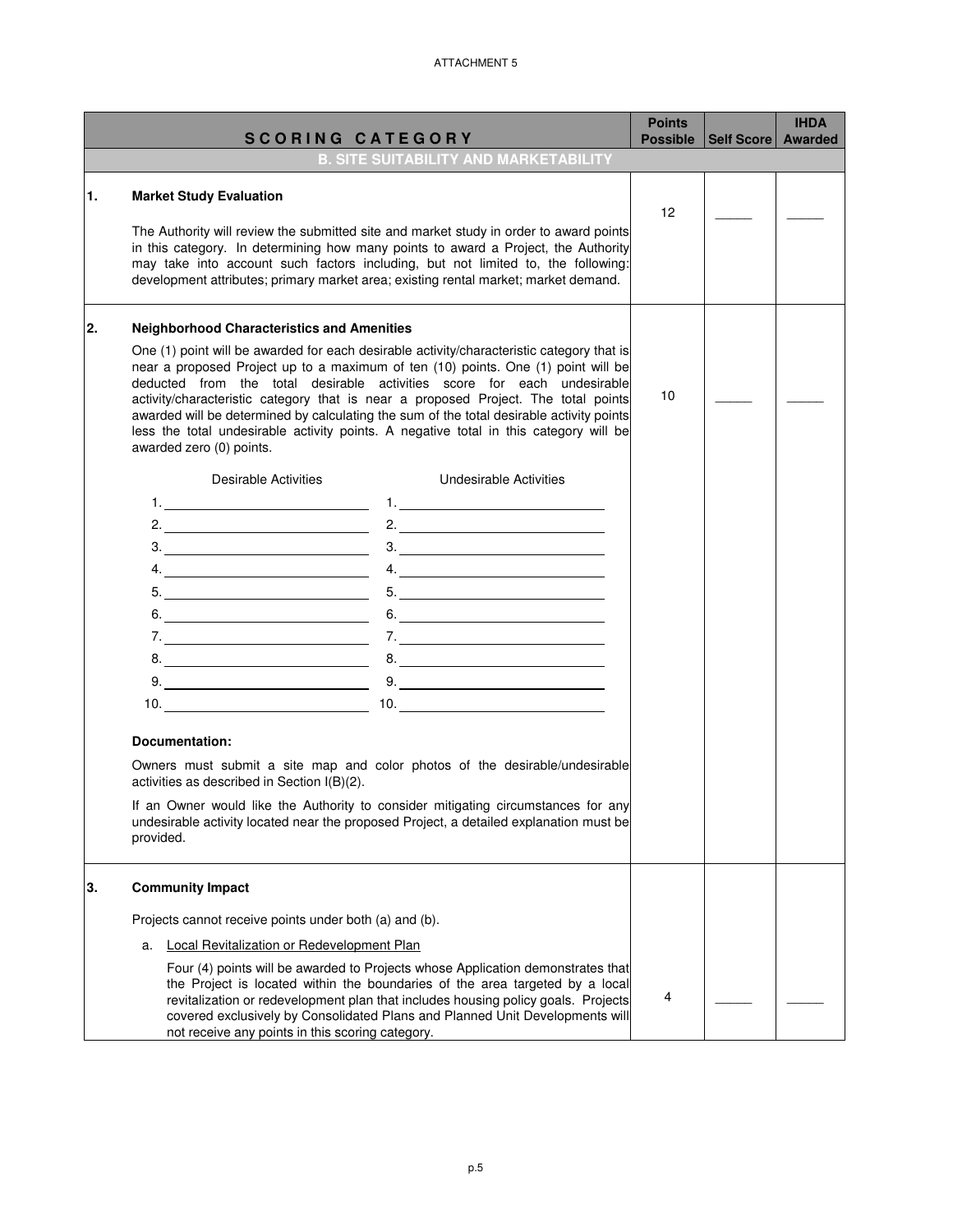|                                                                                                                                                                                                                                                                                                                              | <b>Points</b>   |                   | <b>IHDA</b>    |
|------------------------------------------------------------------------------------------------------------------------------------------------------------------------------------------------------------------------------------------------------------------------------------------------------------------------------|-----------------|-------------------|----------------|
| <b>SCORING CATEGORY</b>                                                                                                                                                                                                                                                                                                      | <b>Possible</b> | <b>Self Score</b> | <b>Awarded</b> |
| Local Revitalization or Redevelopment Plan and QCT<br>b.<br>Six (6) points will be awarded to Projects that demonstrate that the Project is<br>part of a local revitalization or redevelopment plan as described above AND is<br>located in a Qualified Census Tract as listed in Attachment 2 "Qualified Census<br>Tracts". | 6               |                   |                |
| <b>Census Tract Number</b><br>Documentation:                                                                                                                                                                                                                                                                                 |                 |                   |                |
| A copy of the Project area's revitalization or redevelopment plan.                                                                                                                                                                                                                                                           |                 |                   |                |
| A map clearly delineating the Project site within the boundaries of the revitalization or<br>redevelopment plan.                                                                                                                                                                                                             |                 |                   |                |
| A currently effective binding resolution evidencing formal adoption by a local<br>government of the revitalization or redevelopment plan prior to September 1, 2009.                                                                                                                                                         |                 |                   |                |
| A detailed description of how the Project supports at least one goal of the<br>revitalization or redevelopment plan.                                                                                                                                                                                                         |                 |                   |                |
| A letter from the chief elected municipal official or local Chicago alderman affirming<br>that the Project will contribute to the goals outlined in the revitalization or<br>redevelopment plan.                                                                                                                             |                 |                   |                |
| If available, any development agreement regarding the Project and the revitalization<br>or redevelopment plan.                                                                                                                                                                                                               |                 |                   |                |
| Areas targeted by the Governor's Team Illinois Program<br>с.<br>Projects proposed in the following Governor's Team Illinois Program targeted<br>areas will receive six (6) points:                                                                                                                                           | 6               |                   |                |
| <b>Alexander County</b><br>Eastern portion of City of Aurora (as<br>served by TEAM Illinois)<br>Englewood (as defined by the City of<br>Chicago community area map)<br>Pembroke Township (in Kankakee<br>County)<br>Savanna (in Carroll County)<br>Venice (in Madison County)                                                |                 |                   |                |
| <b>C. INCOME TARGETING</b>                                                                                                                                                                                                                                                                                                   |                 |                   |                |
| <b>Deeper Targeting for Supportive Housing Populations</b><br>1.<br>The Authority will award up to fifteen (15) points to Projects whose Owners commit to<br>set aside ten percent (10%) or more of the units for Extremely Low Income (at or<br>below 30% of Area Median Income) Supportive Housing Populations.            | 15              |                   |                |
| <b>Supportive Housing Population Units</b><br><b>Total Units</b>                                                                                                                                                                                                                                                             |                 |                   |                |
| % of Total Units<br>Documentation:                                                                                                                                                                                                                                                                                           |                 |                   |                |
| Owners seeking points in this category must submit a draft "Referral and Support<br>Agreement" available on the Authority's website (www.ihda.org).                                                                                                                                                                          |                 |                   |                |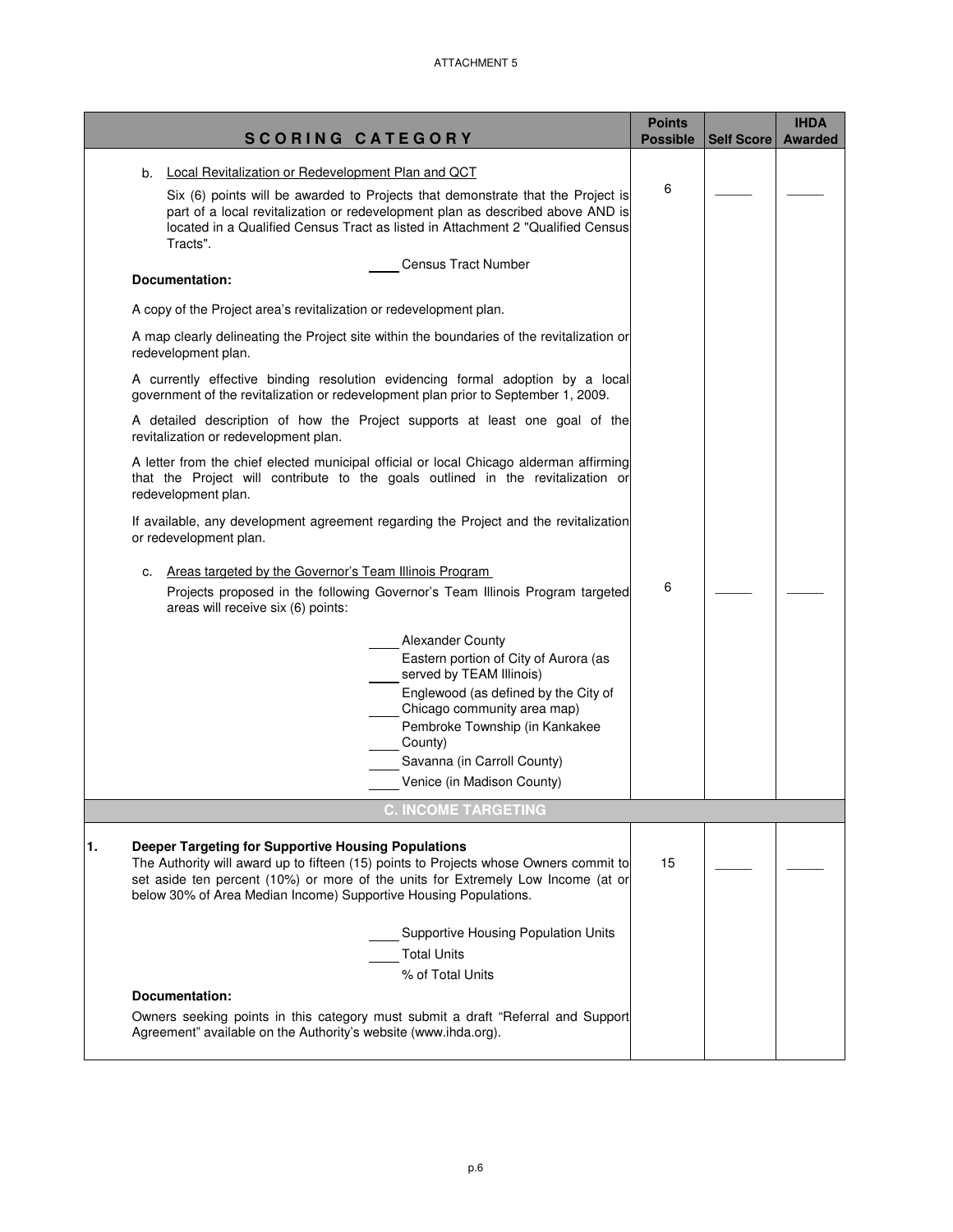|    |                                                                                                                                                                                                                                                                                                                                                                      |                 |                   | <b>IHDA</b>    |
|----|----------------------------------------------------------------------------------------------------------------------------------------------------------------------------------------------------------------------------------------------------------------------------------------------------------------------------------------------------------------------|-----------------|-------------------|----------------|
|    | <b>SCORING CATEGORY</b>                                                                                                                                                                                                                                                                                                                                              | <b>Possible</b> | <b>Self Score</b> | <b>Awarded</b> |
| 2. | Deeper Targeting for Supportive Living Facilities<br>SLF Projects will receive ten (10) points in this category if Owners commit to set aside<br>ten percent (10%) or more of the units for Extremely Low Income (at or below 30% of<br>Area Median Income) households.                                                                                              | 10              |                   |                |
|    | Units at 30% AMI or below<br><b>Total Units</b><br>% of Total Units<br>Documentation:                                                                                                                                                                                                                                                                                |                 |                   |                |
|    | Owners seeking points in this category must submit a letter of SLF approval from the<br>Illinois Department of Healthcare and Family Services.                                                                                                                                                                                                                       |                 |                   |                |
| 3. | <b>Unrestricted Units</b><br>Points will be awarded to Projects that include units which are neither income nor rent<br>restricted by any funding source. Points will be awarded in this category only if the<br>site and market study presented by the Owner supports the proposed mix of<br>unrestricted and Tax Credit eligible units.<br>% of Unrestricted Units |                 |                   |                |
|    | <b>Unrestricted Units</b><br>10% or Greater<br>a.<br><b>Total Units</b><br>% of Total Units                                                                                                                                                                                                                                                                          | 6               |                   |                |
|    | <b>D. DEVELOPMENT TEAM CHARACTERISTICS</b>                                                                                                                                                                                                                                                                                                                           |                 |                   |                |
| 1. | Minority-, Female-, or Persons with Disabilities-Owned Business Participation in<br>Project<br>Projects will be awarded points if a Participant is a qualified minority-, female-, or<br>persons with disabilities-owned business. In order to qualify, the team member must<br>comply with the following requirements:                                              |                 |                   |                |
|    | For-profit Business: The Participant must be currently certified under Illinois Business<br>Enterprise Program for Minorities, Females, and Persons with Disabilities ("MAFBE")<br>or equivalent state program if based outside of Illinois.                                                                                                                         |                 |                   |                |
|    | Non-profit Organization: The Participant qualifies as minority-, female-, or persons<br>with disabilities-owned if a minimum of 51% of the members of the Board of Directors<br>of the non-profit are minorities, females, or persons with disabilities.                                                                                                             |                 |                   |                |
|    | Points are not cumulative in this category.                                                                                                                                                                                                                                                                                                                          |                 |                   |                |
|    | If a qualified minority-, female-, or persons with disabilities-owned business acts<br>a.<br>as the GENERAL CONTRACTOR, OWNER, OR PROPERTY MANAGER.                                                                                                                                                                                                                  | 6               |                   |                |
|    | If a qualified minority-, female-, or persons with disabilities-owned business acts<br>b.<br>as the ARCHITECT, CONSULTANT, OR SYNDICATOR.                                                                                                                                                                                                                            | 4               |                   |                |
|    | Name of Organization:<br><u> 1980 - Andrea Albert III, martin amerikan ba</u>                                                                                                                                                                                                                                                                                        |                 |                   |                |
|    | Role in Development Team:                                                                                                                                                                                                                                                                                                                                            |                 |                   |                |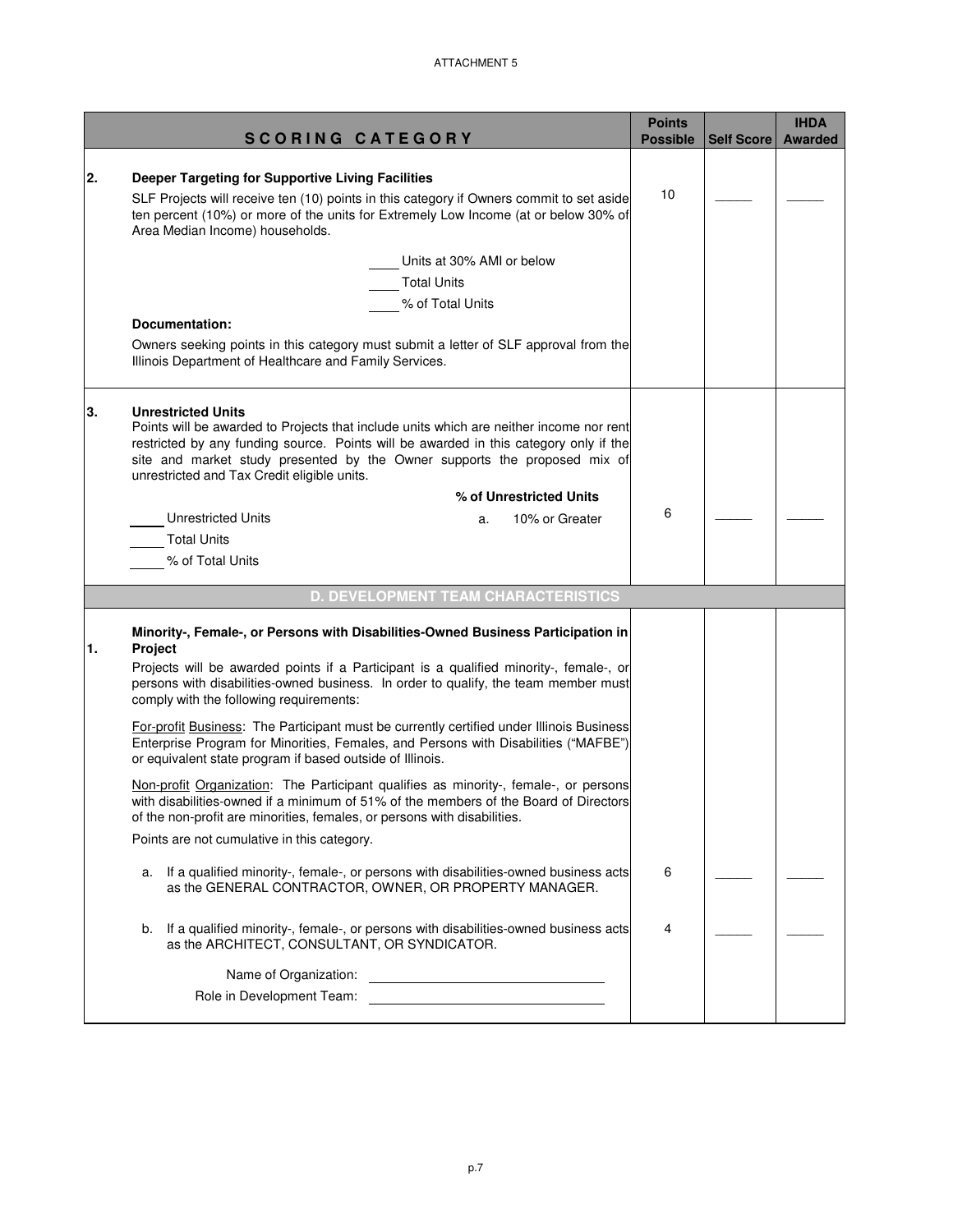|    | <b>SCORING CATEGORY</b>                                                                                                                                                                                                                                                                                                                                                                                                                                                                                                                                                                                                                                                                                                                                                                                                 | <b>Points</b><br><b>Possible</b> | Self Score | <b>IHDA</b><br><b>Awarded</b> |
|----|-------------------------------------------------------------------------------------------------------------------------------------------------------------------------------------------------------------------------------------------------------------------------------------------------------------------------------------------------------------------------------------------------------------------------------------------------------------------------------------------------------------------------------------------------------------------------------------------------------------------------------------------------------------------------------------------------------------------------------------------------------------------------------------------------------------------------|----------------------------------|------------|-------------------------------|
|    | <b>Documentation:</b>                                                                                                                                                                                                                                                                                                                                                                                                                                                                                                                                                                                                                                                                                                                                                                                                   |                                  |            |                               |
|    | Owners seeking points in this category must submit the MAFBE certification for the<br>relevant Participant or the "Scoring -- Minority-, Female-, or Persons with Disabilities-<br>Owned Business Participation Certification" evidencing that fifty-one percent (51%) of<br>the members of the Board of Directors of the relevant Participant are minorities,<br>females, or persons with disabilities.                                                                                                                                                                                                                                                                                                                                                                                                                |                                  |            |                               |
| 2. | <b>Non-Profit Organization Participation</b>                                                                                                                                                                                                                                                                                                                                                                                                                                                                                                                                                                                                                                                                                                                                                                            |                                  |            |                               |
|    | Points are not cumulative in this category.                                                                                                                                                                                                                                                                                                                                                                                                                                                                                                                                                                                                                                                                                                                                                                             |                                  |            |                               |
|    | To qualify for points in this category, a qualified non-profit corporation must<br>a.<br>have an ownership interest of twenty-six percent (26%) or greater in the general<br>partner or member of the Owner that includes a commensurate distribution of<br>financial benefits as evidenced in the operating agreement. The non-profit<br>corporation must remain in the Project throughout the Extended Use Period. A<br>qualified non-profit corporation, as defined in Section 42, is a corporation which<br>is not affiliated with or controlled by a for-profit corporation, has an ownership<br>interest in the Project either directly or through a wholly-owned subsidiary, and<br>has as one of its exempt purposes the fostering of low-income housing within<br>the meaning of Section 42(h)(5)(C).          | 15                               |            |                               |
|    | To qualify for points in this category, a qualified non-profit corporation must<br>b.<br>have an ownership interest of fifteen to twenty-five percent (15% - 25%) in the<br>general partner or member of the Owner that includes a commensurate<br>distribution of financial benefits as evidenced in the operating agreement. The<br>non-profit corporation must remain in the Project throughout the Extended Use<br>Period. A qualified non-profit corporation, as defined in Section 42, is a<br>corporation which is not affiliated with or controlled by a for-profit corporation,<br>has an ownership interest in the Project either directly or through a wholly-<br>owned subsidiary, and has as one of its exempt purposes the fostering of low-<br>income housing within the meaning of Section 42(h)(5)(C). | 5                                |            |                               |
|    | Points will be awarded to Projects where a qualified non-profit organization, as<br>c.<br>defined in Section 42, has a Material Participation in the development and<br>operating of the Project throughout the Extended Use Period. Applicants must<br>submit a written narrative detailing Material Participation including the number<br>of hours and corresponding activities the qualified non-profit organization will<br>undertake on a quarterly basis.<br>Non-Profit Organization:<br>Role in Ownership Entity:                                                                                                                                                                                                                                                                                                | $\overline{c}$                   |            |                               |
|    |                                                                                                                                                                                                                                                                                                                                                                                                                                                                                                                                                                                                                                                                                                                                                                                                                         |                                  |            |                               |
|    | Documentation:                                                                                                                                                                                                                                                                                                                                                                                                                                                                                                                                                                                                                                                                                                                                                                                                          |                                  |            |                               |
|    | Owners seeking points in this category must submit the participating non-profit<br>corporation's IRS 501(c)3 determination letter and Articles of Incorporation.                                                                                                                                                                                                                                                                                                                                                                                                                                                                                                                                                                                                                                                        |                                  |            |                               |
|    | If the ownership entity is comprised of a joint venture, the Owner must submit an<br>executed operating agreement evidencing the relationship between the entities and<br>the distribution of financial benefits.                                                                                                                                                                                                                                                                                                                                                                                                                                                                                                                                                                                                       |                                  |            |                               |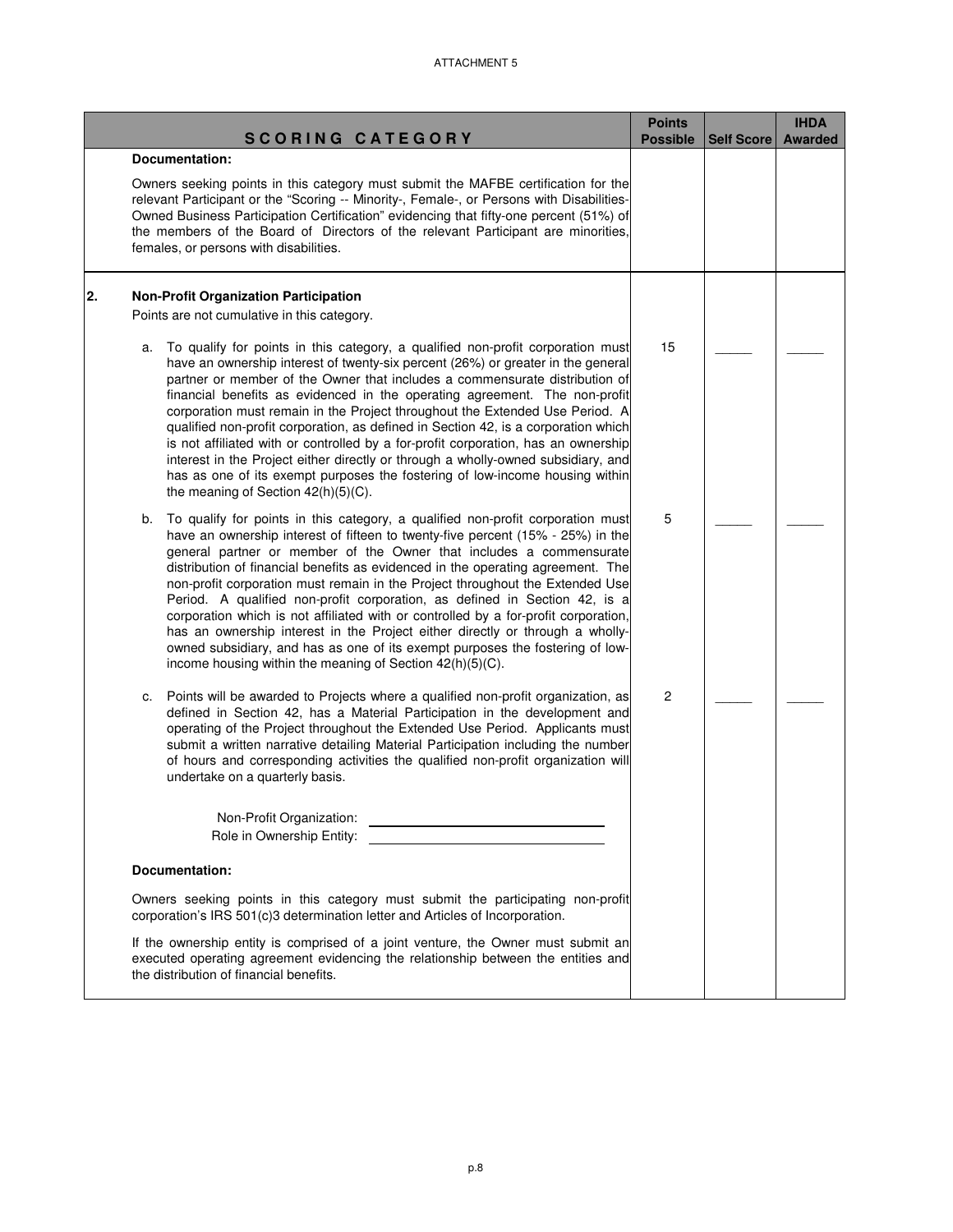|    | <b>SCORING CATEGORY</b>                                                                                                                                                                                                                                                                                                                                                                             | <b>Points</b><br><b>Possible</b> | Self Score | <b>IHDA</b><br><b>Awarded</b> |
|----|-----------------------------------------------------------------------------------------------------------------------------------------------------------------------------------------------------------------------------------------------------------------------------------------------------------------------------------------------------------------------------------------------------|----------------------------------|------------|-------------------------------|
|    |                                                                                                                                                                                                                                                                                                                                                                                                     |                                  |            |                               |
| 3. | Illinois-Based Organization Participation<br>Projects will be awarded points if a Participant is a qualified Illinois-based<br>organization. In order to qualify, the Participant must be an Illinois-based organization<br>whose place of business has been located in the State of Illinois for a minimum of two<br>$(2)$ years.                                                                  |                                  |            |                               |
|    | Points are not cumulative in this category.                                                                                                                                                                                                                                                                                                                                                         |                                  |            |                               |
| а. | If a qualified Illinois-based organization acts as the GENERAL CONTRACTOR,<br>OWNER, OR PROPERTY MANAGER                                                                                                                                                                                                                                                                                            | 6                                |            |                               |
| b. | If a qualified Illinois-based organization acts as the ARCHITECT,<br>CONSULTANT, OR SYNDICATOR                                                                                                                                                                                                                                                                                                      | 4                                |            |                               |
|    |                                                                                                                                                                                                                                                                                                                                                                                                     |                                  |            |                               |
|    |                                                                                                                                                                                                                                                                                                                                                                                                     |                                  |            |                               |
|    | Number of years in Illinois:<br><u> 1989 - Johann Barbara, martxa alemaniar a</u>                                                                                                                                                                                                                                                                                                                   |                                  |            |                               |
|    | Documentation:                                                                                                                                                                                                                                                                                                                                                                                      |                                  |            |                               |
|    | Owners seeking points in this category must submit a copy of the Secretary of State's<br>Certificate of Valid Existence for the relevant Participant.                                                                                                                                                                                                                                               |                                  |            |                               |
|    | The Authority may deduct points based on any Participants who have failed to<br>demonstrate proficiency with the Tax Credit program or other government-sponsored<br>housing programs ("Program"). Applications will be awarded up to twelve (12) points<br>and points may be deducted based on the criteria described below. A negative total<br>in this category will be awarded zero (0) points. | 12                               |            |                               |
|    | Record of unsatisfactory prior performance in any Program<br>Negative results on any physical inspection performed by a Program<br>administrator<br>Failure to provide and maintain amenities as represented in a Program                                                                                                                                                                           |                                  |            |                               |
|    | application<br>Failure to provide and maintain services as represented in a Program                                                                                                                                                                                                                                                                                                                 |                                  |            |                               |
|    | application<br>Failure to build a development according to the governing architectural and                                                                                                                                                                                                                                                                                                          |                                  |            |                               |
|    | construction guidelines<br>Failure to comply with any representations made in any application to                                                                                                                                                                                                                                                                                                    |                                  |            |                               |
|    | participate in a Program                                                                                                                                                                                                                                                                                                                                                                            |                                  |            |                               |
|    | Failure to make satisfactory progress on an earlier development in a Program                                                                                                                                                                                                                                                                                                                        |                                  |            |                               |
|    | Involuntarily termination of a Tax Credit reservation<br>Participation in a development that has been monitored and determined to have<br>uncorrected noncompliance                                                                                                                                                                                                                                 |                                  |            |                               |
|    | Participation in a development where an 8823 has been filed                                                                                                                                                                                                                                                                                                                                         |                                  |            |                               |
|    | Failure to pay any fee or expense                                                                                                                                                                                                                                                                                                                                                                   |                                  |            |                               |
|    | Documentation:                                                                                                                                                                                                                                                                                                                                                                                      |                                  |            |                               |
|    | In the event any of these unacceptable practices apply to any Participant, the Owner<br>may include in the Application an explanation of the circumstances surrounding the<br>unacceptable practice and the roles of Participants.                                                                                                                                                                  |                                  |            |                               |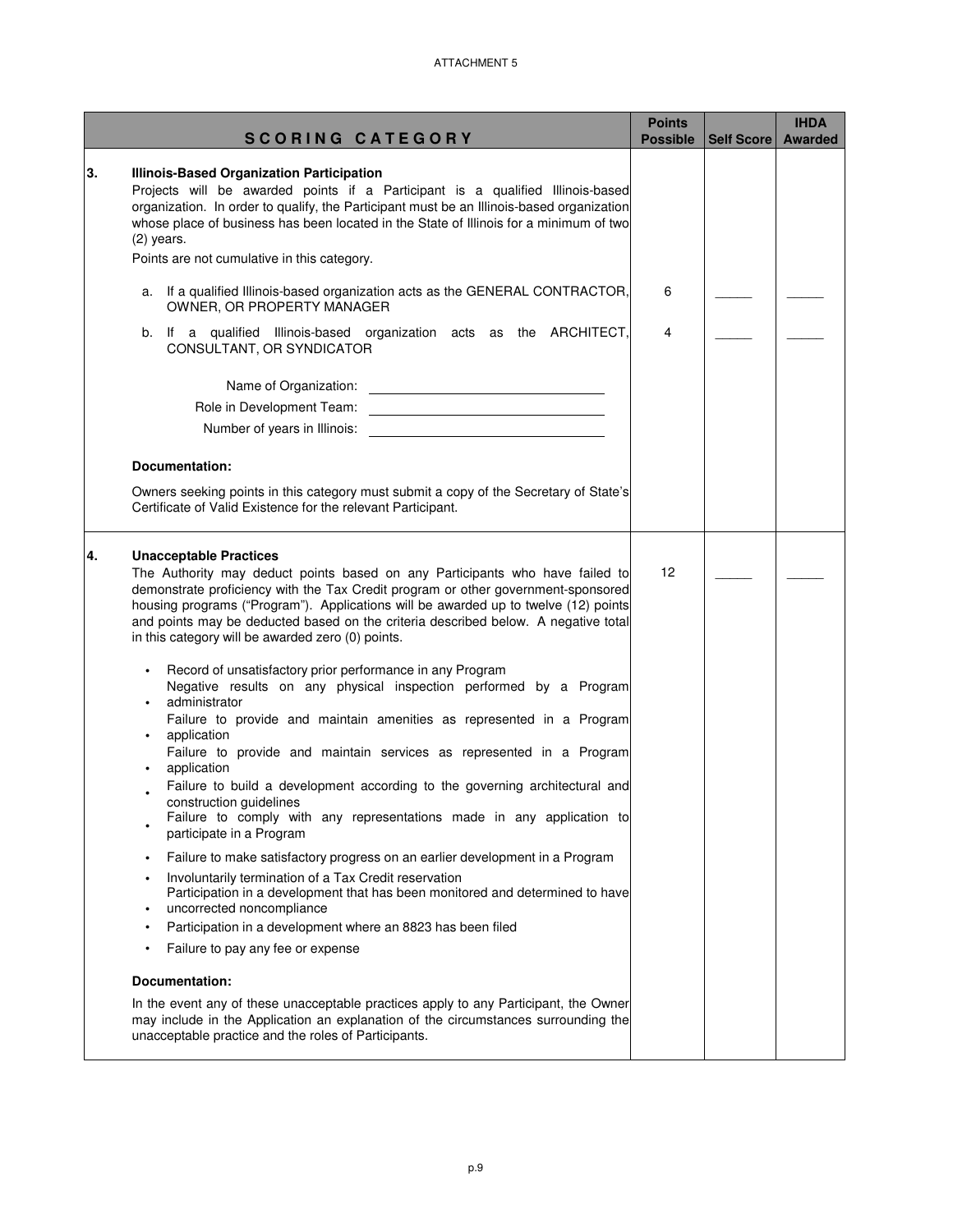|    |                                                                                                                                                                                                                              |    |                                  | <b>Points</b>   |            | <b>IHDA</b>    |
|----|------------------------------------------------------------------------------------------------------------------------------------------------------------------------------------------------------------------------------|----|----------------------------------|-----------------|------------|----------------|
|    | <b>SCORING CATEGORY</b><br>E. FINANCIAL CHARACTERISTICS                                                                                                                                                                      |    |                                  | <b>Possible</b> | Self Score | <b>Awarded</b> |
|    |                                                                                                                                                                                                                              |    |                                  |                 |            |                |
| 1. | <b>Rental Assistance</b><br>Projects that provide project-based rental assistance will be awarded points based on<br>the incomes of assisted tenants, number of units assisted, and the length of<br>committed assistance.   |    |                                  |                 |            |                |
|    | a. For Projects where the term of the Rental Assistance contract is LESS than 5<br>years:                                                                                                                                    |    |                                  |                 |            |                |
|    |                                                                                                                                                                                                                              |    | % of Units Assisted              |                 |            |                |
|    |                                                                                                                                                                                                                              | a. | 10% - 25%                        | 4               |            |                |
|    |                                                                                                                                                                                                                              | b. | 25.1% - 50%                      | 6               |            |                |
|    | b. For Projects where the term of the Rental Assistance contract is 5 years or<br><b>GREATER:</b>                                                                                                                            |    | c. Greater than 50%              | 8               |            |                |
|    |                                                                                                                                                                                                                              |    | % of Units Assisted              |                 |            |                |
|    |                                                                                                                                                                                                                              | a. | 10% - 25%                        | 6               |            |                |
|    | Type of Assistance: _______________________                                                                                                                                                                                  | b. | 25.1% - 50%                      | 8               |            |                |
|    | Term of Assistance:                                                                                                                                                                                                          |    | c. Greater than 50%              | 10              |            |                |
|    | Assisted Units                                                                                                                                                                                                               |    |                                  |                 |            |                |
|    | Total Units                                                                                                                                                                                                                  |    |                                  |                 |            |                |
|    | % of Total                                                                                                                                                                                                                   |    |                                  |                 |            |                |
|    | <b>Documentation:</b>                                                                                                                                                                                                        |    |                                  |                 |            |                |
|    | Owners seeking points in this category must submit documentation evidencing a<br>current rental assistance contract or a commitment to provide rental assistance to the<br>proposed Project as described in Section I(E)(1). |    |                                  |                 |            |                |
| 2. | <b>Real Estate Tax Abatement</b>                                                                                                                                                                                             |    |                                  |                 |            |                |
|    | Projects that demonstrate a reduction in a Project's real estate taxes will be awarded<br>points based on the percentage reduction and the term of the reduction.                                                            |    |                                  |                 |            |                |
|    | a. For Projects where the term of the tax abatement is LESS than 5 years:                                                                                                                                                    |    |                                  |                 |            |                |
|    |                                                                                                                                                                                                                              |    | % Reduction of Real Estate Taxes |                 |            |                |
|    |                                                                                                                                                                                                                              | a. | 10% - 15%                        | 4               |            |                |
|    |                                                                                                                                                                                                                              | b. | 15.1% - 20%                      | 6               |            |                |
|    |                                                                                                                                                                                                                              |    | c. Greater than 20%              | 8               |            |                |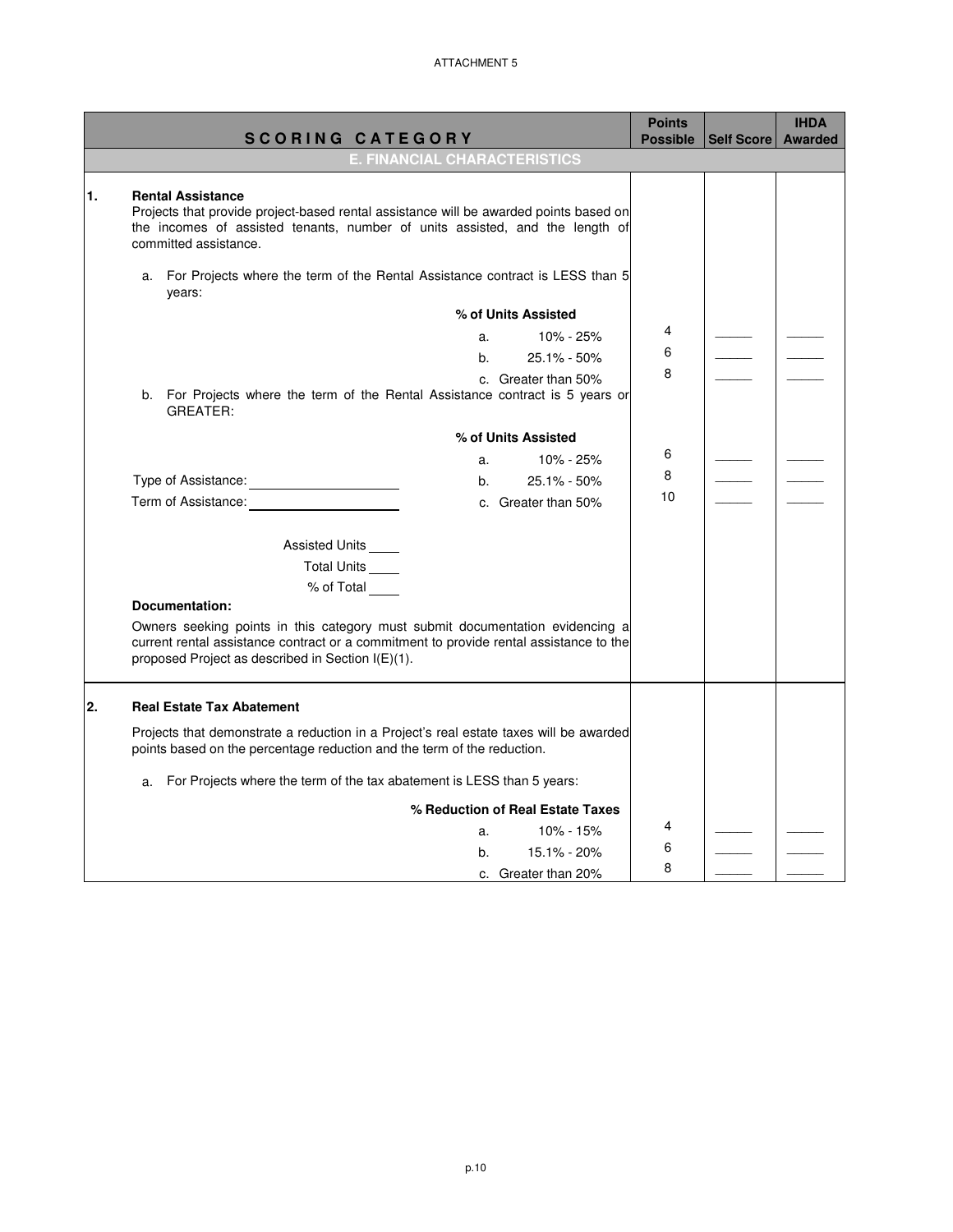|    | <b>SCORING CATEGORY</b>                                                                                                                                                                                                                                                                                                                                                                                                                                                                                                                                   | <b>Points</b><br><b>Possible</b> | Self Score | <b>IHDA</b><br><b>Awarded</b> |
|----|-----------------------------------------------------------------------------------------------------------------------------------------------------------------------------------------------------------------------------------------------------------------------------------------------------------------------------------------------------------------------------------------------------------------------------------------------------------------------------------------------------------------------------------------------------------|----------------------------------|------------|-------------------------------|
|    | For Projects where the term of the tax abatement is 5 years or GREATER:<br>b.                                                                                                                                                                                                                                                                                                                                                                                                                                                                             |                                  |            |                               |
|    | % Reduction of Real Estate Taxes                                                                                                                                                                                                                                                                                                                                                                                                                                                                                                                          |                                  |            |                               |
|    | $10\% - 15\%$<br>a.                                                                                                                                                                                                                                                                                                                                                                                                                                                                                                                                       | 6                                |            |                               |
|    | 15.1% - 20%<br>Type of Assistance: _______________________<br>b.                                                                                                                                                                                                                                                                                                                                                                                                                                                                                          | 8                                |            |                               |
|    | Term of Assistance: ________________________<br>c. Greater than 20%                                                                                                                                                                                                                                                                                                                                                                                                                                                                                       | 10                               |            |                               |
|    |                                                                                                                                                                                                                                                                                                                                                                                                                                                                                                                                                           |                                  |            |                               |
|    | Estimated Taxes without Abatement: __________________                                                                                                                                                                                                                                                                                                                                                                                                                                                                                                     |                                  |            |                               |
|    | Estimated Taxes with Abatement: ________________                                                                                                                                                                                                                                                                                                                                                                                                                                                                                                          |                                  |            |                               |
|    | Percent Reduction in Taxes:<br><u>[</u> [11] Percent Reduction in Taxes:<br>Documentation:                                                                                                                                                                                                                                                                                                                                                                                                                                                                |                                  |            |                               |
|    | Owners seeking points in this category must submit documentation evidencing a real                                                                                                                                                                                                                                                                                                                                                                                                                                                                        |                                  |            |                               |
|    | estate tax abatement for the proposed Project as described in Section I(E)(2).                                                                                                                                                                                                                                                                                                                                                                                                                                                                            |                                  |            |                               |
| 3. | <b>Financial Leveraging</b>                                                                                                                                                                                                                                                                                                                                                                                                                                                                                                                               |                                  |            |                               |
|    | Projects that leverage scarce Authority resources will be awarded points based on the<br>percentage of resources in the development budget that come from sources other<br>than the Authority's HOME funds, Affordable Housing Trust Fund, and the equity<br>generated from the sale of Authority allocated low-income housing, and state donation<br>Tax Credits. In Projects where the acquisition is financed in whole or in part through a<br>seller's note, the amount of the seller's financing will not be considered for financial<br>leveraging. |                                  |            |                               |
|    | Leveraged Sources as % of Project<br>Leveraged Sources (type, amt)<br><b>Sources</b>                                                                                                                                                                                                                                                                                                                                                                                                                                                                      |                                  |            |                               |
|    | $5% - 10%$<br>a.                                                                                                                                                                                                                                                                                                                                                                                                                                                                                                                                          | 4                                |            |                               |
|    | 10.1% - 20%<br>b.                                                                                                                                                                                                                                                                                                                                                                                                                                                                                                                                         | 6                                |            |                               |
|    | c. Greater than 20%<br>$\begin{array}{c c c c c} \hline \rule{0pt}{2ex} 3. & \rule{0pt}{2ex} & \rule{0pt}{2ex} & \rule{0pt}{2ex} & \rule{0pt}{2ex} & \rule{0pt}{2ex} & \rule{0pt}{2ex} & \rule{0pt}{2ex} & \rule{0pt}{2ex} & \rule{0pt}{2ex} & \rule{0pt}{2ex} & \rule{0pt}{2ex} & \rule{0pt}{2ex} & \rule{0pt}{2ex} & \rule{0pt}{2ex} & \rule{0pt}{2ex} & \rule{0pt}{2ex} & \rule{0pt}{2ex} & \rule{0pt}{2ex} & \rule{0pt}{2ex}$                                                                                                                         | 8                                |            |                               |
|    | 4.                                                                                                                                                                                                                                                                                                                                                                                                                                                                                                                                                        |                                  |            |                               |
|    |                                                                                                                                                                                                                                                                                                                                                                                                                                                                                                                                                           |                                  |            |                               |
|    | $6.$                                                                                                                                                                                                                                                                                                                                                                                                                                                                                                                                                      |                                  |            |                               |
|    | 7.                                                                                                                                                                                                                                                                                                                                                                                                                                                                                                                                                        |                                  |            |                               |
|    | <b>Total Leveraged Sources:</b>                                                                                                                                                                                                                                                                                                                                                                                                                                                                                                                           |                                  |            |                               |
|    | Total Project Sources: ________________                                                                                                                                                                                                                                                                                                                                                                                                                                                                                                                   |                                  |            |                               |
|    | Leveraged Sources as % of Total Sources:                                                                                                                                                                                                                                                                                                                                                                                                                                                                                                                  |                                  |            |                               |
|    | Documentation:                                                                                                                                                                                                                                                                                                                                                                                                                                                                                                                                            |                                  |            |                               |
|    | Owners seeking points in this category must provide a description of how the<br>proposed sources will leverage Authority resources. Authority staff will also reference<br>financing commitments submitted under the financial feasibility mandatory.                                                                                                                                                                                                                                                                                                     |                                  |            |                               |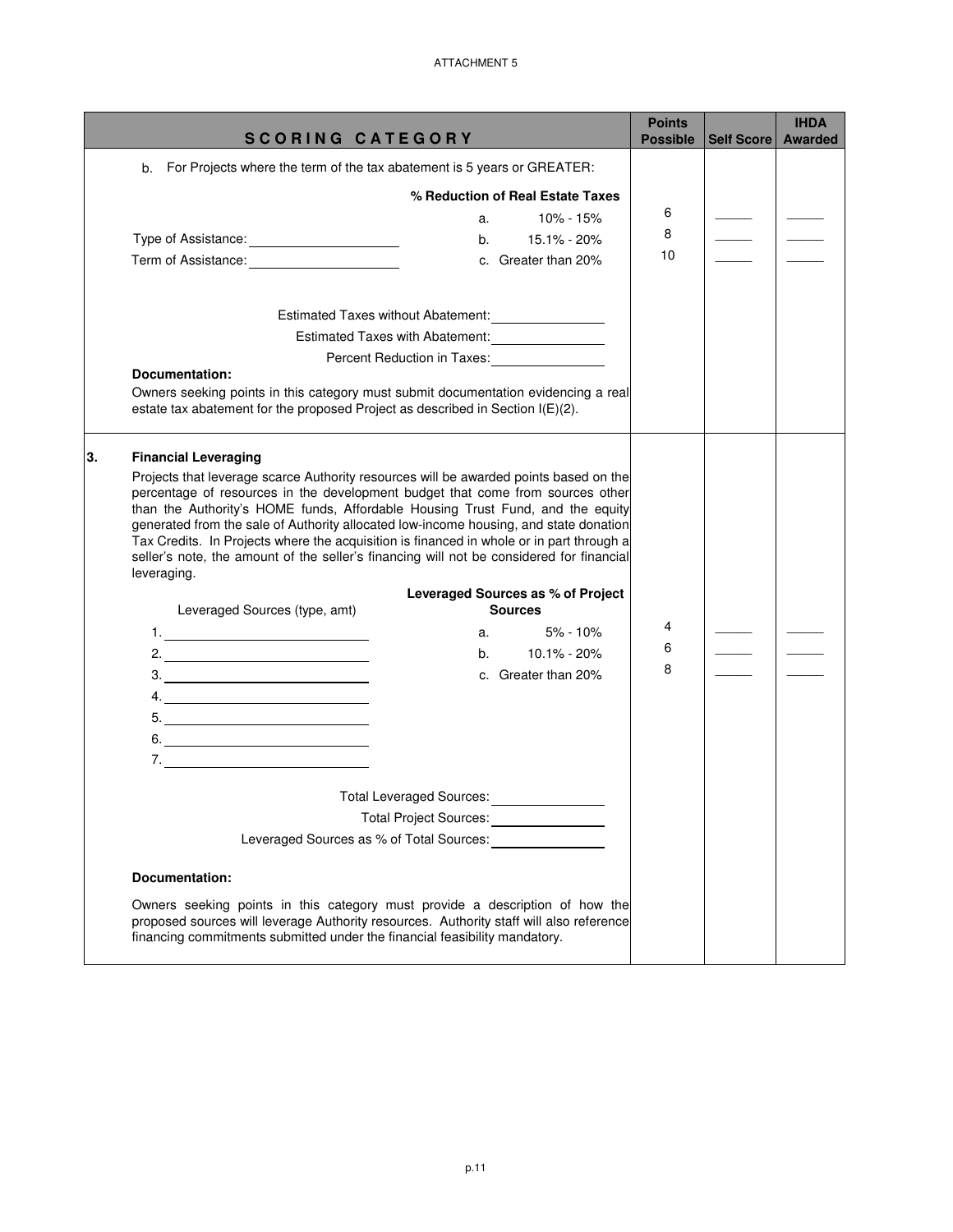|    |                                                                                                                                                                                                                                                                                                                                                                                                               | <b>Points</b>   |                   | <b>IHDA</b>    |
|----|---------------------------------------------------------------------------------------------------------------------------------------------------------------------------------------------------------------------------------------------------------------------------------------------------------------------------------------------------------------------------------------------------------------|-----------------|-------------------|----------------|
|    | <b>SCORING CATEGORY</b>                                                                                                                                                                                                                                                                                                                                                                                       | <b>Possible</b> | <b>Self Score</b> | <b>Awarded</b> |
| 4. | <b>Low Soft Costs</b><br>Projects will be awarded points based on minimizing soft costs as a percentage of the<br>total development budget. For purposes of this calculation soft costs will be<br>determined as follows: The total development budget less acquisition costs,<br>construction costs, construction contingency, reserves, construction period interest,<br>consultant fee, and developer fee. |                 |                   |                |
|    | Soft Costs as % of Total<br><b>Development Budget</b><br>14.1% - 18%<br>a.<br>b.<br>$10.1\% - 14\%$<br>10% or Less<br>C.                                                                                                                                                                                                                                                                                      | 4<br>6<br>8     |                   |                |
|    | Total Soft Costs: _________________<br>Total Development Budget: 1997<br>Soft Costs as % of Total Budget:                                                                                                                                                                                                                                                                                                     |                 |                   |                |
|    | F. HOUSING POLICY GOALS AND OBJECTIVES                                                                                                                                                                                                                                                                                                                                                                        |                 |                   |                |
| 1. | <b>Supportive Housing Projects</b>                                                                                                                                                                                                                                                                                                                                                                            | 15              |                   |                |
|    | Projects that target fifty percent (50%) or more of the total units for Supportive<br>Housing Projects, excluding SLFs, will be awarded points in this category.                                                                                                                                                                                                                                              |                 |                   |                |
|    | <b>Supportive Housing Project units</b><br><b>Total Units</b><br>% of Total Units<br><b>Documentation:</b><br>Owners seeking points in this category must submit a "Supportive Housing Plan"<br>which includes provision of at least one (1) on-site support coordinator for the<br>proposed Project.                                                                                                         |                 |                   |                |
| 2. | <b>Veterans' Housing</b>                                                                                                                                                                                                                                                                                                                                                                                      |                 |                   |                |
|    | Projects that will be marketed to veterans will receive five (5) points.                                                                                                                                                                                                                                                                                                                                      | 5               |                   |                |
|    | Documentation:                                                                                                                                                                                                                                                                                                                                                                                                |                 |                   |                |
|    | In order to receive points in the category, Owners must obtain a letter of support for<br>the Project from a local veterans' services agency. Owners must also commit to make<br>ongoing efforts to market the Project to veterans and describe their methods to do so.                                                                                                                                       |                 |                   |                |
|    | A Project that receives points in this category and is awarded Tax Credits may be<br>required to provide additional documentation regarding marketing to veterans.                                                                                                                                                                                                                                            |                 |                   |                |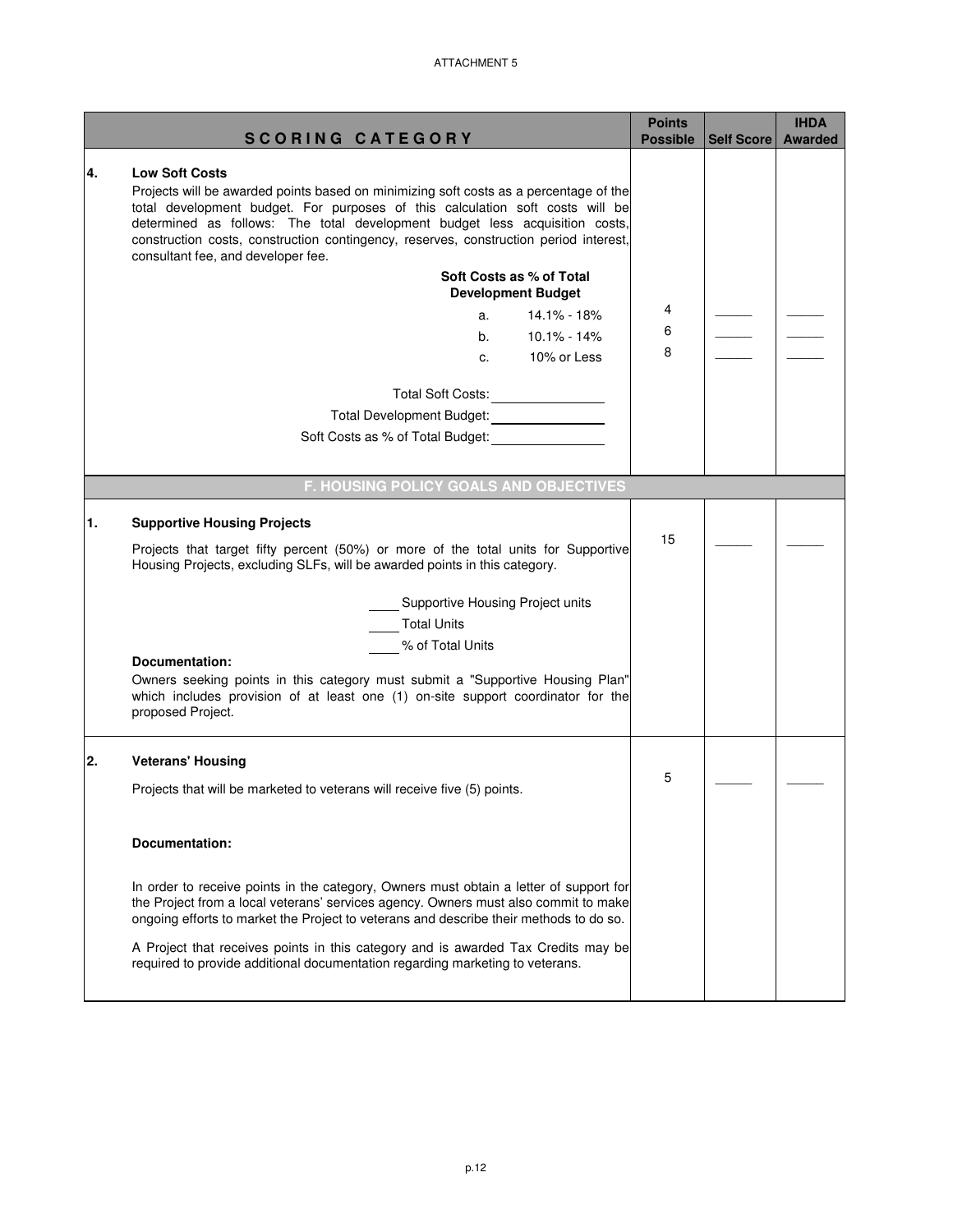|    | <b>SCORING CATEGORY</b>                                                                                                                                                                                                                                                                                                                                                                                                                                                                                                                                                                                                                                                                                                                                                                                                                                                                                                                                                                                                                                                                                                                                                                                                                                                                                                                                                                                                                                                                                                                                                                                                                        | <b>Points</b><br><b>Possible</b>    | Self Score | <b>IHDA</b><br><b>Awarded</b> |
|----|------------------------------------------------------------------------------------------------------------------------------------------------------------------------------------------------------------------------------------------------------------------------------------------------------------------------------------------------------------------------------------------------------------------------------------------------------------------------------------------------------------------------------------------------------------------------------------------------------------------------------------------------------------------------------------------------------------------------------------------------------------------------------------------------------------------------------------------------------------------------------------------------------------------------------------------------------------------------------------------------------------------------------------------------------------------------------------------------------------------------------------------------------------------------------------------------------------------------------------------------------------------------------------------------------------------------------------------------------------------------------------------------------------------------------------------------------------------------------------------------------------------------------------------------------------------------------------------------------------------------------------------------|-------------------------------------|------------|-------------------------------|
| 3. | <b>Rehabilitation or Adaptive Re-Use</b><br>Projects that involve the rehabilitation or adaptive re-use of a building not currently<br>occupied by residential tenants will receive points in this category. In order to receive<br>points, at least 50% of the total project construction costs must be attributable to the<br>rehabilitation or adaptive re-use of an existing building or buildings.<br>Total Rehabilitation Costs: ________________<br>Total Development Budget: _________________<br>Rehabilitation Costs as % of Total Budget:<br><u>Case of the Budget:</u><br>Documentation:<br>Owners seeking points in this category must submit a detailed construction cost                                                                                                                                                                                                                                                                                                                                                                                                                                                                                                                                                                                                                                                                                                                                                                                                                                                                                                                                                        | 4                                   |            |                               |
|    | estimate indicating which costs are attributable to the rehabilitation or adaptive re-use<br>of the building.                                                                                                                                                                                                                                                                                                                                                                                                                                                                                                                                                                                                                                                                                                                                                                                                                                                                                                                                                                                                                                                                                                                                                                                                                                                                                                                                                                                                                                                                                                                                  |                                     |            |                               |
| 4. | <b>Preservation</b><br>Projects that involve the rehabilitation of currently occupied low-income housing<br>developments whose conversion to market rate housing is likely to occur within<br>THREE (3) years will be awarded points in this category. In determining whether a<br>Project qualifies as preservation, the Authority will evaluate the source and terms of<br>the existing financing, rental assistance program, current unit rents, and the extent to<br>which the rent levels will remain affordable.<br>Section 8 of the United States Housing Act of 1937, as amended, that will be<br>renewed as part of the redevelopment process<br>Section 202 or 811 of the National Housing Act<br>Public housing projects that provide for a one to one (1:1) replacement of public<br>housing units and receive assistance through an annual contribution contract<br>Programs under Section 514 or 515 of the Housing Act of 1949<br>Section 236 of the National Housing Act<br>Section 42 of the Internal Revenue Code<br>The Authority will also consider as preservation a Project that is currently<br>occupied, has no rent or income restrictions, and whose unit rents do not<br>exceed 60% of the Area Median Income as determined by HUD for the Project's<br>location<br><b>Documentation:</b><br>Owners seeking points in this category must provide evidence of the current financing<br>program that is in place.<br>Owners must also include a detailed description of the likely conversion to market rate<br>housing in three (3) years in the event the Project does not receive an Allocation of<br>Tax Credits. | 15<br>15<br>15<br>10<br>5<br>5<br>5 |            |                               |
| 5. | <b>Historic Preservation</b><br>Points are not cumulative in this category.<br>a. Points will be awarded if building(s) on the Project site are listed individually in<br>the National Register of Historic Places and will be preserved in accordance<br>with SHPO requirements.                                                                                                                                                                                                                                                                                                                                                                                                                                                                                                                                                                                                                                                                                                                                                                                                                                                                                                                                                                                                                                                                                                                                                                                                                                                                                                                                                              | 6                                   |            |                               |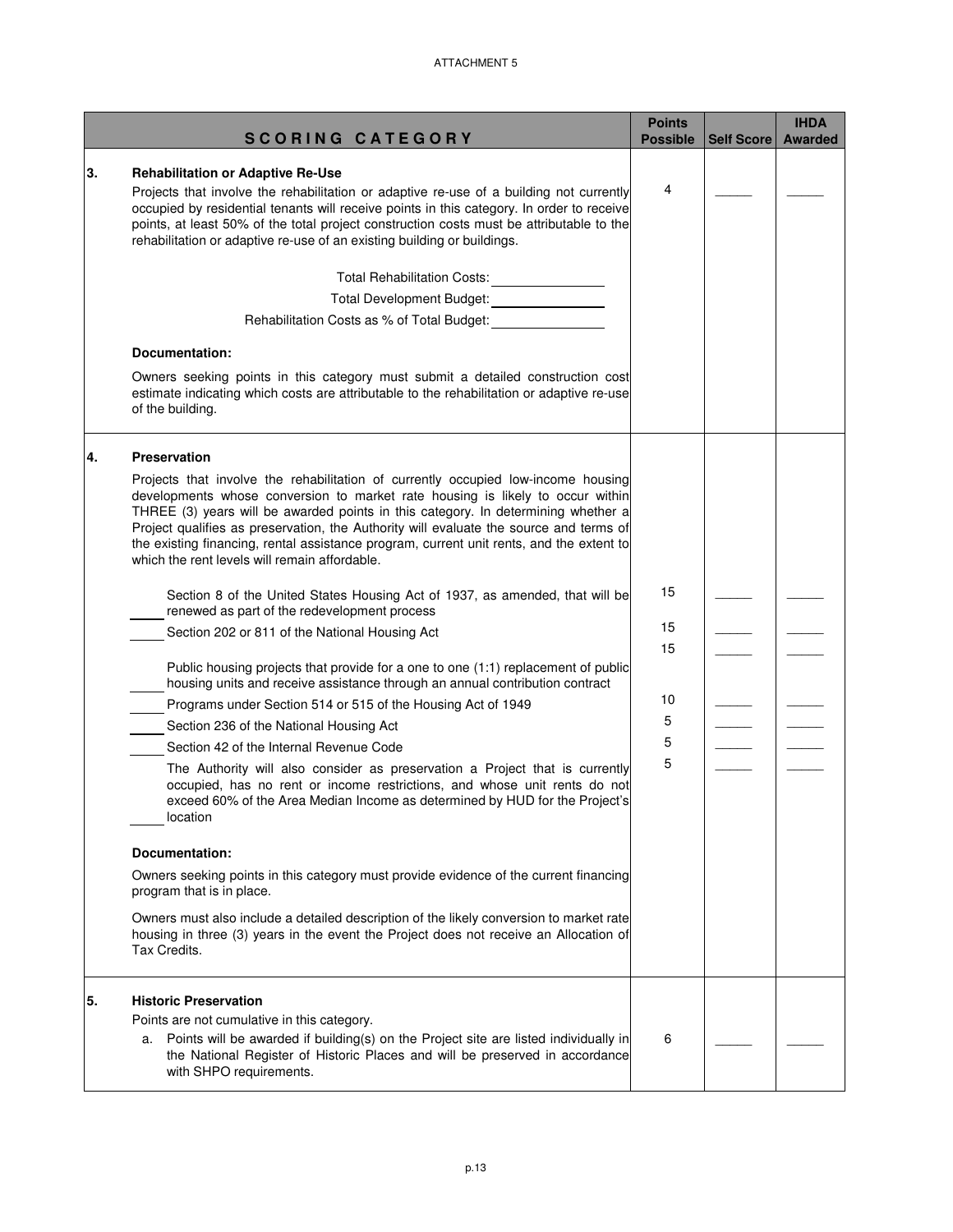|    |                                                                                                                                                                                                                                                                                                                                                                | <b>Points</b>                     |            | <b>IHDA</b>    |
|----|----------------------------------------------------------------------------------------------------------------------------------------------------------------------------------------------------------------------------------------------------------------------------------------------------------------------------------------------------------------|-----------------------------------|------------|----------------|
|    | <b>SCORING CATEGORY</b><br>Points will be awarded if building(s) on the Project site are potentially eligible to                                                                                                                                                                                                                                               | <b>Possible</b><br>$\overline{4}$ | Self Score | <b>Awarded</b> |
|    | b.<br>be listed because they are located in a "registered historic district" or buildings<br>are located in a potentially eligible district that contributes to the significance of<br>the district and will be preserved. Project must have a State SHPO<br>nomination/approval letter.                                                                       |                                   |            |                |
|    |                                                                                                                                                                                                                                                                                                                                                                |                                   |            |                |
|    | Documentation:                                                                                                                                                                                                                                                                                                                                                 |                                   |            |                |
|    | Owners seeking points in this category must submit evidence that the proposed<br>Project is listed in the National Register of Historic Places or has a current IHPA<br>nomination/approval letter that the proposed Project is historically significant.                                                                                                      |                                   |            |                |
| 6. | <b>AHPAA Projects</b>                                                                                                                                                                                                                                                                                                                                          |                                   |            |                |
|    | Points are not cumulative in this category.                                                                                                                                                                                                                                                                                                                    |                                   |            |                |
|    | Points will be awarded if the proposed Project is not eligible for the Chicago<br>а.<br>Metro AHPAA Set-Aside, but is located in an AHPAA community or a<br>community at-risk of being subject to AHPAA, and will be serving Elderly<br>populations.                                                                                                           | 4                                 |            |                |
|    | Points will be awarded if the proposed Project is located in an AHPAA<br>b.<br>community or a community at-risk of being subject to AHPAA (including projects<br>in the Chicago Metro AHPAA Set-Aside), and will be serving non-elderly<br>populations.                                                                                                        | 6                                 |            |                |
| 7. | <b>Employer Direct Assistance</b>                                                                                                                                                                                                                                                                                                                              |                                   |            |                |
|    | Projects that receive financial assistance from area employers that are otherwise not<br>participating in the development of the Project will be awarded points. The assistance<br>must be in the form of a financial contribution that will be available during the Project's<br>construction period to pay for expenses reflected in the development budget. |                                   |            |                |
|    | Assistance as % of Total                                                                                                                                                                                                                                                                                                                                       |                                   |            |                |
|    | Employer Assistance (name, amt)<br><b>Development Budget</b>                                                                                                                                                                                                                                                                                                   | 4                                 |            |                |
|    | 1.<br>.25% - .49%<br>а.                                                                                                                                                                                                                                                                                                                                        | 6                                 |            |                |
|    | 2.<br>$.50\% - .99\%$<br>b.<br><u> 1989 - Johann Barnett, fransk politiker (</u>                                                                                                                                                                                                                                                                               | 8                                 |            |                |
|    | 3.<br>1% or Greater<br>C.                                                                                                                                                                                                                                                                                                                                      |                                   |            |                |
|    | 4.                                                                                                                                                                                                                                                                                                                                                             |                                   |            |                |
|    | 5                                                                                                                                                                                                                                                                                                                                                              |                                   |            |                |
|    | Total Employer Assistance: ________________                                                                                                                                                                                                                                                                                                                    |                                   |            |                |
|    | Total Development Budget: _________________                                                                                                                                                                                                                                                                                                                    |                                   |            |                |
|    | Employer Assistance as % of Total Budget: <b>Employer Assistance</b> as % of Total Budget:                                                                                                                                                                                                                                                                     |                                   |            |                |
|    | <b>Documentation:</b>                                                                                                                                                                                                                                                                                                                                          |                                   |            |                |
|    | Owners seeking points in this category must submit a commitment letter, consistent<br>with the requirements for evidencing other Project financing sources, for each<br>employer providing assistance to the proposed Project.                                                                                                                                 |                                   |            |                |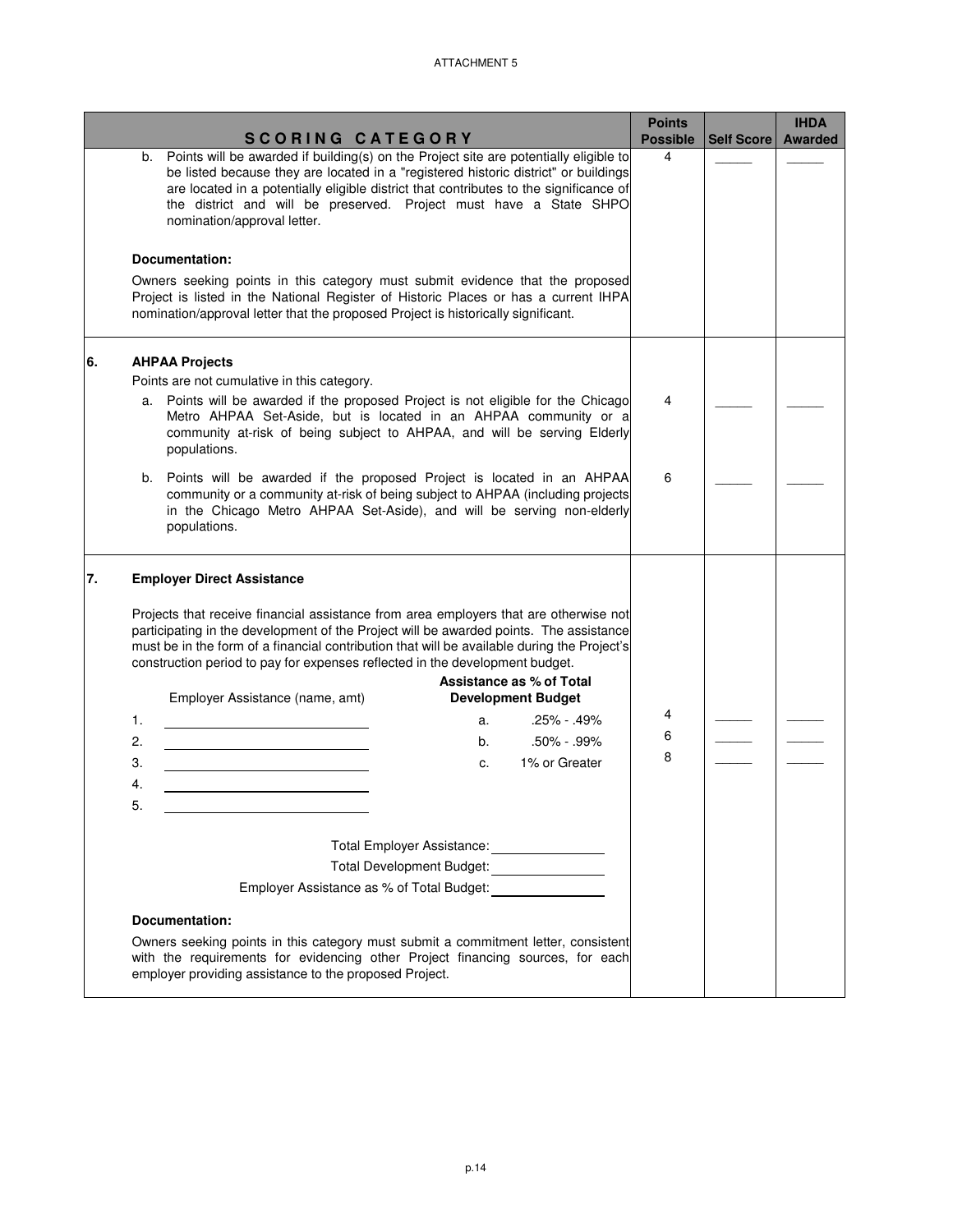| <b>SCORING CATEGORY</b> |                                                                                                                                                                                                                                                                                                                                                                                                                                                                                                                                                                                                                                                                                                                                                                                  | <b>Points</b><br><b>Possible</b> | Self Score | <b>IHDA</b><br>Awarded |  |
|-------------------------|----------------------------------------------------------------------------------------------------------------------------------------------------------------------------------------------------------------------------------------------------------------------------------------------------------------------------------------------------------------------------------------------------------------------------------------------------------------------------------------------------------------------------------------------------------------------------------------------------------------------------------------------------------------------------------------------------------------------------------------------------------------------------------|----------------------------------|------------|------------------------|--|
| 8.                      | <b>Live Near Work</b><br>Points will be awarded if employment data for the defined primary market area for the<br>Project shows a sufficient percentage of private sector employment to be within<br>various low wage industries. These low wage industries must account for 20% or<br>more of the total private sector employment to receive points. For elderly Projects,<br>points will be awarded if activities and services for seniors are located in the Project's<br>primary market area. Points will not be awarded for services provided on-site by the<br>Owner.<br>Documentation:<br>Owners seeking points in this category must provide the section from the Project's<br>market study that includes the required information regarding employment and<br>services. |                                  | 6          |                        |  |
| 9.                      | <b>Transit-Oriented Development</b><br>Points will be awarded if the proposed Project is located in close proximity to fixed-<br>route public transportation, excluding inter-city transportation. "Close proximity" for<br>this category will vary by Set-Aside and will be defined in the following manner:<br>Chicago (6 blocks); Chicago Metro (1 mile); Other Metro (1.5 miles); Non-Metro (2<br>miles).<br>Documentation:<br>Owners seeking points in this category must provide the section from the Project's<br>market study that includes the required information regarding transportation routes<br>and distance to the Project site.                                                                                                                                |                                  | 6          |                        |  |
| 10.                     | <b>Sustainable Communities</b><br>Up to eight (8) points will be awarded to Projects that score points in the competitive<br>scoring criteria that promote sustainable communities. These scoring categories<br>include: Development Amenities; Green Initiatives; Neighborhood Characteristics and<br>Amenities; Community Impact; Rehabilitation or Adaptive Re-Use; Employer Direct<br>Assistance; Live Near Work; and Transit-Oriented Development.<br><b>Total Points in Sustainable</b><br><b>Communities Categories</b><br>Total Points in Sustainable Categories<br>$46 - 56$<br>a.<br>$57 - 66$<br>b.                                                                                                                                                                   |                                  | 4<br>8     |                        |  |